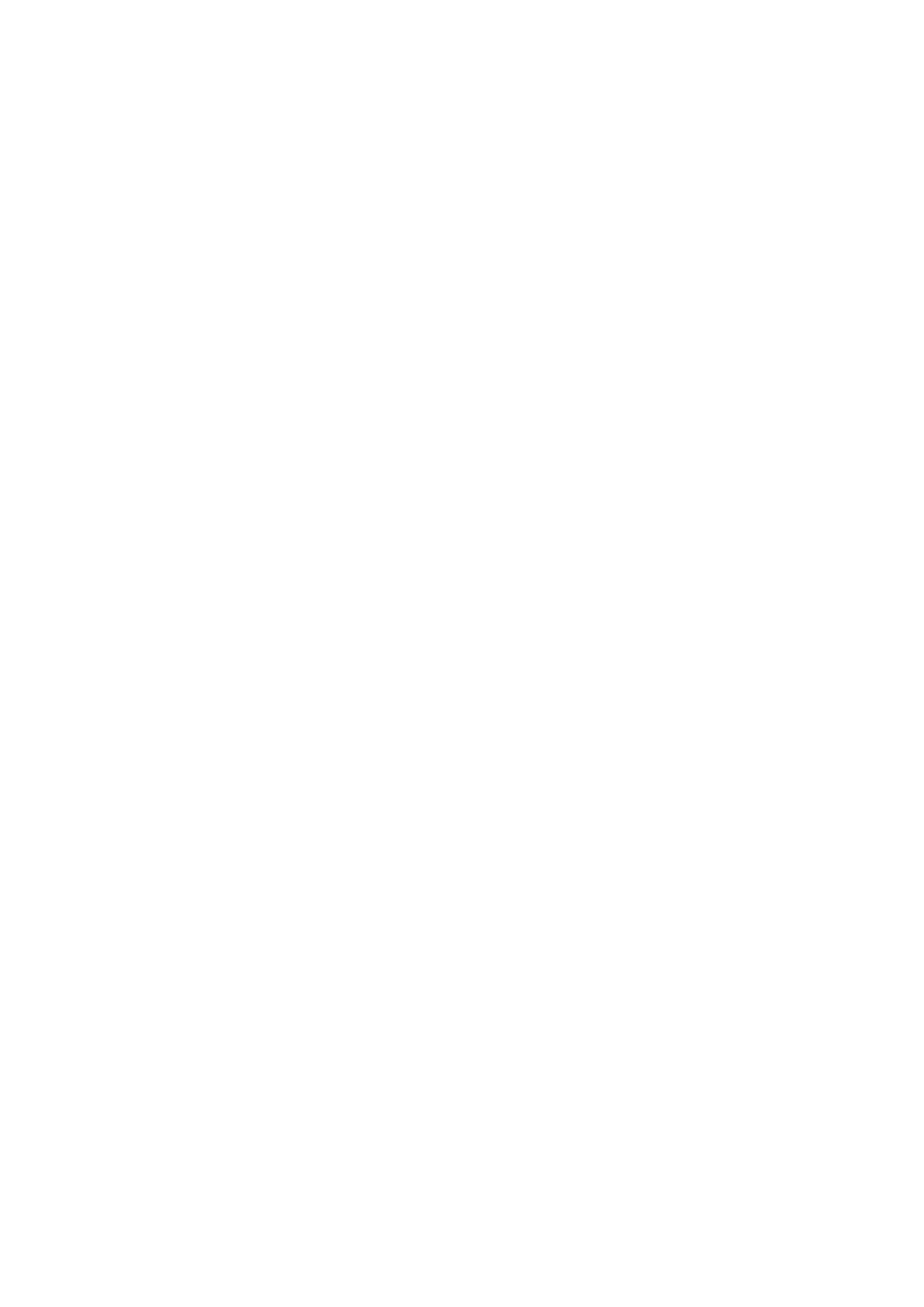### <span id="page-2-0"></span>**Summary in Norwegian**

Denne masteroppgaven i engelsk lingvistikk undersøker hvordan fonemene (lydene) bak ulike grafemer (sammensetninger av bokstaver) påvirker elevers evne til å stave grafemene. Forholdet mellom fonemer og grafemer i engelsk er komplekst. En norsk elev som tilegner seg andrespråklig engelsk bruker ofte fonologiske strategier når ukjente ord skal staves, som eksempelvis å bruke andre engelske grafemer for det samme fonemet, et lignende engelsk grafem for et annet fonem, eller norske grafemer. Denne oppgaven tar for seg åtte ulike fonemer i engelsk og undersøker om de kan utløse forskjellige typer skrivefeil, om noen av dem er tydelig vanskeligere å stave enn andre, og om det er noen synlige mønstre i hva som eventuelt gjør noen vanskeligere å stave enn andre.

Data fra CORYL (en samling av nasjonale prøver gjennomført av 12/13-åringer og 15/16-åringer) og en diktatprøve gjennomført i en 10. klasse danner grunnlaget for analysen. Funnene i oppgaven viser at det er stor forskjell i hvor ofte elever feilstaver ulike fonemer. Den tydeligste forklaringen for ulikheten mellom fonemer funnet her var korrelasjonen mellom hvor mange grafem et fonem kan bli stavet med, at jo færre og mer regulere grafemer som utgjør et fonem, dess sjeldnere blir fonemet feilstavet. I tillegg peker noen av funnene mot at det kan være av betydning om fonemet finnes i både førstespråket og andrespråket, eller om det kun finnes i andrespråket. Det kan også hende at elevers feilstavelser som oftest tar formen av et annet grafem som kan tilsvare det tilsiktede fonemet, men disse to indikasjonene trenger et bredere datagrunnlag enn det som foreligger her før konklusjoner kan trekkes.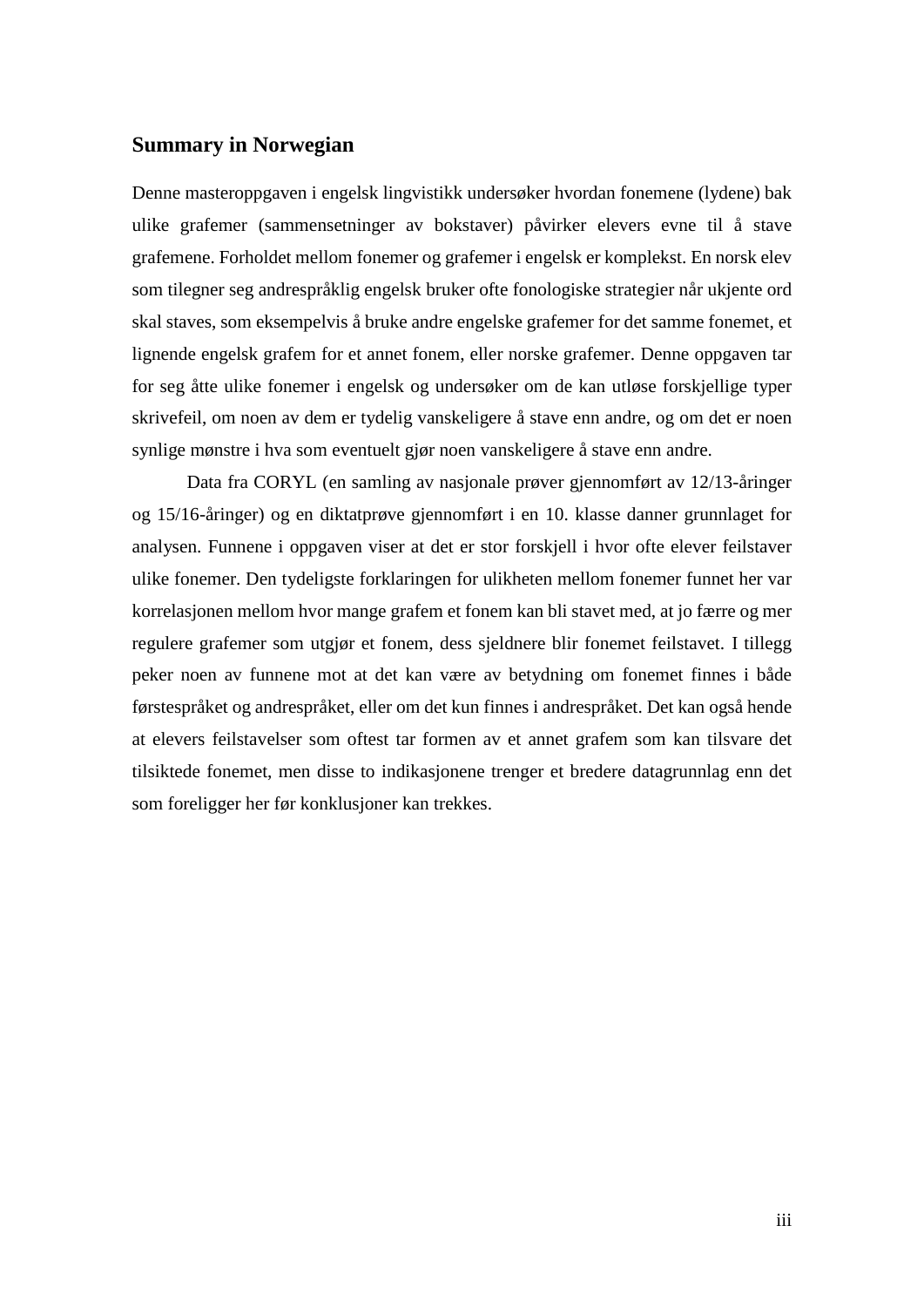## <span id="page-3-0"></span>**Acknowledgements**

I am grateful for all the people who have inspired, assisted, or diverted me from the project when needed. First of all, I want to thank the student I tutored, whose eagerness to learn from sound-based spelling instruction inspired me to take on this topic for the present thesis.

I would like to extend my sincere thanks to Greg Brooks for helpful conversations and insightful comments, and for taking the time to meet and discuss the project in its infancy.

I am also grateful for the level of interest that Angela Hasselgreen and Kari Telstad Sundet gave the project and for the helpful instructions in maneuvering CORYL.

Thanks to the principal and the teachers of the lower and upper secondary schools who allowed me to borrow their time and to the pupils who participated in the study.

I very much appreciate the helpful feedback given to me by the members of faculty along the way, and especially Bente Hannisdal for help with assessing the validity of my RP accent and transcription thereof.

Special thanks go to my supervisor Dagmar Haumann, who trusted in the potential of the project and whose sharp eye I admire and who told me exactly what I needed to hear during the course of writing.

The cooperative spirit of my fellow writing group members is unrivaled, and I am indebted to all the great feedback you have given me and the hours you spent giving them.

I cannot begin to express my thanks to my parents and siblings, who have given me so much this past year, I would never have come this far without you.

I extend my deepest gratitude to my dear Lise, without whom this project would not have been possible, and to our John Edvard, without whom it would have been written much quicker!

iv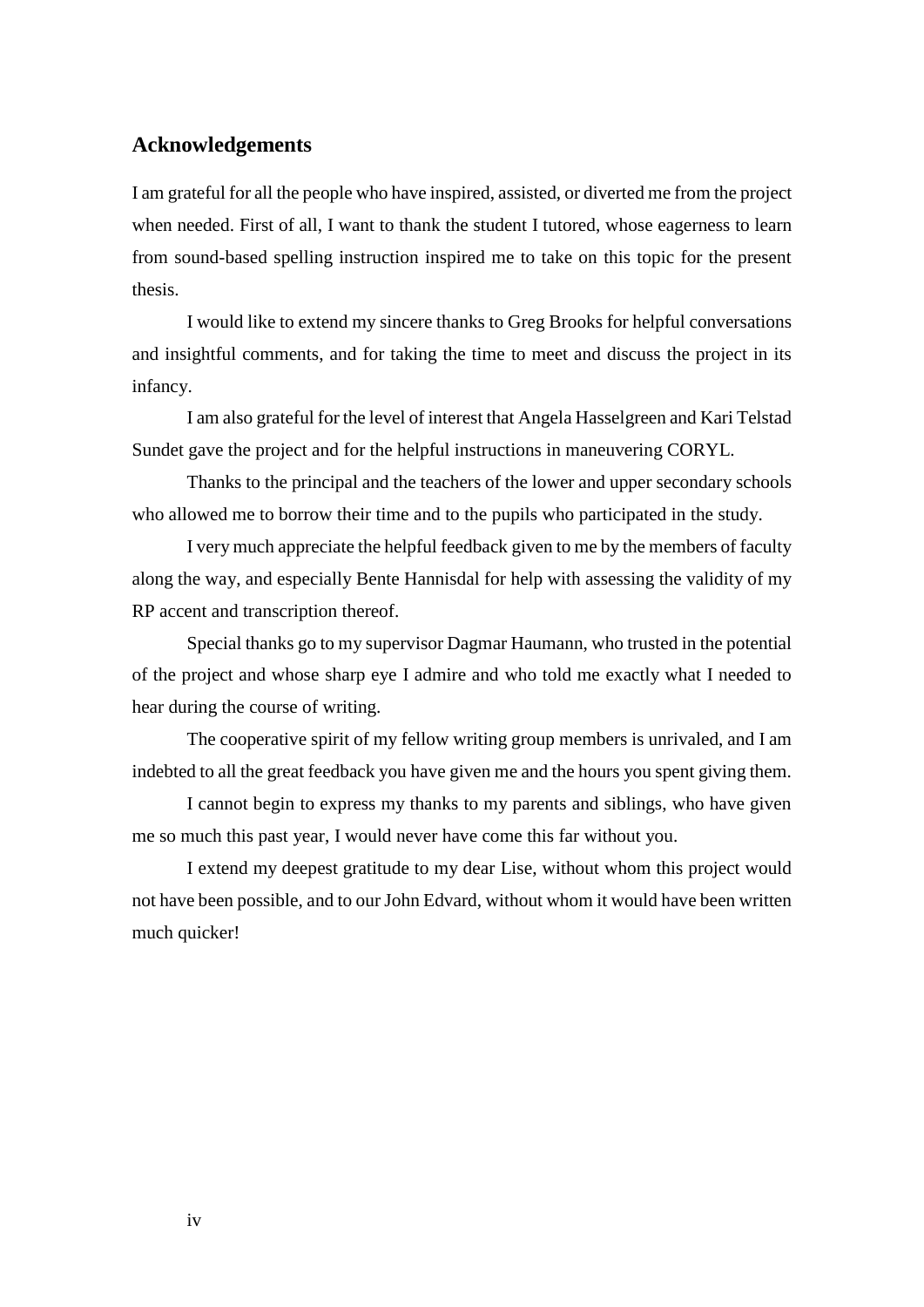## **Table of contents**

| $\mathbf{1}$   |  |  |  |  |  |
|----------------|--|--|--|--|--|
| 2              |  |  |  |  |  |
| 2.1            |  |  |  |  |  |
| 2.2            |  |  |  |  |  |
| 2.3            |  |  |  |  |  |
| 2.4            |  |  |  |  |  |
| 2.5            |  |  |  |  |  |
| 2.6            |  |  |  |  |  |
| 2.7            |  |  |  |  |  |
| 2.8            |  |  |  |  |  |
| 3 <sup>1</sup> |  |  |  |  |  |
| 3.1            |  |  |  |  |  |
| 3.2            |  |  |  |  |  |
| 3.3            |  |  |  |  |  |
| 3.4            |  |  |  |  |  |
| 3.5            |  |  |  |  |  |
| 3.6            |  |  |  |  |  |
| 3.7            |  |  |  |  |  |
| $\overline{4}$ |  |  |  |  |  |
| 4.1            |  |  |  |  |  |
| 4.2            |  |  |  |  |  |
| 4.3            |  |  |  |  |  |
| 4.4            |  |  |  |  |  |
| $5^{\circ}$    |  |  |  |  |  |
|                |  |  |  |  |  |
|                |  |  |  |  |  |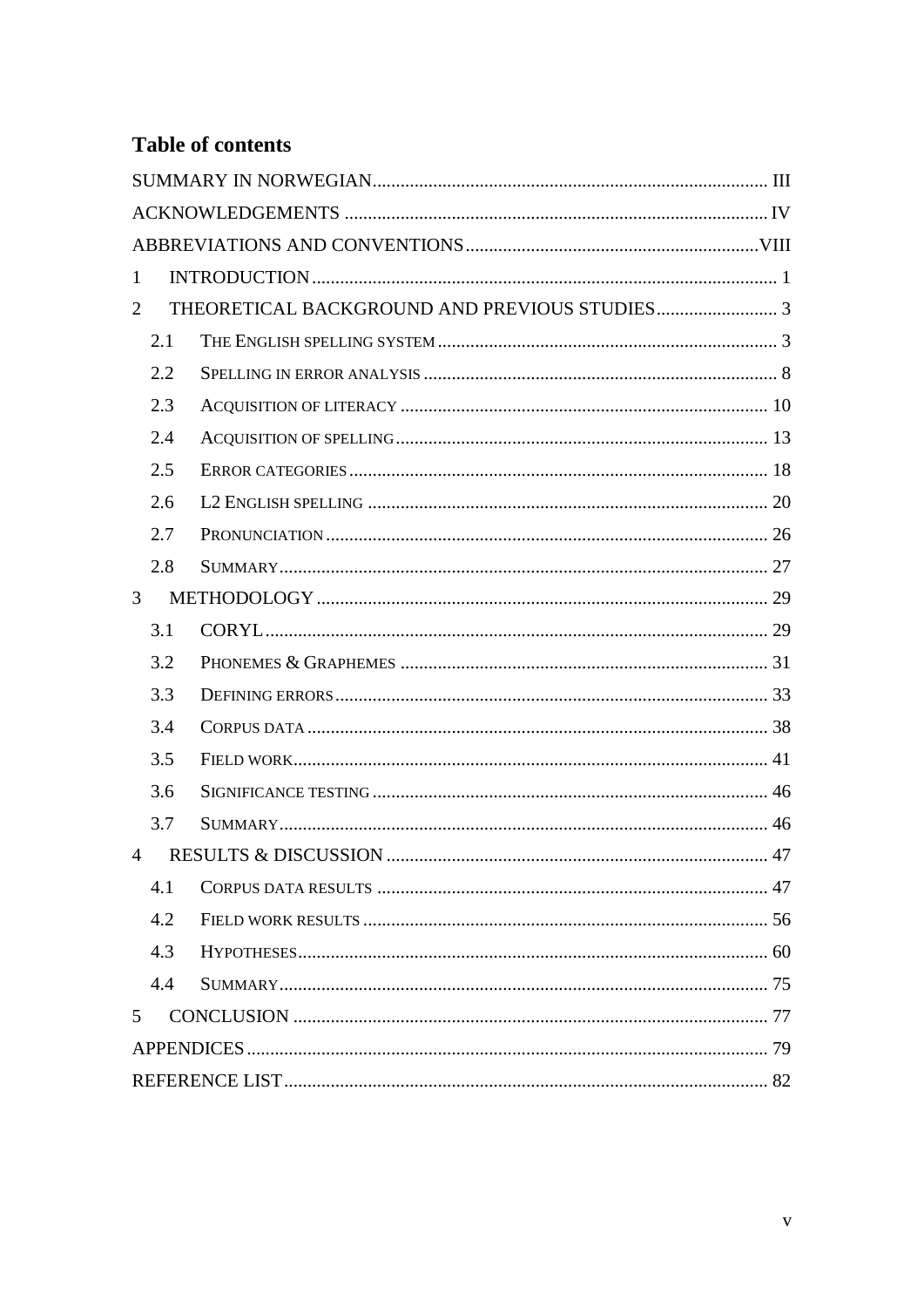## **List of tables**

| Table 3.4: Phonemes and graphemes present in the field work tests  42                 |
|---------------------------------------------------------------------------------------|
| Table 4.1: Errors and total use of the phonemes in CORYL, sorted by total use  48     |
|                                                                                       |
|                                                                                       |
|                                                                                       |
|                                                                                       |
| Table 4.6: Errors of the same phoneme in spelling and pronunciation by the same pupil |
|                                                                                       |
|                                                                                       |
|                                                                                       |
|                                                                                       |
|                                                                                       |
|                                                                                       |
|                                                                                       |
|                                                                                       |
|                                                                                       |
|                                                                                       |
| Table 4.16: Rate of phonetically accurate spellings per phoneme, excluding irregular  |
|                                                                                       |
|                                                                                       |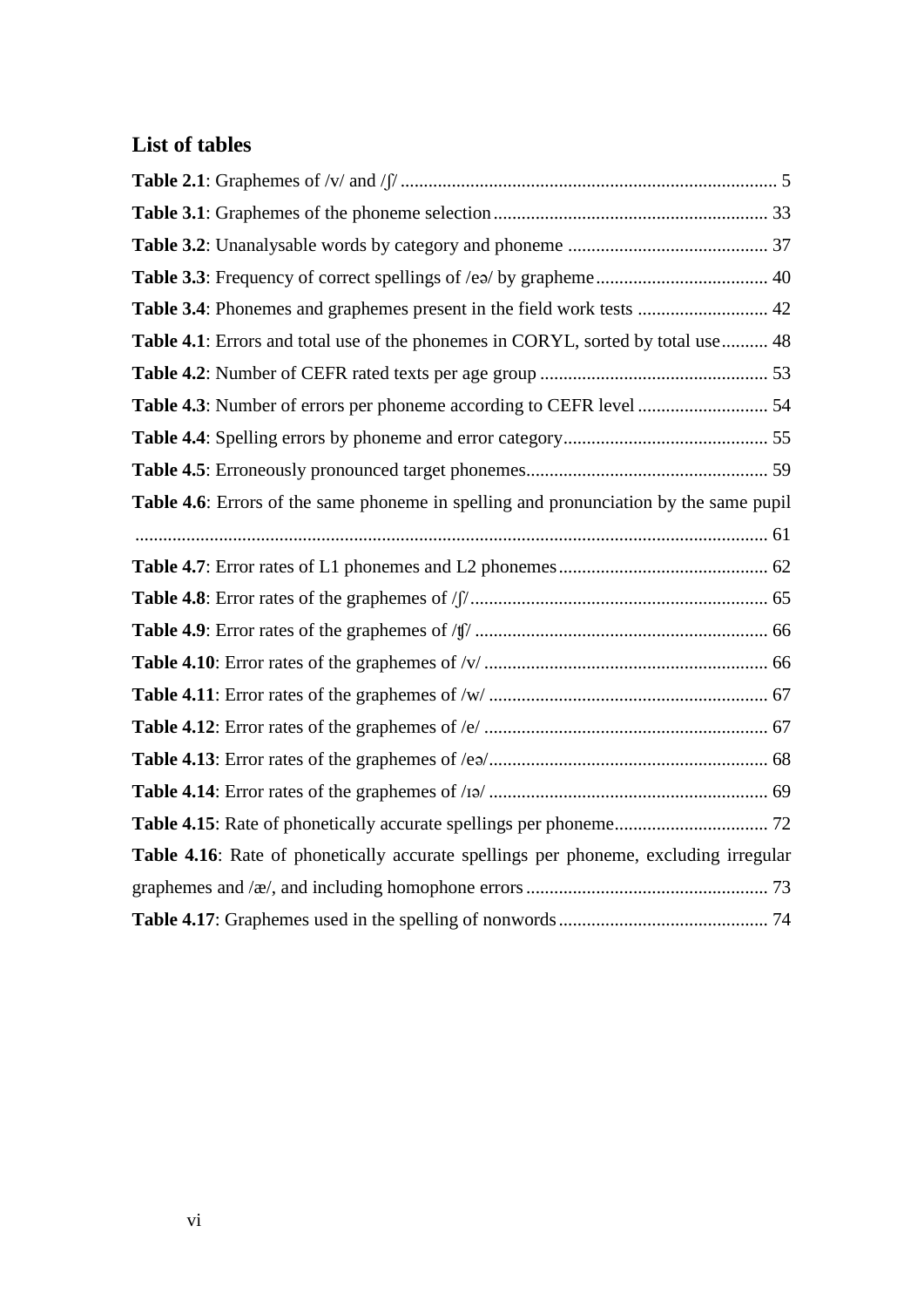# **List of figures**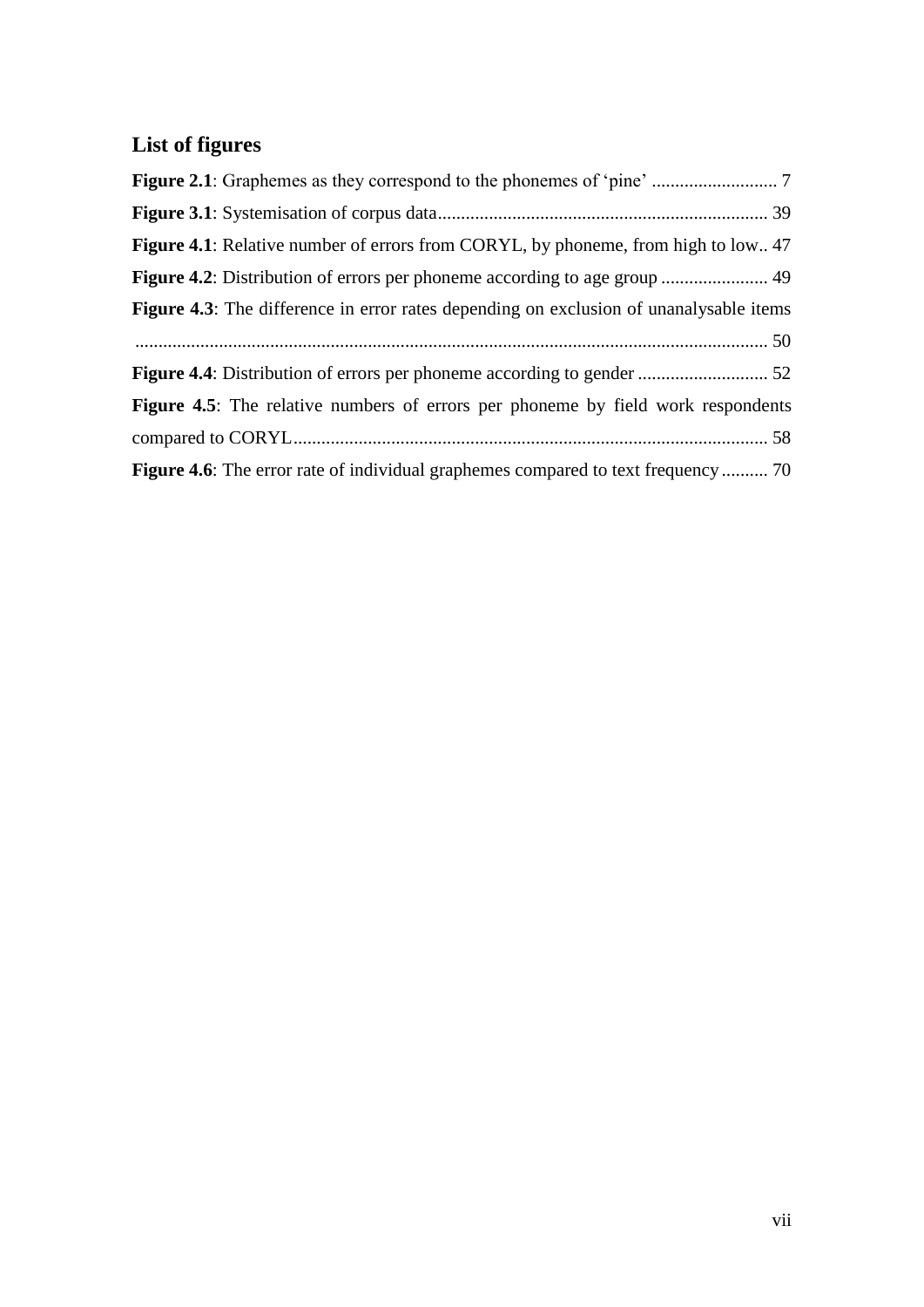## <span id="page-7-0"></span>**Abbreviations and conventions**

| Common European Framework of Reference for Languages |  |  |  |  |  |
|------------------------------------------------------|--|--|--|--|--|
| Corpus of Young Learner Language                     |  |  |  |  |  |
| <b>Critical Period Hypothesis</b>                    |  |  |  |  |  |
| Eastern Norwegian                                    |  |  |  |  |  |
| English as a Second Language                         |  |  |  |  |  |
| General American (accent/pronunciation)              |  |  |  |  |  |
| First language                                       |  |  |  |  |  |
| Second language                                      |  |  |  |  |  |
| Phoneme-grapheme correspondence                      |  |  |  |  |  |
| <b>Received Pronunciation</b>                        |  |  |  |  |  |
| Second Language Acquisition                          |  |  |  |  |  |
| The Norwegian Directorate for Education and Training |  |  |  |  |  |
| (Utdanningsdirektoratet)                             |  |  |  |  |  |
| University of Bergen                                 |  |  |  |  |  |
| First year of upper secondary school                 |  |  |  |  |  |
|                                                      |  |  |  |  |  |

A spelling error is always written in bold lowercase letters, and its target word is written in small caps, e.g. **theef** for THIEF.

Phonemes are indicated by surrounding slashes, graphemes (and letter sequences) by angular brackets, e.g.: <eer> cannot spell any other phoneme than /ɪə/.

Unless otherwise mentioned, everything related to the English spelling system concerns British English spelling, and RP is used for all English phonology in this thesis.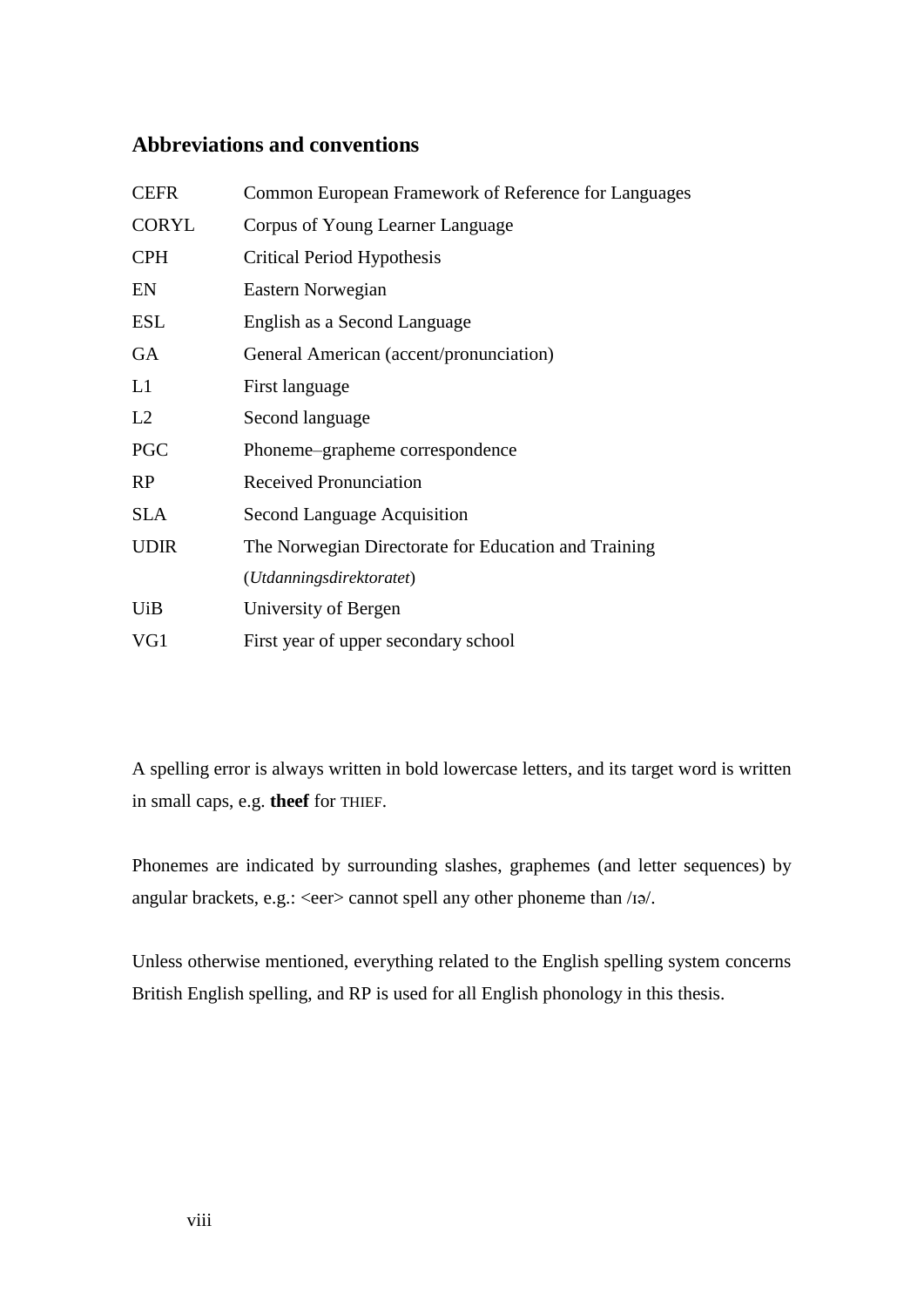### <span id="page-8-0"></span>**1 Introduction**

The aim of the present thesis is to investigate the relation of spelling and sound in the second language English of young Norwegian learners. English orthography is particularly inconsistent in how writing corresponds to sound. The 26 letters of the alphabet cannot realise all 44 Received pronunciation (RP) phonemes in a transparent one-to-one fashion, and second language learners are faced with an abundance of inconsistencies in the correspondences between phonemes and graphemes (letters and letter combinations). The acquisition and teaching of spelling in English is difficult not only in the ESL classroom, but also for native speakers. Scholars have found that many English teachers lack the necessary education and knowledge about phonemic awareness and phoneme–grapheme correspondences required for giving satisfactory instructions, especially regarding pupils with special needs in reading and writing (see e.g. Fresch, 2008; Sayeski, Earle, Eslinger, & Whitenton, 2017).

Different skills are required to master the encoding (speech to writing) and the decoding (writing to speech) of language, and learners of first language (L1) and second language (L2) English often use phonetic strategies in their attempt to spell unfamiliar words. The difficulty of English spelling can cause problems for L2 learners, sometimes even to the point where incorrect spelling can overshadow correct use of other language features. One example from the Corpus of Young Learner Language (CORYL) is the following sentence, written by a Norwegian pupil in 7th grade (*Per* is a male first name):

*Per jump on the snak and the sneak dayd bikos Per had it sov many pizzas and had ben sov fet.* 'Per jumped on the snake and the snake died because Per had eaten so many Pizzas and had become so fat'

Besides corrections on spelling, the sentence in brackets only corrected the word form of three verbs, and the example shows how a learners' sentence can contain almost exclusively spelling errors. From personal experience, teachers of L2 English can sometimes focus too much on spelling errors and overlook correct features, potentially giving the pupil worse markings than they deserved. For a short period, I was a substitute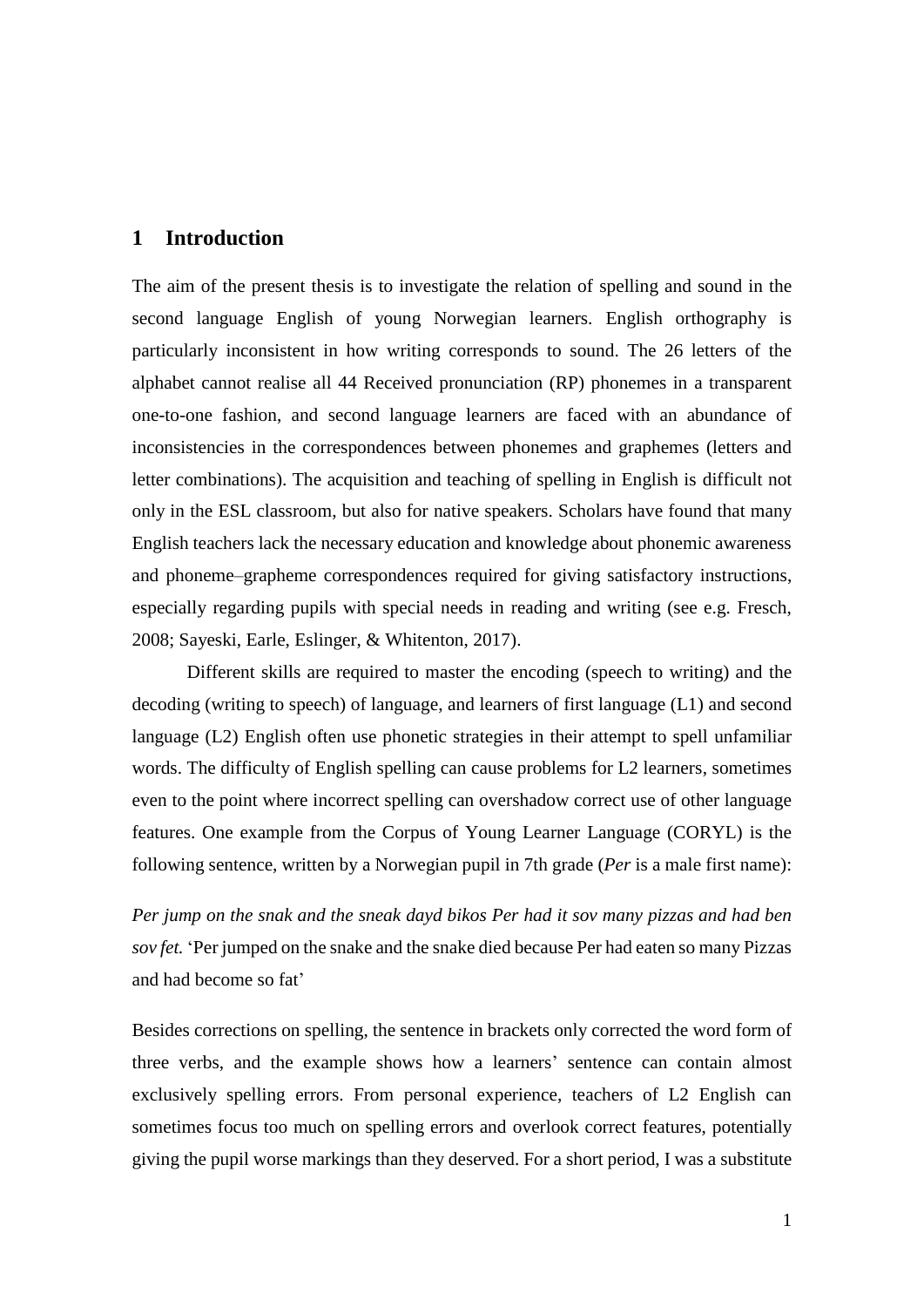English teacher for a pupil with great comprehension and oral skills but poor reading and writing skills, who relied heavily on phonetic strategies in spelling. As it seemed to me a common situation, I was surprised to find very little information on which parts of the orthography or phonology to focus on or if there were any especially problematic patterns. I therefore decided to find out if there is anything to gain from researching the relationship between phonology and spelling in Norwegian learners' L2 English.

A preliminary study was conducted as part of a subject at University of Bergen (UiB) during the spring of 2018, in which I tested the feasibility of addressing the topic using corpus data. The spelling errors of  $/f$  and  $/f$  were collected and analysed, but the data is collected anew for the present thesis, in order to adhere to stricter definitions.

The research questions and hypotheses in this thesis are based on theory of literacy acquisition and English orthography as well as first-hand experience with L2 learners. The research questions (Q) and hypotheses (H) are as follows:

- Q1. Is there a pattern in the phonetics behind learners' spelling errors?
- Q2. Are there phonemes that are more difficult to spell than others?
- Q3. Do learners struggle with the same phonemes in pronunciation and spelling?
- H1. Learners are more likely to misspell phonemes they pronounce erroneously.
- H2. Learners are more likely to misspell phonemes that are not in their L1.
- H3. Learners are more likely to misspell phonemes with less iconic graphemes.
- H4. L2 spelling errors are phonetically accurate.

The present thesis consists of five chapters including this introduction. Chapter 2 provides an overview of the relevant theoretical background of the topics involved, summaries of previous studies on spelling acquisition and spelling errors, and outlines what results we can expect to find. Chapter 3 presents the methodology, how data was obtained and treated, while chapter 4 combines the results of the present study with discussions that draw on the theory presented in chapter 2. Chapter 5 concludes the thesis.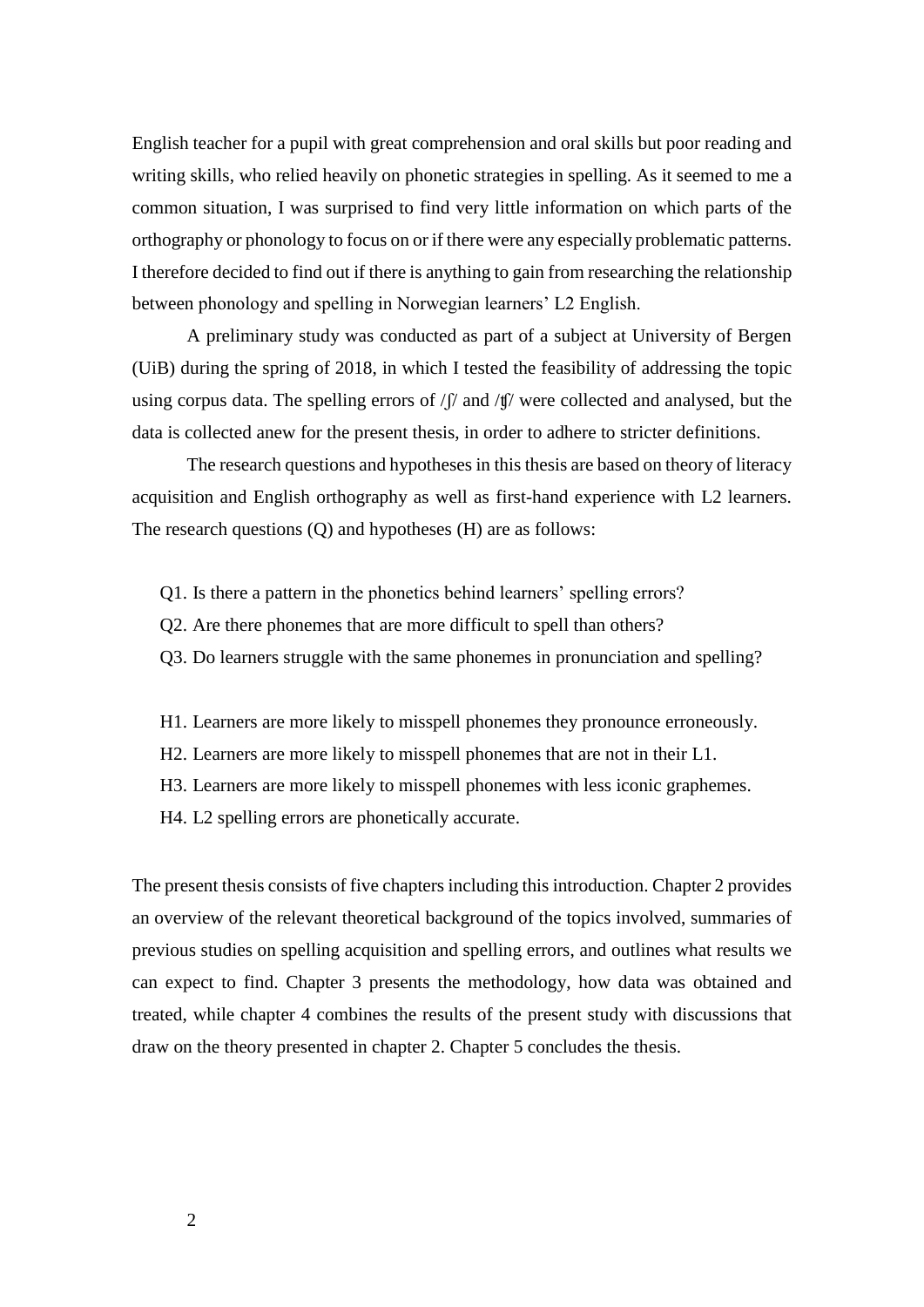## <span id="page-10-0"></span>**2 Theoretical background and previous studies**

This chapter provides the theoretical framework necessary for understanding and conducting an error analysis that focuses on spelling in conjunction with phonology. What makes up the English orthography, and what makes it difficult to acquire? The first section explains how writing and sound corresponds in the English spelling system, and the main focus of the chapter is how learners acquire spelling, and what they do when they spell, which is primarily dealt with in sections 2.3 and 2.4. Sections 2.5-2.7 outline the methodology and the results of previous studies on L1 spelling, L2 spelling, and Norwegian pupils' challenges in English pronunciation. The field of literacy acquisition is large, and the chapter can by no means cover every process or issue that the topic entails, however, the chapter sets the present thesis in the academic context and presents issues that are particularly important for the discussions in the later chapters.

#### <span id="page-10-1"></span>**2.1 The English spelling system**

Writing and spelling are essentially the encoding of spoken language, and similarly, reading is the decoding of written language. The conventions of a written language are called *orthography*, in which the building blocks are called *graphemes*, which are letters or combinations of letters. In alphabetic orthographies, graphemes are more or less analogous to phonemes. A *spelling system* refers to the way orthography meets different aspects of language. The 'rules' or the 'main system' of spelling in English relates mostly to phonology, how phonemes are represented by graphemes. A native speaker would most likely draw on phoneme–grapheme correspondences when encountering new words or nonwords. Spelling systems can differ greatly between languages, but most would agree that the English spelling system is at the more complex end of the spectrum, and Goswami (2005: 281) even claims that English is "the most inconsistent language in the world in terms of the consistency of letter–sound correspondences". An exhaustive and systematic manner of studying the way phonemes and graphemes meet was first done by Hanna, Hanna, Hogdes, and Rudorf (1966). The results of this study indicated among other things that nearly three quarters of phonemes would be spelt correctly if spelt by their respective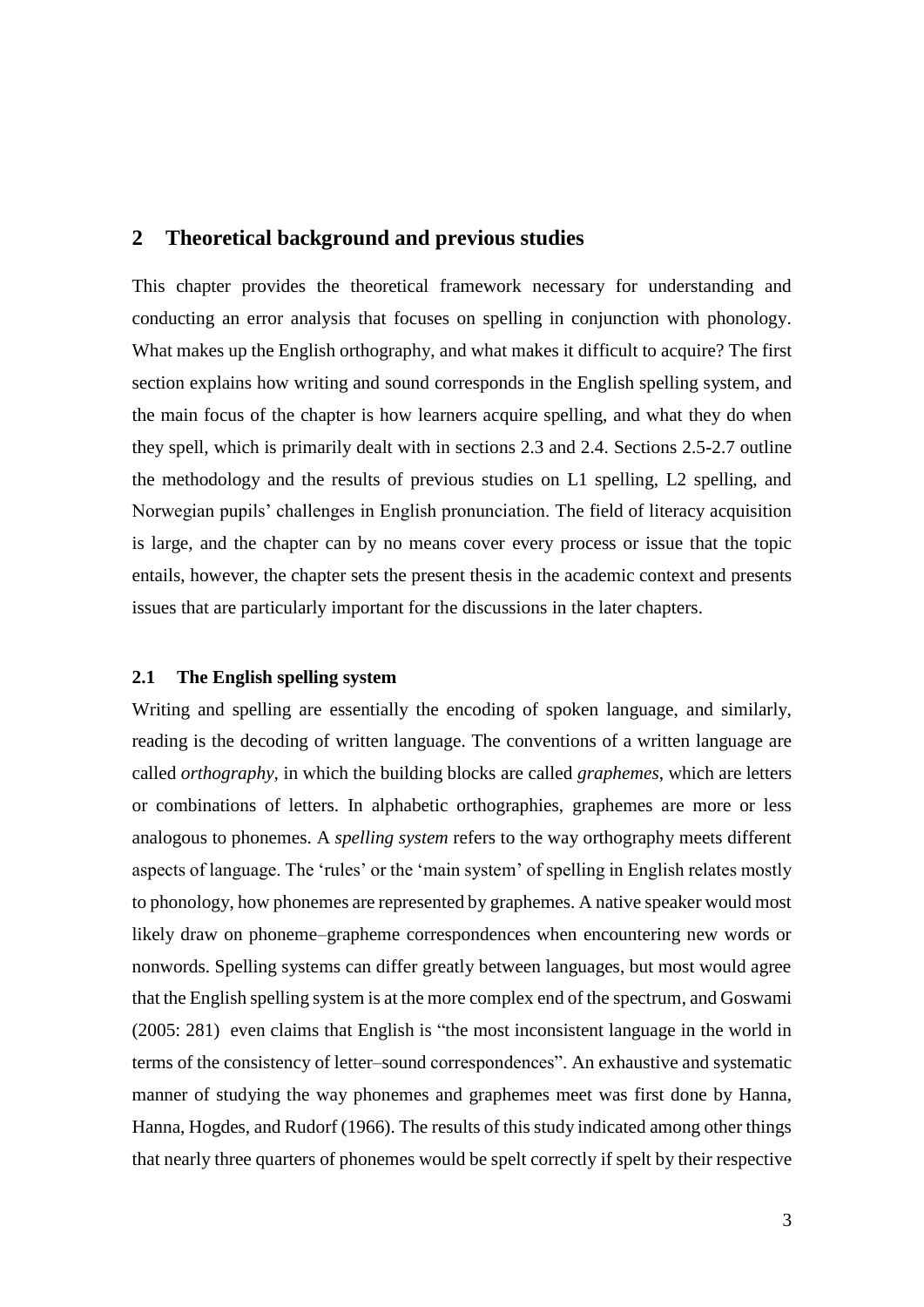most regular graphemes and that there are more graphemes in total for vowel phonemes than for consonant phonemes (Treiman, Berch, & Weatherston, 1993: 466-467; Spencer, 2007: 306). Later, Venezky (1970) (and the partial revisit Venezky (1999)) investigates the "patterns" in the correspondences from writing to sound and presents some general principles of English orthography, such as "regularity is based on more than phonology" and "visual identity of meaningful word parts takes precedence over letter–sound simplicity" (Cook, 2014: 62). Brooks (2015) also sought to describe the relationship between the orthography and the phonology of English. The dictionary builds upon some of the earlier works, Carney (1994) in particular, and provides a very detailed account of the British English spelling system. It is used throughout this thesis as a reference work for the phoneme–grapheme correspondences, the grapheme–phoneme correspondences, and any special processes that occur.

The 44 phonemes of RP can be realised by 284 different graphemes, amounting to a total of 543 correspondences (Brooks, 2015: 262). A single phoneme can be realised by as many as 46 different graphemes ( $\sqrt{a}$ ) or as few as 2 different graphemes ( $\sqrt{\delta}$ ). One can also look at the correspondences from the other perspective, from grapheme to phoneme. Not counting 2-phoneme graphemes (to be explained below), in the main system, only 24 graphemes are exclusive to a single phoneme, or only 11 if doubled spellings  $(\langle gg \rangle, \langle dd \rangle, \text{etc.})$  are excluded.

For the purposes of this thesis, *graphemes* are a single letter or a combination of letters that represent phonemes: one grapheme (usually) represents one phoneme, and vice versa. The most economic correspondence between graphemes and phonemes would have a separate grapheme for each phoneme, where each grapheme consists of one letter. This is almost the case for vowels  $/e$  and  $\alpha$  and some of the consonants in English, like  $/b/$ ,  $/g/$ ,  $/m/$ ,  $/p/$ ,  $/r/$ ,  $/l/$ , and  $/h/$ . These consonants are mostly spelled with a single letter or the doubled spelling, though a few rare words do have other spellings. For the other 35 phonemes, however, correspondences are not as economic. Learners must eventually face the fact that some graphemes are pronounced very differently in different environments. An infamous example is the grapheme <ough>. It can realise /ɔː/ as in *thought*, /uː/ as in *through*, /əʊ/ as in *dough*, /aʊ/ as in *plough*, /ə/ as in *thorough*, and /iː/ (but only in one of the pronunciations of the name *Colclough*). Additionally, the same four letters, though as two separate graphemes  $\langle 0 \rangle$  and  $\langle gh \rangle$ , can also represent two phonemes:  $\langle Af \rangle$  as in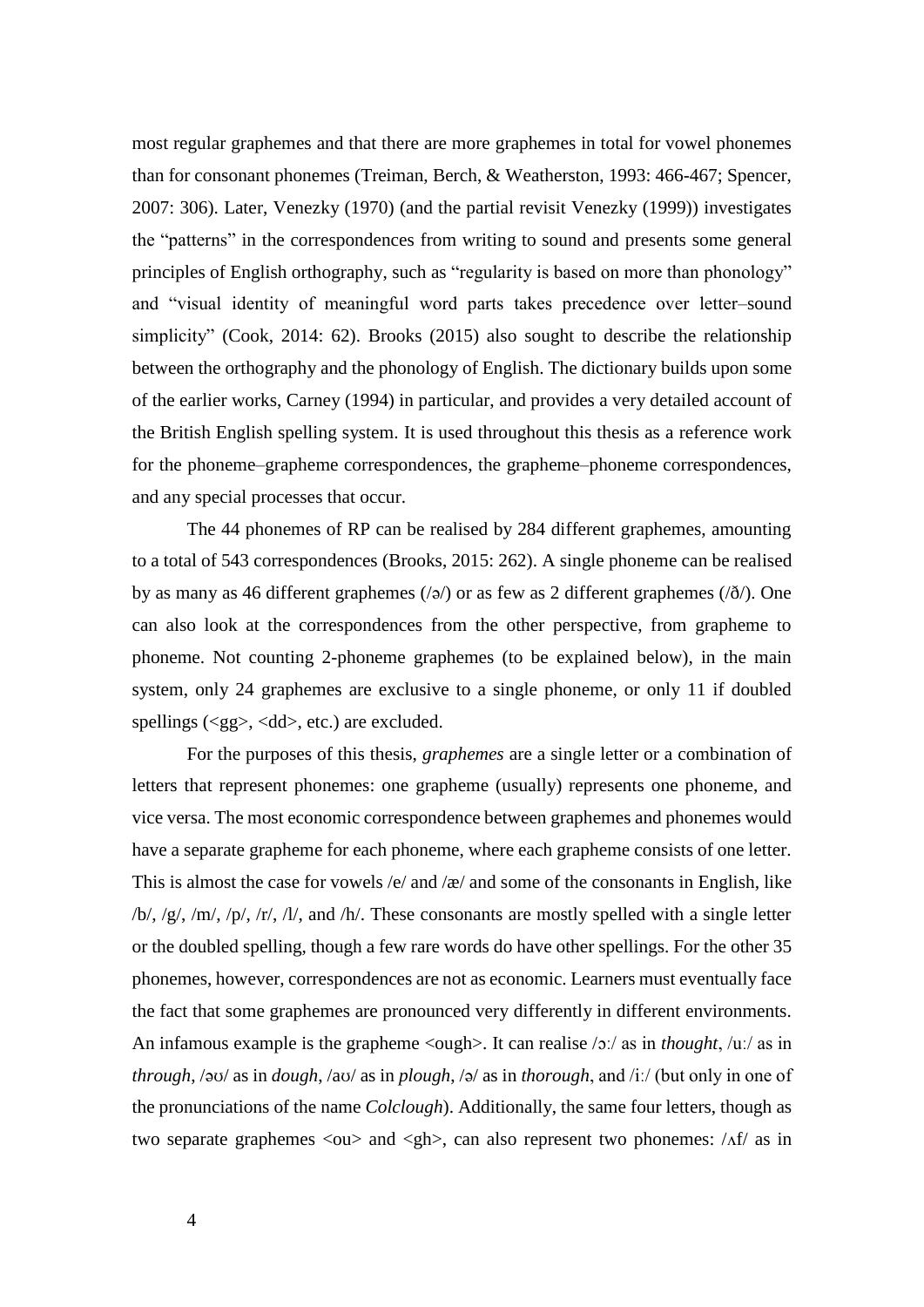*tough*, /ɒf/ as in *cough*, /ɒk/ as in *hough*, and /əx/ in the name *McCullough*. According to Brooks (2015: 417-418), there are 12 separate ways to pronounce  $\langle \text{ough} \rangle$  in the 33 words this letter sequence occurs in (as one or two graphemes).

The total numbers of graphemes and phoneme-grapheme correspondences above are somewhat misleading. Part of the reason for the high numbers is the fact that many graphemes and correspondences occur rarely, often in only one word. For example, <te> can realise /ʧ/, but only in *righteous*. Brooks (2015) has devised a system where he sorts graphemes by frequency and regularity into two groups: *the main system*, covering 89 graphemes, and *the rest*, covering the other 195 graphemes. Additionally, he defines a basic grapheme for each phoneme. For example, the voiced labiodental fricative /v/ can be realised by 6 graphemes, as shown in Table 2.1 below. Correspondences for  $/ \int \int$  are added for comparison (excluding 2-phoneme graphemes). The table is adapted from Brooks (2015: 255 ff.).

| The main system |                          |                          |                   |                            |                                          | The rest     |                          |   |  |
|-----------------|--------------------------|--------------------------|-------------------|----------------------------|------------------------------------------|--------------|--------------------------|---|--|
| <b>Phoneme</b>  | <b>Basic</b><br>Grapheme | <b>Other</b><br>frequent | Rare<br>graphemes | <b>Doubled</b><br>spelling | Oddities, by number of<br><b>letters</b> |              |                          |   |  |
|                 |                          | graphemes                |                   |                            |                                          | $\mathbf{2}$ | 3                        | 4 |  |
| /v/             | V                        |                          |                   | ve                         | -                                        | by ph        | $\overline{\phantom{a}}$ |   |  |
|                 |                          |                          |                   |                            |                                          | <b>VV</b>    |                          |   |  |
|                 | sh                       | ci si ssi ti             | ce                |                            | $\mathbf{c}$                             | ch sc        | che                      |   |  |
|                 |                          |                          |                   |                            | s t                                      | se sj ss     | chs                      |   |  |
|                 |                          |                          |                   |                            |                                          |              | sch sci                  |   |  |

<span id="page-12-0"></span>*Table 2.1: Graphemes of /v/ and /ʃ/*

The basic grapheme of /v/ is  $\langle v \rangle$ , and  $\langle t \rangle$  and  $\langle v \rangle$  make out the rest of the main system, while  $\langle$  by>,  $\langle$ ph>, and  $\langle$  vv> are oddities placed in 'the rest'. Of these, only  $\langle$  v> and  $\langle$  ve> are regular spellings: <v> occur in word-initial and -medial positions, and <ve> in wordfinal positions, with a few exceptions. The other graphemes are rare:  $\langle f \rangle$  only occurs in *roofs* when pronounced /ruːvz/ and *of*, <bv> only in *obvious* when pronounced /pvi:as/, <ph> only in *nephew* when pronounced /nevjuː/ and *Stephen*, and <vv> only wordmedially in colloquial words like *lavvy* ('lavatory') or *navvy* ('navigator'). Of these, then, only  $\langle v \rangle$ ,  $\langle f \rangle$ , and  $\langle ve \rangle$  are in the main system of  $\langle v \rangle$ . The graphemes are also described as being more or less *iconic* in the present thesis, which mainly refers to the distinction between main system graphemes and the rest. However, the term also aims to describe a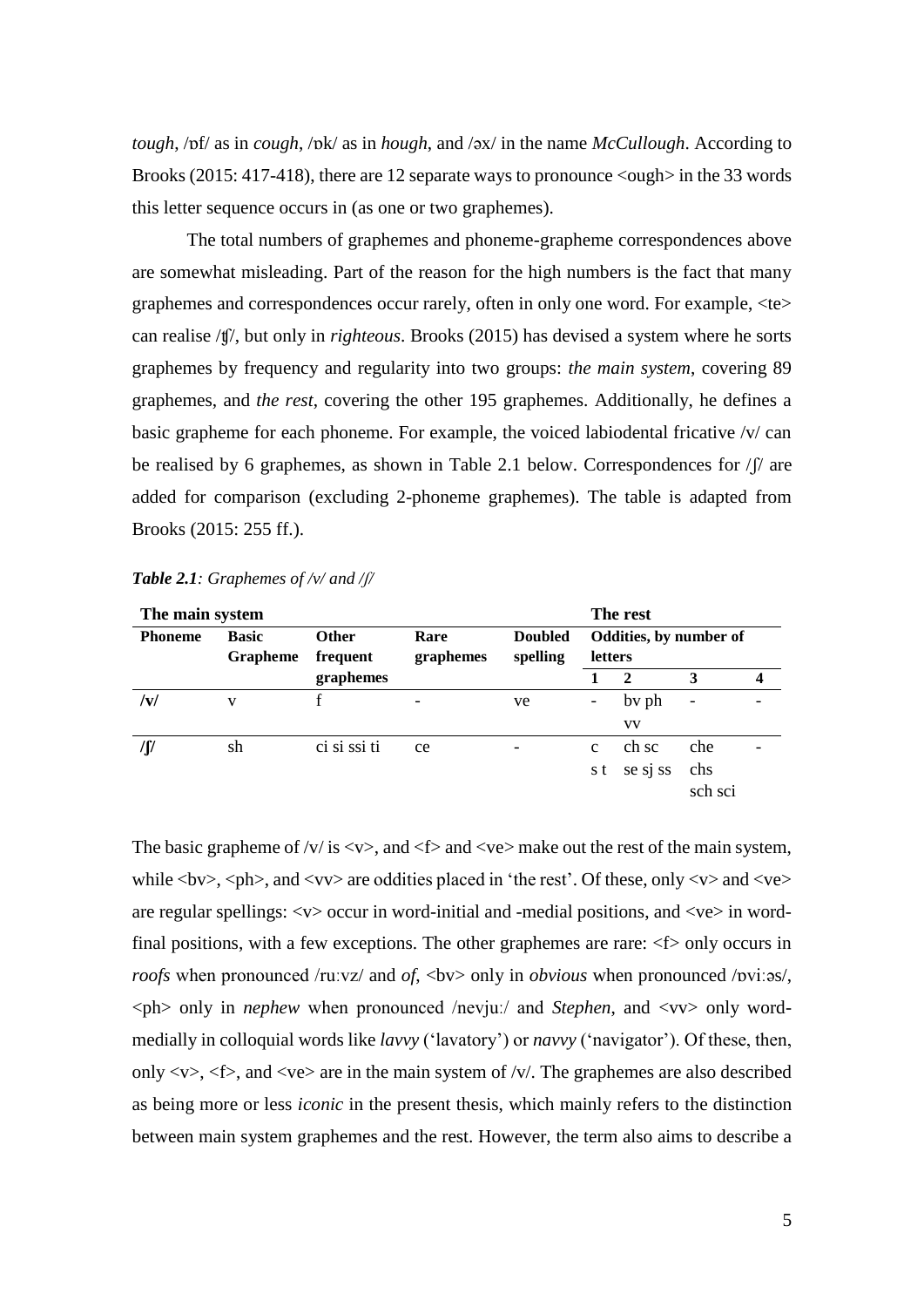cline of iconicity, taking frequencies into account. For example, if a basic grapheme covers 99% of the usage of a phoneme, it is more iconic than a basic grapheme that only covers 25% of the usage of its phoneme. Graphemes are also more iconic the fewer phonemes they can realise. For example,  $\langle$ ch  $\rangle$  can either spell /k/, /t//, or / $\int$ /, but  $\langle$ tch  $\rangle$ can only spell /ʧ/.

There are two ways to measure the frequencies of graphemes in each of their correspondences. One way is to count the number of different words the correspondences occur in, as in *types*. This is *lexical frequency*. The other way is to count the number of times each correspondence occurs in written language, as in *tokens*, which is *text frequency*. Continuing with the example of /v/, the text frequencies for this phoneme are 98% for  $\langle v \rangle$  and 2% for  $\langle v \rangle$ , rounded up. The remaining  $\langle 1 \rangle$  are the other four graphemes. With text frequency, function words and inflections (like past tense *-ed*) are excluded from the count (Brooks, 2015: 22-23). The reason why the grapheme  $\leq f$  is part of this phoneme's main system is because of the function word *of*, which has high text frequency. In the remainder of this thesis, *frequency* alone will refer to text frequency, and lexical frequency will be used whenever relevant, however, there are also mentions of words', phonemes' or graphemes' frequency in the corpus, but context makes this clear.

The complexity of the English spelling system does not only stem from its high number of graphemes and correspondences. There are other aspects of English spelling that make a coherent and simple phoneme-to-grapheme analysis difficult. If the goal is to link each grapheme to one phoneme, how should the final  $\ll$  in *pine* or *cone* be analysed? Should it simply attach to the nearest phoneme, in this case /n/? Some may call this final <e> a 'silent letter', but that may not be a good idea pedagogically. What is the difference between *pin* and *pine* if the <e> is silent? There is a phonetic difference in the vowel (/pɪn/ and /paɪn/), but if the <e> had no function, nothing in spelling would indicate this difference. In their respective works Albrow (1972), Carney (1994), and Brooks (2015) sought to adhere to a *principle of exhaustiveness* which states that "as far as possible every letter in a word's spelling should be allocated to one of the phonemes in its spoken form." (Brooks, 2015: 460-461). The <e> in *pine* belongs therefore to a *split digraph*, represented as  $\langle i.e \rangle$ . The dot indicates that the spelling of the next phoneme(s)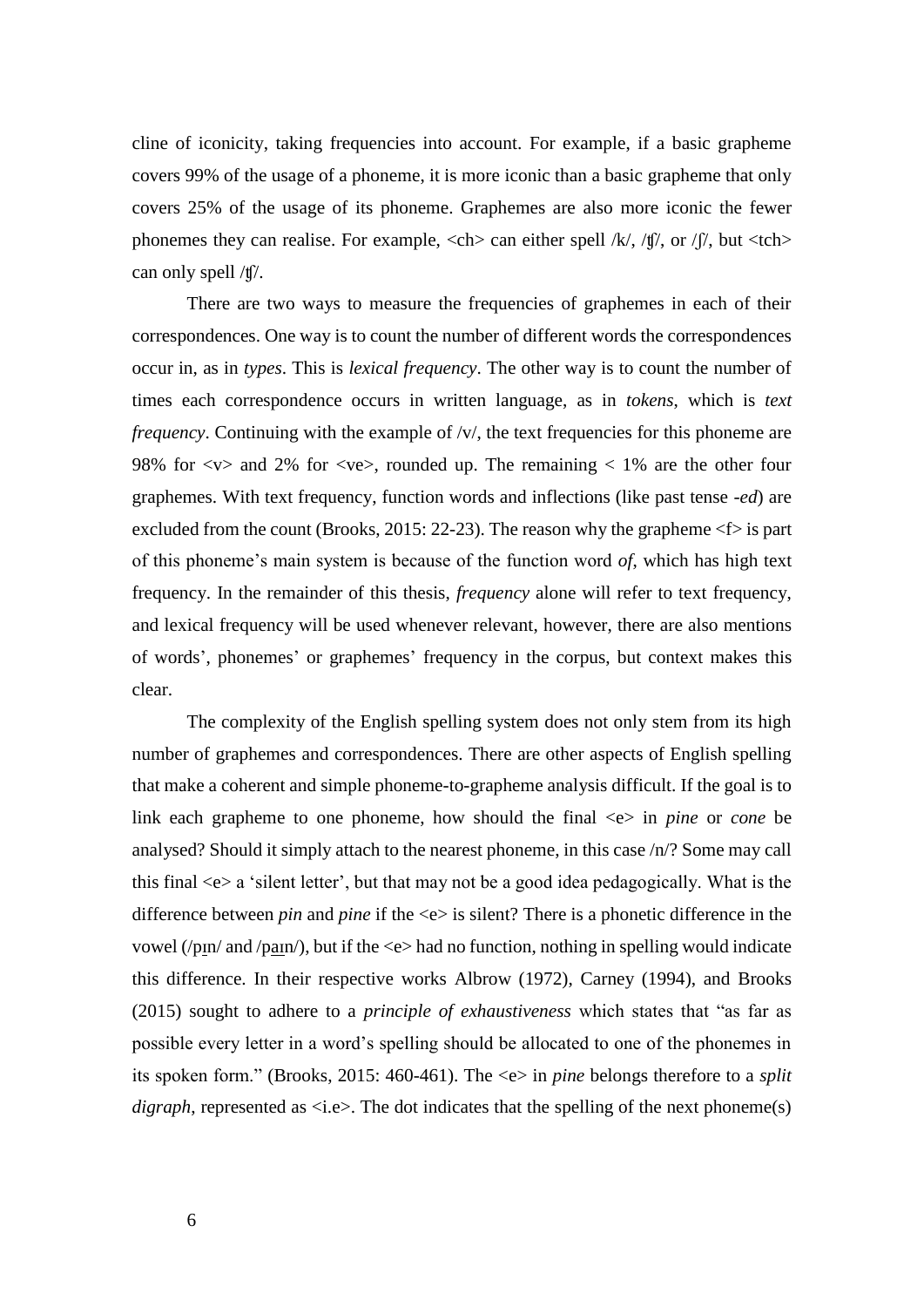comes between these letters. The ordering of the graphemes of *pine* would therefore correspond nicely to the order of its phonemes, as illustrated in Figure 2.1:



<span id="page-14-0"></span>*Figure 2.1: Graphemes as they correspond to the phonemes of 'pine'*

This system makes it clear that the two letters of the split digraph <i.e> work together to refer to a single phoneme. The vowel-changing word-final  $\langle e \rangle$  is also called the 'magic <e>' by English and American kindergarten- and primary school teachers. According to the 'magic  $\langle e \rangle$ ' rule, the preceding vowel letter changes in pronunciation to its letter sound, that is, /aɪ/ for  $\langle i \rangle$ , /əʊ/ for  $\langle 0 \rangle$ , and so on, though there are of course many exceptions. There are six split graphemes in English: <a.e> as in *make*, <e.e> as in *scene*, <i.e> as in *bike*, <o.e> as in *bone*, <u.e> as in *cute*, and <y.e> as in *rhyme* (Brooks, 2015: 6-7, 452-454).

While the  $\ll$  of the split digraphs should not be called silent, there are other candidates for which the label *silent* might fit. Learners of written English are likely to be taught that the  $\langle k \rangle$  in *knife* or the  $\langle g \rangle$  in *gnome* are silent letters, but it is more helpful to say that /n/ can be realised by /kn/ and /gn/ as separate graphemes (Brooks, 2015: 460-461). Letter vowels in spelling can also be problematic as they sometimes have no counterpart in pronunciation. Examples include *business* /bɪznɪs/*,* where no phoneme corresponds to  $\langle i \rangle$ , and *different* /difrant/, where no phoneme corresponds to the first  $\langle e \rangle$ . The graphemes  $\langle si \rangle$  and  $\langle f \rangle$  and 15 other cases of vowel elision are included in Brooks' inventory, but there are many more that are not. Brooks (2015: 244) leaves out 32 cases of vowel elision from the graphemic inventory. He proposes instead that it is sufficient to recognize vowel elision as a special process that occurs in English spelling. Some would possibly prefer instead that the exhaustiveness principle be followed to the letter and raise the total number of graphemes to 316.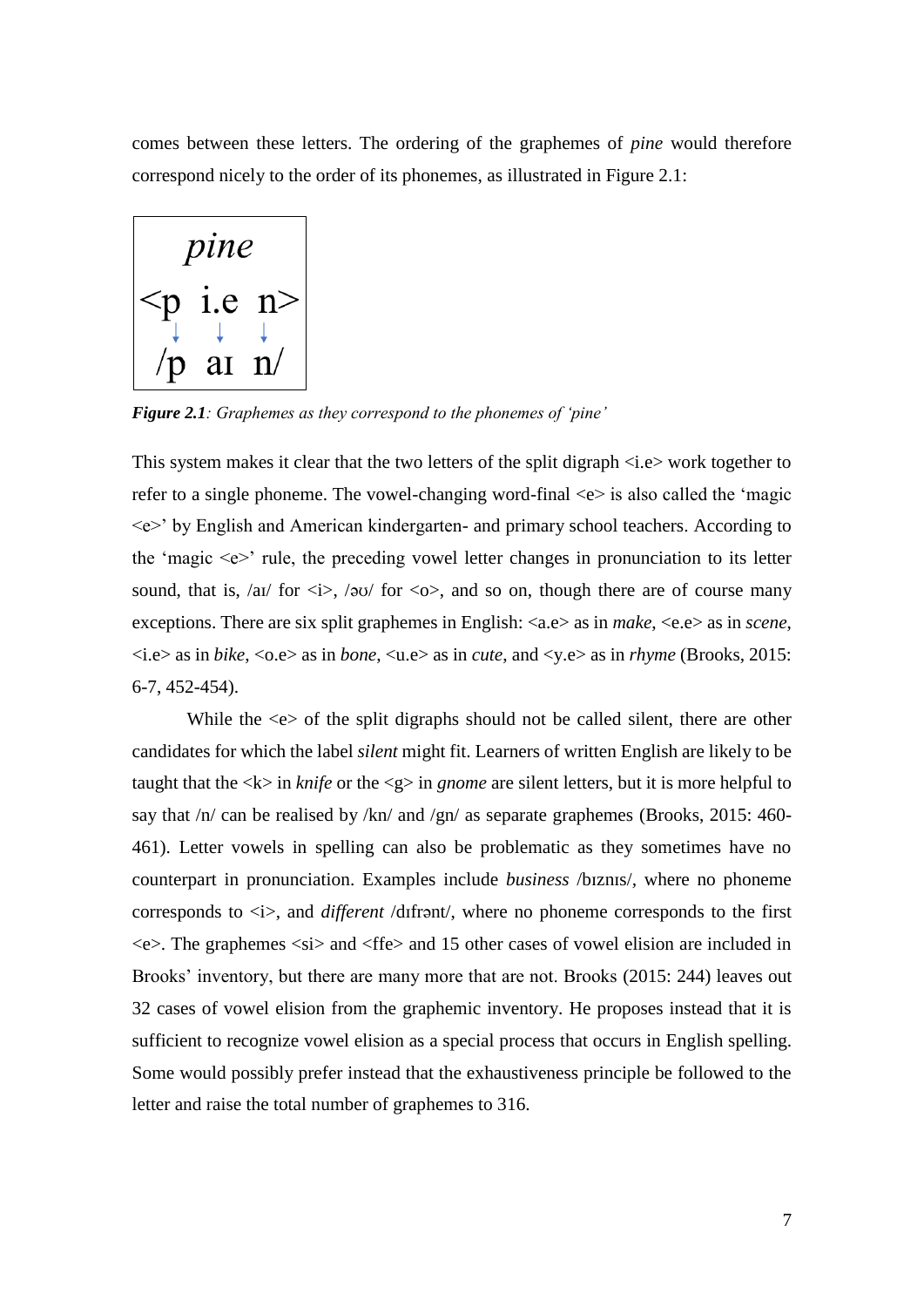One grapheme consisting of several letters can often correspond to only one phoneme. The opposite is also true in English: one letter, or grapheme, can represent several phonemes. These are called 2- or 3-phoneme graphemes. A good example is  $\langle x \rangle$ , which most often refers to /ks/ as in *box* /boks/, and sometimes also including /e/ as in *xray* /eksreɪ/.

Another process that contributes to the complexity of English spelling is *dual functioning*, which Brooks (2015: 245) argues to occur with four phonemes: /e/, /r/, /w/, and /y/. In cases of dual functioning, one grapheme, or part of a grapheme, has two different functions in a specific word. In other words, two different phonemes dictate that this grapheme be present. Dual-functioning /e/ occurs when it is both part of a split digraph and of a word-final digraph. In *save* /seɪv/, two separate rules place the *letter* <e> in word-final position: word-final  $/v/$  is always represented by  $\langle ve \rangle$ , and the diphthong /eɪ/ is represented by  $\leq e \geq$  due to the 'magic  $\leq e \geq$ ' rule.

#### <span id="page-15-0"></span>**2.2 Spelling in error analysis**

Analysing errors involves studying *interlanguage*. This is a term coined by Selinker (1972) which refers to the learner's version of the target language. In error analysis, the learner's language is measured against the target language. Error analysis thus concerns comparison between interlanguage and target language, and it is "a methodology for dealing with data, rather than a theory of acquisition" (Cook, 1993: 22, in James, 1998: 7). It has been established that phonology plays a key role in spelling, both in beginner and skilled spellers (Bosman & Van Orden, 1997: 175). Lexical, morphological, syntactic, and phonological shortcomings can each cause the speller to produce an error.

Spelling errors are common in both learners' and native speakers' output. Lay people are quick to spot this type of error and point it out, as spelling is "the most easily assessed aspect of writing" (Brooks, Gorman, & Kendall, 1993: 1). Having correct spelling is associated with being educated, though it is not the only factor in this association (Cook, 1997: 474). When writing in online forums, for instance, the writer is probably more likely to receive comments on their spelling rather than their syntax, word choice, etc. According to Lightbown & Spada (2013: 39), only errors that tamper with meaning are likely to be corrected in second language learning situations outside the classroom, as it is regarded as impolite by most to interrupt someone trying to converse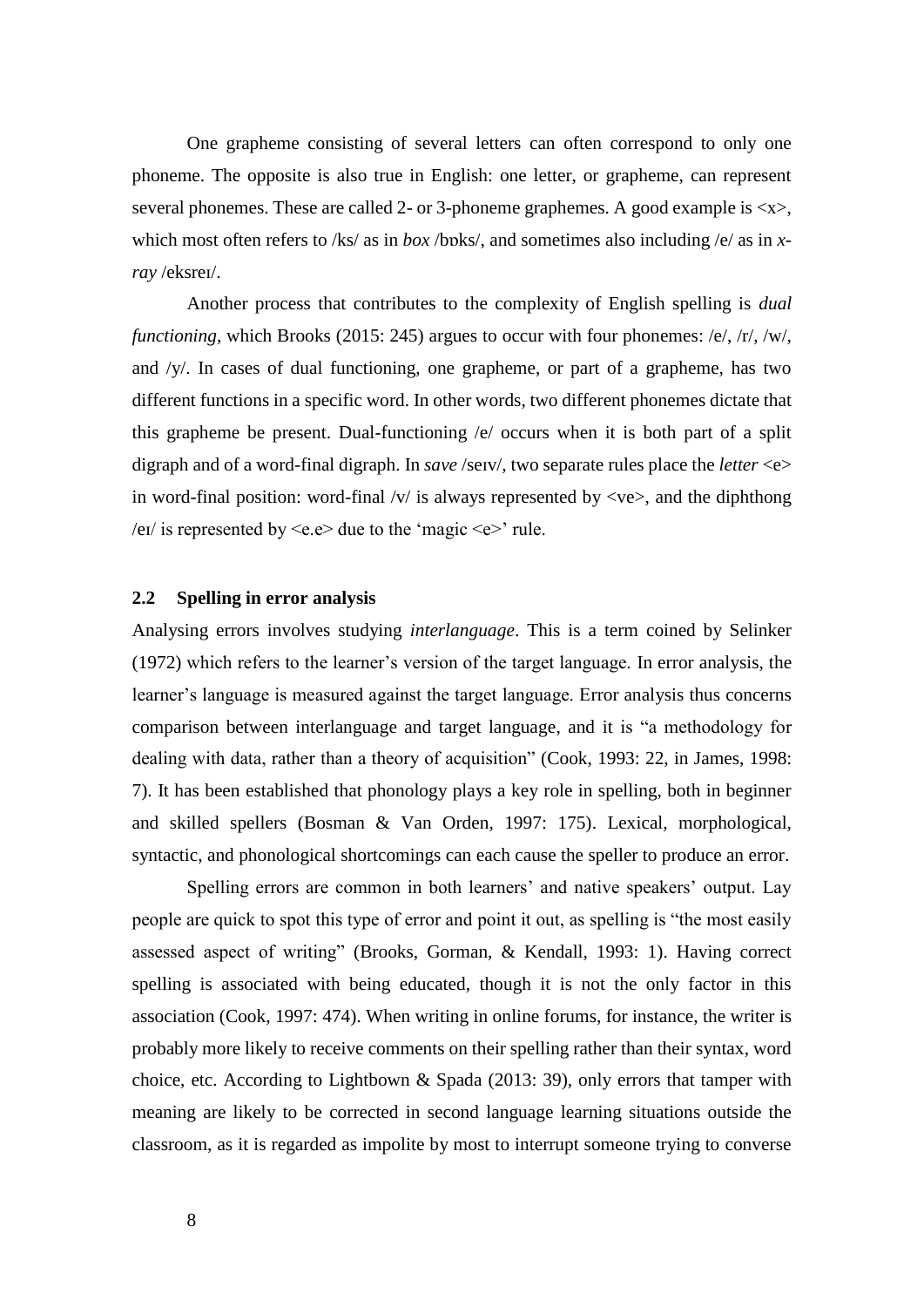in a second language. Online written discourse seldom involves a sense of direct conversation between interlocutors. The sense of interrupting is then greatly diminished, which lowers the bar for metalinguistic commentary.

In language, *error* exists as a spectrum of *deviance*, which is realised in the terms *slip*, *mistake*, and *error*. Distinguishing between these requires information on the writer's intentions and ability to identify and correct their own writing, and the trichotomy has been studied since the start of the 20th century. For example, in his *Study of Misspellings and Related Mistakes,* Le Marchant Douse presented five types of orthographic mistakes that he believed should be exempt from "bad marks" in the examinations of young people (Le Marchant Douse, 1900: 93). It is for instance described how even skilled spellers "may be for a moment perturbed by the sight or expectation of the coming P or A" and write letters in the wrong sequence, or that the speller after writing one of the two letters in a doubled spelling "may imagine that he has filled both and pass on" (Le Marchant Douse, 1900: 86).

James (1998: 83-84) proposes to define slip, mistake, and error in concordance with a degree of self-corrigibility. Firstly, if the unaided writer can quickly spot the deviance and correct it, the deviance is a slip. Slips are typically typographic errors, i.e. errors of execution rather than competence, through typos on the keyboard or lapses of the pen. Secondly, if the writer is unable to spot the deviance but able to correct it when it is drawn attention to, it is a mistake. Finally, if the writer is unable to correct the deviance, it is an error, and further teaching is necessary before self-correction is possible. Therefore, *error* is the type of language deviance that is most relevant to this thesis.

James (1998) also presents a list of types of errors that seem to be spelling errors, but do not define them as such. Among these types are punctuation errors and typographic errors, which are irrelevant to the spelling system. Another error type is *confusibles*, which is the result of confusing similar words or homophones/-graphs with each other. One type of error in the list is called *dyslexic errors*. This category contains misordering of letters, like **tow** for TWO, and errors he deems pathological, using the example **sat** for ASKED. He also includes "misselection from two letters that can represent the same sound" (James, 1998: 130). There is no justification in his argument that these misselections should be treated differently in cases of dyslexia. Reflections on these (and other) types of error in relation to this thesis is covered in Chapter 3.3.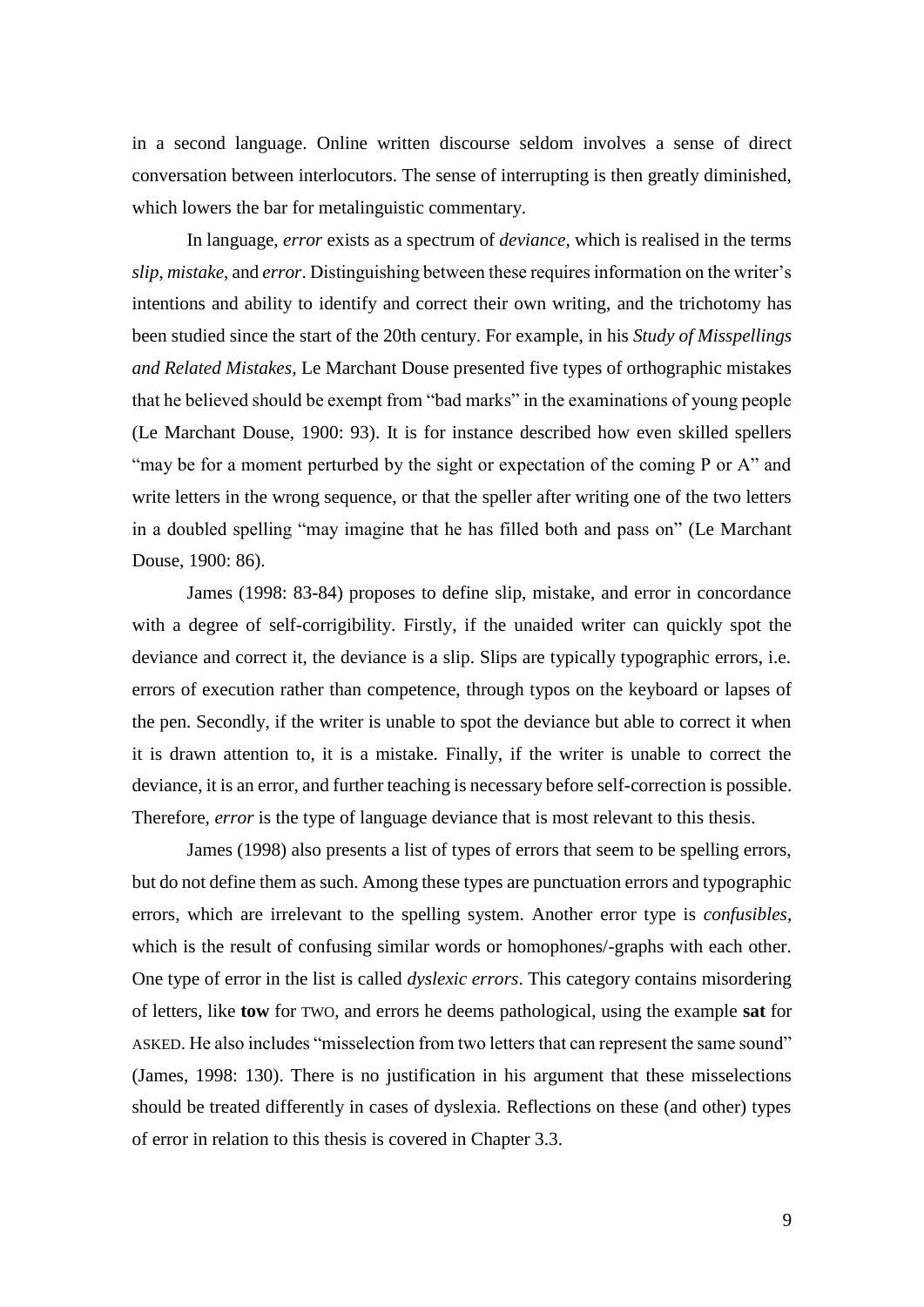Sometimes, it may seem that an error is caused by interference from the L1. Such cases are evidence of *language transfer*, which is when "linguistic features of one language influence those of another language." (R. Ellis, 2015: 118). Transfer is observed in every aspect of language, though it is most obvious in pronunciation. Errors caused by transfer in pronunciation can also have a direct effect on performance in spelling. When learners of English attempt to spell, they have four strategies, or routes, at their disposal, whether they are conscious of them or not. These routes are via L1 or L2 phonology, or via L1 or L2 graphology (James, 1998: 134). One of these routes could also be called a mispronunciation error. Using L1 phonology means that the learner accesses graphemes for a phoneme that does not represent the target sound. James (1998: 137-138) separates the other routes into two categories, namely *interlingual misencodings* and *intralingual misencodings*. The first category involves language transfer, such as using L1 graphemes that exist in the L2 for other phonemes. In the second category are misspellings that occur without interference from the L1. Examples are overgeneralization of productive L2 spelling patterns, and choosing the wrong grapheme, but one that would be correct in the same environment in a different word, like **theef** for THIEF.

Evidence for transfer in the domain of spelling can be found in e.g. Wang and Geva (2003), who analyse the spelling errors of non-Cantonese phonemes /ʃ/ and /θ/ by young native English speakers and Chinese learners of L2 English. They found that the Chinese children largely produced spellings of these two phonemes with graphemes representing close Cantonese counterparts, such as  $\langle s \rangle$  for  $\int \int \int$  and  $\langle s \rangle$  and  $\langle z \rangle$  for  $\theta$ (Wang & Geva, 2003: 342-343).

#### <span id="page-17-0"></span>**2.3 Acquisition of literacy**

Literacy is the ability to read *and* write, which means that literacy skill is the combination of reading and spelling skills. Reading and spelling seem at first glance to be two related, but separate actions or abilities. Ehri (1997) points out that *spelling* can also refer to the way a word is spelt as a sequence of letters and that recognising the spelling of words while reading lies somewhere in between the act of spelling and the act of reading. She also notes that when we write, we often read our own written products to assess the correctness of the spelling, which means reading is often a part of the production of a spelling. Many children perform adequately according to age in reading, but not in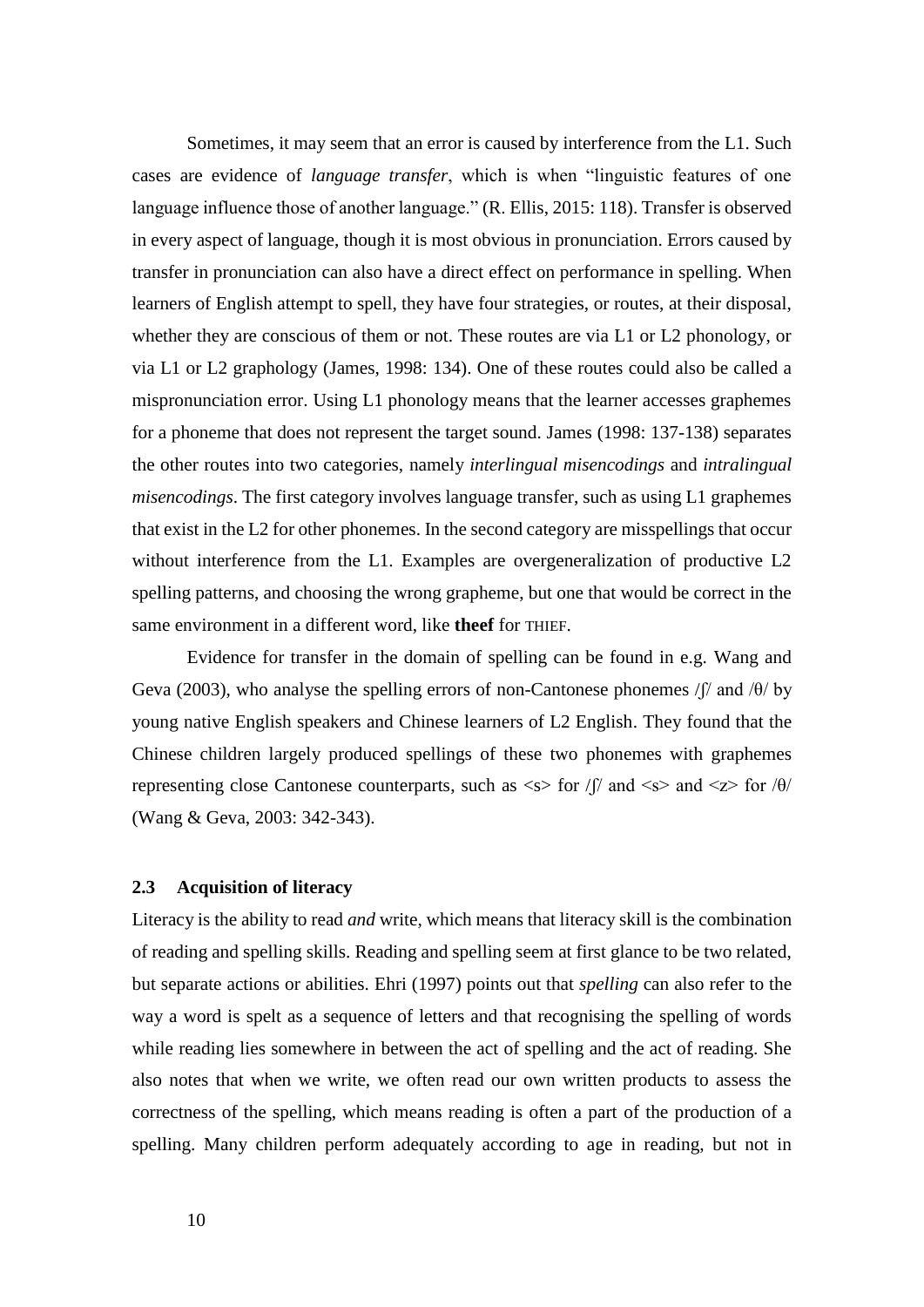spelling, and the opposite scenario is uncommon, which indicates that acquiring spelling is more difficult than reading (Bosman & Van Orden, 1997: 174).

Children's acquisition of L1 literacy depends on the orthographic depth of the language. Spencer (2007: 307) presents evidence from several studies comparing languages with different orthographies and claims that literacy acquisition is acquired through different means in shallow and deep orthographies. A shallow orthography is an orthography where there is close to one-to-one correspondence from graphemes to phonemes, from phonemes to graphemes, or both. Deeper orthographies contain more multi-letter graphemes, higher numbers of correspondences in both directions, and inconsistencies. English orthography is deep, and is not transparent in any direction. Spencer (2007) supports the hypothesis that acquiring literacy in a language with a shallow orthography should only require a phonological process, but that acquiring deeper orthographies requires more visual processes. Goswami (2005) refers to studies on reading development across different languages and concludes that acquiring L1 English reading seems to be more difficult than in other languages, mostly because of the orthographic inconsistencies of English (Goswami, 2005: 275, 280-281).

Spencer (2007) also notes that even within a language with a deep orthography, words vary in relative orthographic depth; some words are wholly transparent in their phoneme–grapheme correspondences, while other words contain more opaque correspondences. This variation has an effect on both reading and spelling, but more importantly, the language's variation in phoneme–grapheme and grapheme–phoneme correspondences correlates with the early acquisition of reading in a language (Spencer, 2007: 305-307). Spencer (2007) also conducted a study that found that the complexity (which he defines as the number of letters compared to the number of phonemes in a word) is more important than the frequency of words in predicting reading difficulties (Spencer, 2007: 328). In other words, the more digraphs and trigraphs a word has, the more difficult it is for young learners to read and/or spell.

Several factors have been shown to be essential in literacy acquisition or to be predictors of better skills in reading or spelling. Ball and Blachman (1988: 217) investigated the acquisition of L1 reading and found that explicit instruction in phonemic awareness for pre-school children was effective and would facilitate reading acquisition. However, Perin (1983) indicates that phonemic awareness is more closely related to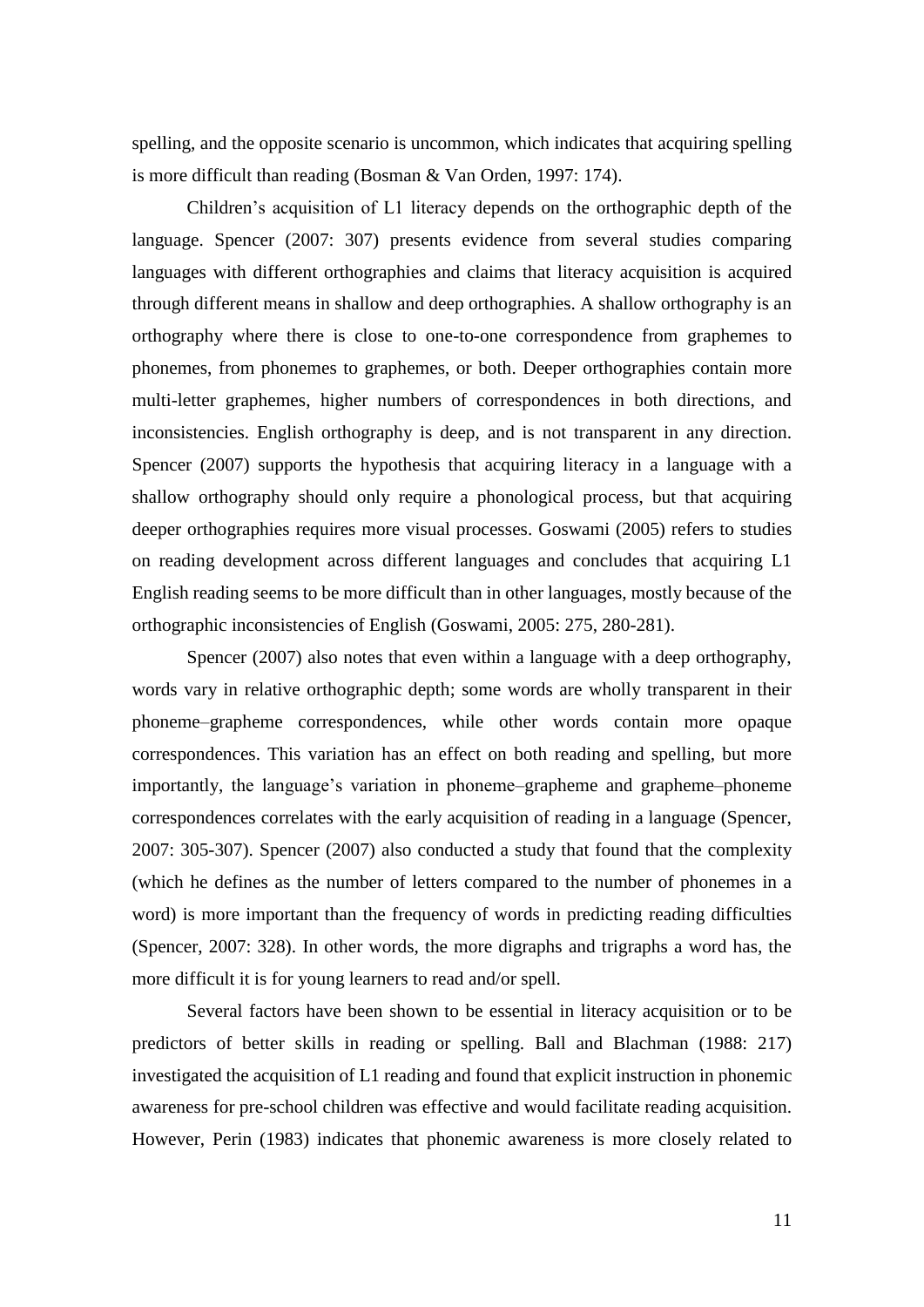spelling than to reading skill, and argues that in early acquisition, reading is done using a visual route while spelling is done using a phonological route. This is backed up by later theory of spelling acquisition which states that the learner relies purely on phonology in the initial stages, and only eventually draws on positional constraints and morphology in the encoding of words (Treiman & Cassar, 1997: 77-78). Moving beyond phonemic awareness, Chen and Schwartz (2018) stress the importance of morphological awareness in the acquisition of literacy. This is important regardless of the type of morphology, but is more central in languages with morphosyllabic writing systems, i.e. orthographies with no representation of phonology in the characters, as in e.g. Chinese (Chen & Schwartz, 2018: 1685). The awareness of morphology is multi-faceted in that it requires phonological, syntactic, and semantic skills, and this combination is part of the contribution to successful literacy acquisition (Chen & Schwartz, 2018: 1692).

Treiman and Kessler (2006: 642-643) suggest that spellers, in their lexicon, store not only the most basic phoneme–grapheme correspondences, but also information on how particular contexts decide which correspondence is correct. But this is only half of what speakers do when they read and write. The theory of a *dual-route model* states that speakers have two ways to access the pronunciation or spelling of perceived words. The framework of spelling suggesting that speakers draw on phoneme–grapheme correspondences and contextual constraints makes up the *phonological route* of this model. The other route is the *visual route*, when entire words are stored in the lexicon and accessed without the use of phonology (Cook, 1997: 474-475). English uses a mix of both routes, where regularities in spelling and pronunciation enables use of the phonological route whereas irregularities requires use of the visual route. Pronouncing a nonword like *whimastity* can easily be attempted by native speakers of English because they (consciously or not) recognize morphological patterns and use phoneme–grapheme correspondence rules. In contrast, spelling or pronouncing the word *hiccough* cannot be correctly guessed by using previously attained rules. Words like *hiccough* require the visual route and are called *meaning-based* words. Chinese is an example of a language where the orthography is mainly meaning-based, where each symbol carries meaning. A Chinese learner of English is therefore exptected to be less likely to use the phonological route when attempting to spell or pronounce unknown words. (Cook, 1997: 475-476). Section 2.6 summarises a study with examples of this (viz. Joshi, Høien, Feng,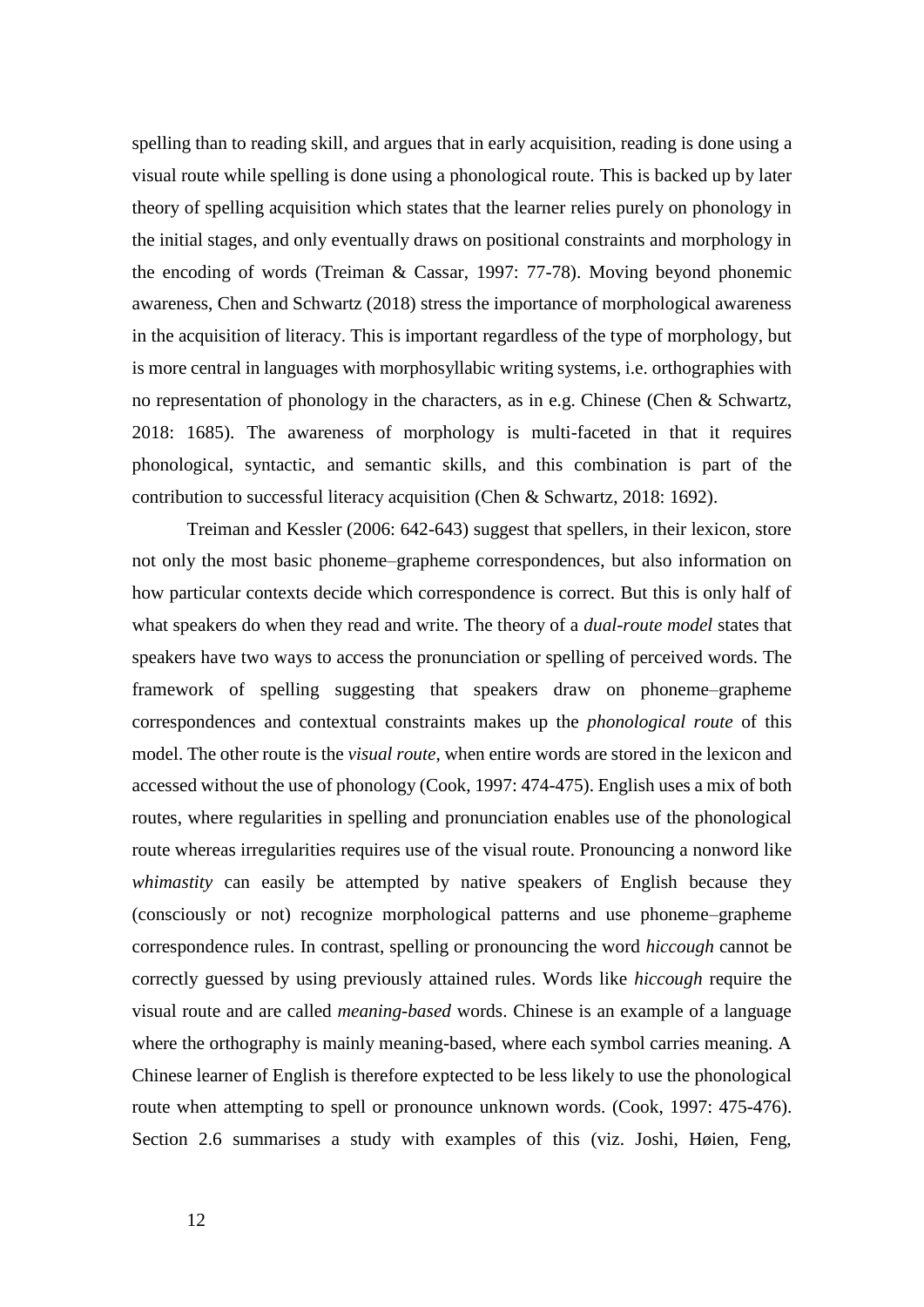Chengappa, & Boulware-Gooden, 2013). The dual-route model can help to explain how speakers with different L1s use different strategies in spelling unknown L2 words.

#### **2.3.1 L2 Literacy**

Many of the studies on the acquisition of literacy are focused on whether, and to what degree, L1 skills are transferable to L2 acquisition. Koda (2005: 328) summarises the literature on the subject by stating that metalinguistic awareness in the L1 can make "critical contributions, in multiple ways, to second-language literacy acquisition". A study by Sun-Alperin and Wang (2011) on Spanish learners of L2 English found evidence of transfer from processing skills in phonology and orthography, and Kahn-Horwitz, Sparks, and Goldstein (2012) found that the linguistic skills of primary school Hebrew L1 speakers predicted spelling in L2 English longitudinally. Some studies have investigated the transfer of linguistic skills across orthographies. In a study of young Chinese learners of L2 English, Shum, Ho, Siegel, and Au (2016) found evidence that poor L1 literacy skills have effects on L2 phonology in particular, and Farukh and Vulchanova (2015), investigating the L2 English literacy skills among L1 Urdu speakers, conclude that being familiar with a deep orthography is enough to gain an advantage in acquiring reading and spelling in L2 English.

A study by Holm and Dodd (1996) also provides evidence of transfer of L1 literacy skills, and found that the spelling of known words and the spelling of nonwords are processed differently; it is possible to spell known words without a phonological route, but not nonwords (Holm & Dodd, 1996: 139). However, Gombert, Bryant, and Warrick (1997: 232) stress that sometimes, speakers use analogies based on orthographic similarities when trying to read or spell unknown words, and that skilled readers/spellers are better at employing this strategy.

#### <span id="page-20-0"></span>**2.4 Acquisition of spelling**

Traditionally, written language has not been considered as important as spoken language in linguistic research and theory. Saussure (1972 in Jaffré (1997: 3)) said that "the spoken form alone constitutes the [linguistic] object", while some went as far as saying that "writing is not language, but merely a way of recording language by means of visible marks" (Bloomfield 1970, in Jaffré (1997: 3)). Spelling errors have been the object of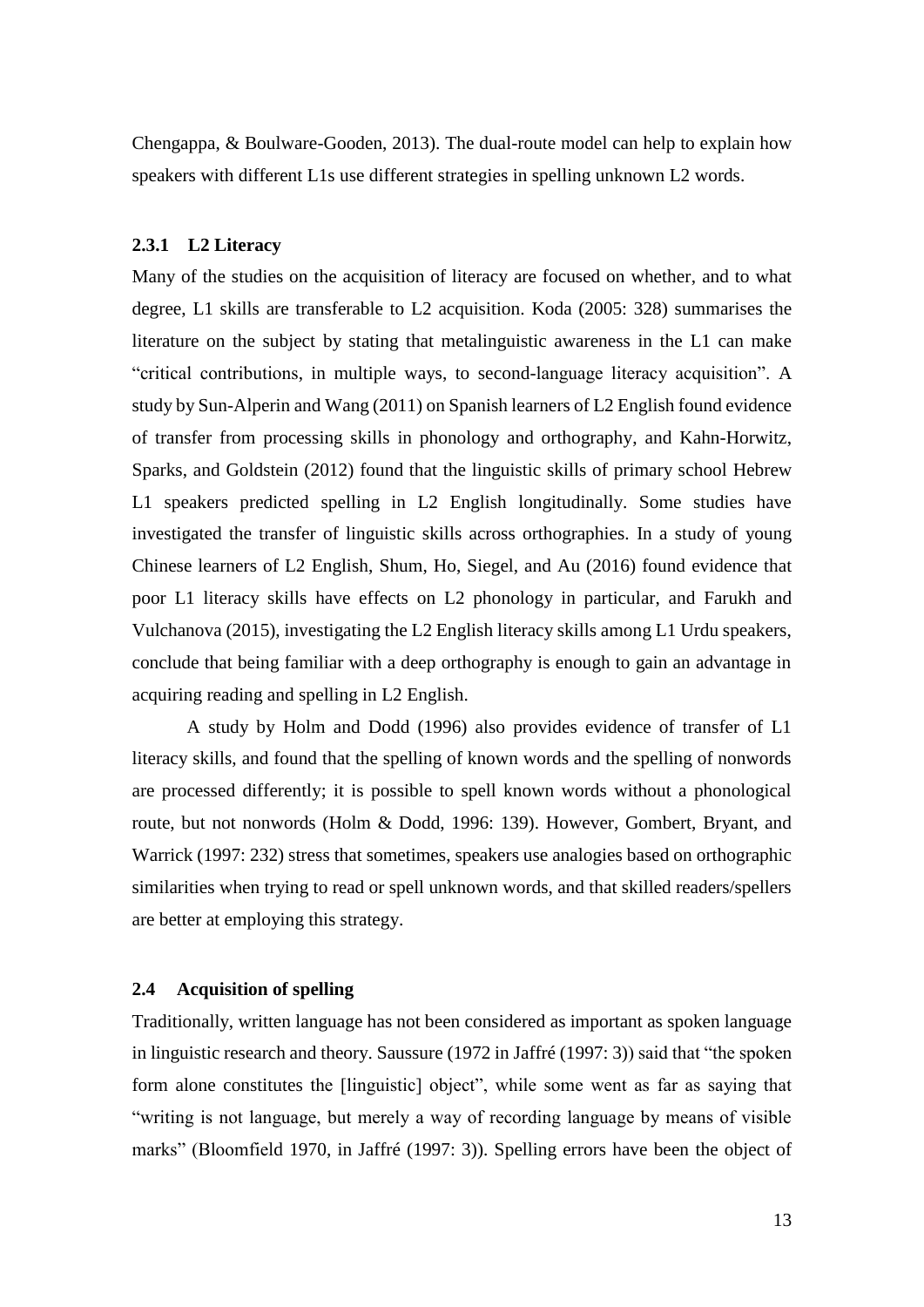study since early 20th century (see e.g. Le Marchant Douse, 1900; Foster, 1911; Gill, 1912), but have largely been absent from linguistic theory. Perfetti (1997: 21) points out that the field of psycholinguistics, which he considers "the natural home for the study of spelling", neglected spelling, and he found little on the topic in psycholinguistic literature. He proposes that the reason is that spelling has not been deemed a scientific problem, only a convention of literacy or a school subject. A large part of studies on spelling in psychology and psycholinguistics merely use spelling tests and theory to gain knowledge about language acquisition as a bigger picture, without focusing as much on the domain of spelling itself. Contrastive to the negative outlook given in Perfetti (1997), academic work over the past decades involving spelling has resulted in a range of theories on the acquisition of spelling in first and second languages, comparisons between learners' L2 spelling by different L1s, and more.

Spelling, like all other aspects of language, is acquired through both implicit and explicit learning. Acquisition of a language requires exposure and practice. Since most learners of an L2 will have already acquired some level of literacy in their L1, they will begin acquiring literacy in the onset of learning that L2. The acquisition of spelling therefore happens later in the learning process for L1 learners than for L2 learners, assuming that most L2 learners have already learned to read and write in their L1 when they start learning their L2. The notion that the acquisition of different aspects of language occurs sequentially is well established in SLA. Learners, regardless of L1, have a tendency to acquire features of the target language in the same order. For instance, learners of English tend to acquire irregular past forms of verbs before the regular -*ed* inflection (Lightbown & Spada, 2013: 45). While spelling is rarely mentioned in literature on SLA, we can assume that the same should apply to the acquisition of spelling. The order of sequences in language acquisition is not determined by frequency. Frequent items, like English articles *a*/*the*, are not necessarily acquired first (Lightbown & Spada, 2013: 45). We can also assume that the same applies to graphemes and graphemephoneme correspondences.

SLA theory also suggest that acquisition of certain language aspects depends on the age of the learner, and this hypothesis is The Critical Period Hypothesis (CPH). It states that humans acquire language more easily in a certain age span, after which learners have more difficulty acquiring language and are not likely to achieve native levels of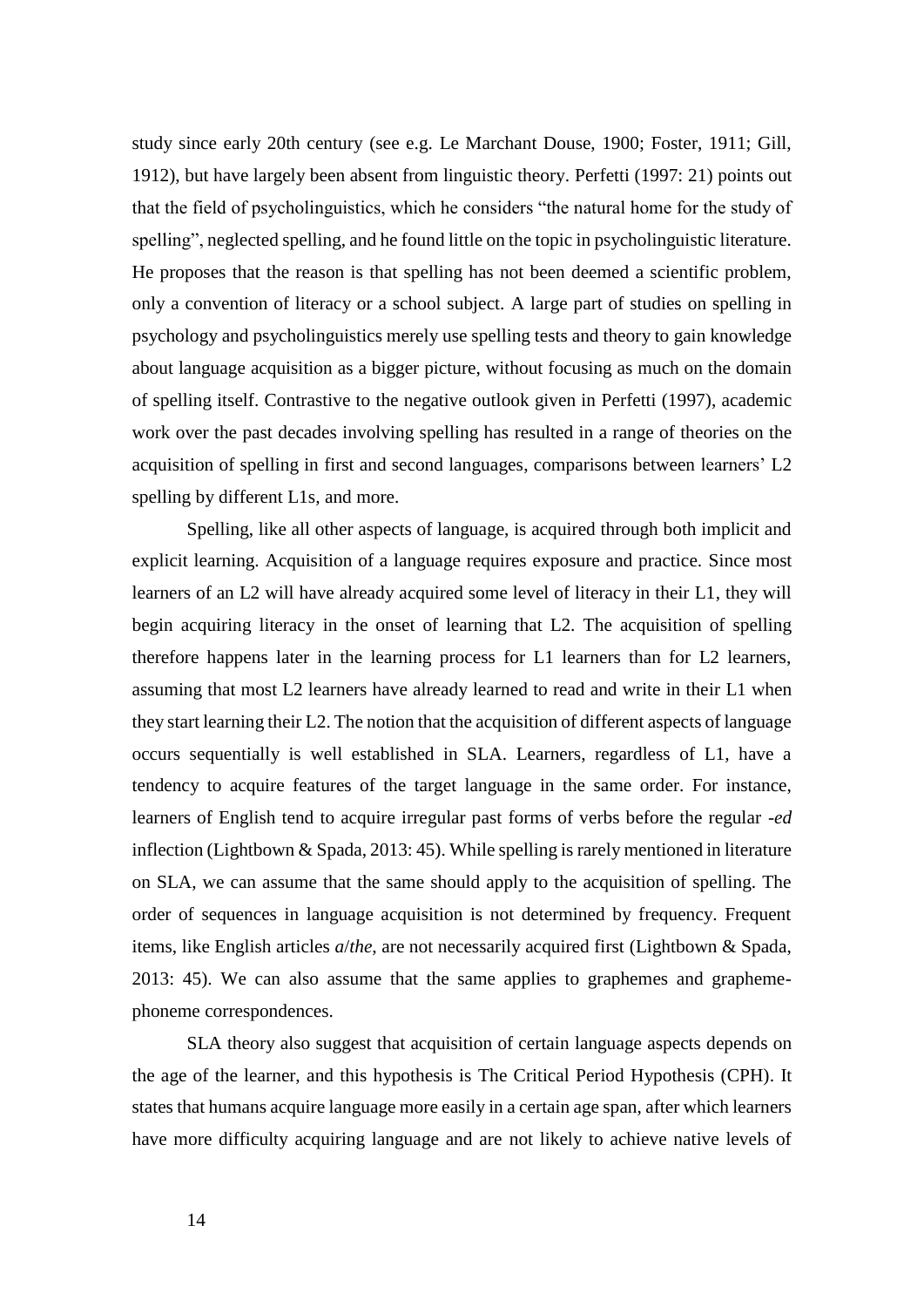competence (R. Ellis, 2015: 26). The CPH faces relatively little opposition, but scholars do not agree on the age span that involves the onset and end of CPH. The period may end long before or even after adolescence, and some have argued that the period varies between language aspects. For example, Granena and Long (2012, in R. Ellis, 2015: 27) provide evidence that the period ends much earlier for phonology than for lexis or grammar. It is uncertain where spelling lies in this spectrum, but we can assume that the CPH does apply to spelling.

What we do know about the initial, logographic stage in the acquisition of spelling is that children tend to focus on a single aspect of a word, like a letter. When the child understands that letters correspond to sound, the phonetic stage begins. This stage lasts until the child can draw upon visual spelling patterns and morphological knowledge, which is the morphemic/orthographic stage. Examples from the three stages include **rudf** for ARE YOU DEAF, **sigrit** for CIGARETTE, and **younited** for UNITED (van Berkel, 2004:  $239 - 241$ <sup>1</sup>.

#### **2.4.1 Phonological influence on spelling**

It has been established since at least the 1970s that phonology plays a big part in the acquisition of spelling (Read, 1970, in Read & Treiman, 2013: 196). Evidence of the importance of phonology in the acquisition of L1 spelling has been found in multiple studies. For instance, Anderson (1985) found that young learners primarily use a phonological route which gradually develops into a more integrated view, while unskilled adults appear to keep relying on the phonological strategy. Further evidence for the phonological route is found by e.g. Bruck and Treiman (1990), Caravolas, Hulme, and Snowling (2001), van Berkel (2005), and Fresch (2008). An example of the phonological route in the early stages of L1 spelling acquisition is given by Read and Treiman (2013), where a child has written **wrx** for WORKS. Since the graphemes used do not represent the morphology (the base and inflection), the spelling is closer to a phonological representation (Read & Treiman, 2013: 195-196).

Since spelling can be seen as the symbolic representation of sound, the acquisition of L2 phonology may be helpful in explaining some types of spelling errors. Contrastive analysis can be used to determine how the phonemic inventories of two languages differ.

 $\overline{a}$ 

 $1$  The examples are gathered by van Berkel (2004) from several sources.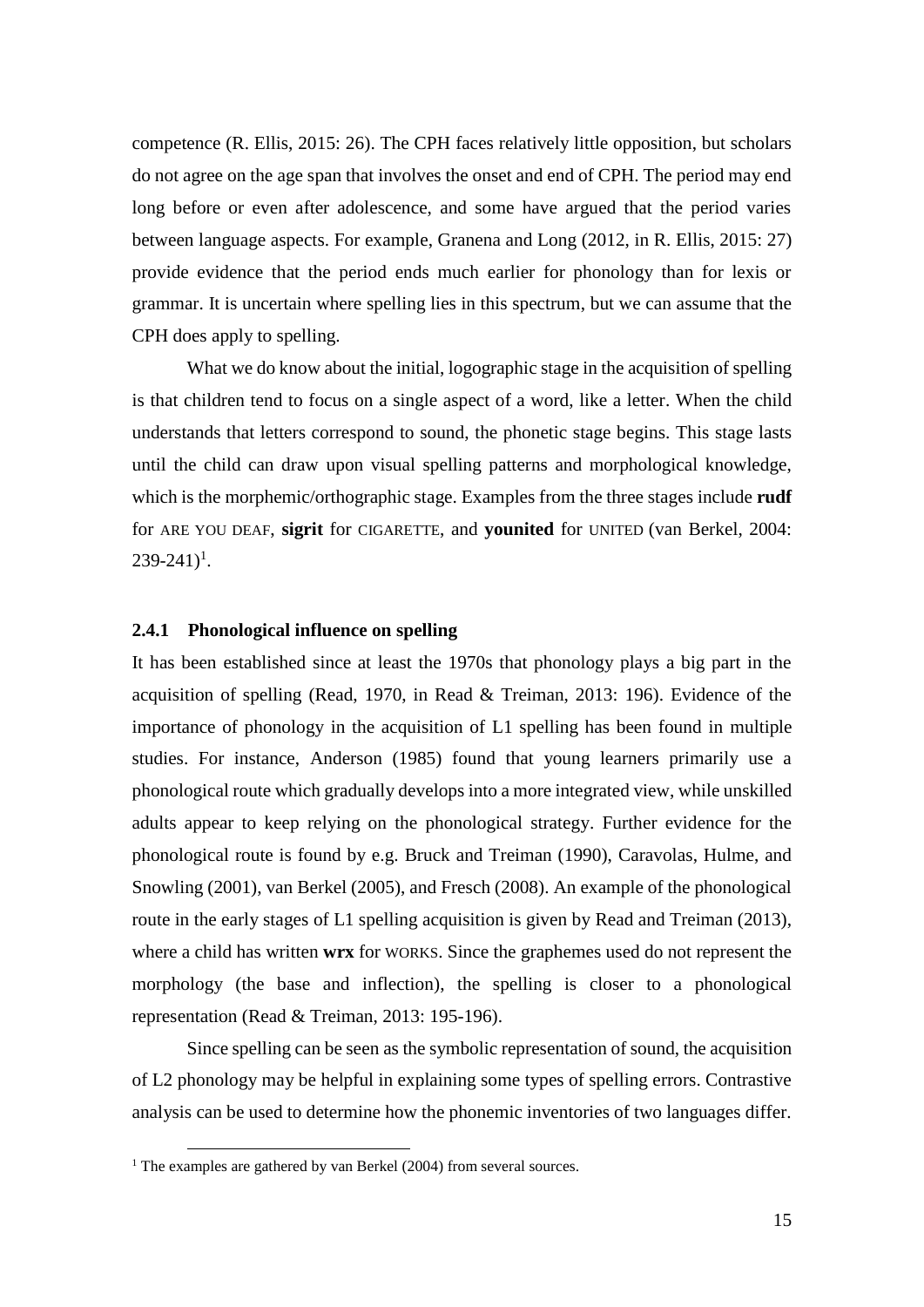Phonemes not present in the L1 are likely to be a frequent source of error for the L2 learner. For example, dental fricatives /θ/ and /ð/ are present in few other languages, and learners of English will often substitute these with other, closely related sounds like /d/, /t/, /s/, etc. Learners are also likely to overgeneralize and use sounds they know are difficult in place of those related sounds, e.g. pronouncing words like  $tin$  as  $/\theta$ m/ (Lightbown & Spada, 2013: 68-69). Swan and Smith (2001: 26) argue similarly, and use the distinction between /v/ and /w/ to illustrate: "[Learners whose L1 does not contain /w/] tend to replace *v* by *w* (\**werry*, \**wolley ball*), probably because this spelling is assumed to be more 'English'." Essentially, learners are likely to replace both the familiar and the unfamiliar phoneme with each other, where the overuse of an unfamiliar phoneme could be explained by the learner's hunch that the phoneme should be more present than what the learner is used to. It is possible that the same errors could be manifest in spelling, that a pupil pronouncing *tin* as /θɪn/ would also spell it as **thin**. This is investigated in the present thesis through H1.

There is an opposing view of the importance of intralingual phonological influence on spelling, specifically when it comes to L2 spelling, in other words, English phonology may not be as important in L2 English spelling as some claim, since for ESL learners, the phonological base is as lacking as the orthographic. Therefore, van Berkel (2004) suggests that the visual route must be more important for L2 learners than L1 learners in the acquisition of spelling.

It is clear that skills in phonology are important in acquiring English spelling, but not as important as in shallower orthographies, as the inconsistencies of English orthography demand use of the phonological and the visual route. However, the context of phonemes and graphemes within each word can greatly reduce these inconsistencies. Treiman et al. (1993) found evidence that the context of a phoneme influences an L1 learner's ability to spell it, and that there were more errors in middle syllables and in unstressed syllables, and Treiman (1985) found that children struggle with initial consonant clusters. The latter study also suggests that it could be more feasible to analyse English spelling in the context of syllabic structures like onset and rime<sup>2</sup>, largely because children omitted syllable-final single consonants more often than syllable-initial single

 $\overline{a}$ 

<sup>&</sup>lt;sup>2</sup> The onset is an optional consonant or consonant cluster, and the obligatory rime consists of a nucleus and a coda, the latter of which may contain a consonant or a consonant cluster.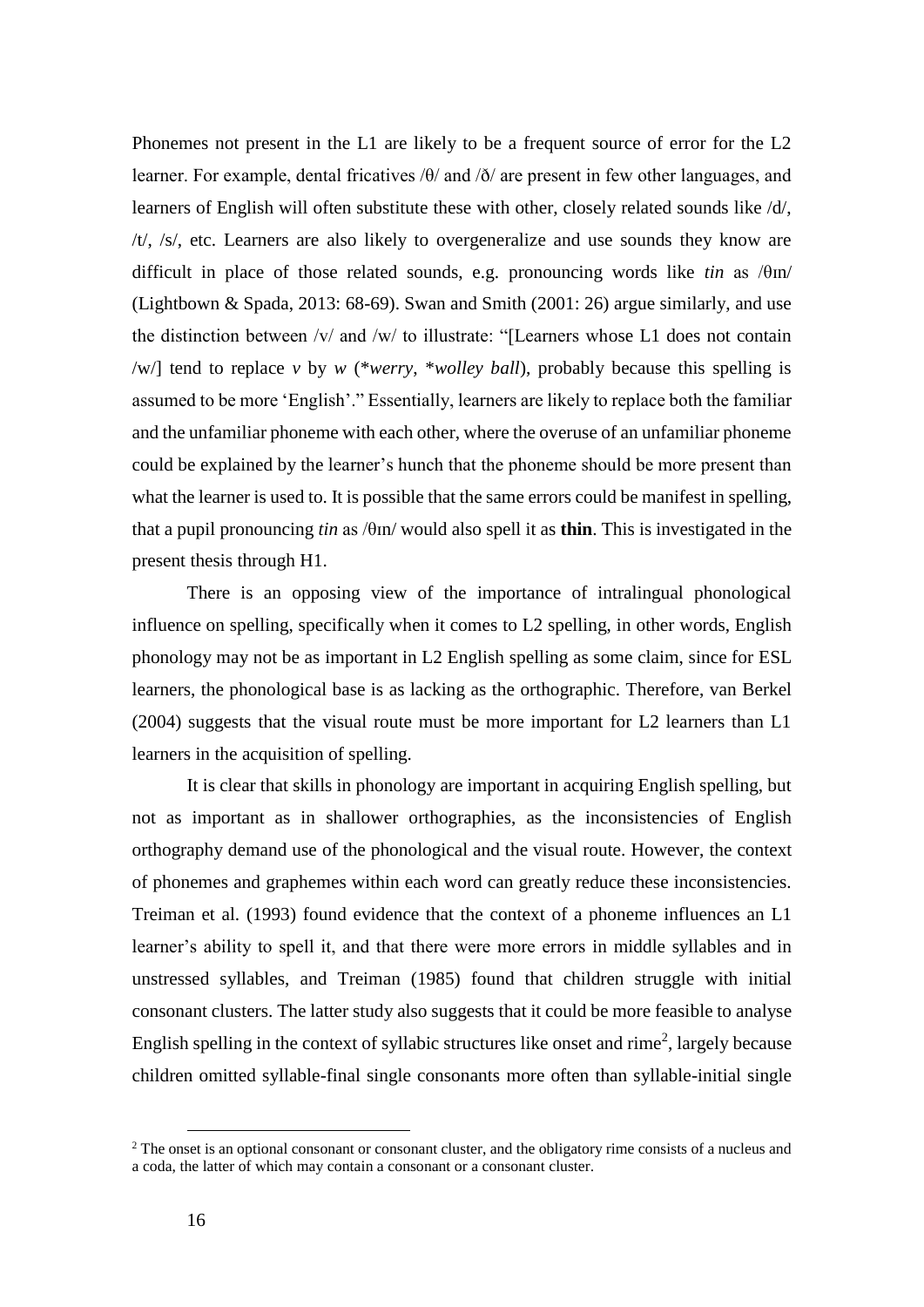consonants (Treiman, 1985: 6, 14). The reasoning would be that if we process rimes over individual phonemes or graphemes, omitting a letter that is part of a larger unit is more acceptable than if omitting the letter omits the entire unit.

Context in spelling concerns more than just syllabic units, and the context of neighbouring phonemes or graphemes may be critical in the act of spelling. The majority of phoneme–grapheme correspondences for phonemes are predictable when contextual rules are applied (van Berkel, 2005: 107-108). A more recent study by Treiman and Kessler (2016) found that word-final spellings are determined by graphic rules more often than by phonological rules. Using nonwords, they found that the word-final consonant spellings produced by university students with English L1 are influenced by the phoneme they select for the preceding vowel. This is also evidence for the use of a visual route, that analogy from existing words dictates whether neighbouring graphemes appear correct or not. For example, spellers tended to avoid "graphotactically odd" spellings such as  $\langle \text{aick}\rangle$  or  $\langle \text{uk}\rangle$  (Treiman & Kessler, 2016: 1157).

The examples of contextually influenced spellings already assume that the graphemes used are part of the correspondences of the phoneme. In the spelling of real words, this phenomenon is called *phonetic accuracy*. Bosman and Van Orden (1997) treat phonetically accurate misspellings as words that can be pronounced identically to the target word, and, in an overview of more than twenty studies since 1980s involving phonetic accuracy in spelling error analysis, found that the "vast majority" of spelling errors were "phonetically acceptable" in every study (Bosman & Van Orden, 1997: 175- 176). Studies have also found that in the spelling of nonwords, L1 speakers tend to use the most common correspondences for phonemes (e.g. Barry & Seymour, 1988).

Based on what the literature says about the roles of phonetic accuracy and context in spelling, we can assume that (at least L1) spellers are more likely to produce spellings that are both phonetically and contextually accurate. For example, while  $\langle$ tch $>$  is part of the correspondences of /ʧ/, it does not occur in all positions. It is common word-finally, but never occurs initially in English. Therefore, if someone were to spell a word like CHAT as **tchat**, it would be phonetically accurate, but contextually inaccurate. The literature on phonetically accurate spellings concerns spelling in L1 English, and it is unclear whether the same phenomenon occurs as often in L2 English. The issue is therefore investigated in the present thesis through H4.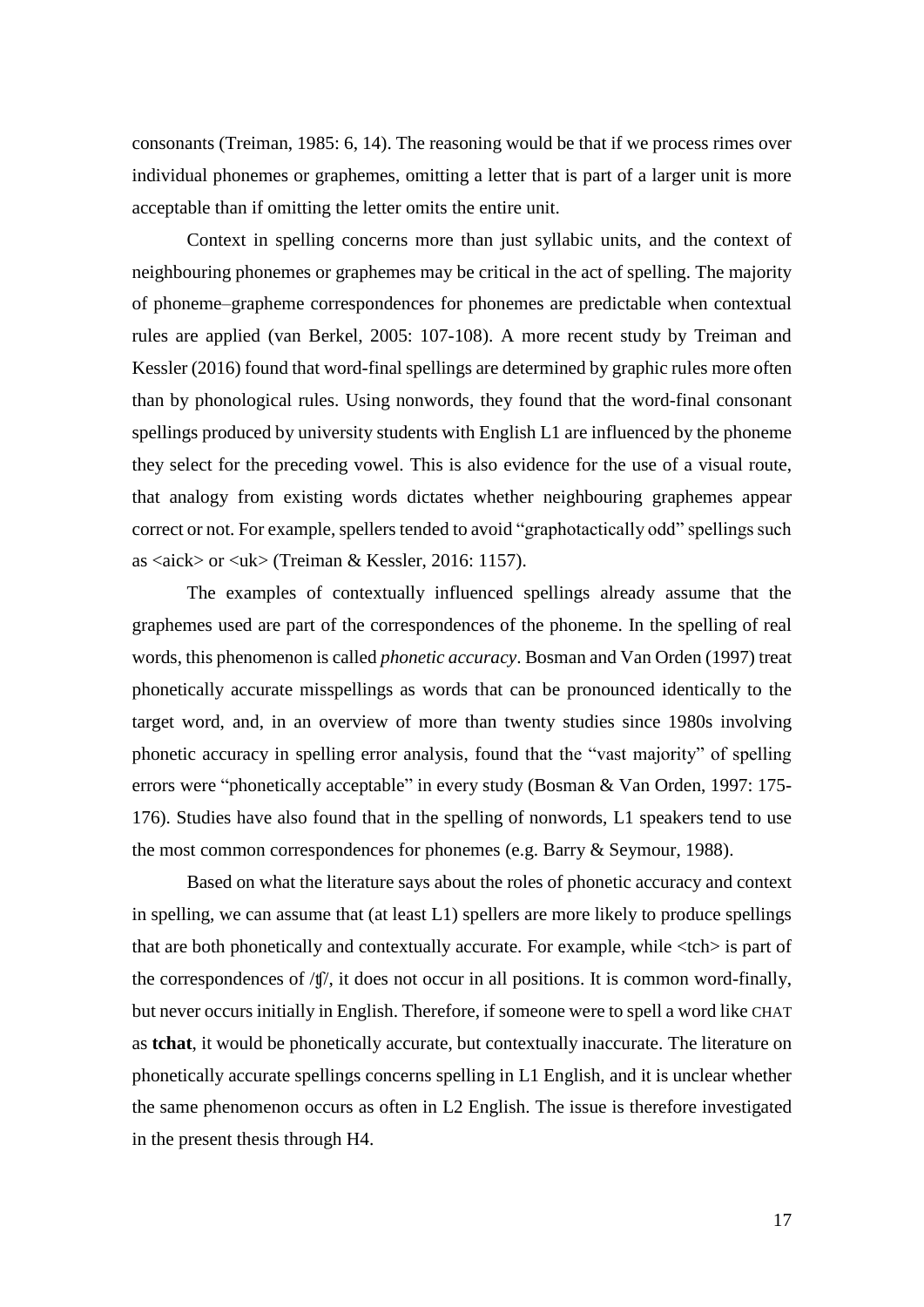#### <span id="page-25-0"></span>**2.5 Error categories**

There are other ways to categorise spelling errors than in relation to phonology or context. Spache (1940) provides an overview of the different ways scholars categorised spelling errors prior to 1940. There has been a range of different approaches, and several studies included categories such as "mispronunciation" and "non-phonetic substitution", and the overview is concluded with a suggestion of categories to be used, containing 13 different categories concerning slips, mistakes, and errors (Spache, 1940). Livingston (1946) used seven categories plus an "unclassified" category and found that young L1 spellers mostly produced errors in the "confusions" and the "omissions" categories. Since then, several studies on L1 English spelling have adapted the categories into the following system in classifying errors: *insertion* (**innto** for INTO), *omission* (**scard** for SCARED), *substitution* (**naw** for NOW), and *transposition* (**agian** for AGAIN), and some include other categories for problematic cases. All these categories concern letters, not graphemes. The system is adapted for data analysis in this thesis and is explained in Chapter 3.3.

Brooks et al. (1993) studied spelling among native English learners, investigating whether there was any difference in spelling ability related to age (11- and 15-year-olds), gender, writing task, general writing ability, or year. The first 10 lines of 1492 different pupil texts were analysed. This study also made use of the letter-based error categories as described above. The authors also defined the *grapheme substitution* category, to be used when the other four categories failed to analyse the error to satisfaction: "when (…) the error seems very clearly to consist in the representation of a single phoneme by a possible, but in context incorrect, grapheme." (Brooks et al., 1993: 10). The study also allowed multiple errors per word. The results show that, on the whole, these pupils had few spelling errors at a mean 2.2 errors per 10 lines. An interesting find is that this number is affected by a less skilled minority. The category of texts containing six or more errors was proportionally large. In fact, 16% of 11-year-olds and 6% of 15-year-olds made more than one error per two lines. By comparison, these texts were more numerous than the texts with four errors and the texts with five errors combined, for both age groups (Brooks et al., 1993: 14-15). The study found that the most common error category, by a wide margin, was omission. It also found that there was no difference between age groups or spelling skill in types of error produced. It would be difficult to compare the errors-per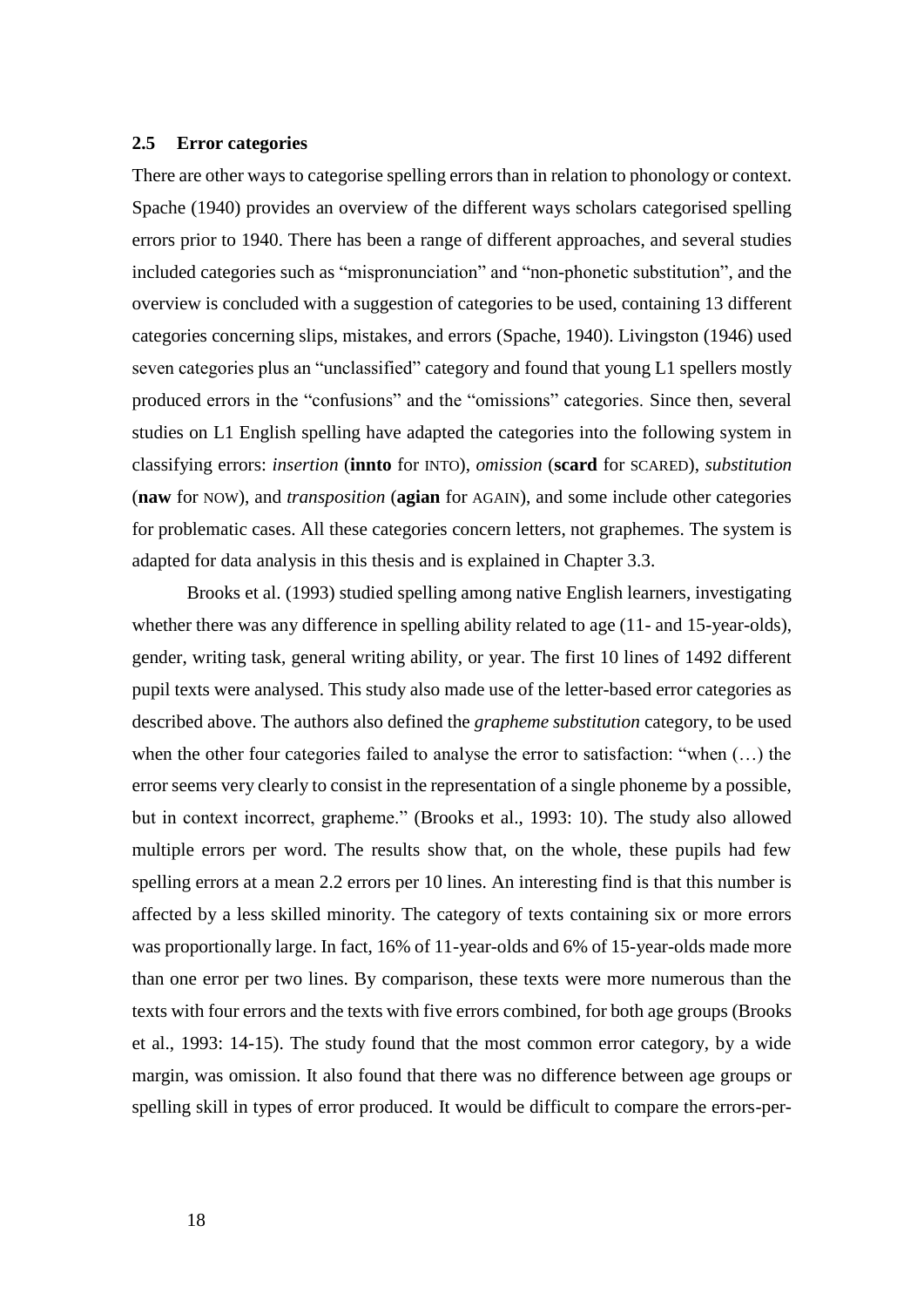line numbers with the results of this thesis, but it is possible to compare the findings on errors per category and differences between age groups.

Cook (1997) combined the analysis of corpus data and previous studies to investigate the differences in error among L1 and L2 users of English, in order to find out whether learners of English with different L1s experience the same problems. By comparing the misspellings of L1 children and L2 adults, the study found that these two groups produce similar amounts of each error type as well as errors on the whole. In a more detailed analysis, results show that the most common error across groups was omission. There were some differences, particularly in a *grapheme substitution* category, which was based on phonology rather than letters in order to account for more complex errors, but on the whole, Cook found no "distinctive spelling characteristics" between L2 users and L1 children and adults (Cook, 1997: 480). There was no type of error that was 'unique' to one group, and L2 adults performed almost identically to L1 children in terms of error category and frequency.

The study also contained a more detailed analysis of the letter-based error categories in an attempt to "provide a more detailed description of typical L1 and L2 errors and to lead towards questions concerning the involvement of the two routes and their relationship to the user's L1" (Cook, 1997: 480). Three vowel letters were present in most vowel substitution errors, namely  $\langle a \rangle$ ,  $\langle e \rangle$ , and  $\langle i \rangle$ . These all substituted and were substituted by each other. As mentioned in section 2.1, the unstressed middle vowel  $\sqrt{2}$ , schwa, can be realised by a range of graphemes, including  $\langle a \rangle$  (35%),  $\langle e \rangle$  (13%), and  $\langle i \rangle$ ; note that Brooks (2015) gives no frequency for  $\langle i \rangle$  alone, but  $\langle i \rangle$  is part of 30 phonemes that together constitute 12% of the spellings of /ə/. Results from Cook (1997) show that of the  $\langle a \rangle$ ,  $\langle e \rangle$ , and  $\langle i \rangle$  vowel substitutions, 41.2% of L2 errors and 66.2% L1 errors could be pronounced /ə/. However, the only conclusion to be drawn from this result is that /ə/ clearly could not be the whole reason for vowel substitution errors. There is no discussion on the cause of the other vowel substitution errors. Consonant substitutions were also analysed, and grouped by letters representing sibilants ( $\langle \langle s \rangle, \langle \langle z \rangle, \langle z \rangle,$  and  $\langle \langle t \rangle$ ), and a couple of substitutions specific to certain L1 groups (e.g.  $\langle 1 \rangle$  and  $\langle r \rangle$  for Japanese speakers and **,**  $**4**$ **, and**  $**5**$  **for Greek speakers). The only observation of these errors** on the phoneme level is that the majority all concerned sibilants, but it is noted that many of the errors seem to occur because of morphological boundaries (Cook, 1997: 481-482).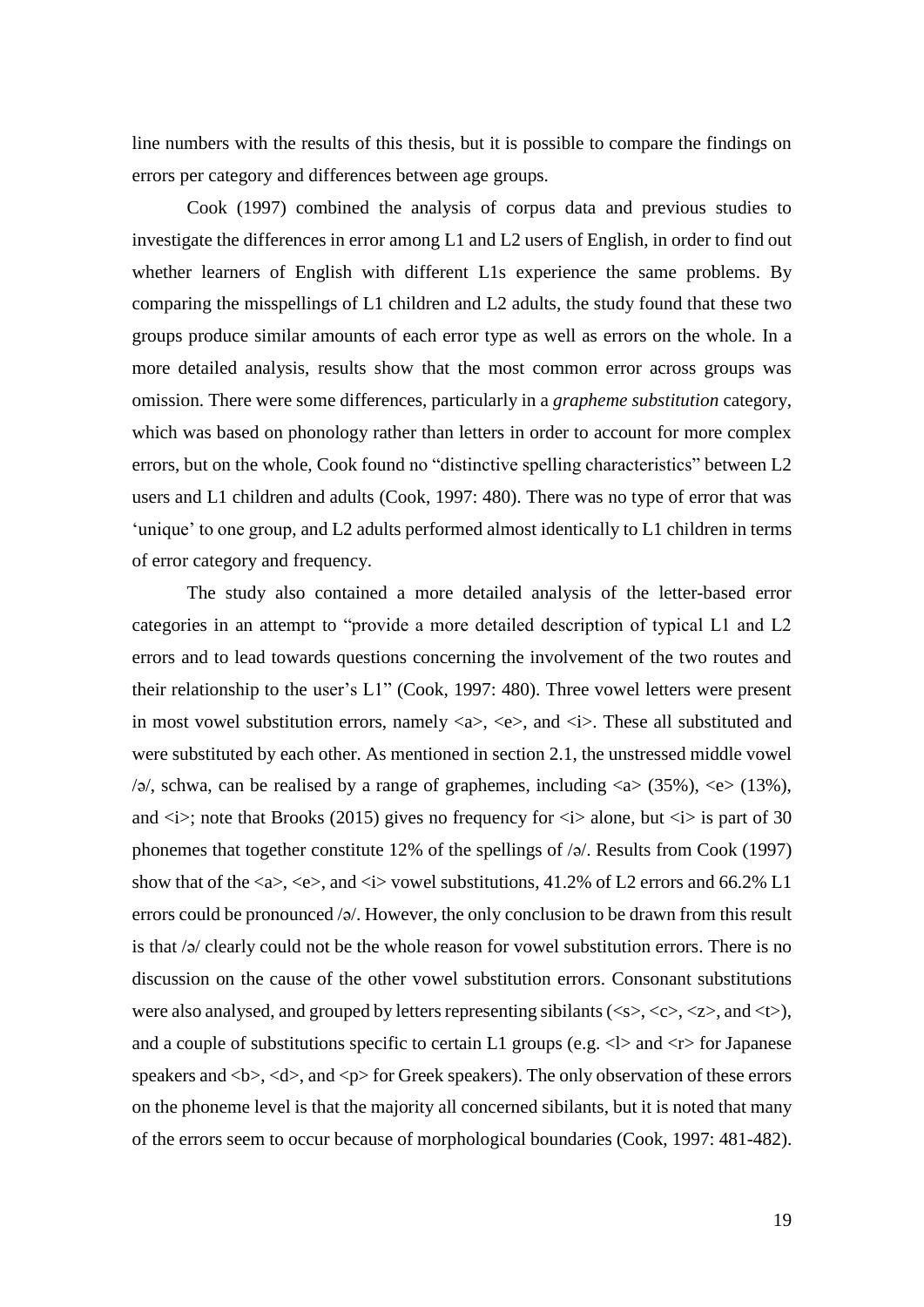Other findings of the study include that 'many' omissions occur with letters that do represent sound, unlike 'silent' letters, which may have been expected to be a larger part of this category; that digraphs with the letter <h> were commonly subjected to transpositions by L2 speakers; and that a part of insertion errors stood out as 'soundbased', namely using  $\langle ie \rangle$  over  $\langle ie \rangle$  for /aɪ/ as in **priemary** for PRIMARY (Cook, 1997: 483-485).

It is stressed in the study that the analysis of spelling errors using learners' own texts may be misleading, as the data cannot show what the learner does *not* know (Cook, 1997: 486). It is very likely that learners avoid using words they know they cannot spell, especially in a test situation. Therefore, the full image of how much spelling learners have acquired is almost impossible to obtain. Cook (1997) concludes that the majority of L1 and L2 users' spelling errors can be credited to phoneme-grapheme correspondences. To see the effects of the L1 on the L2 spellings, he argues, the spellings of one L1 group must be viewed in the light of the phonology of that L1. He also adds, however, that due to the similarities in the spread of error category by the different L1 and L2 users, language transfer may not be as important as previously thought. Finally, the study calls for "far more research" on spelling of young learners of English (Cook, 1997: 485-487).

#### <span id="page-27-0"></span>**2.6 L2 English spelling**

A number of studies have found evidence that the L1 directly influences spelling in L2 English, see e.g. L1 Arabic in Allaith and Joshi (2011), L1 Spanish in Bebout (1985), and L1 Danish, Russian and Italian in Dich and Pedersen (2013). Additionally, Figueredo (2006) compared the results of 27 studies that investigates the influence of a first language on spelling in L2 English, and found "strong evidence for a relation between the ESL learner's first language and English spelling skill development" (Figueredo, 2006: 874+899).

Other studies explicitly attribute the source of influence upon spelling in L2 English to the phonology of the L1, see for instance L1 Chinese in Wang and Geva (2003) and Yeong and Liow (2010), L1 Korean in Park (2011), and L1 Kikuyu<sup>3</sup> in Macharia (2013). One study of particular interest was conducted by Theresa Sonderman for her master's thesis (Sonderman, 2004). This thesis investigated whether errors in

 $\overline{a}$ 

<sup>&</sup>lt;sup>3</sup> Mainly spoken in central Kenya.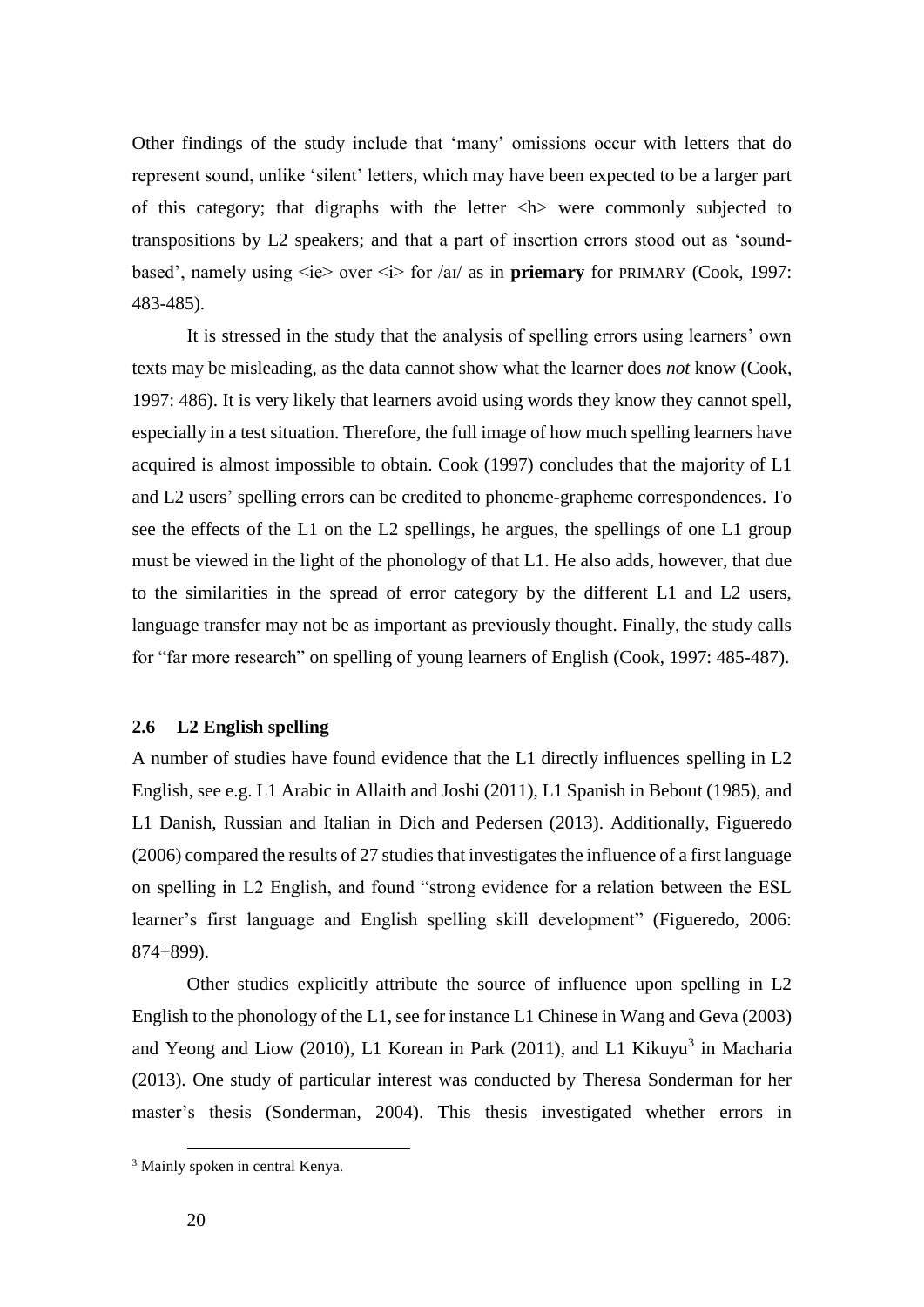pronunciation would be reflected in the spelling of English words produced by young learners (2nd and 4th graders) whose L1 was Spanish, which is similar to H1 in the present thesis, which assumes that learners are more likely to misspell phonemes they pronounce erroneously. A population of fourteen speakers performed a pronunciation test and a spelling test, the latter consisting of 22 words. Some of these words were included as they contained phonemes that were expected to be difficult to spell for Spanish speakers. The population misspelt on average 64% of words, and in total, subjects produced an error in both pronunciation and spelling in the same word ten times. Nine of these ten were errors involving phonemes that do not occur in Spanish phonology, and Sonderman concludes that the number of errors confirming the hypothesis is small, but still noteworthy (Sonderman, 2004: 33-34, 44). However, the definition of these errors is unclear. It could be that Sonderman only looked for errors in pronunciation and spelling that were phonetically accurate, i.e., if SHELVES was spelt as **shelfs** and pronounced as /ʃelfs/, the errors 'match'. If the spelling error was **shelfs** but the pronunciation errors was instead / $\ell$ elbz/, there would be an error for the same target phoneme  $(\nu)$  in spelling and pronunciation, however they would not be compatible in terms of phoneme–grapheme correspondences. Based on the examples she provides, it seems that only phonetically accurate error pairs were included.

Additionally, it is pointed out that across both the pronunciation test and the spelling test, there was a high frequency of errors among fricatives and affricates, which, apart from /s/, are rare in Spanish (Sonderman, 2004: 46). There was also a tendency of errors based on differences in phonology with /b/ and /v/, which are separate phonemes in English, but allophones of one phoneme in Spanish. The errors relating to this difference are claimed to be cases of negative transfer from L1 Spanish (Sonderman, 2004: 47). The last findings of this study that are of interest here is that there is a correlation between the number of times a word was misspelt and the frequency of that word in third- and fourth grade English, and there is a correlation between error rate for a word and whether or not there is a Spanish cognate of that word. The less frequent words were misspelt more often, and words that had a Spanish cognate were pronounced correctly but spelt incorrectly by most of the population (Sonderman, 2004: 48-49).

Joshi et al. (2013), in two separate studies, investigated the role of different orthographies by comparing pupils from different primary school grades from four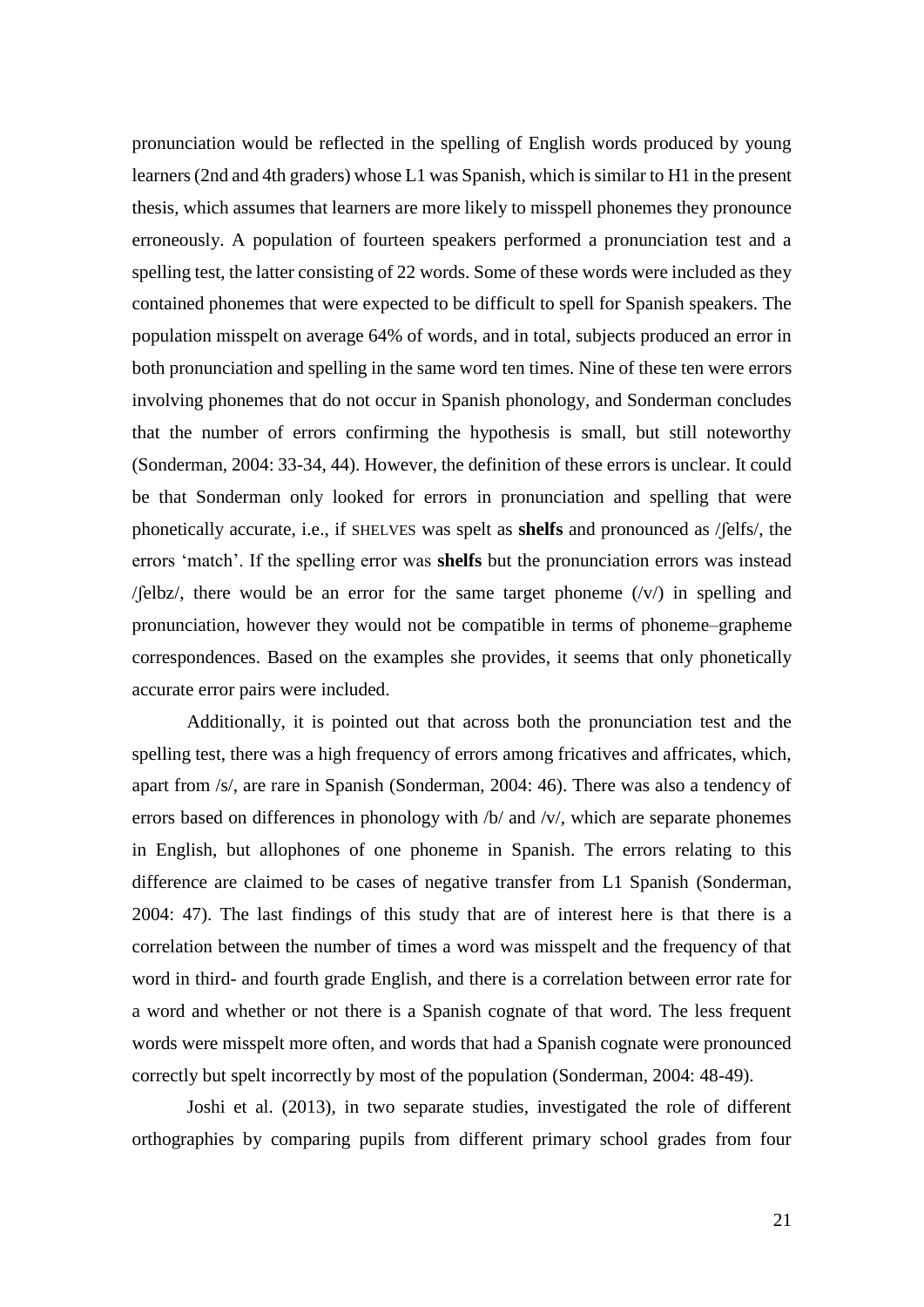different countries: USA, China, India, and Norway. The most striking result was in the difference in answers among L2 children, specifically the Chinese in contrast with the Norwegian and Indian children. The selection of these L1s was on the grounds of different orthographies; Norwegian is alphabetic, Indian (specifically Kannada) is alphabeticsyllabic and Chinese is mostly morphemic (Joshi et al., 2013: 570-571). The study consisted of 50 words given by means of dictation. Even though the amount of errors was similar across L1 groups, the way errors manifested themselves were clearly different between the learners with alphabetic L1s and Chinese. It is clear from the results that the former used the phonological route and the latter used the visual route in attempting to spell less frequent words. For the target word WORLD, the Norwegian pupils produced errors like **word**, **wold**, **vold**, and Indian pupils produced **vorld**, and **word**, **volte**, **wold**, and **owed**, whereas the Chinese pupils produced **work**, **worker**, **wall**, and **what** (Joshi et al., 2013: 573). They conclude that the acquisition of spelling is facilitated by the knowledge that words can be separated into phonetic elements (Joshi et al., 2013: 573).

The relationship between the processing of an L1 and an L2 has also been studied in terms of brain activity, and a study found that L1 and L2 abilities are closely related in the way they are processed in the brain (Weber, Kozel, Purgstaller, Kargl, Schwab, & Fink, 2013). L2 morphological tasks were more complex than phonological tasks for young learners, and the results support the theory of sequential acquisition of spelling.

#### **2.6.1 Norwegian learners' spelling of L2 English**

Before I discuss studies on Norwegian learners, I present some context about how much is expected from pupils at various ages. Norwegian pupils start learning English in 1st grade, usually the year they turn six years old. The Norwegian Directorate for Education and Training ('Utdanningsdirektoratet', or UDIR), responsible for the education in kindergarten and primary and secondary schools in Norway, have defined some competence aims in each grade's English curriculum. These aims are sorted under four themes: language learning, oral communication, written communication, and culture, society, and literature. Only one or two aims per grade mention spelling ability. When spelling *is* mentioned, definitions are vague, and no examples are given to enlighten the reader. For example, it is expected that pupils at the end of 2nd grade can "recognise the relation between some English phonemes and spelling patterns". After 4th grade, the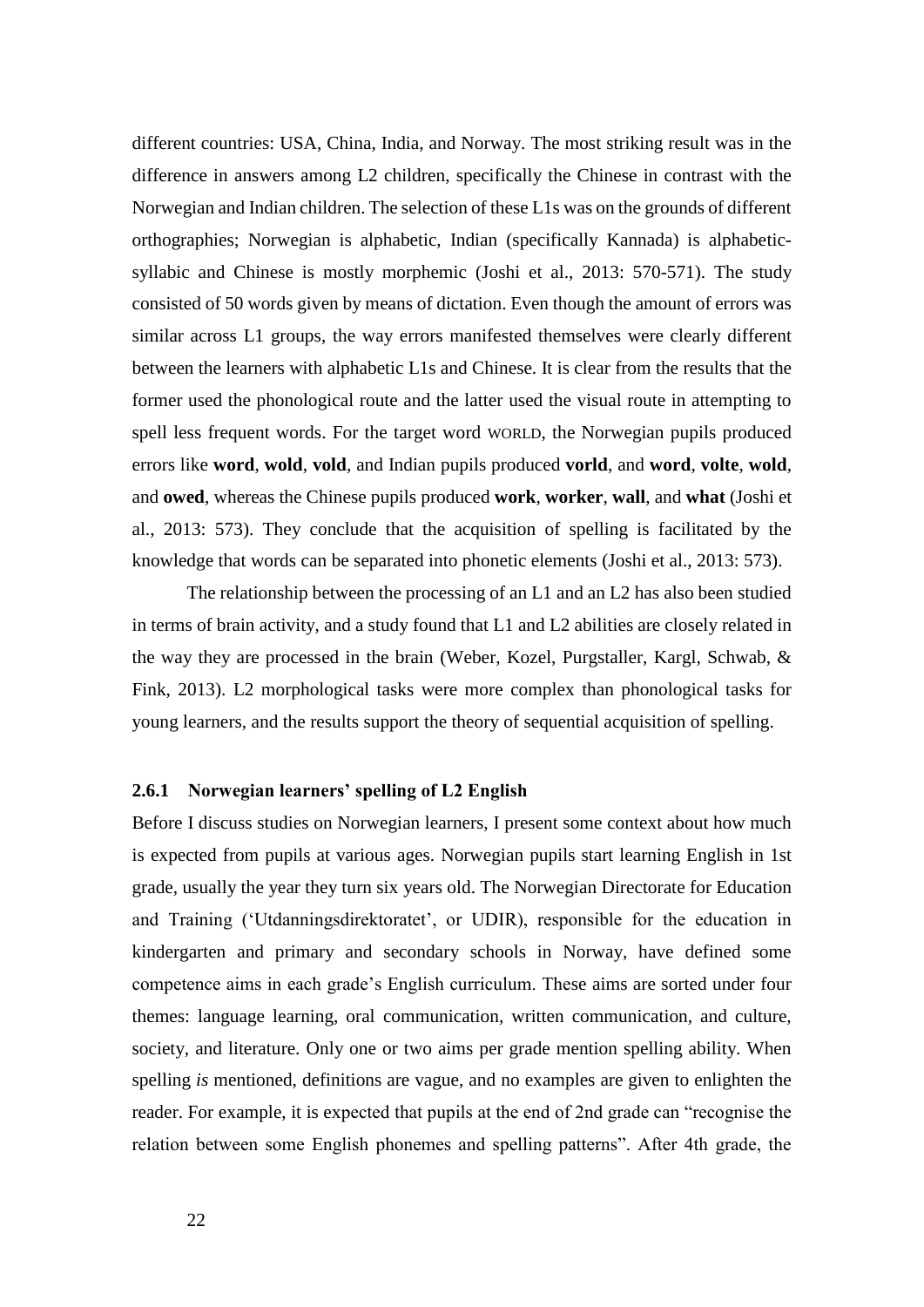production of spelling is expected: pupils should "understand the relation between English phonemes and letters and put sounds together to form words" and "use some common short words and simple spelling and sentence patterns", but it is unclear what 'simple spelling patterns' cover. However, pupils are by now also expected to "be able to repeat the English alphabet and spell names and their home town", which implies that at least up until 4th grade, letter naming seems to be sufficient. After 7th grade, the end of primary school, pupils are expected to "use basic patterns for orthography (…) to produce texts". After 10th grade, this is changed to "central patterns". The adjective is omitted in the aims for VG1 (first year of upper secondary): "use patterns for orthography (…)". In short, it is expected that Norwegian pupils acquire an awareness of the relationship between orthography and phonology, and that from 2nd to 10th grade progress through 'simple', 'basic', and 'central' spelling patterns (Utdanningsdirektoratet, 2013).

These competence aims were defined in 2013 and are currently in effect for Norwegian schools. Respondents in the studies described below were exposed to earlier versions of competence aims. The same is true for the present thesis, as the corpus used collected pupils' tests in 2004. The competence aims used that year were defined in 1997 and aims involving spelling were even more vague than the current version.

The first aim relevant to orthography and spelling was for 3rd grade: "gradually get to know the English sound system, e.g. practicing the alphabet", which leads to "experimenting with the language, (…) read, write, create own texts" in 4th grade. Spelling is first mentioned in 6th grade: "get to know the structures of the language (…) spelling patterns, phonics" and finally "recognise the most common inflections and work with vocabulary, spelling".<sup>4</sup> The grades from 7th to 10th did not include any explicit aims related to spelling (my translation from Norwegian, Veiteberg, 1996).

It is difficult to compare the two sets of competence aims, as the latest has more content but is still relatively vague in definitions and scope. There may be a stronger emphasis on teaching linguistic knowledge in the current curriculum. It is nevertheless the case that Norwegian pupils in 2004 and in 2019 were/are expected to be able to write

 $\overline{a}$ 

<sup>4</sup> My translation from the following: "sette seg gradvis inn i det engelske lydsystemet, f eks øve seg på alfabetet", "eksperimentere med språket, (…) lese, skrive, lage egne tekster", "sette seg inn i språkets strukturer (…) stavemåter, lydskrift", "kjenne de vanligste bøyningsformene og arbeide med ordforråd, rettskrivning".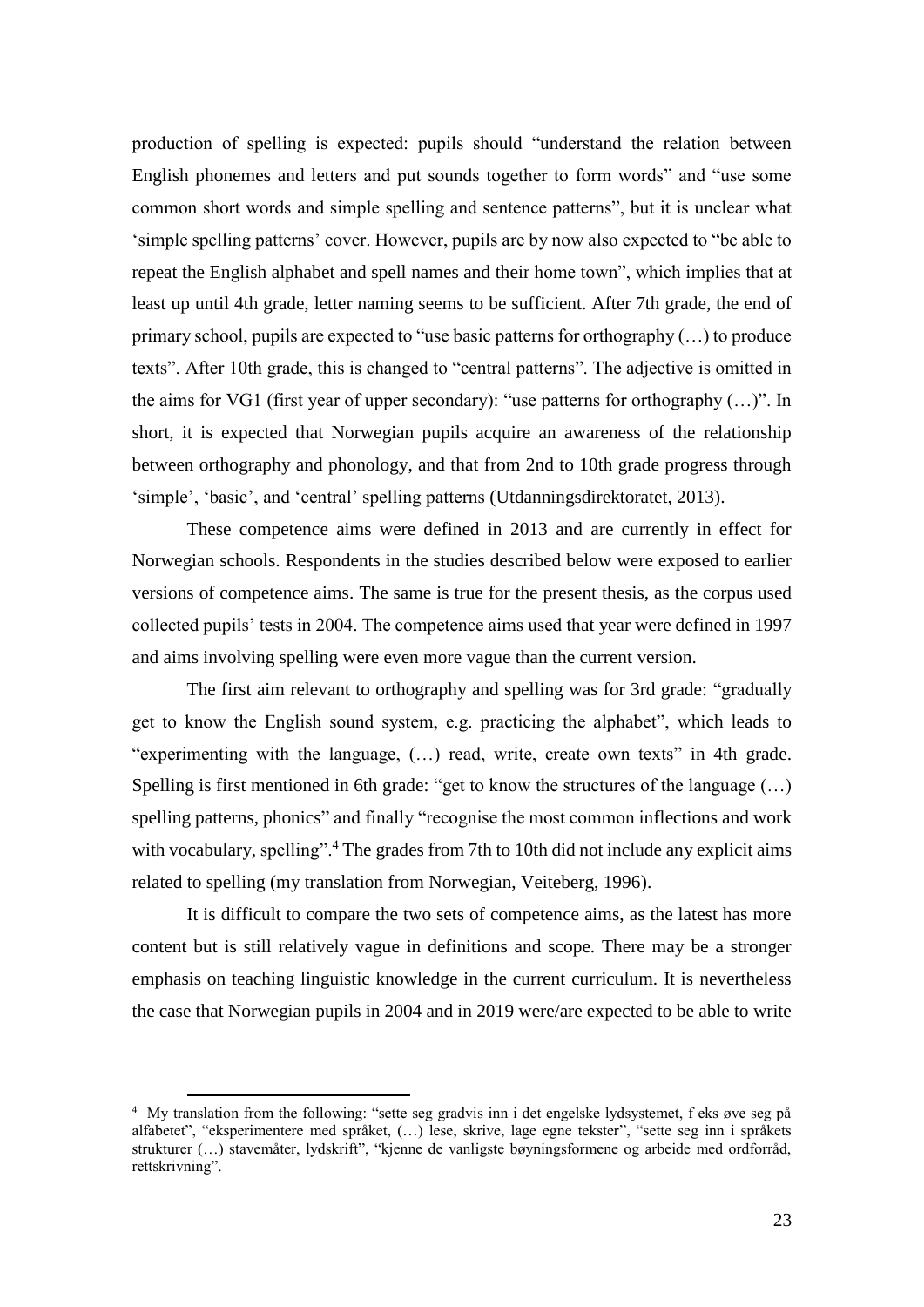their own English texts by the end of primary school. Pupils should also have a fairly low rate of spelling errors after seven years of learning English at school.

There has been little research on Norwegians' spelling of L2 English, but some have included spelling in more over-arching studies. In an error analysis dividing errors into orthography, morphology, syntax, and lexis, Olsen (1999) observed that among 39 Norwegian pupils in lower secondary school, there was a tendency to write "typical English" clusters, to overuse  $\langle c \rangle$ , to overuse double consonants in short syllables, and that most of the errors made were orthographic in type. Most errors (across all domains, not only spelling) were attributed to influence from the L1 (Olsen, 1999: 201).

In her Master's thesis, Nygaard (2010) investigated the written English competence in 95 Norwegian pupils attending different programs at upper secondary vocational schools, investigating several aspects: concord, verb tense, omitted words, word choice, word order, punctuation, capitalisation, wrong word form, and spelling (Nygaard, 2010: 50-51). Nygaard included wrongly used homophones (like **see** for SEA) as spelling errors. Of all error categories, spelling was the most frequent one across groups, despite the fact that the data were extracted from test answers written on computers that had spell check enabled. Most of her analysis of spelling errors regarded how many of the misspellings that the built-in spell check identified, i.e. of how much help the spell check was to the pupils. When properties of the errors themselves were analysed, only two are mentioned: "generalisation of spelling rules" (giving the example **wather** for WATER) and the "extremely common" tendency "to put [the letter  $\langle h \rangle$ ] in the wrong place" (giving the example **whit** for WITH) (Nygaard, 2010: 59, 67-68). However, for the remainder of her thesis, the focus was not on analysing but rather counting errors in relation to the total number of words and to the number of errors identified by the spell check. Nygaard's study investigated many topics but unfortunately did not present any insight into how Norwegian pupils spell erroneously.

Raaen and Guldal (2012) conducted a longitudinal study on Norwegian pupils, collecting data when the pupils attended 7th and 10th grade. The main focus of the study was on the development of formal aspects of written English, and preliminary results were published in among others Raaen (2009) and Raaen (2010). The study tested orthography and sentence structure. In her analysis of their spelling errors, Raaen focused on a selection of frequent function words: *two, three, his, her, who* and *with*, in addition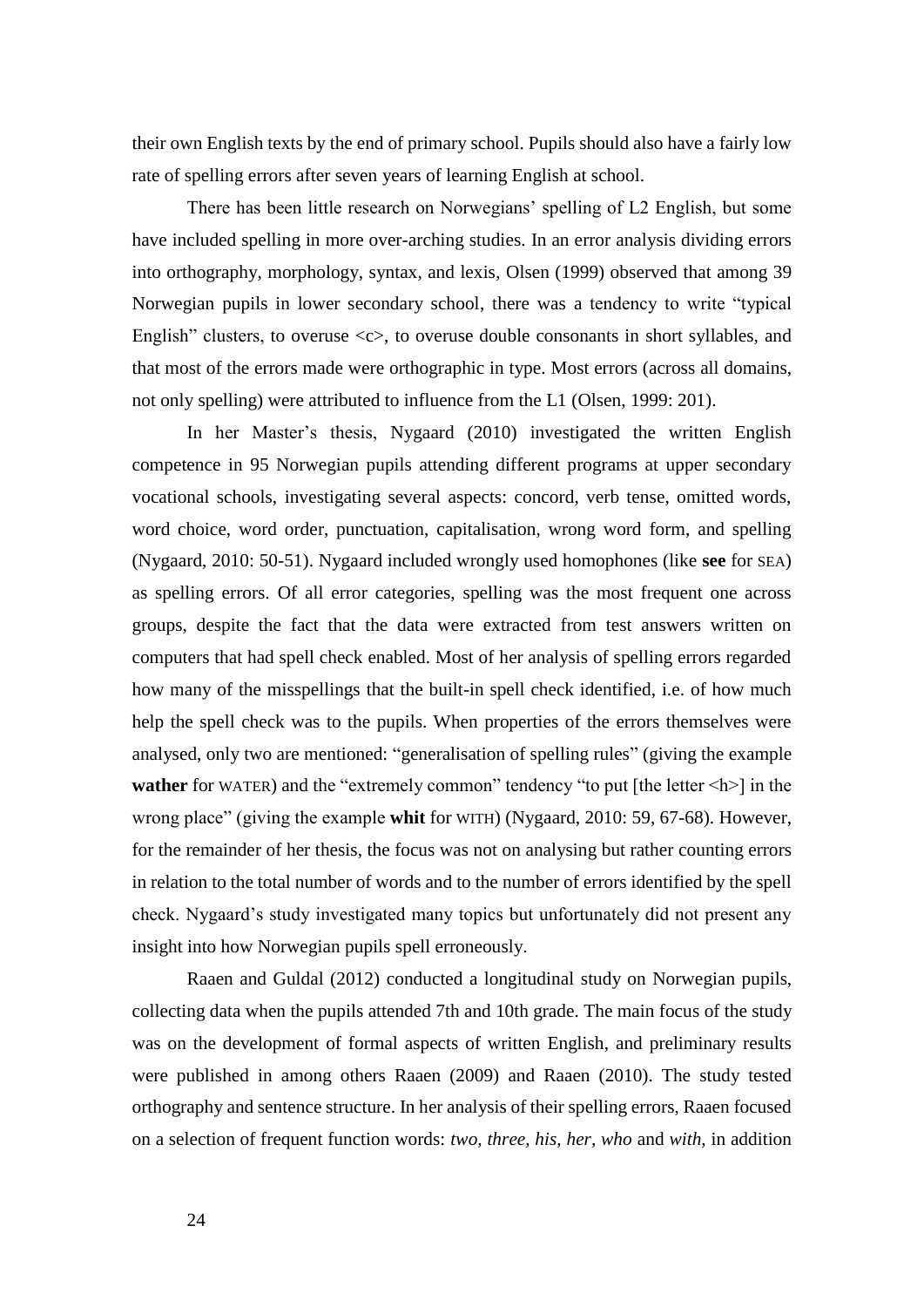to *because* and genitive *'s* (Raaen & Guldal, 2012: 106). They found a high level of spelling errors in all categories (from 26% of numerals to 58% of the genitive *s*) but made some perhaps misguided decisions on identifying and classifying errors. For instance, errors like **runned** for RAN and **thinked** for THOUGHT were included as spelling errors, when clearly, these are the result of errors in irregular past tense inflection (Raaen, 2009: 311-312). Errors like these are not counted in the present thesis, which will be explained in the methodology chapter. In her analysis of the spelling errors, Raaen focuses mainly on the pupils' level of vocabulary and the way this was taught to the pupils. The comparison between performance in 7th and 10th grade shows that the pupils had halved the error rates for some of the words. Altogether, the error rates for 10th grade pupils had been reduced to 6.8%. It is stressed that this error rate is partly caused by "a clear minority that struggles with spelling", which mirrors the analysis in Brooks et al. (1993) (Raaen & Guldal, 2012: 113).

Among other language aspects, Helland & Kaasa (2005) investigated the spelling of dyslexic 12-year-old Norwegian learners (6th and 7th graders) from a more clinical viewpoint. The authors used a definition of dyslexia as "a linguistic impairment related to phoneme awareness, short term and working memory, or perception of short or rapid varying sounds." and added "vision or scanning eye movement" as problems associated with dyslexia (Helland & Kaasa, 2005: 42). The spelling test given to the subjects consisted of 22 common words, chosen to match their expected vocabulary levels and to contain both familiar and unfamiliar phoneme-grapheme correspondences with emphasis on the contrast between the orthographies of the L1 and the L2. These words were analysed in two ways: first, one point was given for correct spelling and no points for incorrect spelling; second, each word was analysed by the number of correct graphemes. It is unclear how each word was split into graphemes, although they claimed that "a grapheme was defined by its phoneme" (Helland & Kaasa, 2005: 54). For example, the word *beautiful*, containing eight phonemes, was used, but their system divides the word into these eight items: [b] [j] [eau] [t] [i] [f] [u] [l]. Each bracket spelled correctly would yield one point, but it is unclear what the second and third item are supposed to be. A consistent use of graphemes would not include [j], as this grapheme is not present in the spelling of *beautiful*. The example questions how reliable the analysis in the study is. Method aside, the authors of this study expected to find the highest number of errors in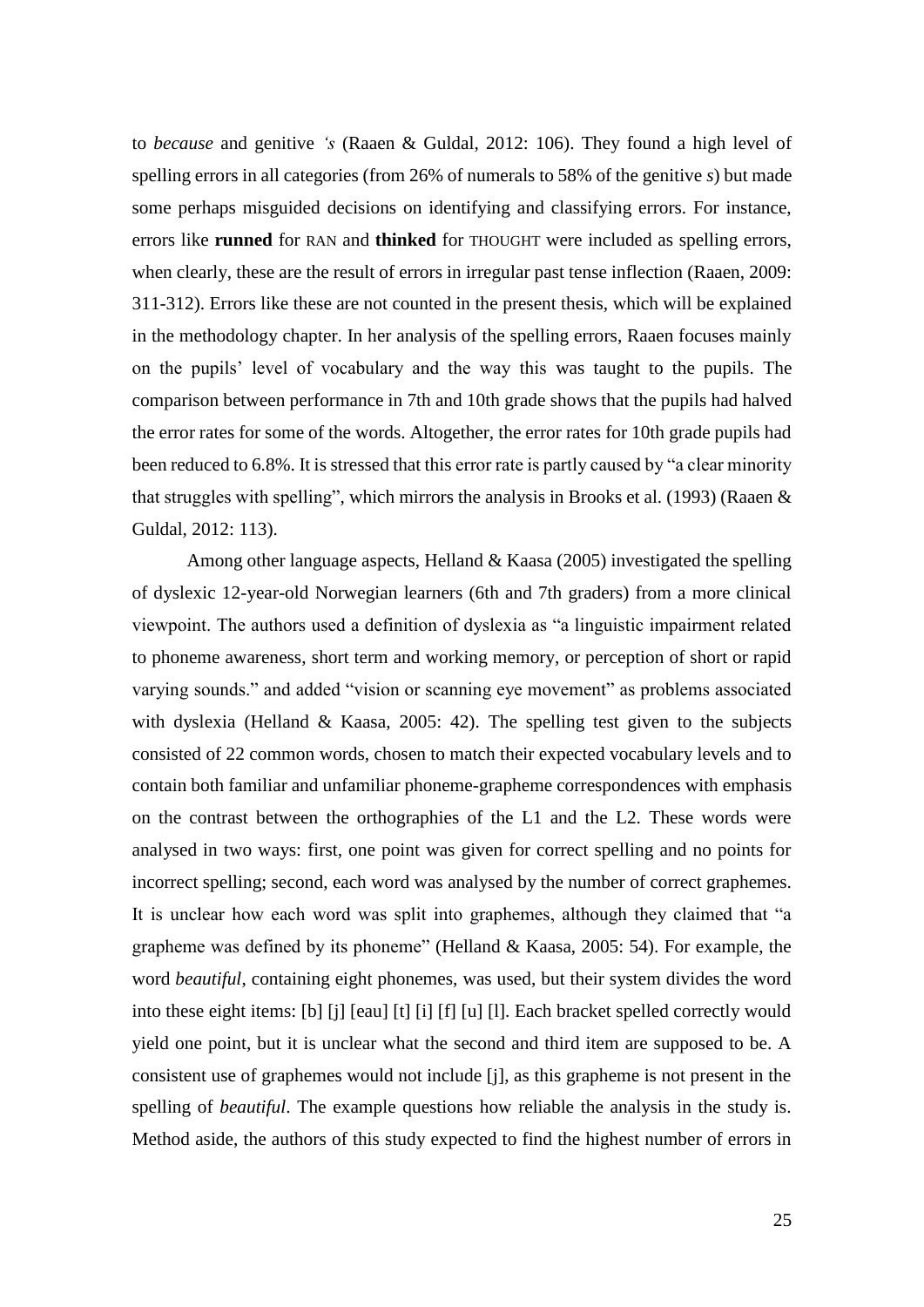spelling, as that is the area of highest contrast between English and Norwegian that is typically difficult in the L1 for dyslexics. The results confirmed this expectation. The dyslexic group was measured against an equivalent non-dyslexic control group, and the dyslexic group itself was also divided into two: the top and bottom halves according to L2 comprehension skill. Even though these subgroups show significant difference in most aspects, and the top-subgroup was sometimes even comparable to the non-dyslexic control group, both subgroups did equally poor on the spelling test (Helland & Kaasa, 2005: 55).

#### <span id="page-33-0"></span>**2.7 Pronunciation**

Because of the relationship between phonology and orthography, it is important to consider Norwegians pupils' pronunciation of English. This topic has been researched by several authors (e.g. Nilsen, 1989; Rugesæter, 2012, 2014). These studies present similar findings. Rugesæter (2012, 2014) investigated among other things Norwegian learners' ability to distinguish between vowel pairs. Rugesæter (2014: 9) found that only a small minority of Norwegian learners are able to distinguish between /ɪə/ and /eə/. In contrast, /e/ and /æ/ was unproblematic for most, except for speakers from Bergen. Nilsen (1989) and Rugesæter (2012) present the distinction between  $/v/$  and  $/w/$  as particularly problematic. In addition, they argue that Norwegian learners are likely to mix these phonemes and replace them with each other. Many Norwegian learners also have problems pronouncing  $\frac{s!}{a}$  and  $\frac{\Lambda}{n}$  in the correct places (Nilsen, 1989).

The ideal study on spelling errors in L2 English would investigate every phoneme and every phoneme-grapheme correspondence of both the L2 and the L1. This would be an enormous undertaking, and a selection must be made for this thesis. The selection is based on the findings of Nilsen (1989) and Rugesæter (2012, 2014) in combination with a preliminary analysis of data from CORYL made in preparation for this thesis. The phonemes to be studied are narrowed down to four pairs, two consonant and two vowel pairs:  $/$ f $/$  –  $/$ tf $/$ ,  $/$ v $/$  –  $/$ w $/$ ,  $/$ e $/$  –  $/$ æ $/$ , and  $/$ ιə $/$  –  $/$ eə $/$ . Chapter 3.2 contains an elaboration on the selection.

A part of the present thesis deals with differences in Norwegian and English phonology. Norwegian phonology is complex to write about as there is no standard spoken variety, and even thorough accounts of Norwegian phonology limit themselves to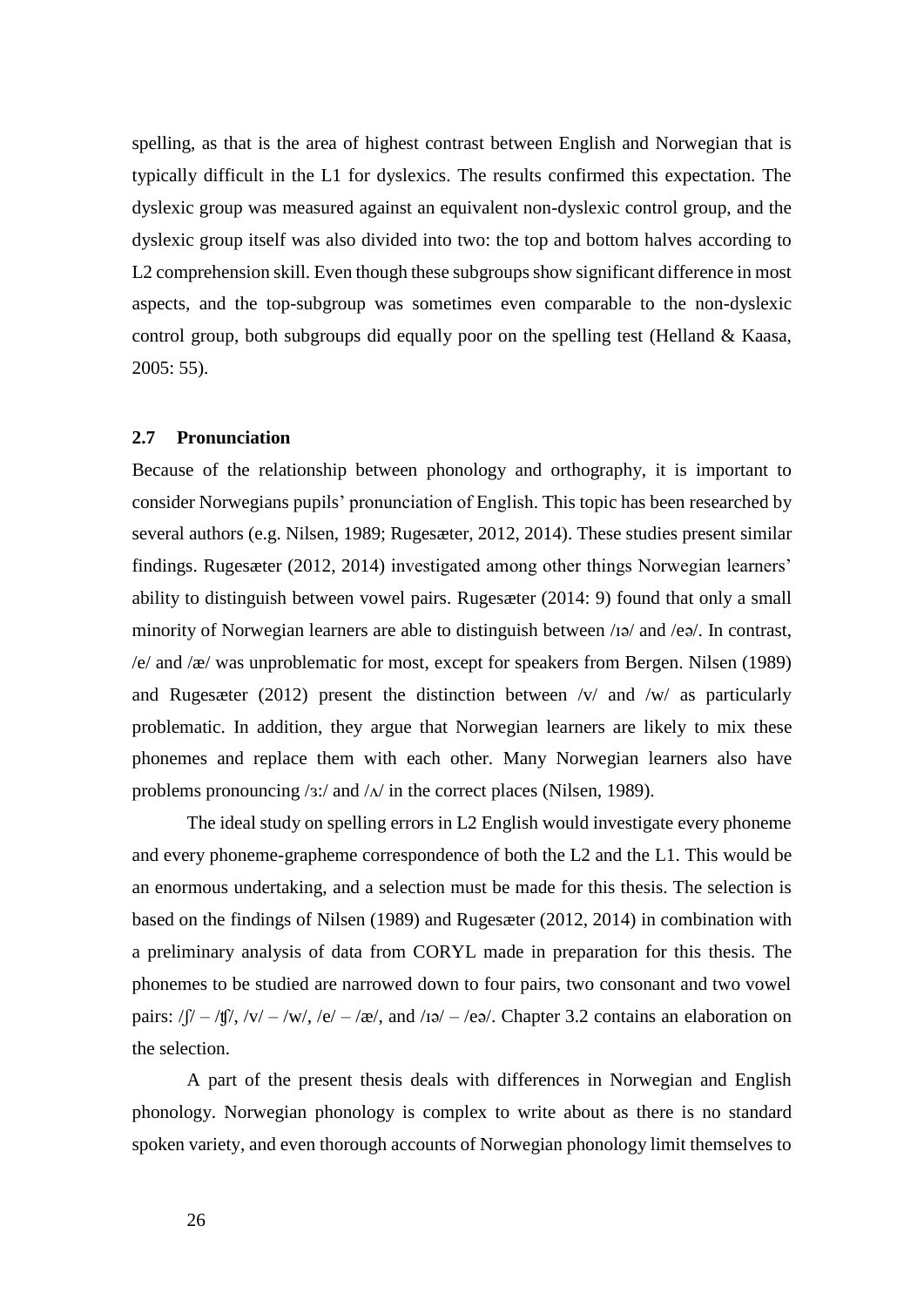Eastern Norwegian (Kristoffersen, 2000). The scope of the present thesis thus requires some simplifications.

Nilsen (2002) presents a contrastive analysis of the phonemic inventories of Norwegian (mainly focusing on Eastern Norwegian (EN)) and RP. The difference in phonology between Norwegian dialects is substantial, but this thesis does not seek to find differences between speakers of different dialects. It is sufficient to include a few remarks where dialectal difference is relevant. Nilsen (2002) presents four main points that are relevant to the phoneme selection. Firstly, both EN and RP have /e/ and /æ/, but the distribution varies across Norwegian dialects, particularly between Bergen, where /e/ is rarely used, and the rest. Secondly, the two central diphthongs in the selection, namely /ɪə/ and /eə/, are present in RP but not in Norwegian. Thirdly, while RP has bilabial /w/ and labio-dental fricative  $/v/$ , EN has the labio-dental approximant  $/v/$ . Based on these contrasts, Nilsen (2002) expects Norwegian learners to produce two errors in particular: using / $v$ / instead of /w/, and use long vowels plus /r/ for the centric diphthongs (e.g. /iːr/ for /ɪə/ and /eːr/ for /eə/). Finally, Nilsen (2002) claims that /ʃ/ and /ʧ/ are present in both RP and Norwegian, but that /t<sup> $\int$ </sup> is only part of some of the Norwegian dialects. However, according to Skjekkeland (1997: 96-101), these dialects contain not the voiceless postalveolar affricate /tf/, but the voiceless palatal affricate  $\lceil \vec{c} \cdot \vec{c} \rceil$  (following Skjekkeland's transcription). I also add the expectation that Norwegian speakers are likely to replace /ʧ/ with / $\beta$  based on the phonological differences and personal experience with learners.

The differences in phonology and the typical pronunciation challenges that Norwegian learners have could be potential causes of spelling errors among Norwegian pupils, and cross-checking pronunciation and spelling can perhaps tell if an error in one of these domains coincide with a corresponding error in the other, i.e. a pupil that often pronounces /w/ wrong will also equally often spell /w/ wrong.

#### <span id="page-34-0"></span>**2.8 Summary**

This chapter presented a brief overview of the complex system that is the English orthography and what error analysis investigates. We have seen what predicts the successful acquisition of L2 literacy and spelling, and that it is clear that phonology is central in the acquisition of spelling and in the act of spelling for L1 and L2 learners alike. Although the case of Norwegian phonology is complex, there are certain errors we expect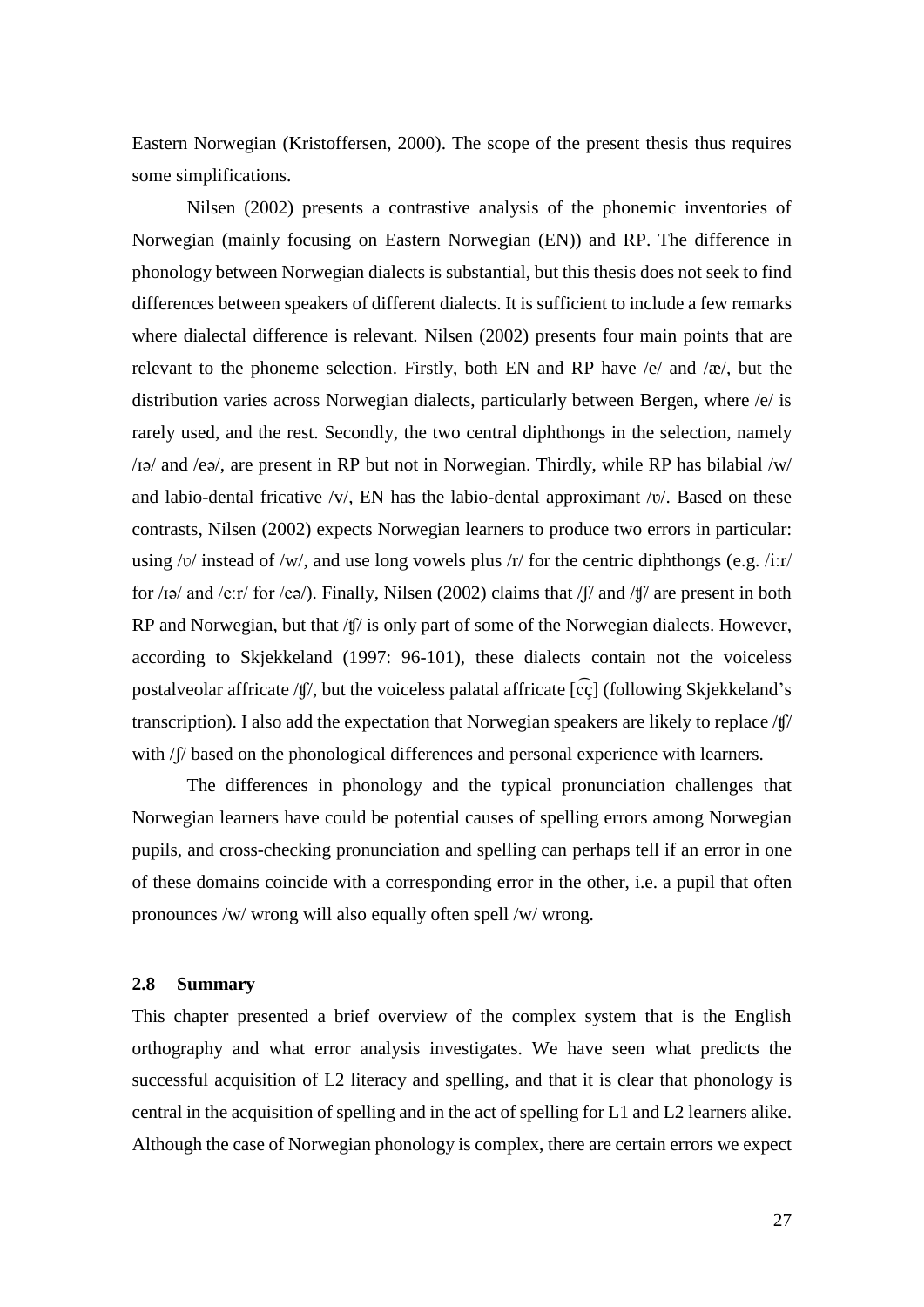Norwegian learners of L2 English to produce in pronunciation based on the differences in phonologies, however there is still little knowledge of the types of spelling errors that Norwegian pupils produce in L2 English. The following chapter gives an overview of the methodology employed in this thesis.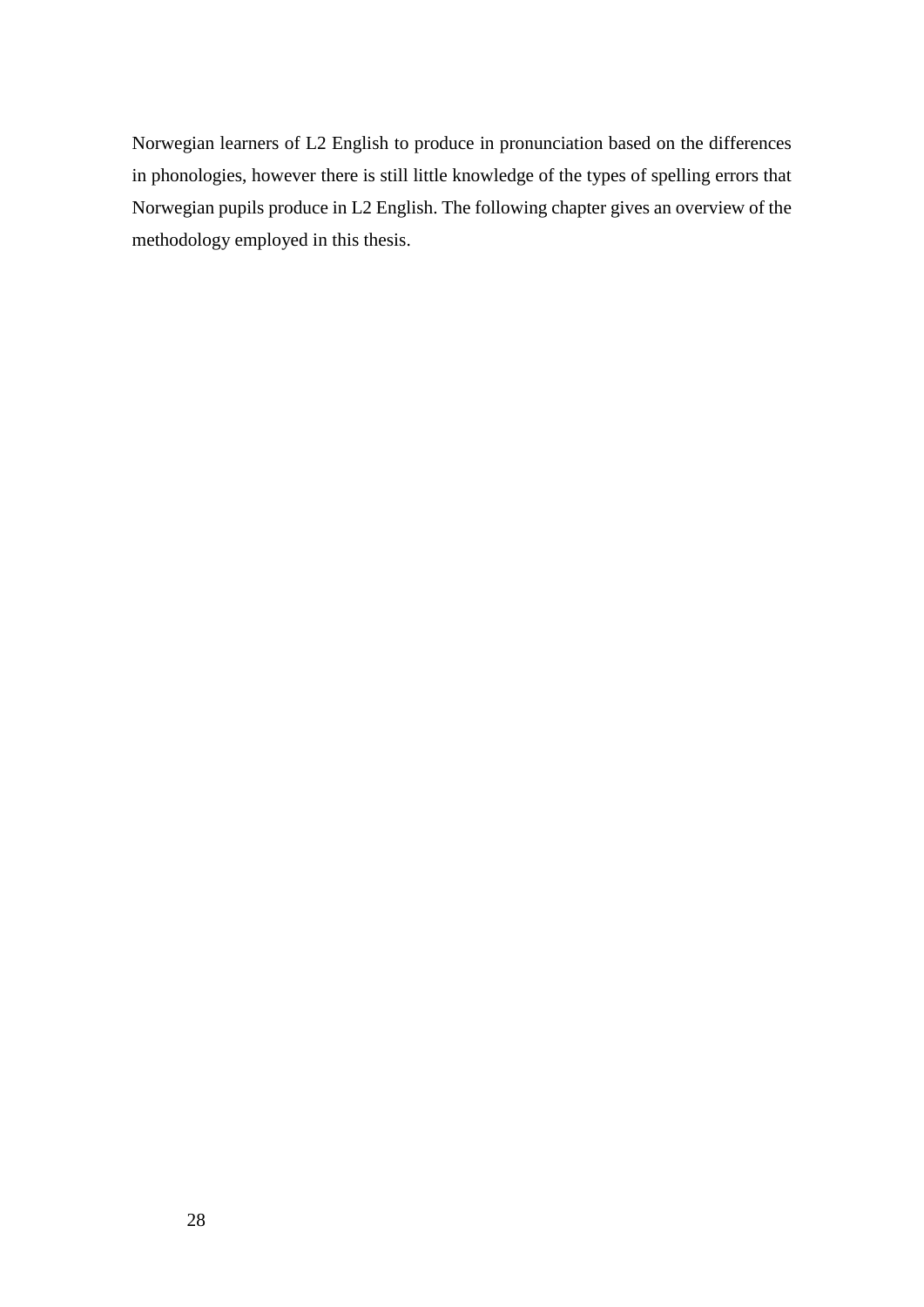# **3 Methodology**

The study of learners' spelling errors naturally requires real output from real learners, and this study investigates errors in several ways. Most of the data is retrieved from a learner corpus, and the data is compared to field work carried out for this thesis. These two sets of data are comparable on some levels, but not all. Two factors enable comparison: firstly, the age groups selected during field work were set to match the age groups represented in the corpus. Secondly, the words used in the field work were checked against the corpus to determine how familiar they would be to young learners. Another factor that makes the data sets less comparable was the conscious decision to keep the test content used in the field work different to that of the corpus. Cook (1997) emphasized the difficulty of analysing spelling errors as learners can avoid the production of words and spelling patterns they do *not* know. In free writing, learners can, consciously or not, refrain from using language features that they do not yet master. To elicit these potential problem areas, the respondents in the field work took a dictation test so that they only reacted to spoken words and were thus forced to produce certain spellings. I have taken measures to increase the validity of the data, but there are still issues that need to be addressed. The data sets and how they were collected are presented in sections 3.4 and 3.5, but first I present the corpus used, the phoneme collection and the phoneme–grapheme correspondences involved, and the definition of error used along with the impact it has in this thesis.

# **3.1 CORYL**

In 2004 and 2005, national tests in English were administered in 7th and 10th grade classrooms (12/13- and 15/16-year-olds) where the aim was to assess pupils' writing skills. CORYL is the result of a random selection of these tests, compiled and tagged by researchers at UiB. The purpose of the corpus is to enable research on young Norwegian learners' interlanguage. The tags in the corpus include metadata about the text and author, such as question type, age, and gender. Additionally, nearly one third of texts have been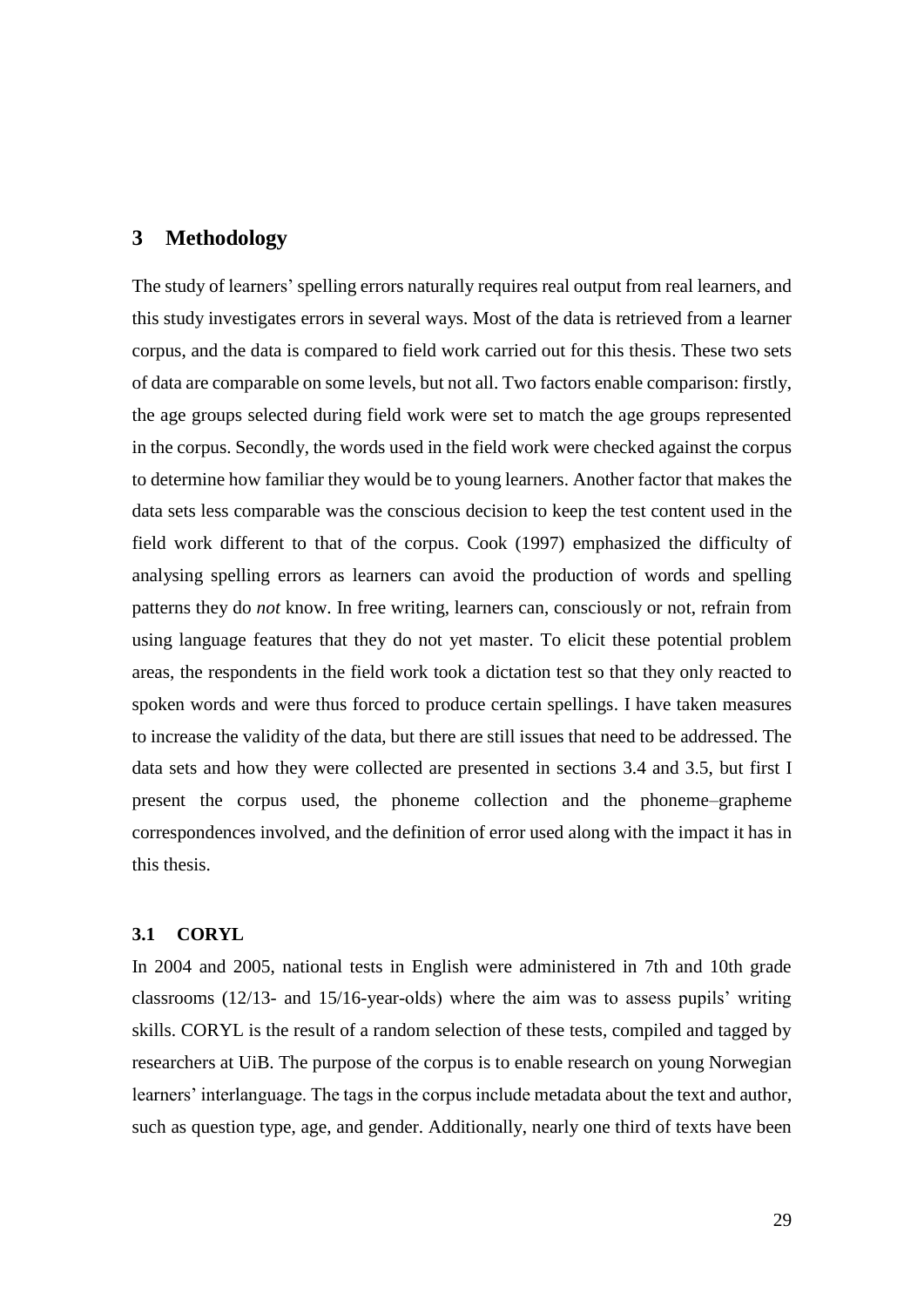rated according to CEFR<sup>5</sup> levels, of which there are six: A1, A2, B1, B2, C1, and C2, where A1 is the lowest on a scale of proficiency. Some of the texts in CORYL are assigned half-levels of this scale, like  $A1/A2$ , which is a borderline case between the two levels. The highest graded text in the corpus is B2, and some texts are graded <A1 (under A1). There are also tags for each type of error, like capitalisation, wrong preposition, concord, or indeed, spelling. The corpus compilers also sought to supply every spelling error with the correct form, or what I refer to as the target word. These, too, are tagged. I relied mostly on the combination of the spelling error tag and the correction tag to retrieve spelling errors, and the process is described in section 3.4. Hasselgreen and Sundet (2017) present the issue of the definition of an error, as it is ultimately a subjective decision made by the raters, but refer to R. Ellis and Barkhuizen (2005) who recommend including absolute errors but not dispreferred forms in the definition of error. These terms mostly concern constructions in syntax, such as using different verb phrases depending on context. If several could be acceptable in a given context, but most native speakers would only use one, it is a case of a dispreferred form. This distinction is therefore not of importance in the assessment of spelling errors. They are either compliant with standard British or American spelling, or they are not.

Unfortunately, there is no information available on the first language of the learners in CORYL. Hasselgreen and Sundet (2017: 199) only assume that "most pupils have Norwegian as an L1 or an L2". However, we can consider some data from SSB<sup>6</sup>. The most relevant metric I could find was the number of children in kindergarten between 2000 and 2016 whose L1 was not Norwegian (hereafter *minority speakers*), although pupils in 7th and 10th grade in 2004 would have attended last year of kindergarten in 1997 or 1994, a few years before the start of the SSB statistic. There has been a steady increase of minority speakers in kindergarten from 5% in 2000 to 16% in 2016 (*Statistics Norway* 2017). The number of minority speakers attending kindergarten, primary school, and secondary school was undoubtedly varied, but we can assume that the number was below 10% for pupils attending 7th and 10th grade in 2004. Since the texts in CORYL were selected at random, the real number of minority speakers could be lower or higher

 $\overline{a}$ 

<sup>5</sup> The Common European Framework of Reference for Languages.

<sup>6</sup> Statistisk Sentralbyrå (*Statistics Norway*).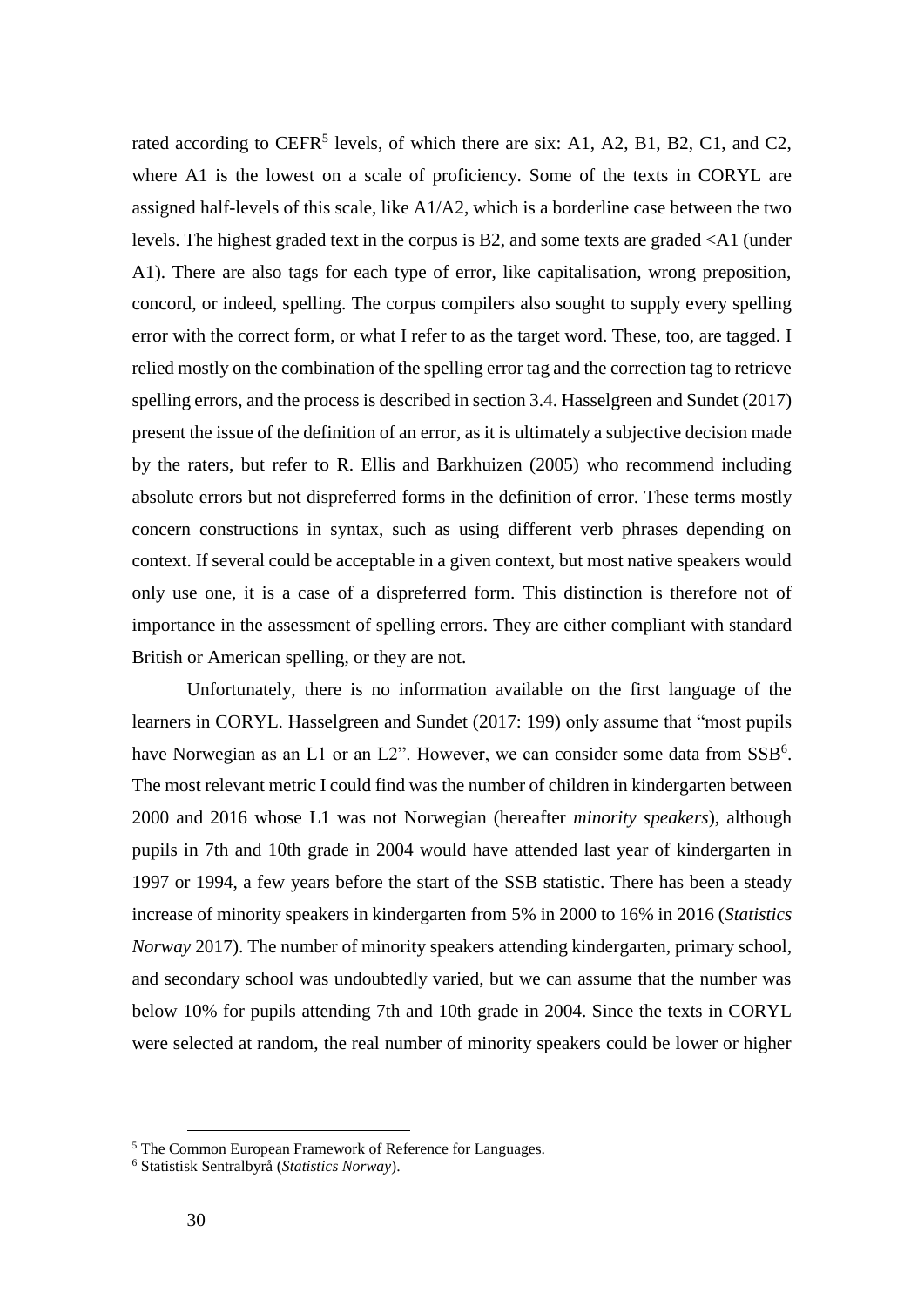than this assumed percentage. Either way, we simply need to take into account that the corpus data may include spellings produced by speakers with a different L1.

Some of the words in the corpus, like *picture* and *fish*, have an unusually high frequency due to the subject matter of certain tasks, like '*Describe what you see in the picture*'. This has little impact on the analysis in this thesis, as I am using the total number of phonemes or graphemes in the analyses. It is not crucial to be aware of which words they were used with in most cases.

#### **3.2 Phonemes & Graphemes**

As mentioned in section 2.7, the number of phonemes in focus has been narrowed down to eight, which is just below one fifth of all RP phonemes:  $\int \int$ ,  $\int \int$ ,  $\int$ ,  $\int$ ,  $\int$ ,  $\int$ ,  $\int$ ,  $\int$ ,  $\int$ ,  $\int$ ,  $\int$ ,  $\int$ ,  $\int$ ,  $\int$ ,  $\int$ ,  $\int$ ,  $\int$ ,  $\int$ ,  $\int$ ,  $\int$ ,  $\int$ ,  $\int$ ,  $\int$ ,  $\int$ ,  $\int$ ,  $\int$ , /eə/. These four vowels and four consonants are grouped into four pairs, each of which contain some degree of similarity: two sibilants, two monophthongs, two diphthongs, and /v/ plus /w/. The selection enables investigations of e.g. contrasts in the rate of spelling errors between vowels or consonants, monophthongs and diphthongs, phonemes that are present in only one of the languages and phonemes present in both languages.

R2 asks whether there are phonemes that are more difficult to spell than others, and H2 assumes that learners are more likely to misspell phonemes that are not in their L1. A difference in population between the two data sets is relevant for the discussion. Monophthongs /e/ and /æ/ are present in both languages, but /e/ is only rarely used by speakers from Bergen. Nearly every respondent in the field work was from Bergen, so it is important to address this. To give an example, where other Norwegian dialects pronounce the definite suffix -*en* with /e/, Bergen speakers use /æ/, as in the word *hagen* 'the garden': EN /hɑːgen/ and Bergen /hɑːgæn/. There is no information available on the dialects of the pupils in the corpus, and despite the low usage of /e/ in the Bergen dialect, it is regarded as an L1 phoneme for the field work population. As the diphthongs /ɪə/ and /eə/ are not present in Norwegian, we can assume that they have higher rates of spelling errors. Comparing just the vowels would yield an ambiguous result, as the difference might as well be between monophthongs and diphthongs as L1 phonemes and L2 phonemes. Instead, the vowels and consonants are combined in the analysis of H2, so that the error rates for all the phonemes not present in Norwegian are compared with all the phonemes that are.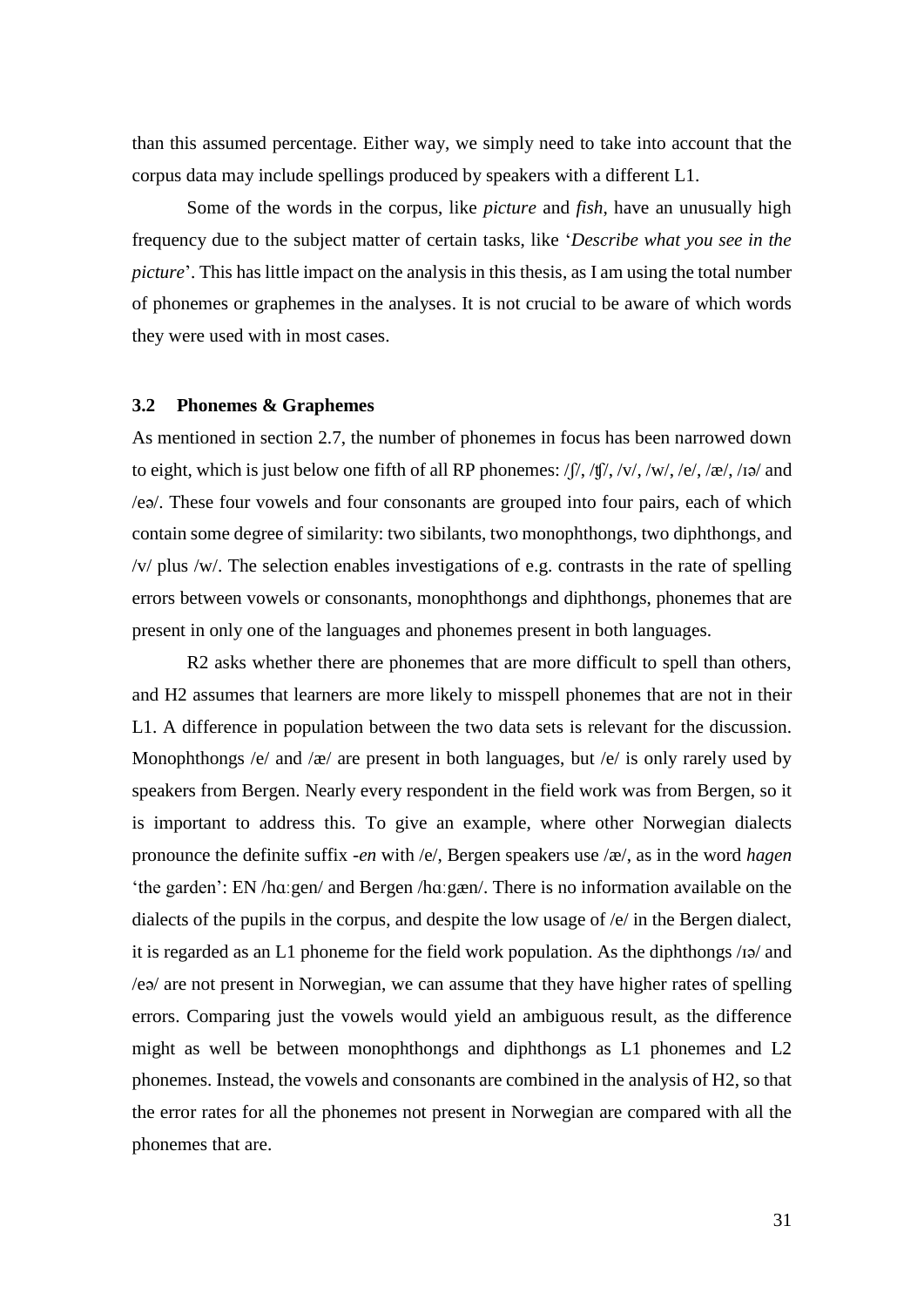I mentioned in the introduction that a preliminary study was conducted as part of a subject on linguistic methodology at UiB in the spring of 2018. I used the same methods as described below to extract data from CORYL and analysed the spelling errors of the main graphemes of /ʃ/ and /ʧ/. The results of that study were that the main graphemes of /ʃ/ were misspelt 4.7% of the time it was used while the number for the main graphemes of /ʧ/ was more than double, at 10.3%. I include the same phonemes in this thesis but collected the data separately for this thesis to adhere to the error definitions described in the following section.

The last pair of phonemes is  $/v/$  and  $/w/$ , as personal experience with young learners has led me to suspect that these two phonemes will have high error rates compared to the other six phonemes. I am also under the impression that learners struggle the distinction between the *graphemes* <v> and <w> regardless of phoneme. For example, one of the errors in CORYL was **shov** for SHOW, where the *w* is part of grapheme <ow> for /əʊ/, which could be an indication that the issue of *v* versus *w* is beyond just /v/ and /w/, but it is beyond the scope of this thesis to investigate every potentially relevant case.

To conclude the way H2 will be tested, the L2 phonemes /ʧ/, /v/, /w/, /ɪə/, and /eə/ are compared with the L1 phonemes  $/f/$ , /e/, and /æ/.

The graphemes of the phoneme selection are presented in Table 3.1: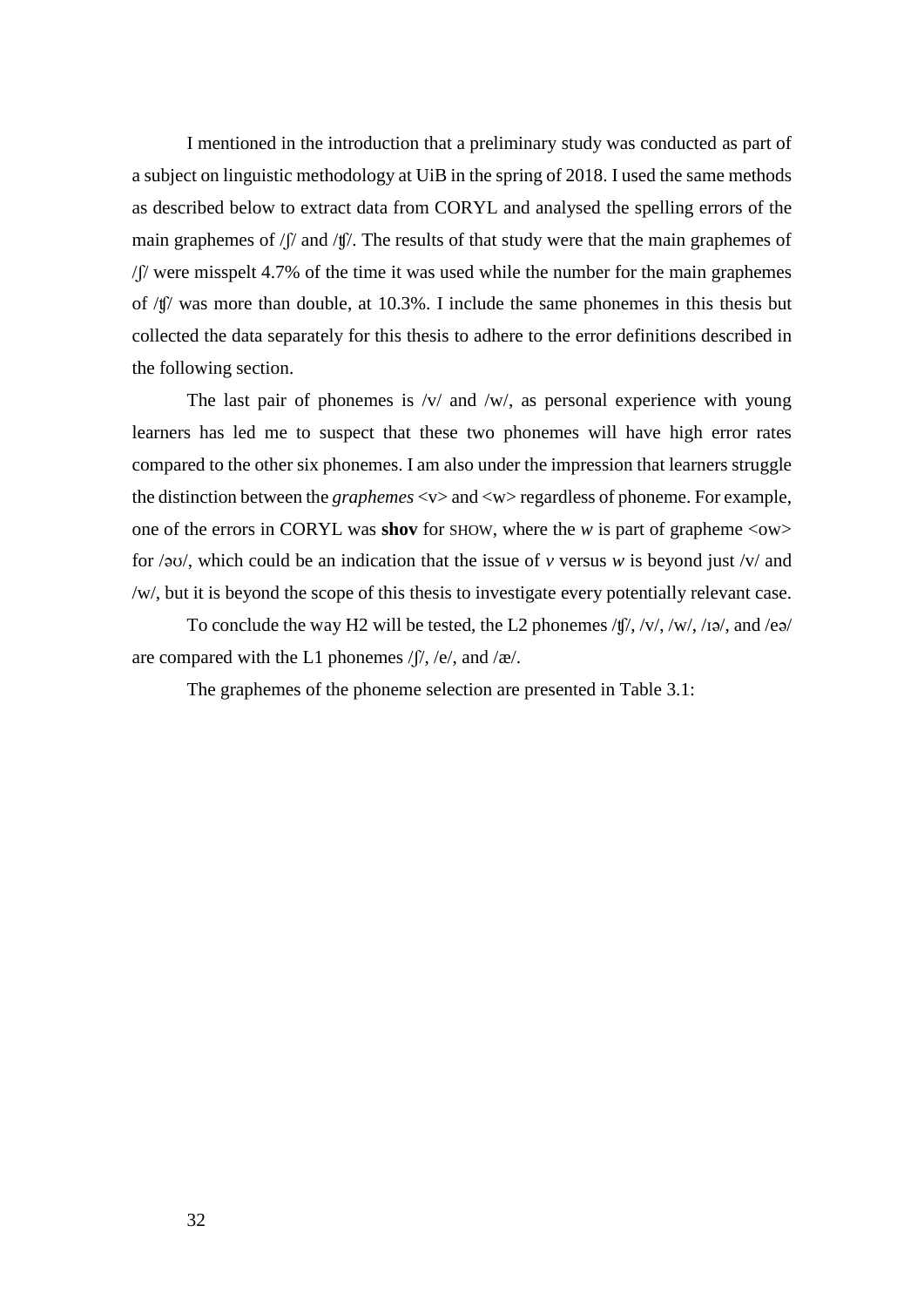|            |                | The main system          |                          | The rest                 |                                |                               |                                               |                               |                              |
|------------|----------------|--------------------------|--------------------------|--------------------------|--------------------------------|-------------------------------|-----------------------------------------------|-------------------------------|------------------------------|
|            | <b>Phoneme</b> | <b>Basic</b><br>Grapheme | <b>Other</b><br>frequent |                          | Oddities, by number of letters |                               |                                               | 2- $&$ 3-phoneme<br>graphemes |                              |
|            |                |                          | graphemes                | $\mathbf{1}$             | $\overline{2}$                 | $\overline{\mathbf{3}}$       | $\overline{\mathbf{4}}$                       | Phoneme<br>sequence           | <b>Graphemes</b>             |
|            | $\int$         | sh                       | ci si ssi ti             | c s t                    | ce ch sc se sj<br><b>SS</b>    | che chs<br>sch sci            | $\blacksquare$                                | $/k \int$                     | x xi                         |
|            | /tʃ/           | ch                       | t tch                    | $\mathbf{C}$             | cc ci cz te th ti              | che                           | tsch                                          |                               |                              |
|            | v              | $\mathbf{V}$             | f ve                     | $\overline{\phantom{a}}$ | by ph vv                       | -                             | $\overline{\phantom{a}}$                      | ۰                             | $\overline{\phantom{a}}$     |
|            | /w/            | W                        | u wh                     | $\overline{\phantom{a}}$ | hu ou ww                       | $\blacksquare$                | ٠                                             | $/w\Lambda$                   | $\overline{O}$               |
| Consonants |                |                          |                          |                          |                                |                               |                                               | $/wa$ :/                      | oi oir<br>oire ois           |
|            |                |                          |                          |                          |                                |                               |                                               | /waI/                         | oy                           |
|            |                |                          |                          |                          |                                |                               |                                               | $/w$ ara $/$                  | oir                          |
|            |                |                          |                          |                          |                                |                               |                                               | /eks/                         | $\mathbf X$                  |
|            | /el            | e                        |                          | a u                      | ae ai ay ea ei<br>eo ie        |                               |                                               |                               | $\qquad \qquad \blacksquare$ |
|            | a              | a                        |                          | i                        | ae ai al ei                    |                               |                                               |                               |                              |
|            | $\sqrt{13}$    | ear                      | eer er ere               | $\overline{\phantom{a}}$ | $\operatorname{ir}$            | eir eyr<br>e're ier           |                                               |                               |                              |
| Vowels     | $/$ eə $/$     | are                      | air ar ear               |                          | ao er                          | aer<br>eah<br>e'er eir<br>ere | aire<br>ayer<br>ayor<br>erre<br>ey're<br>heir |                               |                              |

*Table 3.1: Graphemes of the phoneme selection*

Table 3.1 is based on those in Brooks (2015), with minor changes.<sup>7</sup> The graphemes in dark blue are attested with errors in CORYL, while graphemes in light blue are not. Some graphemes are present in CORYL but never misspelt, such as <ce> in *ocean* and <oir> in *choir*. The total of phoneme–grapheme correspondences to include in the analysis is 37, 18 for the consonants and 19 for the vowels. Every main grapheme is included apart from  $\langle \sin \rangle$  for / $\int$  (as in *version*). The graphemes included in the field work are presented in section 3.4.

# **3.3 Defining errors**

 $\overline{a}$ 

Incorrectly spelled words are easy to spot, but errors are difficult to categorise. This thesis focuses on phonology and will therefore categorise spelling errors according to each phoneme of the erroneous word. Each phoneme can contain maximum one error, meaning

<sup>&</sup>lt;sup>7</sup> The 'rare grapheme'  $\langle$ ce $>$  for /ʃ/ is part of Brooks' main system as it is regular in the spelling of medial /eɪʃəs/ spelt <-aceous>. These words, like *herbaceous*, are mostly used in botany. The only word with <ce> for /ʃ/ that young L2 learners are likely to know is *ocean*. For the purposes of this thesis, therefore, <ce> is put in 'oddities'.

Additionally, <tch> and <ve> are moved from a 'doubled spellings' column to 'other frequent graphemes'.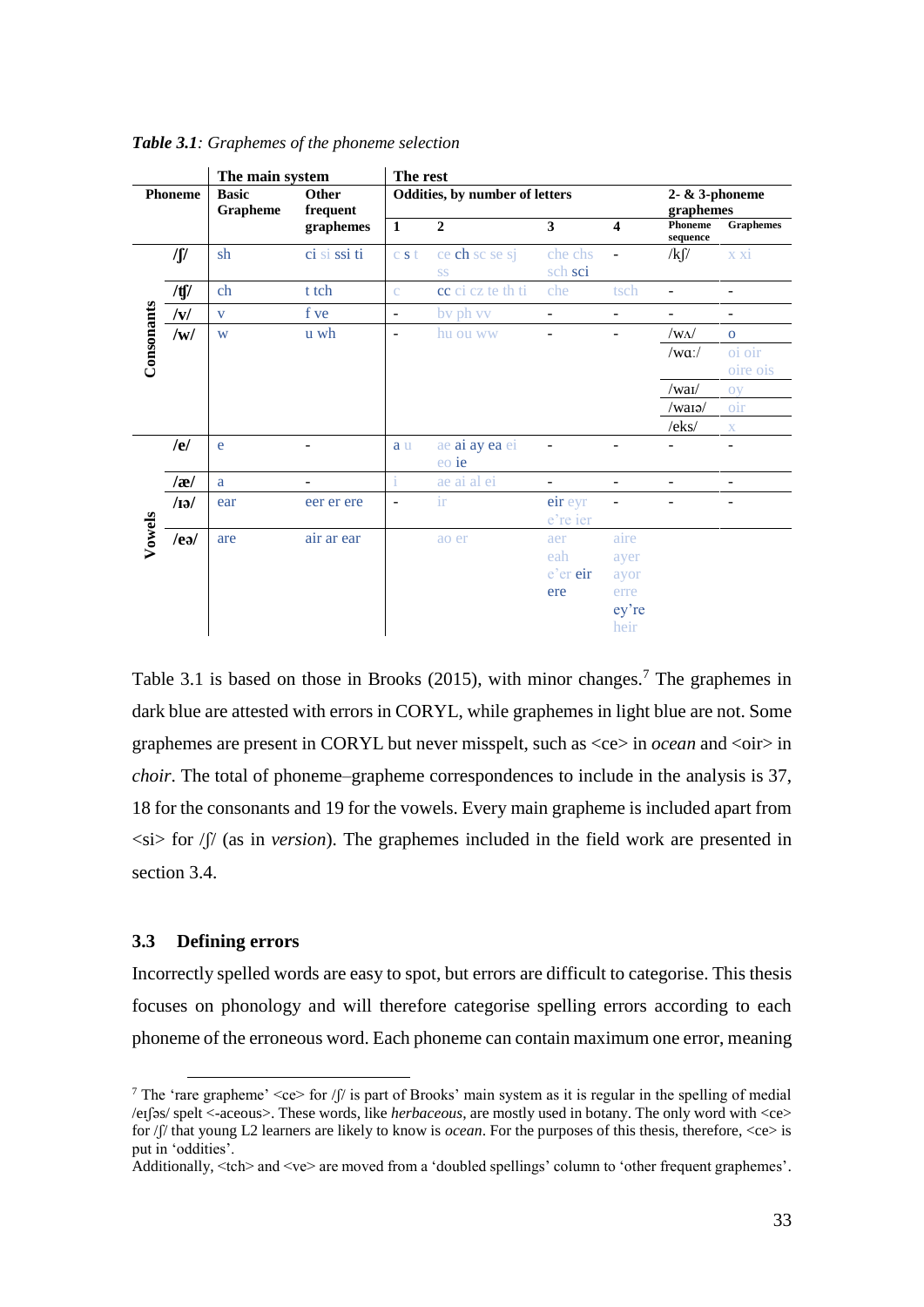a word consisting of three phonemes will never have more than three errors. Sometimes, more than one of the phonemes in the selection are erroneously spelt in a single word. One pupil wrote **evrywer** for EVERYWHERE, which contains three errors, one each for /v/, /w/, and /eə/. This is an example of the importance in separating the number of *spelling errors* and the number of *misspelt words*. I also assign the type of spelling error to each phoneme, either insertion, omission, substitution, transposition, or graphemic substitution, as illustrated in the following examples. The spelling **hause** for HOUSE contains one error, where the grapheme for  $\langle \text{av} \rangle$  has a change from  $\langle \text{ou} \rangle$  to  $\langle \text{au} \rangle$ . One letter is substituted for another, i.e. a substitution error. The same target word was also spelled as **haus**, which contains two errors. In addition to the same substitution error, it also has an omission error, since  $\langle e \rangle$  is dropped from the spelling of  $\langle z \rangle$ . Insertions are the addition of extra letters, as in the insertion of  $\langle i \rangle$  for  $\langle i \rangle$  in **begain** for BEGAN. Graphemic substitutions are similar to 'normal' substitutions, except they involve the change of at least two letters. Two examples are the spellings **sead** for SAID, where <i> is omitted and <e> inserted (i.e. <ai> substituted with <ea>), and **mutsh** for MUCH, where one letter, <c>, is substituted with two letters, <ts>. Graphemic substitutions also include cases where the 'new' grapheme is not a part of the English inventory, like <tsh> in the last example. Additionally, cases where more than one letter is inserted or omitted are also graphemic substitutions, like **pitcher** for PICTURE (<t> substituted with <tch>) and **cicen** for KITCHEN (<tch> substituted with <c>).

Most view transposition errors as cases where two adjacent letters swap places, like **wihte** or **hwite** for WHITE (cf. section 2.5). I have widened the definition of transposition errors. Another spelling of WHITE, **withe**, is problematic as there are two ways to analyse this spelling. It could either be two errors as one omission and one insertion, or it could be a single error of transposition. There is a number of items in the corpus data where this occurs, with examples like **khitcen** for KITCHEN, **chrased** for CRASHED, **fhis** for FISH, and **wath** for WHAT. I therefore view each of these as containing one error. It seems more likely that the learner has figured that the letter <h> belongs 'somewhere' in the word rather than there being two separate errors in this type of spelling. Transposition errors always contain the correct letters, but in the wrong order. As described in section 2.6.1, Nygaard (2010) also pointed out that Norwegian learners have a tendency 'to put  $\langle h \rangle$  in the wrong place'. There is also one occurrence of **fhic** for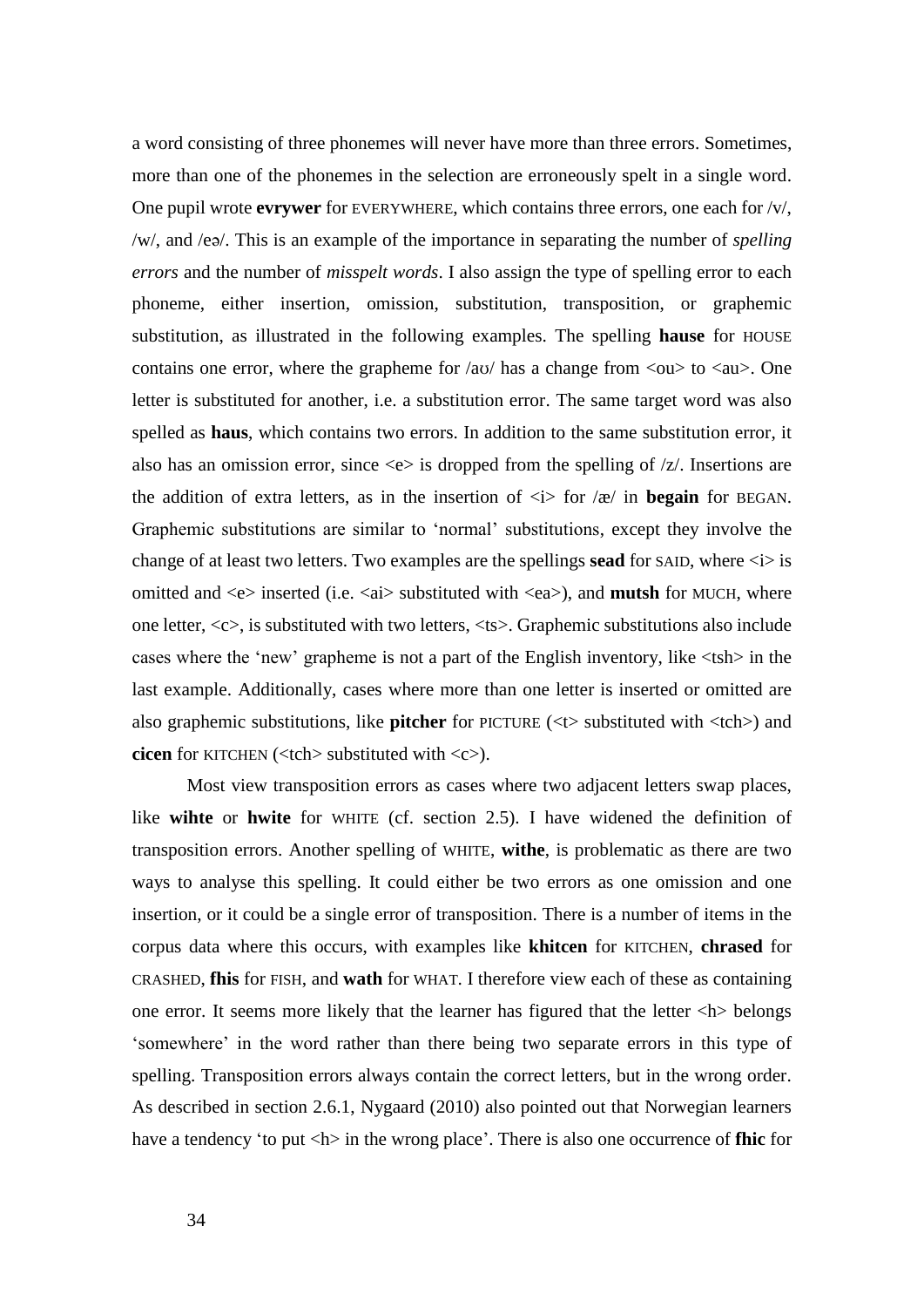FISH. This seems to mirror the other transposition error, but it is accompanied by a substitution of  $\langle s \rangle$  to  $\langle c \rangle$ . This type of error has been categorised as 'complex' in order to be consistent with one error per phoneme. Another error that seemed to be a case of transposition is when the  $\langle h \rangle$  is moved to be following  $\langle w \rangle$ , as in whit for WITH. While they appear to be errors of /w/, my definition of transposition places the error at the phoneme where the letter has moved *from*. Therefore, this example is an error for /ð/, not  $/w/$ .

Not every spelling error collected is included in the final data set. There are some types of errors that seem to be caused by other factors than phonology or orthography and are subsequently omitted in order to increase the validity of the data. The following paragraphs will explain and exemplify the types of errors that I deem unanalysable for the purposes of this thesis. One of those error types are misspellings caused by shortcomings in accessing morphology, mainly inflections. For example, there were six occurrences of verbs in the *-ing-form* (all with word final  $\langle v \rangle$  for  $\langle v \rangle$  in the base form) where <e> was not omitted, as in **driveing** for DRIVING. It is more likely that this type of error is the result of the non-acquisition of an inflectional rule than of phoneme–grapheme correspondences. These words are therefore not included in the error inventory of  $\sqrt{v}$ . Fricative voicing in nouns and reflexive pronouns are not included for the same reason. These are all instances of words where word final  $\leq$  in the singular should have become <ve> in the plural as in **shelfs** for SHELVES and -**selfs** for -SELVES.

Three different types of spelling errors were excluded because they spell other words. The first type creates entirely different words, such as **round** for RAN, **meat** for MET, and **send** for SAD. These are excluded as we cannot assume that the learner used the phonological route rather than the visual route, and the latter is more likely even though these spellings may resemble other words purely by coincidence. In a few cases, a spelling error that spells a different word is deemed to be too advanced for the learner's vocabulary, e.g. **vent** for WENT. Errors of this type are not excluded.

The second type of excluded errors is a group of six words where the learners have, deliberately or not, used the Norwegian translation for that word: **akvarium** for AQUARIUM, **sjokk** for SHOCK, **vei** for WAY, **vi** for WE, **hvite** for WHITE, and **her** for HERE. The latter is the only one with a frequency above three, with 57 occurrences. There are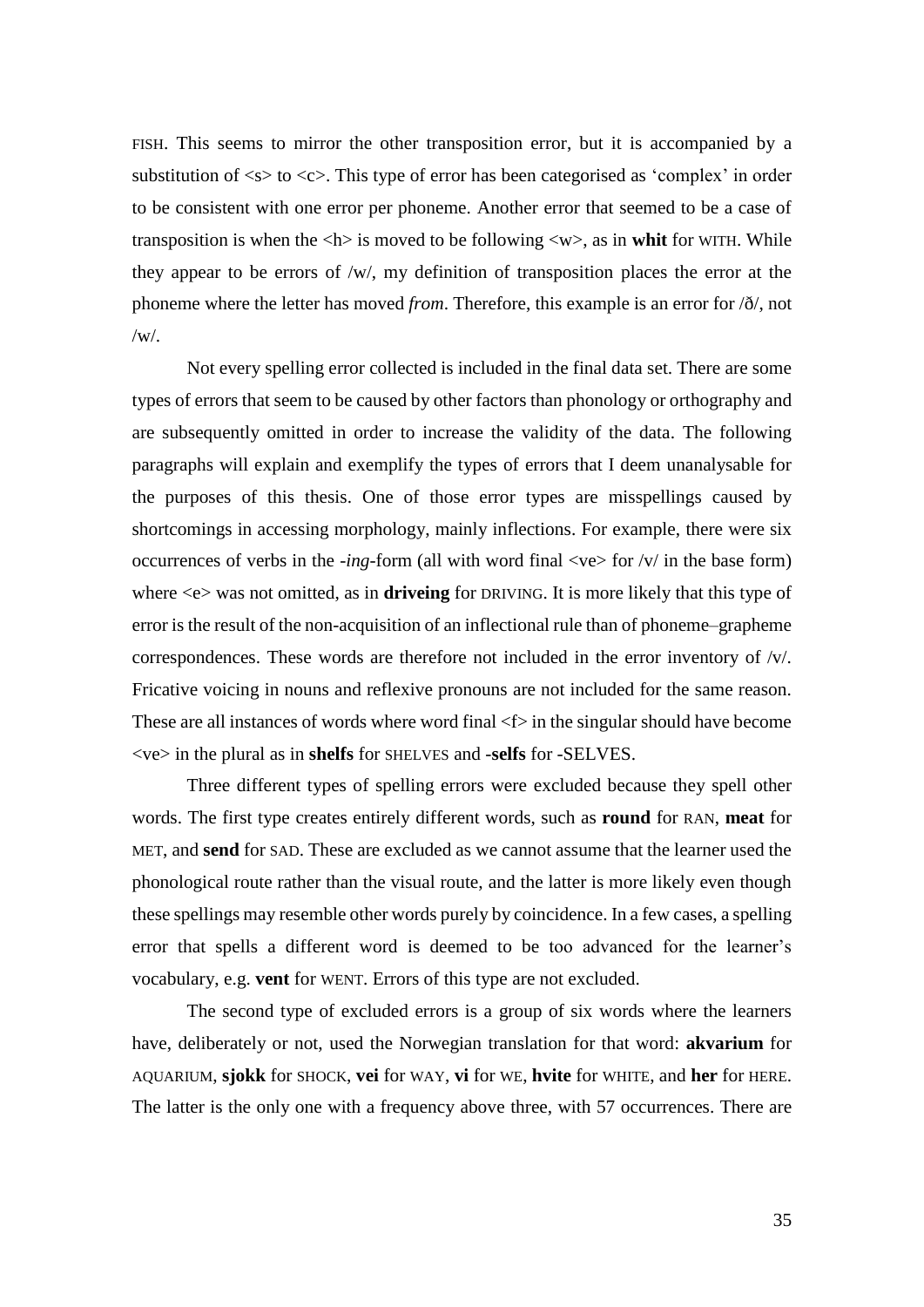also parallel errors in ther for there (61 occurrences<sup>8</sup>) and wher for where (14 occurrences<sup>9</sup>), which implies that the Norwegian cognate *her* is not the sole reason for that error. Nevertheless, the spelling **her** for HERE is excluded in order to be consistent. The decision is also backed up by a more qualitative peek at the involved texts, which revealed that the vast majority were written by 12/13-year-olds with low competence, often including several Norwegian words. Compared to the parallel errors **ther** and **wher**, **her** for HERE was not produced as much by older and more skilled spellers.

The third type of similar words is homophones, where nine different spellings are omitted: **here** for HEAR (and vice versa), **won** for ONE, **pear** for PAIR, **read** for RED, **shore** for SURE, **there** for THEIR (and vice versa), and **witch** for WHICH.

Good spellers can be poor writers, in terms of manual execution. This thesis concerns errors, not slips and mistakes, but unfortunately, it is impossible to make assumptions on every pupil's intentions or level of self-corrigibility. Therefore, some slips and mistakes are bound to be included in the data. I have only excluded one item on suspicion of a handwriting slip, namely **piclure** for PICTURE. This error is put in the final category: 'complex/other'. The other 11 erroneous words in this category are simply too complex to fit into the phonological system. Examples include **picnet** for PICTURE, **om** for OF, and **wats** for WATCHED. It is also entirely possible that the items in this category are typos or the result of being wrongly transcribed into the corpus, perhaps caused by unintelligible handwriting, which would also make them unfit for analysis. I have summarised the number of all unanalysable items and sorted by category in Table 3.2:

 $\overline{a}$ 

<sup>8</sup> This number includes **thers** and **ther's** for THERE'S.

<sup>9</sup> This number includes several different misspellings of WHERE and EVERYWHERE where the final grapheme is the same error  $(\langle er \rangle$  instead of  $\langle ere \rangle$ ).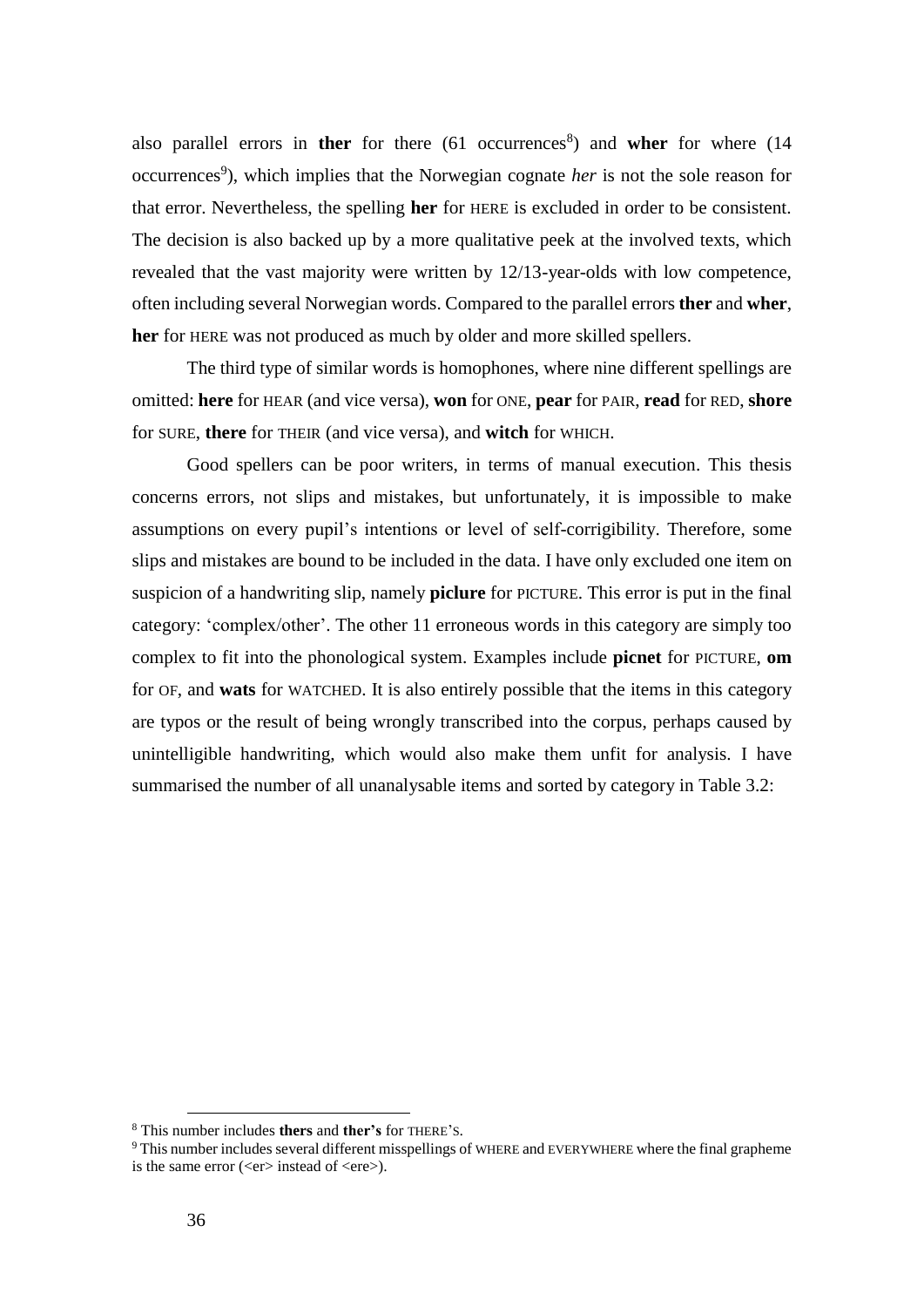| $\int$ | $/\text{tf}/$ | V                            | /w/                      | /e/  | $\alpha$                 | $\sqrt{G}$ | /ea/                     | <b>Total</b> |
|--------|---------------|------------------------------|--------------------------|------|--------------------------|------------|--------------------------|--------------|
|        |               | 16                           | $\overline{\phantom{a}}$ | 10   | 1                        |            | $\overline{\phantom{0}}$ | 27           |
| 1      |               |                              | 8                        |      | $\overline{\phantom{a}}$ | 57         | -                        | 66           |
| 4      | 3             | $\qquad \qquad \blacksquare$ | 2                        | 5    | $\blacksquare$           | 19         | 15                       | 48           |
| 2      | 3             | 12                           | 86                       | 67   | 42                       | 1          | 28                       | 241          |
| 4      | 4             | 3                            |                          |      |                          |            | $\mathfrak{D}$           | 14           |
| 11     | 10            | 31                           | 96                       | 83   | 43                       | 77         | 45                       | 396          |
| 13.3   | 8.3           | 11.0                         | 29.1                     | 34.7 | 34.4                     | 73.3       | 22.3                     | 26.9         |
|        |               |                              |                          |      |                          |            |                          |              |

*Table 3.2: Unanalysable words by category and phoneme*

A total of 396 erroneous words is eliminated from the analysis, which leaves 1,070 analysable words from the corpus. Only one of the spellings could be interpreted as an error for more than one of the phonemes in the selection, namely the homophone error witch for WHICH, with two errors. This error is only attributed to /t<sub>/</sub> in Table 3.2 in order to avoid counting the word twice. Almost every word in the 'another word' category are confusibles, where two different errors make up about one third of the 241 occurrences: the distinction between *were* and *where* totalled 77 errors for /w/, and the distinction between *than* and *then* totalled 17 errors for /e/ and 11 errors for /æ/. Most of the errors involving /eə/ concern the distinction between *their*, *there*, and *they're*. The last item worth mentioning is **sad** for SAID, with 43 occurrences. In total, 26.9% of the initial number of erroneous words were eliminated.

We cannot rule out that the unanalysable misspellings are caused by factors outside phonology. Nor do I assume the opposite, that the analysable words are produced via the phonological route. The elimination of the error types described above increases validity in that it is more likely that phonological route-spellings are the object of study. The unanalysable words are not discarded outright either, as the elimination process itself can be viewed as part of the results because it shows the number of errors that do *not*  seem to be caused by errors in phonology or phoneme–grapheme correspondences.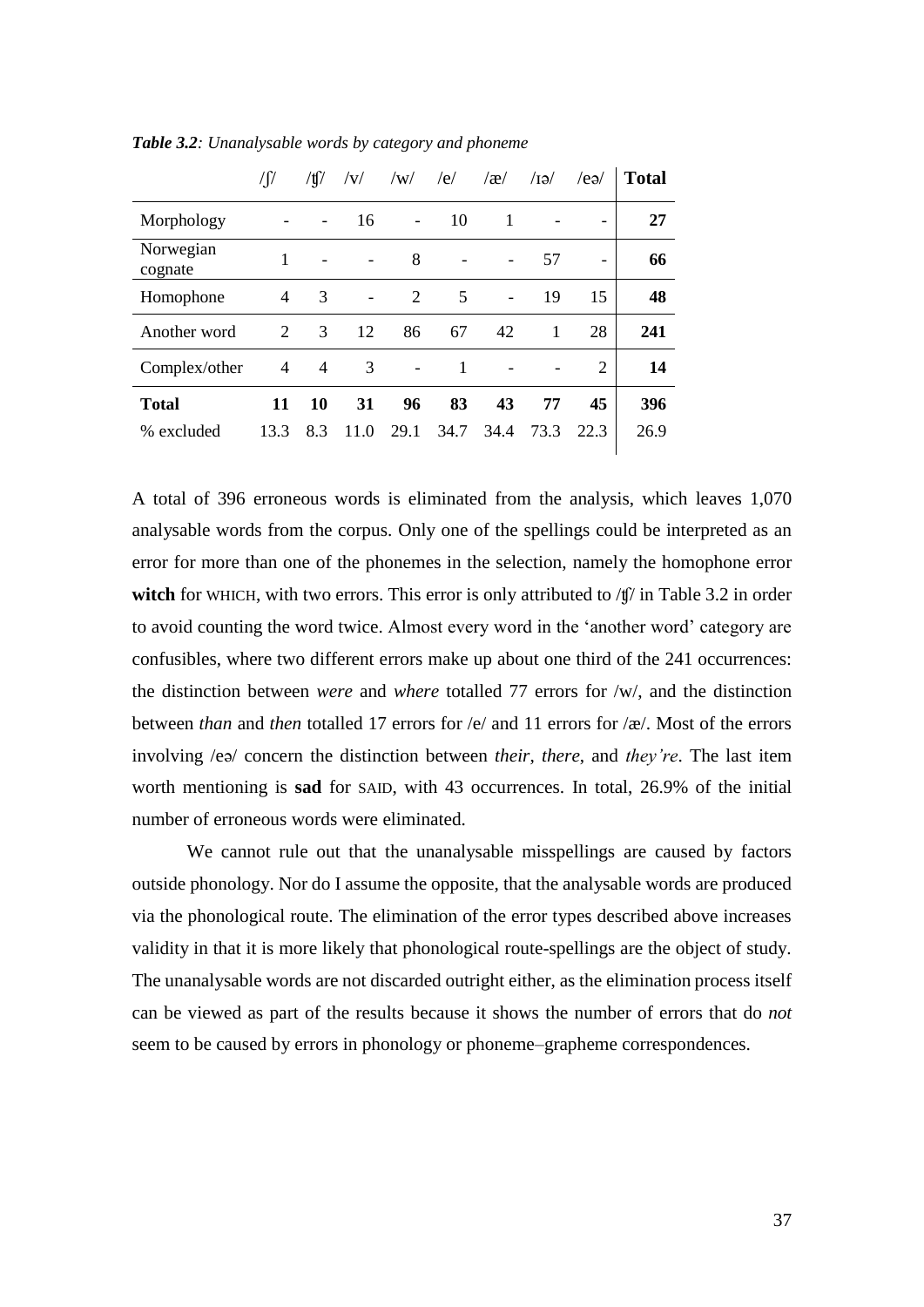## **3.4 Corpus data**

The corpus contains a total of 129,421 words across 272 texts (Hasselgreen & Sundet, 2017: 199). The relatively small size of the corpus means that specific enquiries often yield few results, but this is not a problem for the methodology used here. As the goal is to investigate the part that phonology plays in spelling using eight specific phonemes, the initial data collection consisted of every occurrence of those phonemes in the corpus. The process was the same for all phonemes, but some require greater manual effort than the others. / $x$ /, for instance, is mostly spelled by  $\langle x \rangle$ , which as a letter occurs in a high number of words with few ways to narrow search results. Since the corpus is not tagged for each phoneme, identifying words that contain a specific phoneme required searches for every grapheme instead. I used the phoneme–grapheme correspondence tables from Brooks (2015) as shown in Table 3.1 above to search for each grapheme separately. The search string in [1] was used to find every error of  $\langle \sin \rangle$  for  $\sqrt{\frac{1}{n}}$ .

[1] [type="SP" & corr=".\*sh.\*" %c &! $\leq$ ]

The first command (type="SP") retrieves all words tagged with the spelling error tag, while the second command (corr=".\*sh.\*") narrows the results down to any target word where the letter  $\langle s \rangle$  is followed by the letter  $\langle h \rangle$ , regardless of what comes before or after those letters. "%c" ignores capitalisation, and the four final symbols in the string leave out structural tags from the results to avoid clutter. This particular enquiry yielded 163 results, giving the impression that words containing <sh> were misspelt 163 times, though misspellings that are also separation errors, like **gold fich** for GOLDFISH, are listed as two results. Every word where the grapheme in question was misspelt was added to a Microsoft Excel sheet, and some metadata were included. An example of the data systemisation in Excel is given as a screenshot in Figure 3.1. Not shown in Figure 3.1 is information on the category, which phoneme is involved, which grapheme is replaced, and the grapheme that was used instead, which were also embedded to each spelling.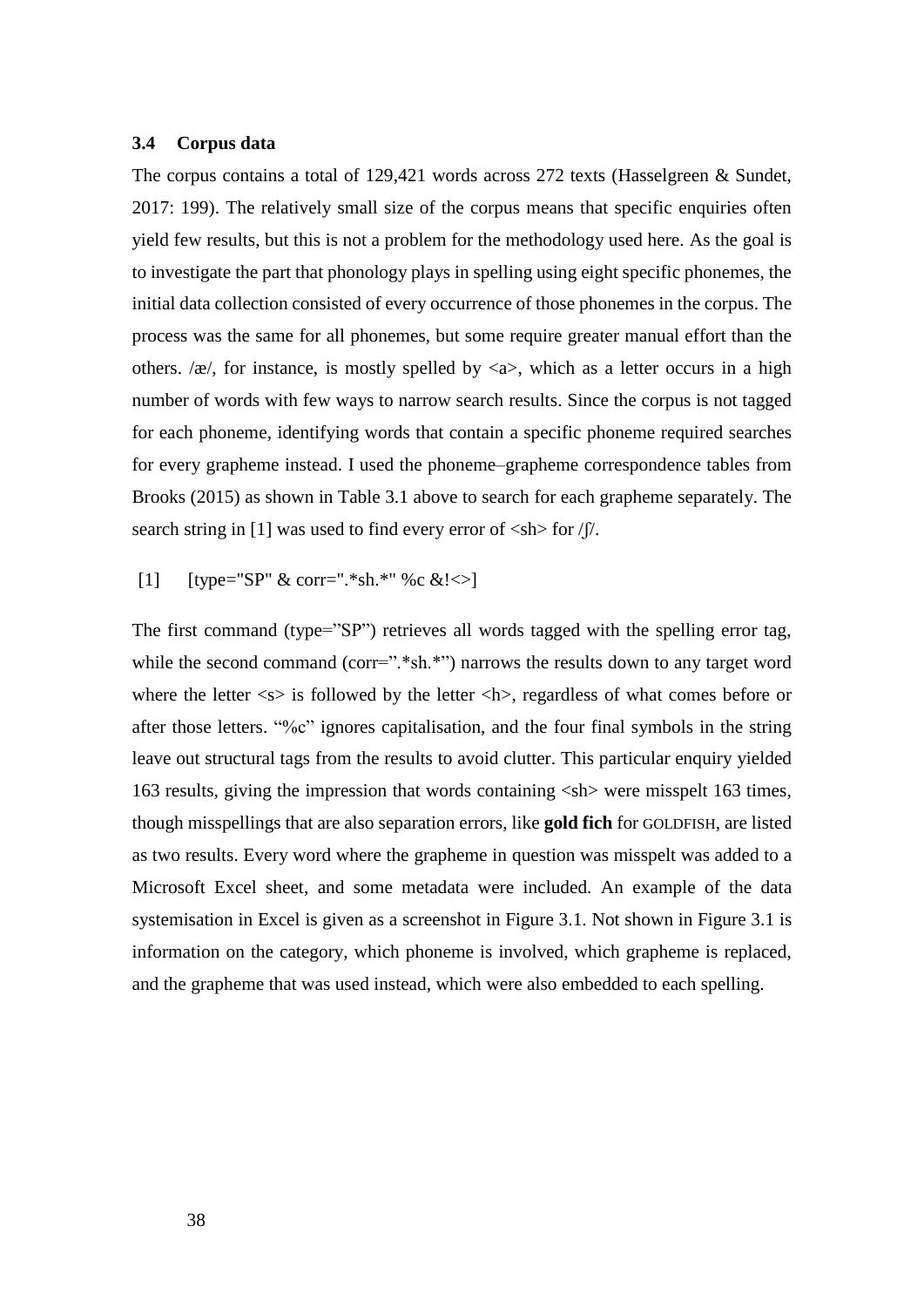| Raw data<br>(# of erronous words) |                       |                                                     |                                   |                 |                         |                      |    |                       |    |                  |              |                  |                |    |    |       |       |       |
|-----------------------------------|-----------------------|-----------------------------------------------------|-----------------------------------|-----------------|-------------------------|----------------------|----|-----------------------|----|------------------|--------------|------------------|----------------|----|----|-------|-------|-------|
|                                   | <b>Target</b><br>Word | RP transcr.                                         | <b>Target Word's</b><br>Graphemes | <b>Spelling</b> | Spelling's<br>Graphemes | CEFR grade<br>Gender |    |                       |    |                  | Count<br>Age |                  |                |    |    |       |       |       |
| <b>Notes</b>                      |                       |                                                     |                                   |                 |                         | $<$ A1 $A1$          |    | A1/<br>A <sub>2</sub> | A2 | A2/<br><b>B1</b> | <b>B1</b>    | B1/<br><b>B2</b> | B <sub>2</sub> | m  | f  | 12/13 | 15/16 | Total |
|                                   | <b>VERY</b>           | v e r i                                             | v e r y                           | wery            | w e r y                 |                      | 6  | 1                     | 10 | 1                | 1            |                  |                | 22 | 40 | 65    | 4     | 69    |
|                                   | <b>THERE</b>          | ðleə                                                | th ere                            | ther            | thler                   |                      | 5  | 3                     | 2  | 3                | $\mathbf{1}$ |                  |                | 21 | 17 | 34    | 17    | 51    |
|                                   | <b>VERY</b>           | v e r i                                             | v e r y                           | werry           | w e rr y                |                      | 11 |                       | 2  |                  |              |                  |                | 5  | 22 | 26    | 3     | 29    |
|                                   | <b>HAVE</b>           | $h {\bf x} _V$                                      | h a ve                            | hav             | h a v                   |                      | 8  |                       |    |                  |              |                  |                |    | 13 | 23    | 3     | 26    |
|                                   | <b>MUCH</b>           | $m \Lambda $ tf                                     | $m u $ ch                         | mutch           | $m u $ tch              |                      | 2  |                       | 2  |                  |              |                  |                | 5  | 8  | 11    | 8     | 19    |
|                                   | <b>SCARED</b>         | $s[k]$ e $ol$                                       | siclared                          | sceard          | $s c $ ear d            |                      |    | 1                     | 1  |                  |              |                  |                | 8  | 5  | 17    |       | 17    |
|                                   | <b>AGAIN</b>          | $\mathsf{a}$ $\mathsf{g}$ $\mathsf{e}$ $\mathsf{h}$ | a g a n                           | agen            | a g e n                 |                      | 3  | 2                     |    |                  |              |                  |                | 4  | 12 | 16    |       | 16    |
|                                   | <b>THAT</b>           | $\delta  x $ t                                      | th a t                            | thet            | $th$  e t               |                      |    | 2                     |    |                  |              |                  |                | 4  | 11 | 13    | 3     | 16    |
|                                   | <b>WHEN</b>           | $w$ <sub>e</sub> $n$                                | wh e n                            | wen             | w e n                   |                      |    |                       |    |                  |              |                  |                | 8  | 7  | 8     | 8     | 16    |

*Figure 3.1: Systemisation of corpus data*

Every target word was phonologically transcribed, and its graphemes separated according to the phonemes they spell. The *Longman Pronunciation Dictionary* (Wells, 2008) was consulted in the face of uncertainty. Then, the misspelt words were analysed into graphemes in the same way as the target word, in order to systematically and clearly indicate what type of error each word contained. The frequency of each item is given in the rightmost column, and information on age group, gender and CEFR grade are all added manually into their respective columns. Note that the sum of the 'gender' columns and the 'age' columns differ within each item, this is because every text in the corpus includes information on age, but not always on gender.

Most texts are also tagged with a unique pupil identification number, but since not every text was, I did not collect this information. Besides, while analysis on what types of error each individual pupil made would have been interesting, it is not what this study investigates. This lack of identification also means that I will not combine pupil metadata in the analysis, i.e. 'how many 12/13-year-old boys produced this error' and similar.

The 1,070 analysable items represent attempts at spelling 238 unique word forms. These word forms are given in Appendix 1. While the number of errors collected may be interesting on its own, it may also be very misleading. As with typical corpus research, using only raw numbers may be misleading. In this study, the relative frequency is found by comparing the number of errors for a phoneme to the total number of correct uses for that phoneme. Every correct use was collected using two strategies. The first was identical to the one exemplified with [1] above, except this time every erroneous word where the grapheme in question was *not* the erroneous part was collected. The second strategy was to search for each of the 37 phoneme–grapheme correspondences separately and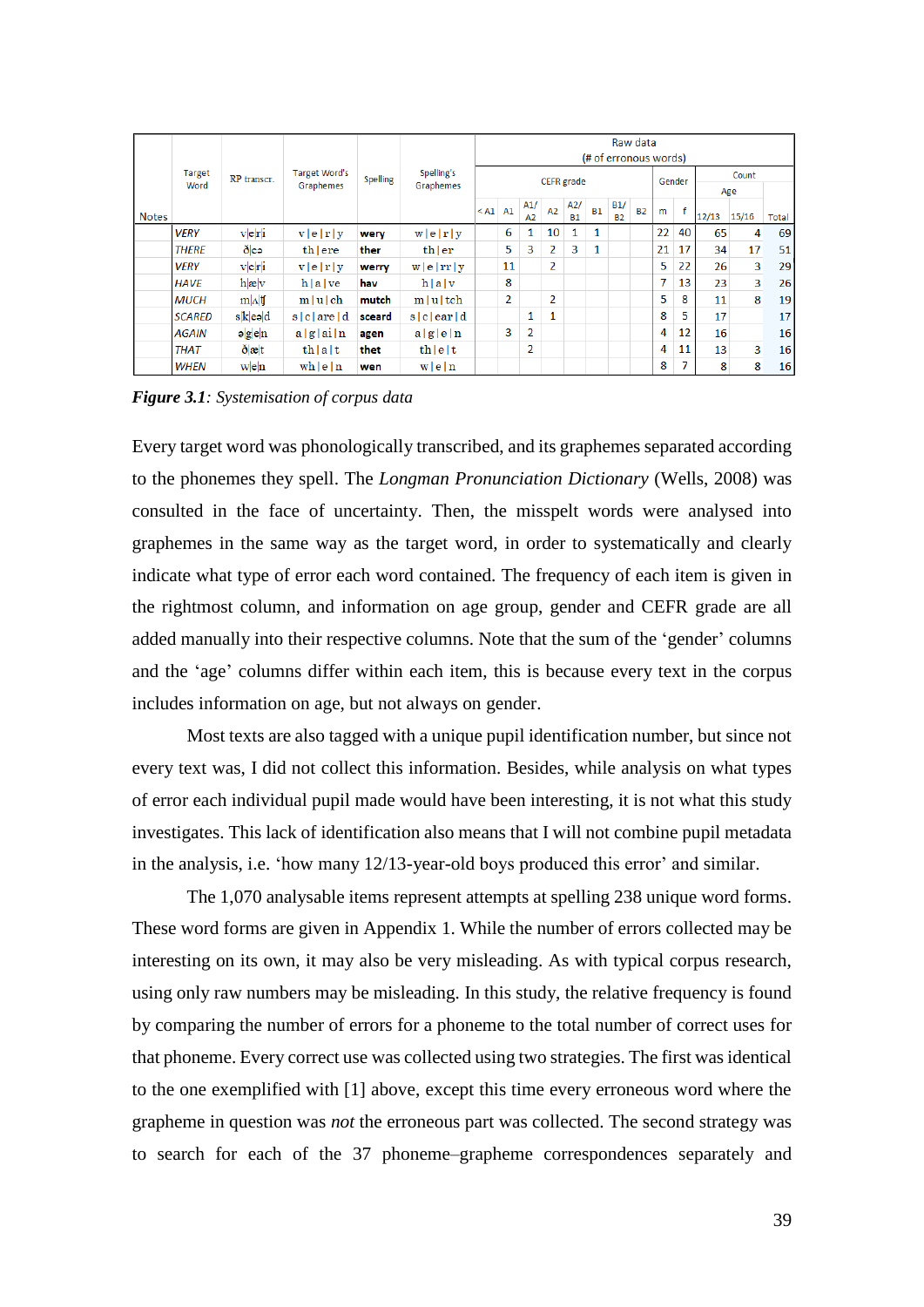excluding words tagged as spelling errors. The strategies were combined in the same enquiry, as in [2]:

[2] (".+are" %c | [corr = ".+are" %c &!<>])

The results of this enquiry include every word spelt with word-final  $\langle$ are $\rangle$  and any erroneous word that would have been correctly spelt with word-final <are>. CORYL initially gave 273 hits for [2], which was reduced to 262 after eliminating the words that were not correct instances of  $\langle$ are $\rangle$  for  $\langle$ e $\rangle$ . The process could be sped up for certain graphemes, like <ere> for /eə/ which only includes words with *there* and *where*, and a handful of French loans, none of which are present in CORYL. The enquiry for this grapheme is given in [3]:

[3] (".\*[tw]here.\*" %c | [corr = ".\*[tw]here.\*" %c &!<>])

This gave 728 results after eliminating 165 instances of spelling errors or other words, such as *gathered*. The final distribution of correct usage for each of the graphemes of /eə/ is given as an example in Table 3.3:

|        | <b>Grapheme</b>          | n     |
|--------|--------------------------|-------|
|        | $\langle$ are $\rangle$  | 262   |
| Main   | <air></air>              | 147   |
| system | $<$ ear $>$              | 42    |
|        | $\langle$ ar $\rangle$   | 7     |
|        | $<$ ere $>$              | 728   |
|        | <eir></eir>              | 66    |
| The    | <ey're></ey're>          | 16    |
| rest   | $\langle$ eah $\rangle$  | 12    |
|        | $\langle$ aer $\rangle$  | 1     |
|        | $\langle$ aire $\rangle$ | 1     |
|        | <b>Total</b>             | 1.282 |

*Table 3.3: Frequency of correct spellings of /eə/ by grapheme*

The most important thing to note here is that the graphemes that are mainly realised in function words (mainly  $\langle e \rangle$  and  $\langle e \rangle$ ) make up a considerable portion of the total number, and this will be discussed in the following chapters. The same procedure behind Table 3.3 was used for every phoneme–grapheme correspondence of the phoneme selection, instead of only the 37 that were misspelt.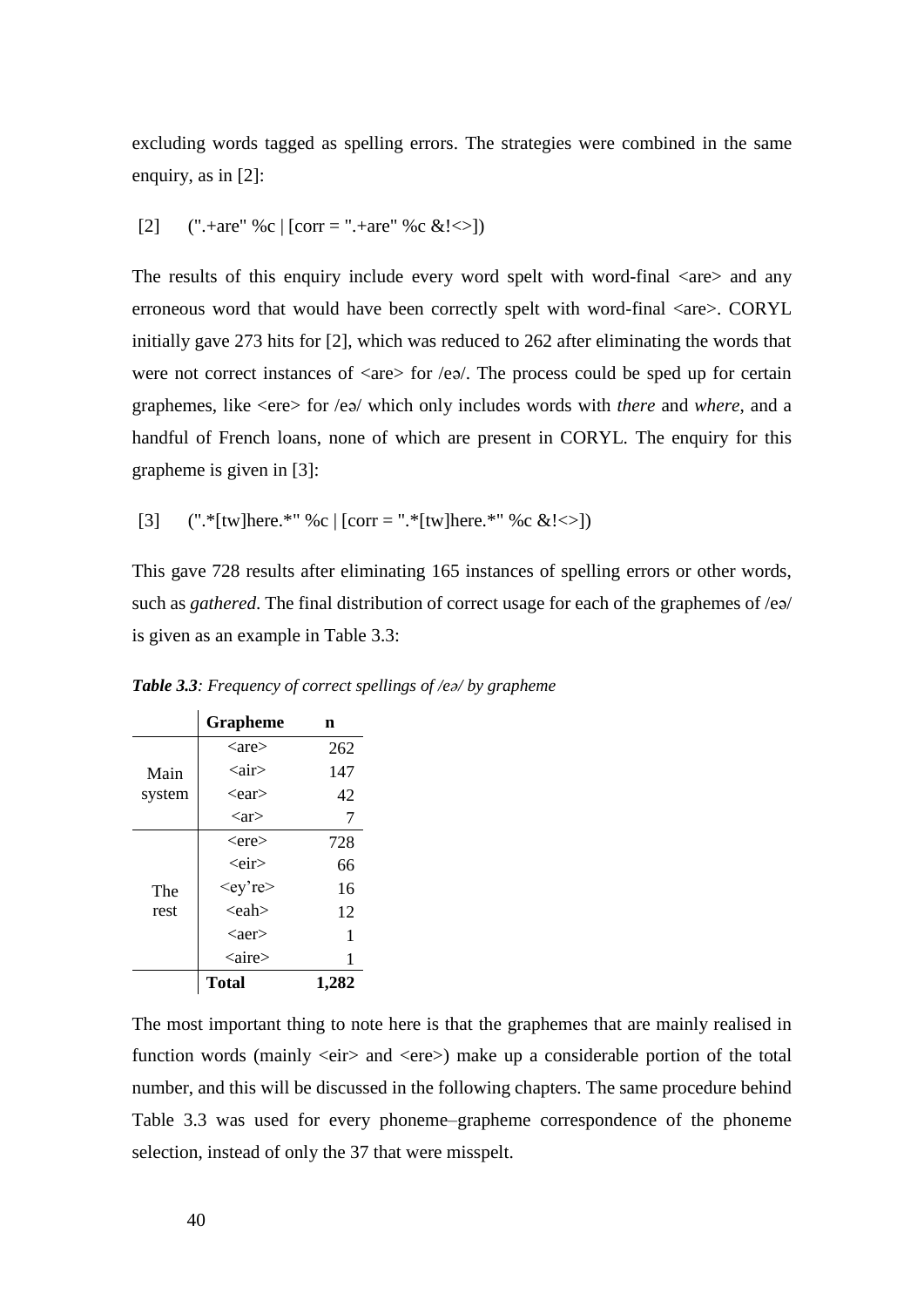## **3.5 Field work**

Hasselgreen & Sundet (2017: 199) stress the importance of combining research using CORYL with experimental research. Therefore, the corpus data is compared to original field work, which was carried out in one 7th grade class (12/13-year-olds) and one 10th grade class (15/16-year-olds). The field work methodology was structured with emphasis on the phonological aspect of the research questions. Instead of analysing pupils' free writing as in CORYL, the field work was designed to elicit pupils' spelling of spoken words. They were therefore asked to take a dictation test. Additionally, a random selection of the pupils who undertook the dictation were asked to read out loud the same sentences as in the dictation. This combination of testing spelling and pronunciation enables cross referencing in line with H1, investigating whether learners are more likely to misspell phonemes they also pronounce erroneously. The following subsections present the methodology behind the dictation and the pronunciation test and discusses the issues involved.

Every pupil received written information about the project. In addition to gender, age, and L1, pupils were also asked if they had been diagnosed with dyslexia. This meant that spellings made by any dyslexics could either be excluded from the analysis or paid extra attention to. Unfortunately, despite the hours of planning and execution involved, only a few respondents remain available for analysis, due to lack of parental consent for most of the pupils. Norwegian law requires research projects to gain explicit consent from subjects. In this case, the pupils' parents were the ones giving consent, because of the pupils' low age and the collection of sensitive data (dyslexia). The class teachers and I agreed, knowing that pupils are often late in returning these kinds of documents, that the teachers would collect consent over the following week. In the wake of the data collection in November 2018, the teachers each provided me with a list of names where consent had been given, either orally or in writing. In March 2019, after a week of discussing the case, the  $NSD<sup>10</sup>$  concluded that consent documented by a third party this way is not sufficient. At this point it was too late to test new subjects. In the end, I personally have access to the written consent of only seven 10th grade pupils. Although this is not enough data to address the hypotheses with certainty, they are still analysed and used. The usefulness

 $\overline{a}$ 

<sup>10</sup> Norsk Senter for Forskningsdata (*Data Protection Services*).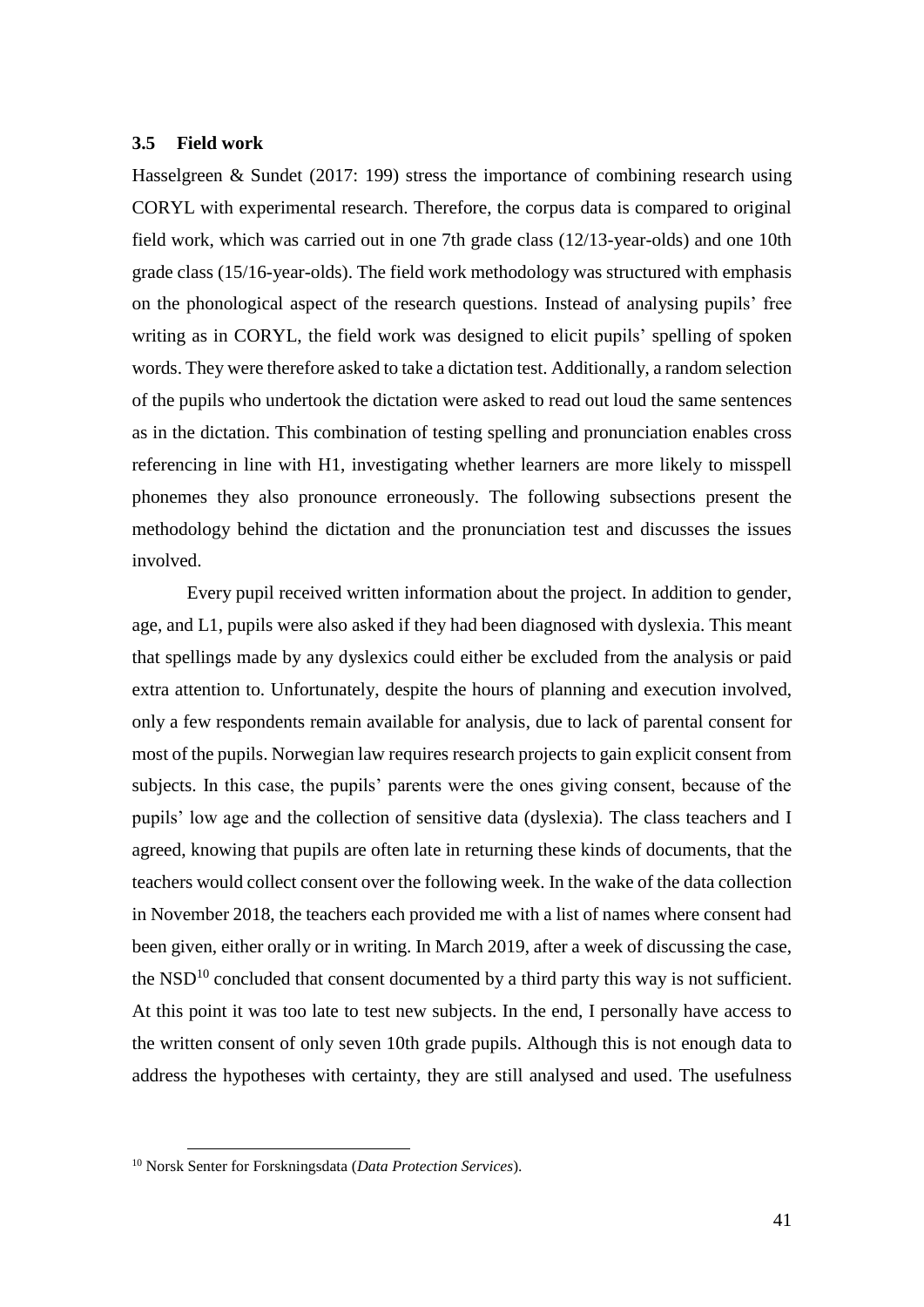and reliability of the field work data in light of the low number of respondents is discussed in chapter 4.

## **3.5.1 Dictation**

In order to obtain as much data as possible, 22 sentences were constructed. These were designed to contain the maximum number of relevant phonemes while keeping the sentences short. Additionally, the vocabulary had to be familiar to the age groups, multiple occurrences of the same phoneme in close proximity had to be avoided, all while keeping sentences sounding natural in terms of content. Reaching a high number of phonemes and graphemes took priority over the other restrictions. Two example sentences are *The heavy bear was very sad once* and *The volunteer asked a question*. The full list of sentences and their transcriptions are given in Appendix 2. The test ultimately consisted of 89 words with a total of 124 occurrences of  $/$   $/$ ,  $/$   $\frac{f}{l}$ ,  $/$  $\frac{f}{l}$ ,  $/$  $\frac{f}{l}$ ,  $/$  $\frac{f}{l}$ ,  $/$  $\frac{f}{l}$ ,  $/$  $\frac{f}{l}$ ,  $/$  $\frac{f}{l}$ ,  $/$  $\frac{f}{l}$ ,  $/$  $\frac{f}{l}$ ,  $/$  $\frac{f}{l}$ ,  $/$  $\frac{f}{l}$ , /eə/. The distributions are given in Table 3.4:

|              | $\sqrt{2}$ |                | /tʃ/ |    | v           |    | /w/          |    | /e/ |                | $\left\langle x\right\rangle$ |    | /IƏ/ |    | $/$ eə $/$ |                |     |
|--------------|------------|----------------|------|----|-------------|----|--------------|----|-----|----------------|-------------------------------|----|------|----|------------|----------------|-----|
|              | sh         | 7              | ch   | 6  | v           | 9  | W            | 15 | e   | 9              | a                             | 14 | er   | 4  | ar         | 4              |     |
|              | ti         | 4              |      | 3  | ve          | 5  | wh           | 3  | ea  | $\overline{2}$ | al                            | 1  | ear  | 3  | ear        | $\overline{2}$ |     |
|              | ssi        | $\overline{2}$ | tch  | 2  | $\mathbf f$ | 3  | u            | 3  | a   |                |                               |    | eer  | 2  | ere        | $\overline{2}$ |     |
|              | ce         | 1              | ti   | ı  |             |    | $\mathbf{o}$ | 1  | a1  | 1              |                               |    | ei   | 1  | aer        | 1              |     |
|              | ch         | T              |      |    |             |    |              |    | ay  | 1              |                               |    | e're | 1  | air        |                |     |
|              | ci         |                |      |    |             |    |              |    | ie  | 1              |                               |    | ir   | 1  | are        |                |     |
|              | S          | ┸              |      |    |             |    |              |    |     |                |                               |    |      |    | eir        |                |     |
|              | si         |                |      |    |             |    |              |    |     |                |                               |    |      |    | ey're      |                |     |
| <b>Total</b> |            | 18             |      | 12 |             | 17 |              | 22 |     | 15             |                               | 15 |      | 12 |            | 13             | 124 |

*Table 3.4: Phonemes and graphemes present in the field work tests*

Another goal was to include at least ten occurrences of each phoneme, which was met. More importantly, I sought to include as many of the phoneme–grapheme correspondences as possible. In addition to the graphemes of the main system, I included common words from 'the rest', e.g. *once* and *friend*. With the 41 phoneme–grapheme correspondences listed in Table 3.4, only seven are missing:  $\langle \text{sci} \rangle$  for  $\langle \text{ f} \rangle$ ,  $\langle \text{cc} \rangle$  for  $\langle \text{ f} \rangle$ ,  $\langle \text{oir} \rangle$  for /w/,  $\langle \text{ier} \rangle$  for /ɪə/, and  $\langle \text{aer} \rangle$ ,  $\langle \text{each} \rangle$ , and  $\langle \text{aire} \rangle$  for /eə/. In summary, nearly all of the correspondences were present at least once in the test, but graphemes in the main system were prioritised.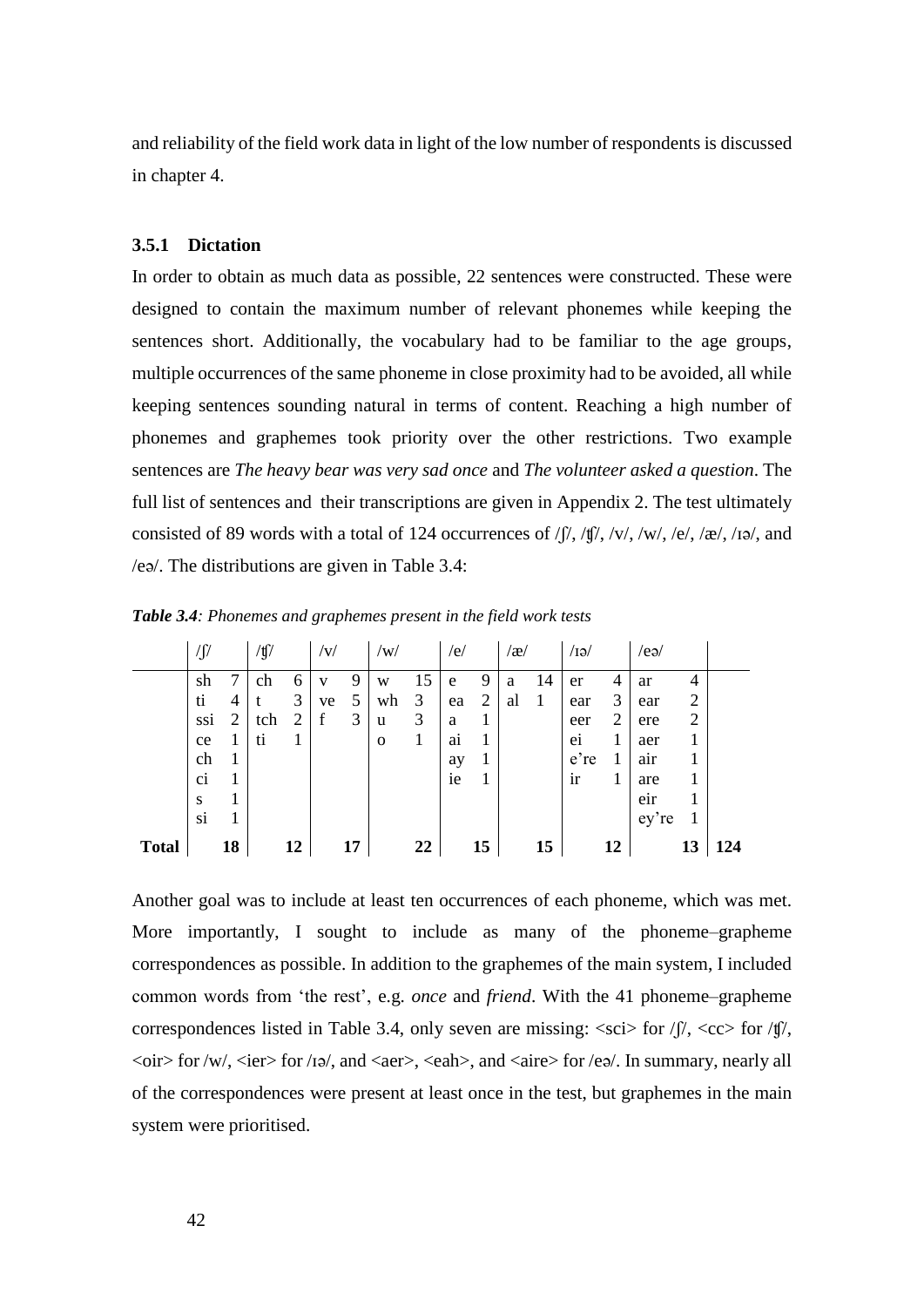In addition to the 22 sentences, nine nonwords were used in the dictation. The results of this part of the test are relevant for H4, that pupils' spelling errors are phonetically accurate. These nonwords were designed to include all eight phonemes in different environments, and to be possible words in English. Each phoneme occurs at least twice, apart from /æ/ which occurs once, and /w/, which was admittedly overlooked. The nonwords are given as phonetic transcriptions, as they were only read out and I have not created suggestions for ways to spell them.

- $[4]$  /kənˈvuːt $\int$
- $[5]$  / tæ $\int$ iti/
- $[6]$  /emə $'$ ke $[9n]$
- $[7]$  /'t $\int \Delta v$
- [8] //pplikeə/
- [9] /daɪˈkeəriən/
- $[10]$  /'bə $\sigma$ tıə/
- $[11]$  /  $\text{femn}/$
- [12] /'viəriəl/

While the nonwords do not cover all possible environments for the phoneme selection, such as word-final  $/f$ , the test had to be kept short. The idea behind using nonwords was to force pupils to react to sound only, limiting the use of the visual route. However, in order to have the nonwords 'sound' English, two of the endings with a relevant phoneme are identical to known affixes: -*ation* in [6] and -*arian* in [9]. This is taken into account in the analysis.

It has since come to my attention that some of the nonwords have existing counterparts. For example, *Shemming* is an English surname and several businesses and products are called *Polycare*. I am under the impression that the pupils were not familiar with any of the nonwords judging by their reaction to them.

As is common with dictation, every item, i.e. all sentences and nonwords, were repeated multiple times to ensure that all pupils heard every word. In order to keep the input consistent, I recorded myself saying every item in an RP accent. The phonetic transcriptions of the nonwords above and of the sentences in Appendix 2 are transcriptions of those recordings, rather than transcriptions of the 'ideal' text book scenario when it comes to aspects like reduction. Although it can be problematic that a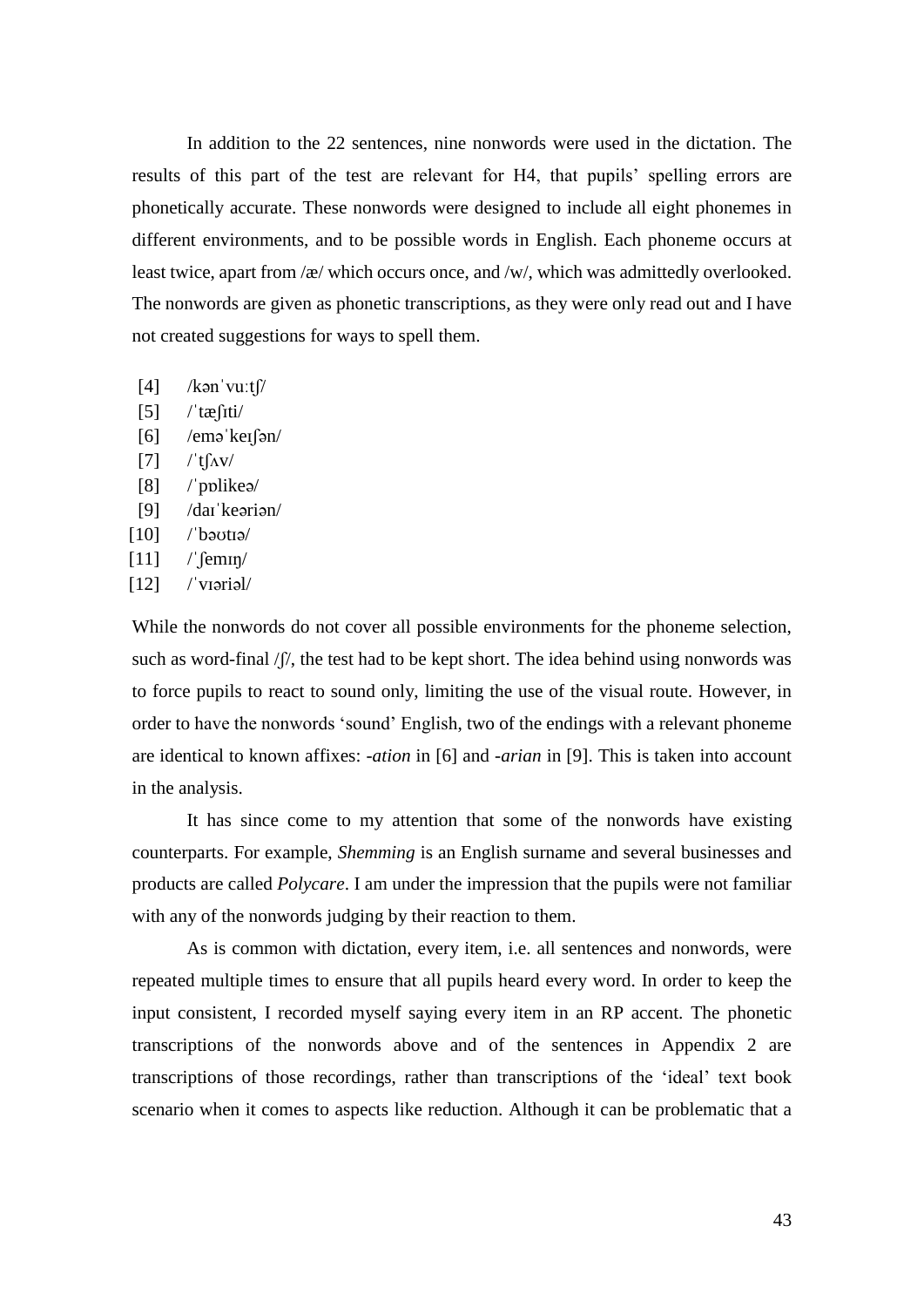non-native speaker recorded the sentences, I ultimately take responsibility for the accuracy of transcriptions given in Appendix 2 in that they reflect the recordings.

The pupils were informed that each sentence would be played three times with small pauses in between and that they were to 'spell what they heard' in case words were unfamiliar. Afterwards, the pupils were allowed to request the repetition of a few sentences in case they had not fully completed every item. The pupils were also informed that the final nine words were made up, and that they should pretend they were English words. They were instructed to spell them how they thought the nonwords would have been spelt. As they were short and unfamiliar, each nonword was repeated approximately five times.

Each pupil was given access to their own copy of a Microsoft Word document which I had formatted so that the built-in spell check was disabled and so that it was not possible for pupils to do anything but fill in answers. Due to technical issues for some pupils, they had to create new documents without the pre-made formatting. They were instructed to turn spell check off. This issue affected two of the seven pupils in the field work population, though their files had spell check turned off as they were turned in. Additionally, some of the errors they made are usually automatically corrected in Word, indicating that they did have spell check turned off for the entire test.

There were other issues that also need mentioning. Issues with both the classroom speaker and an external speaker that I brought meant that my computer's built-in speakers were used. This led to a slight decrease in audio quality, which may have led some pupils' mishearing phonemes for others, though volume was sufficient for everyone to hear. During the test, there were occasional whispers, and it is possible that pupils helped each other on the test. Their computer screens were not continually monitored, which means that outright cheating using written communication, another document or other software could theoretically have occurred. However, as the pupils were informed that they would not be graded or even receive feedback, it is my impression that they were not inclined to cheat.

There may be variables included in the data that I did not intend to include. An example of such an extraneous variable is listening skill. Even a pupil with complete mastery of all English phoneme–grapheme correspondences may still produce phonological spelling errors if they think they hear a different phoneme than what was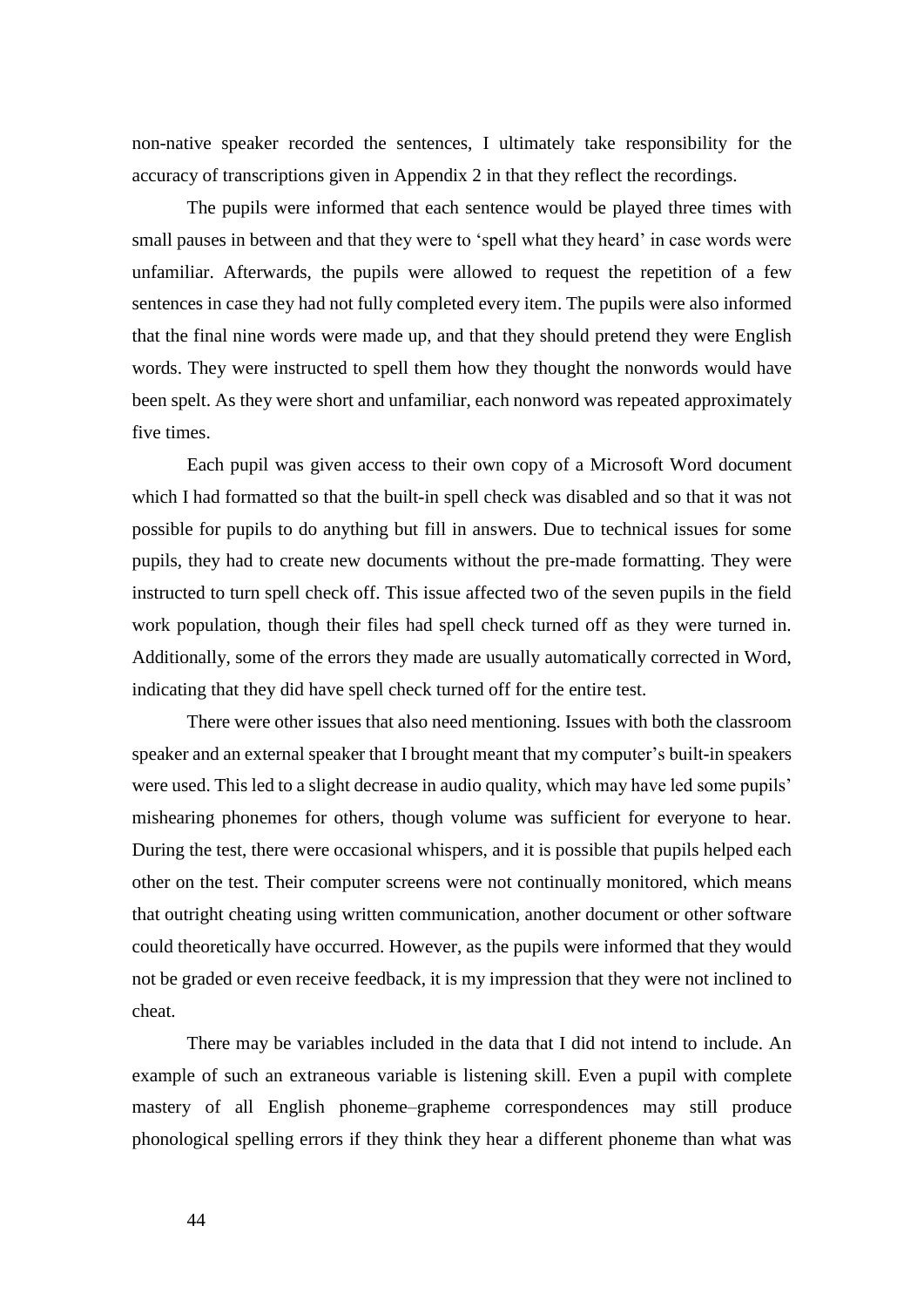actually played by the recording. There is some evidence of this in the spellings they produced. For instance, the /v/ in the nonword /t $\lceil \Delta v \rceil$  was sometimes written as <b >. While they may be slips as the two keys are keyboard neighbours, /v/ and /b/ are also quite similar sounds, and may be confused, especially in settings where the listener cannot see the speaker's mouth. One pupil also argued after the test was finished that the vowel in the recording of  $/t \int \frac{\Delta v}{\Delta x}$  was  $\frac{\delta v}{c}$ .

#### **3.5.2 Pronunciation test**

H1 states that pupils misspell words they also pronounce erroneously. A pronunciation test was therefore used in an attempt to elicit relevant data. Some of the pupils that participated in the dictation were also asked to read the 22 sentences out loud in a recording which I then analysed. This meant that if they did this and saw the sentences before the dictation, they would have been recently exposed to the correct spelling, which would affect the data in the dictation. Conversely, if they recorded the sentences after the dictation, they would have been recently exposed to a correct way of pronouncing them. As either way would affect the dictation results in some way, an equal number of pupils was tested in pronunciation before and after the dictation, but an unequal number remains eligible for analysis. Six of the seven pupils in the field work population took part in the pronunciation test. Four of them prior to the dictation, meaning they saw the correct spelling before the dictation, and two of them after, meaning they heard the correct pronunciation before the pronunciation test. This is taken into account in the analysis.

Each of those six pupils were given instructions in Norwegian as to not influence their pronunciation in any way. They were told to take their time and speak as they normally spoke English, and that they were allowed to correct themselves. When they did, only the self-corrected pronunciation is collected, regardless of whether that pronunciation was objectively correct or not. Sentences were shown one at a time in the same order for all pupils.

One of the six pupils had a mostly non-rhotic accent, while the other students' accents were mostly rhotic. This has implications for the treatment of /ɪə/ and /eə/. All but one of the pupils pronounced words like *here* (RP /hɪə/) as /hɪr/, thus using General American (GA) English pronunciation and entirely different phonemes. These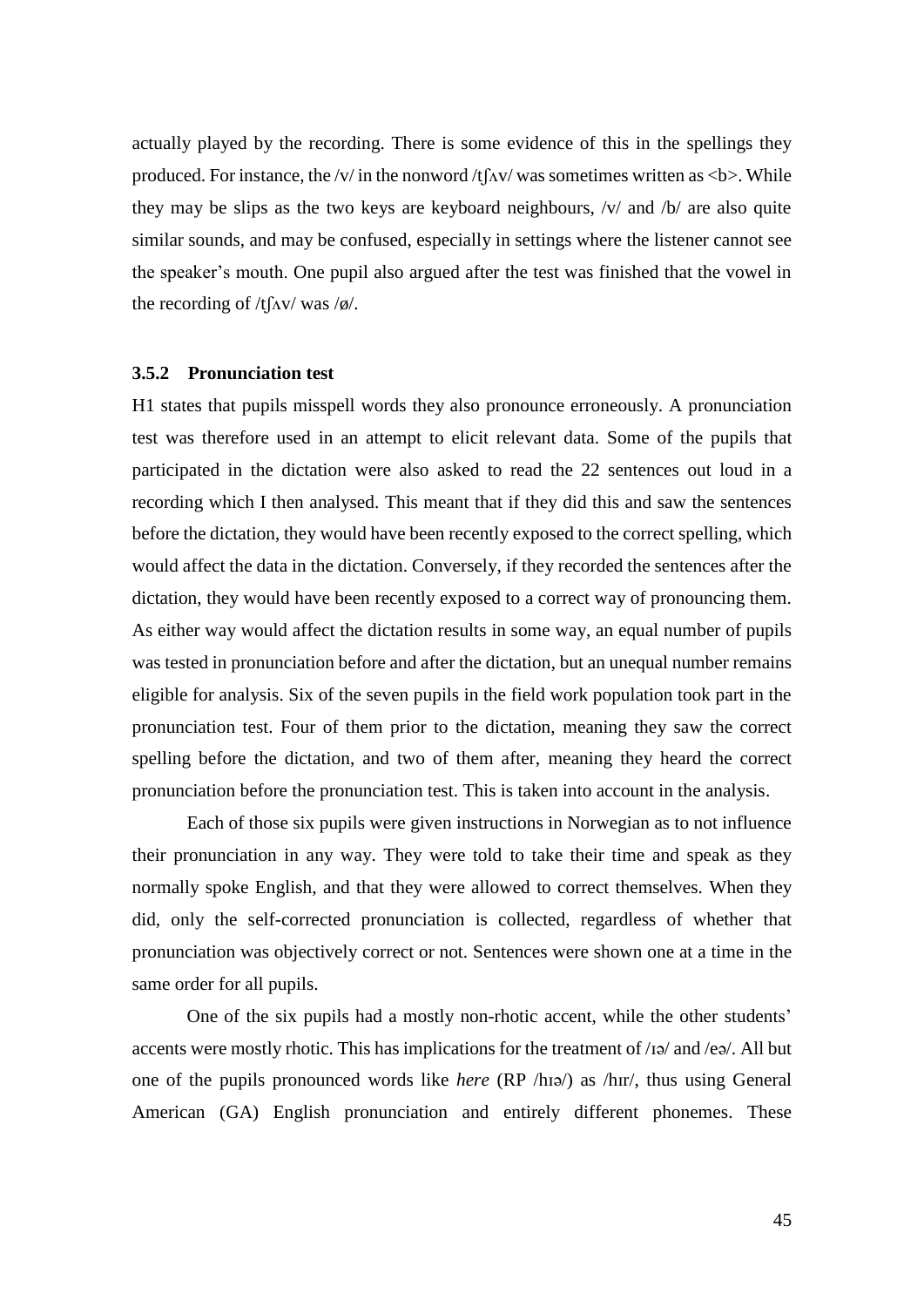pronunciations will be treated as correct, but if a pupil replaces /ɪr/ with e.g. /eːr/, it is counted as an error.

#### **3.6 Significance testing**

Several tables and figures in Chapter 4 are tested for significance by use of the software *RStudio*. Most of the time, the log-likelihood ratio test is used, as unlike e.g. the Chisquare test, it does not assume that the data is normally distributed, and it can be used when there are cells with values lower than five, which occurs frequently in the present results. When the means of two populations are compared, a Welch Two Sample t-test is used. The thesis adheres to an alpha of .01, and *p*-values higher than this cut-off point are given in the running text. Otherwise, *p*-values are given below tables.

# **3.7 Summary**

This chapter presented the methodology of the thesis. Pupil texts written by 12/13- and 15/16-year-olds from the learner corpus CORYL provide the data for the error analysis. Correct and incorrect spellings for eight phonemes, namely /ʃ/, /ʧ/, /v/, /w/, /e/, /æ/, /eə/, and /ɪə/, are collected. Simultaneously, a dictation test taken by 15/16-year-olds in concordance with the present thesis provides a ground for comparing results between two populations. Unforeseen circumstances unfortunately hinder the planned parallel analyses, but field work data is still used in some of the analyses in the following chapter.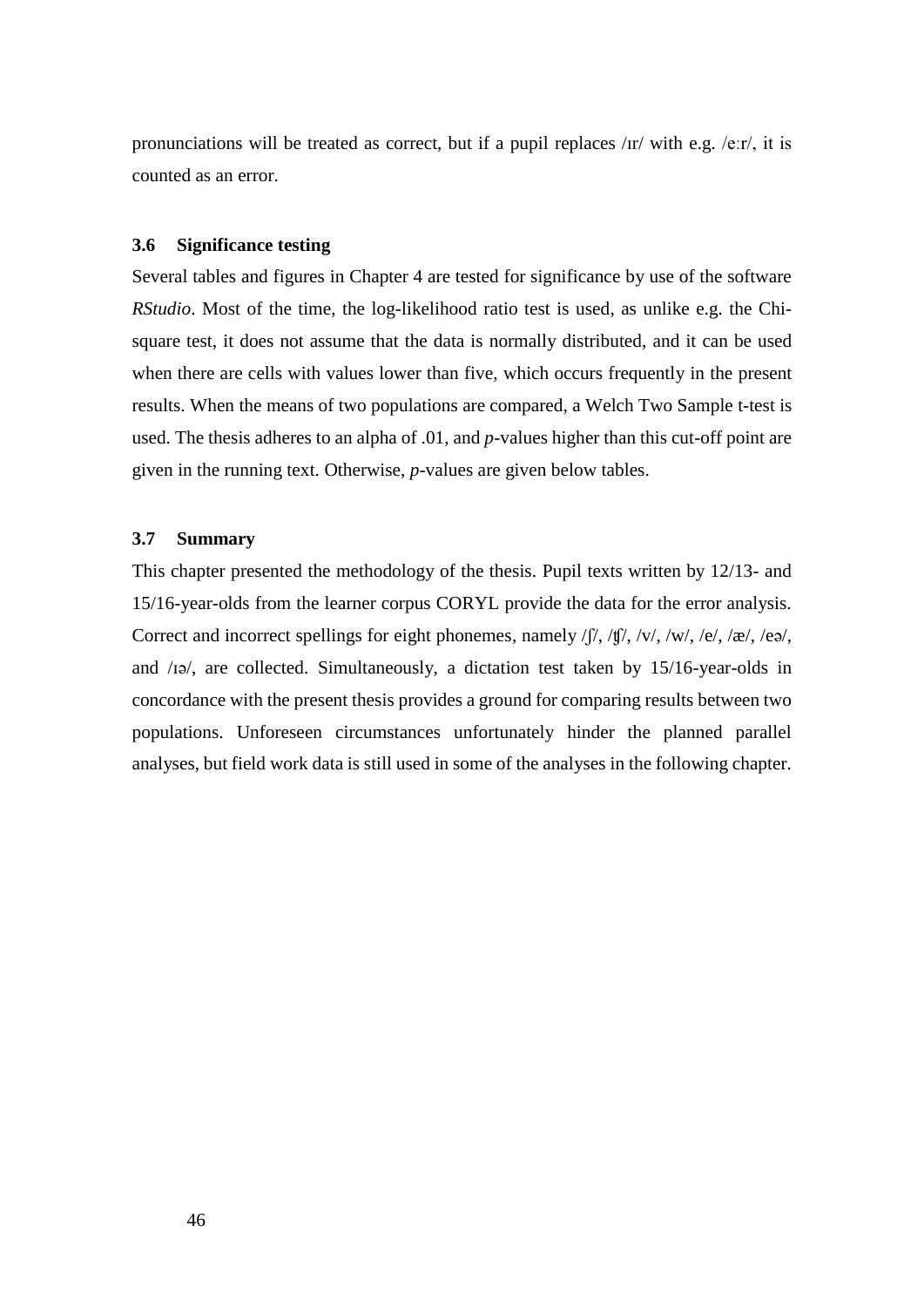# **4 Results & discussion**

This chapter presents the result of the studies conducted, first from the corpus data in section 4.1 followed by the field work in section 4.2. The results are discussed as they are presented, comparing the findings of both corpus data and field work data with each other and comparing to previous studies in light of the theory presented in chapter 2. The main focus of the thesis is located in section 4.3, where each hypothesis is addressed and discussed one at a time.

## **4.1 Corpus data results**

The relative numbers of errors per phoneme are shown in Figure 4.1:





The figure shows a big gap between the highest and the lowest percentage, with 10.9% for /eə/ and 0.7% for /æ/. The percentage is quite low for all phonemes except /eə/ and /ʧ/, and there is a fairly even decrease in percentage from highest to lowest. The data behind Figure 4.1 are also presented in Table 4.1, which shows the total frequency of each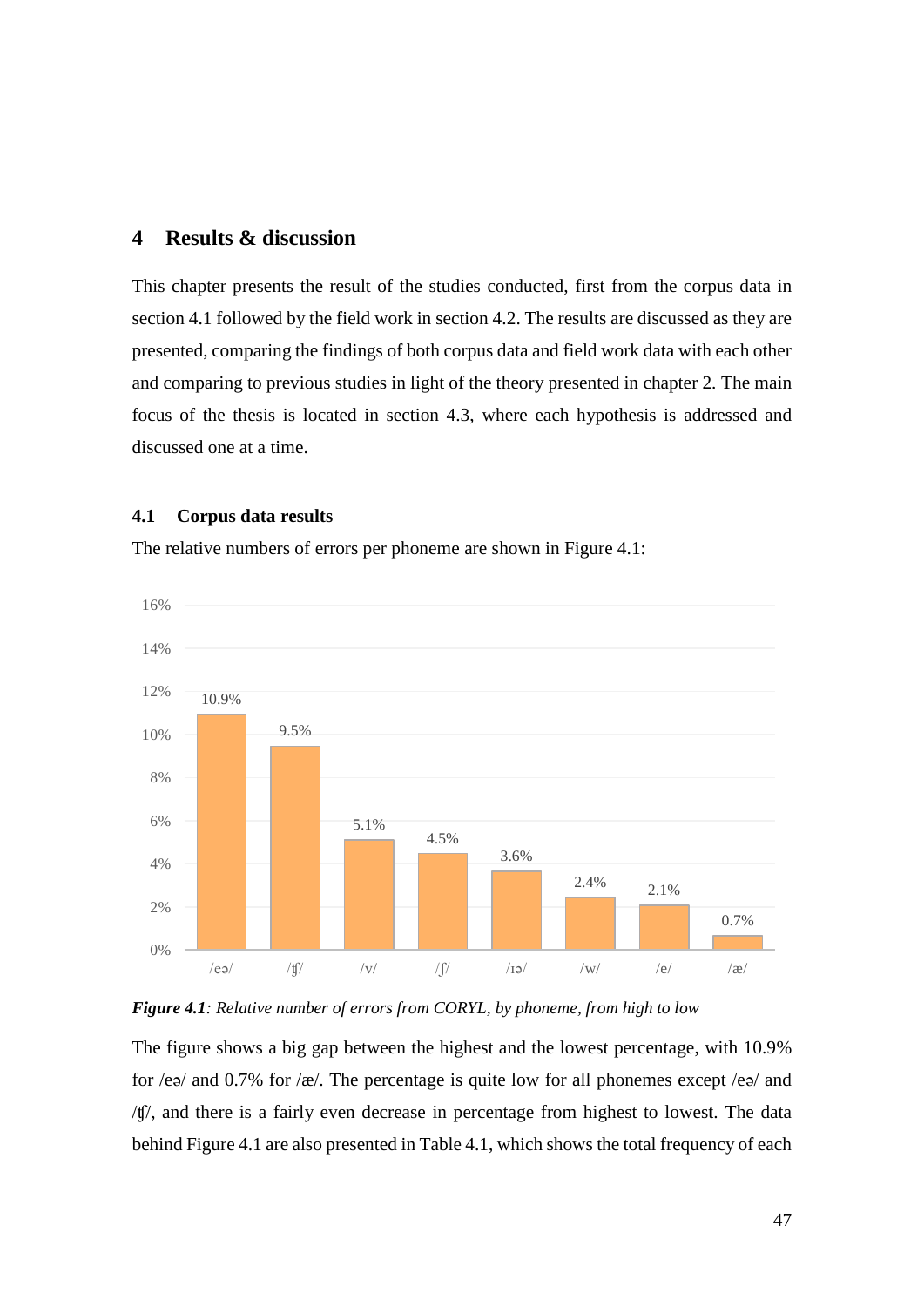phoneme (i.e. the sum of correct and incorrect spellings) in addition to the number of times they were misspelt:

|           | $\alpha$ | $\mathcal{W}$ | /e/ | /V/                                                   |     | /ea/       | /tf/ $\sqrt{2}$ | $\sqrt{IQ}$ | <b>Total</b> |
|-----------|----------|---------------|-----|-------------------------------------------------------|-----|------------|-----------------|-------------|--------------|
| Errors    |          | 233           | 160 | 250                                                   |     | 72 157 111 |                 | 28          | 1,089        |
| Total use |          |               |     | 11,789 9,566 7,683 4,892 1,609 1,439 1,174 768 38,920 |     |            |                 |             |              |
| %         | 0.7      | 2.6           |     | 2.1 5.1                                               | 4.5 | 10.9       | 9.5             | 3.6         | 2.8          |

*Table 4.1: Errors and total use of the phonemes in CORYL, sorted by total use*

*Log-likelihood ratio test: p < .01*

In total, the eight phonemes are used almost 39,000 times in the corpus, where they are misspelt only 1,089 times, giving an error rate of 2.8%. The total percentage may be misleading since more frequent phonemes are given more weight. In contrast, the mean of all eight error rates is 4.8%. Two of the phonemes make out more than half of the total usage, /æ/ with 11,789 uses and /w/ with 9,566, which is over 21,000 put together. This is mostly caused by the high number of common function words that contain these phonemes. The numbers for /æ/ include e.g. *and*, *that*, and *have,* and their various forms (such as *that've*, *having* etc.). Just seven different content word lexemes make out 8,414 of the correct uses of /æ/. The phoneme can often be reduced to /ə/ in speech, and if these seven lexemes were instead categorised under uses of  $\sqrt{a}$ , the errors for  $\sqrt{\frac{a}{x}}$  would make out 2.4% of the total usage, and /æ/ would have the second lowest error rate of the phoneme selection. The total number of errors would also increase, from 2.8% to 3.6%. Removing these content words on the basis of reduction in speech would perhaps be misguided and removing function words because of their high frequency could reduce the validity of the data. Highly frequent function words are also words that must be acquired by learners. The experiment does illustrate the miniscule error rate of  $\alpha$ , when it remains among the lowest error rates if 71% of the correct usage is removed, but not the related errors.

#### **4.1.1 Age**

Each phoneme was misspelt an unequal number of times by the two age groups, but the number of texts in each age group is also unequal: there are 150 texts by 12/13-year-olds and 122 texts by 15/16-year-olds, however, as the older pupils average a higher number of words per text, the number of words written by each group is very close. In total, 12/13-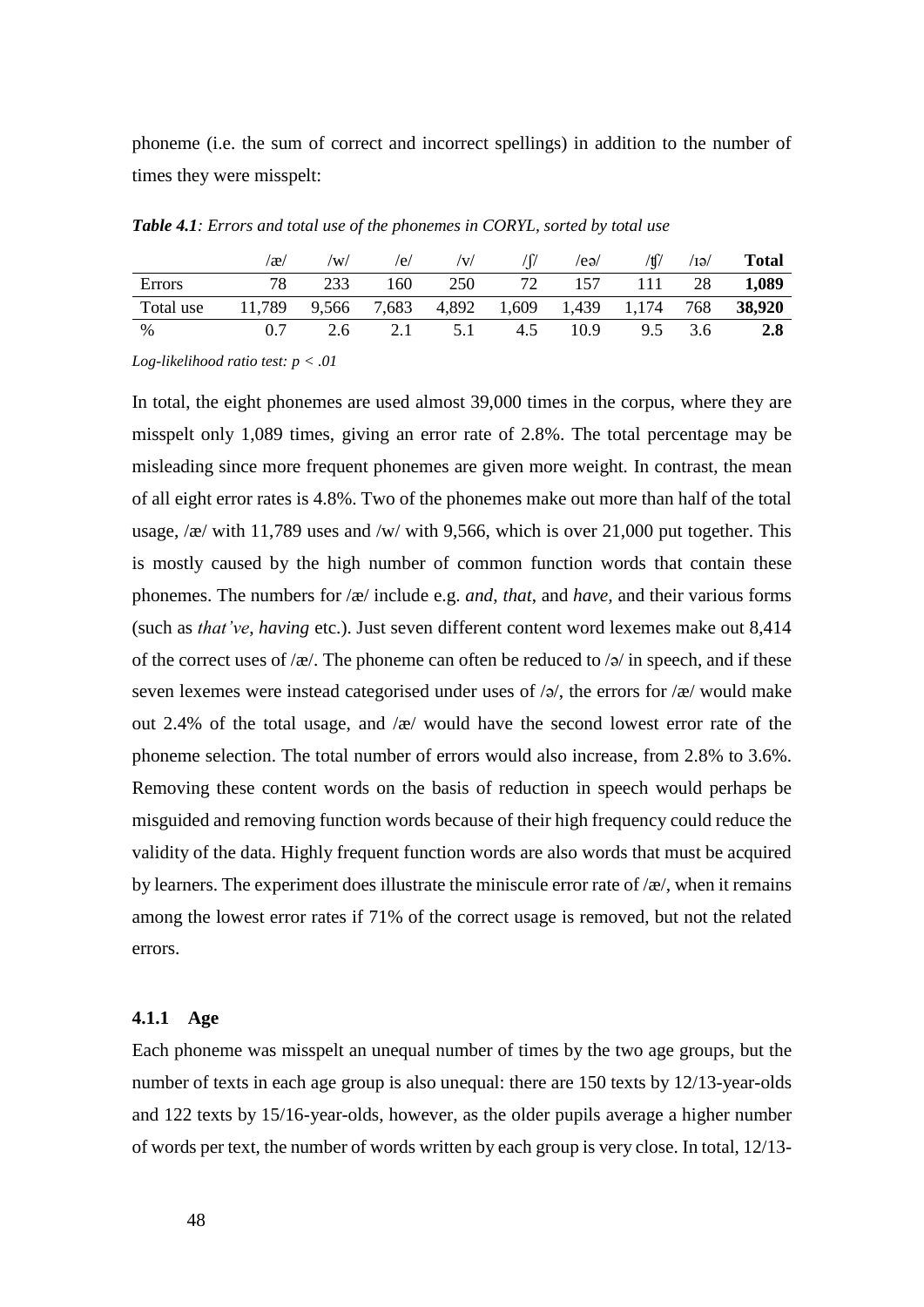year-olds produced 888 errors, while 15/16-year-olds produced 201 errors, which gives an average of 5.9 errors per text for 12/13-year-olds and 1.6 errors per text for 15/16 year-olds. If we suppose that the mean error rate for the present phoneme selection is representable for all 44 RP phonemes, the hypothetical total number of spelling errors per text is 32.5 for 12/13-year-olds and 8.8 for 15/16-year-olds. This shows how much improvement there is over three years, especially considering that the older group writes longer texts on average.



Figure 4.2 visualises the distribution by age group:

*Figure 4.2: Distribution of errors per phoneme according to age group*

The most notable features of this figure are that the majority of every phoneme's errors are produced by the younger group and that /ɪə/ seems to be more difficult to spell for the older age group relative to the other phonemes. Of the 28 errors included for /ɪə/, 16 errors were produced by 12/13-year-olds and 12 errors by 15/16-year-olds. The individual phonemes cannot be tested for significance as correct usage was not collected with information on age, but a log-likelihood ratio test of all errors, by age and phoneme, showed significance at  $p < 0.01$ . The statistical significance here is moot, however, as we already know that the older learners are, on average, better spellers than the younger learners. This is evident from the number of texts that received low and high ratings in each age group, which is discussed in section 4.1.3.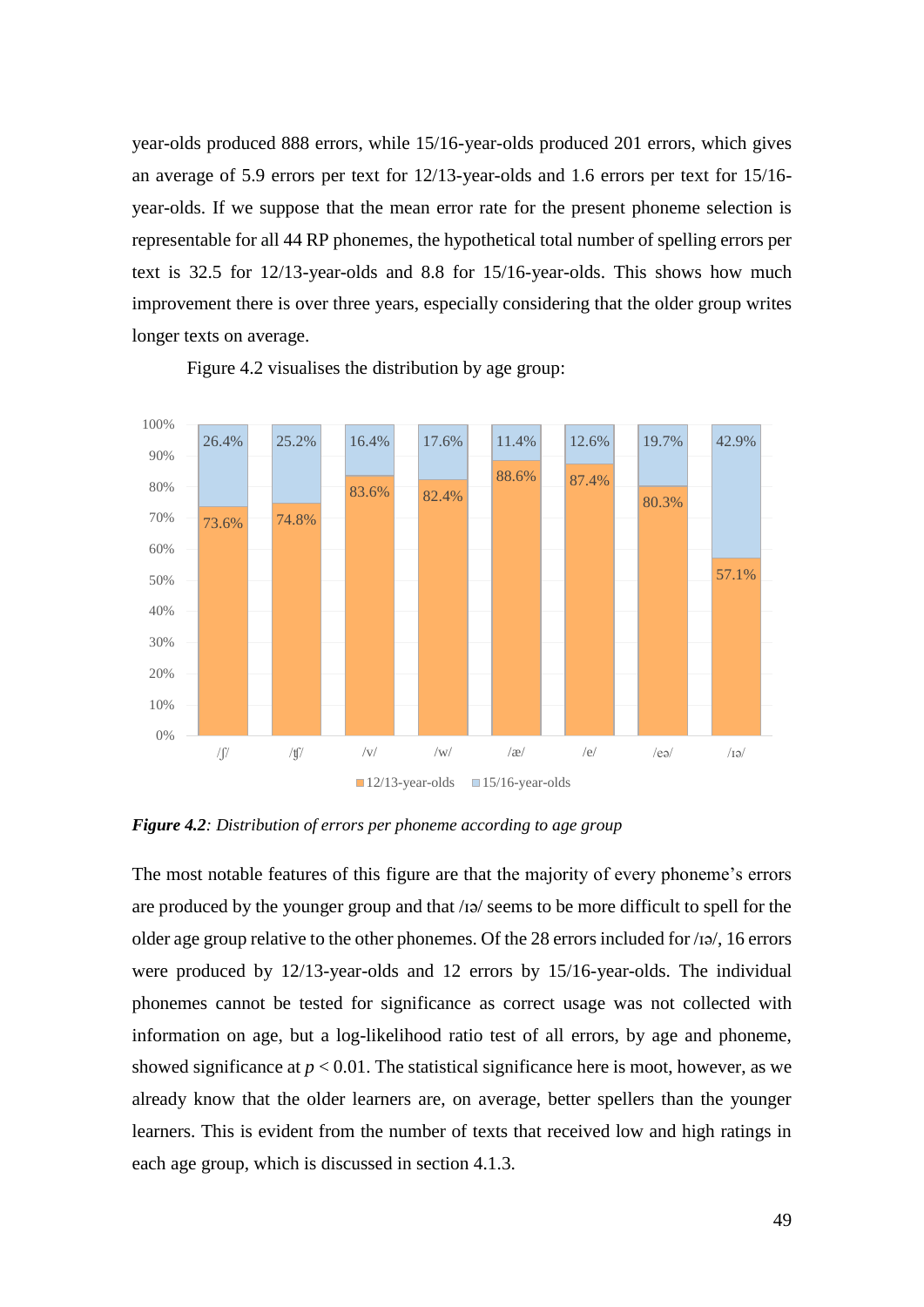Keeping in mind that /ɪə/ saw more than 70% of errors excluded from the data set because they were potential homophones or cognates, it is interesting that of the excluded items, 15/16-year-olds produced seven errors while 12/13-year-olds produced ten times as many, 70 errors. The majority of these 70 errors are constituted by **her** for HERE, the error which could either be the use of the Norwegian cognate or simply the omission of the final  $\langle e \rangle$  (cf. section 3.3). Since the subjective treatment of data had such a large impact on this particular phoneme, Figure 4.3 below compares the error rates of the phonemes as presented in Figure 4.1 (in orange) to the error rates of analysable items and unanalysable items combined (in grey), with the increase in percentage points added:



*Figure 4.3: The difference in error rates depending on exclusion of unanalysable items*

While most phonemes would see a very similar increase in percentage points if no items were excluded, only having an increase between 0.4 and 1.0 percentage points (and 2.7 for /eə/), the error rate for /ɪə/ would be more than tripled. The diphthong would have the second highest error rate, nearly matching the error rate of /eə/. This raises the question why only /ɪə/ has so many unanalysable items compared to analysable items. Considering both the analysable and the unanalysable items, the pupils produced errors for ten different lexemes: *career*, *clear*, *dear*, *disappear*, *hear*, *here*, *mystery*, *near*, *weird*, and *year*. By comparison, the number of lexemes for /eə/ is 15, which has twice as many correct uses in the corpus. The two diphthongs are quite similar in their distribution across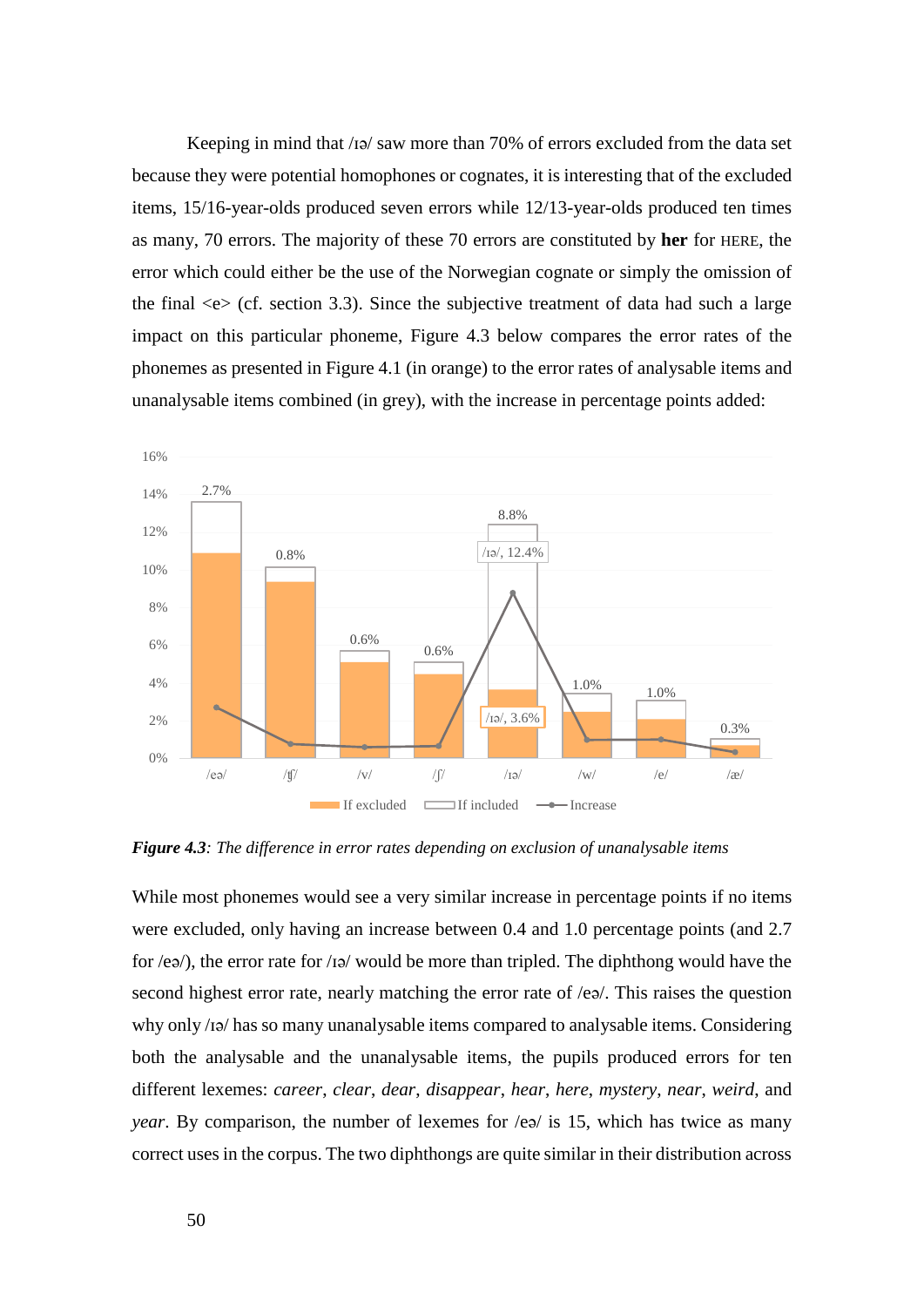words: they each occur in a series of function words, and for a young L2 learner, the content words are less common than other phonemes. There are a few different instances in the unanalysable items of a very frequent word being misspelt the same way approximately 50 times, **were** for WHERE, **sad** for SAID, and **her** for HERE.

While there are many instances of spellings that are made by several 12/13-yearolds but few 15/16-year-olds, there are no cases of individual spellings (ignoring hapaxes) that are mostly produced by 15/16-year-olds. However, among the unanalysable items, two spellings have this distribution: THAN was spelt **then** 11 times, only by 15/16-yearolds, and THEIR was spelt **there** 13 times, of which 11 were produced by 15/16-year-olds. These two spellings seem to have been produced using the visual route, where pupils draw words from the lexicon. As van Berkel (2004) argued, use of the visual route increases with age, and may be especially important for L2 learners (cf. section 2.4). Many examples can be found of typical phonological route errors, and these are often only made by 12/13-year-olds. For the graphemes  $\langle u \rangle$  and  $\langle o \rangle$  for /w/, which mainly occur in the sequences /kw/ spelt <qu> and various forms of the lexeme *one* respectively, the younger group produced errors like **kwick** for QUICK and **some whan** for SOMEONE. However, it appears that the distribution of both types of errors might be by chance or the presence of writing difficulties, i.e. that some older pupils still rely mainly on the phonological route. For nearly all other errors where use of the visual route is likely, as in the *wrong word* errors, the distribution of errors between age groups is either even or heavily skewed towards the younger group. It should also be noted that, when looking at spellings with few occurrences, such as **than** for THEN (eight occurrences by 12/13-yearolds and nine occurrences by 15/16-year-olds), there is a possibility that a single pupil produced most, or even all of the errors. With the current dataset, it is therefore better to analyse the overarching tendencies and totals.

## **4.1.2 Gender**

Errors were spread quite evenly according to gender. Not all texts in CORYL contain information on the author's gender, but the texts that do contain a total of 910 errors, where females produced 484 errors and males 426. It is cumbersome to count the exact number of texts by each gender, but it seems that the distribution is close. The number of errors per phoneme according to gender is illustrated in Figure 4.4: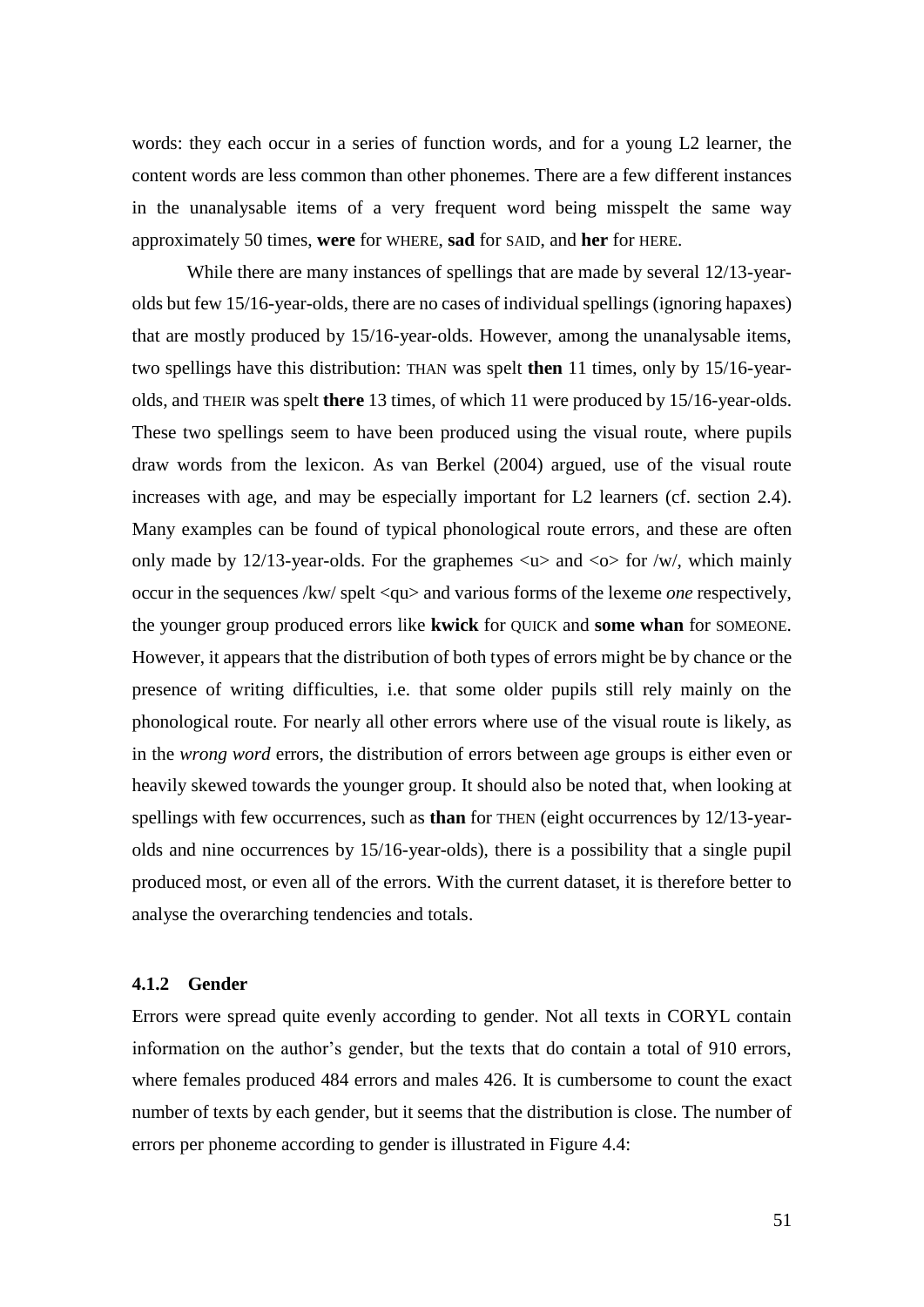

*Figure 4.4: Distribution of errors per phoneme according to gender*

Despite not every text containing data on gender, the errors for each phoneme are quite evenly distributed between genders, as no phoneme has a more uneven distribution than 60/40. This outer point is, again, /ɪə/, where 12 errors were produced by females and eight errors were produced by males. Very close to /ɪə/ in distribution is /v/ with 127 errors by females and 87 errors by males. As with age, the distribution of errors according to gender cannot be tested for significance for each phoneme since this information was not collected with correct usage. However, a log-likelihood ratio test of all errors, by gender and phoneme, showed no significance at  $p = 0.286$ , which implies that gender is not a deciding factor in spelling skill. This contradicts the findings of L1 spelling by Brooks et al. (1993), who found that females were better spellers in both age groups.

## **4.1.3 CEFR level**

Few of the texts in CORYL were rated on the CEFR scale, to the point where 298 of the 1,089 errors, a little lower than one third, come from rated texts. Since the rated texts also make out a little less than one third of all CORYL texts, we can assume that the errors in rated texts are fairly representable. There are more texts by 12/13-year-olds than by 15/16-year-olds, 150 and 122 respectively, but the number of rated texts per age group is heavily skewed towards the younger group. There are 71 rated texts by 12/13-year-olds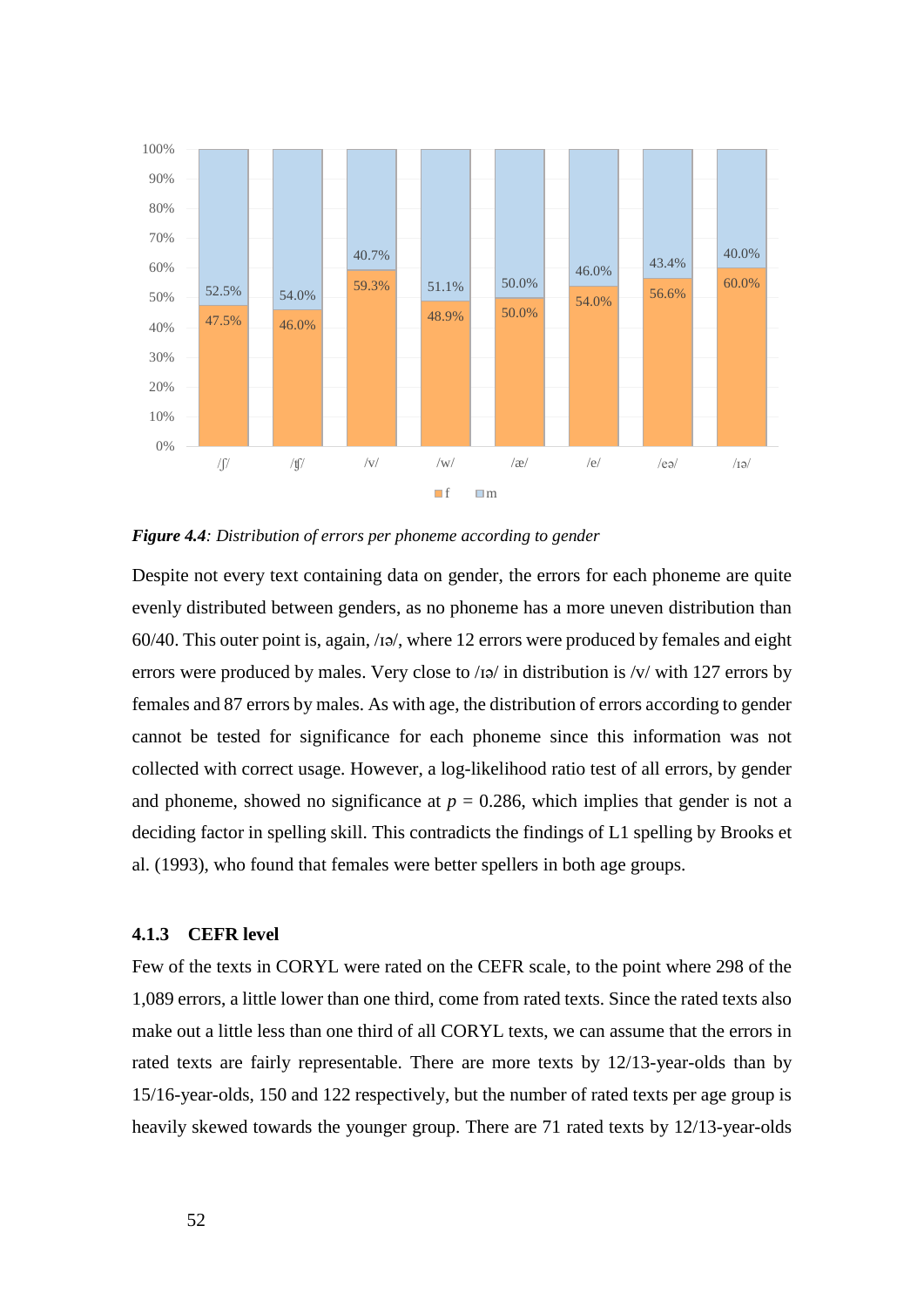and only 14 rated texts by 15/16-year-olds. Their distribution in CEFR grade are shown in Table 4.2:

#### *Table 4.2: Number of CEFR rated texts per age group*

|       |                          |                          |      | CEFR level                                                                           |                |   |                                           |       |
|-------|--------------------------|--------------------------|------|--------------------------------------------------------------------------------------|----------------|---|-------------------------------------------|-------|
| Age   |                          |                          |      | $\langle A1 \quad A1 \quad A1/A2 \quad A2 \quad A2/B1 \quad B1 \quad B1/B2 \quad B2$ |                |   |                                           | Total |
| 12/13 | $\mathcal{R}$            | $\sim$ 11 $\sim$         | - 20 | $\sqrt{4}$                                                                           | 8 <sup>7</sup> |   | $\mathcal{R}$<br>$\overline{\phantom{a}}$ |       |
| 15/16 | $\overline{\phantom{a}}$ | <b>Contract Contract</b> |      |                                                                                      |                | 3 |                                           | 14    |

*Log-likelihood ratio test: p < .01*

Although there are few numbers for 15/16-year-olds, there is a visible tendency. The majority of 12/13-year-olds are found in the lower half of the scale, while the majority of 15/16-year-olds are found in the middle half (the upper levels, C1 and C2, were not given to any text in CORYL). This is consistent with the expectation that the average learner becomes more adept at spelling over time.

The errors from rated texts are henceforth referred to as *rated errors*. In order to analyse the rated errors relative to the total use of phonemes, the data must be normalised. If we assume that the spread of CEFR levels is representable for the entire corpus, we can reduce the total usage of all texts by the same factor as the number of rated errors are to the total number of errors. This factor is 0.274, which gives a hypothetical total number of 10,627 rated phonemes. The result of this process is shown in Table 4.3, which contains the number of errors for each phoneme by CEFR level: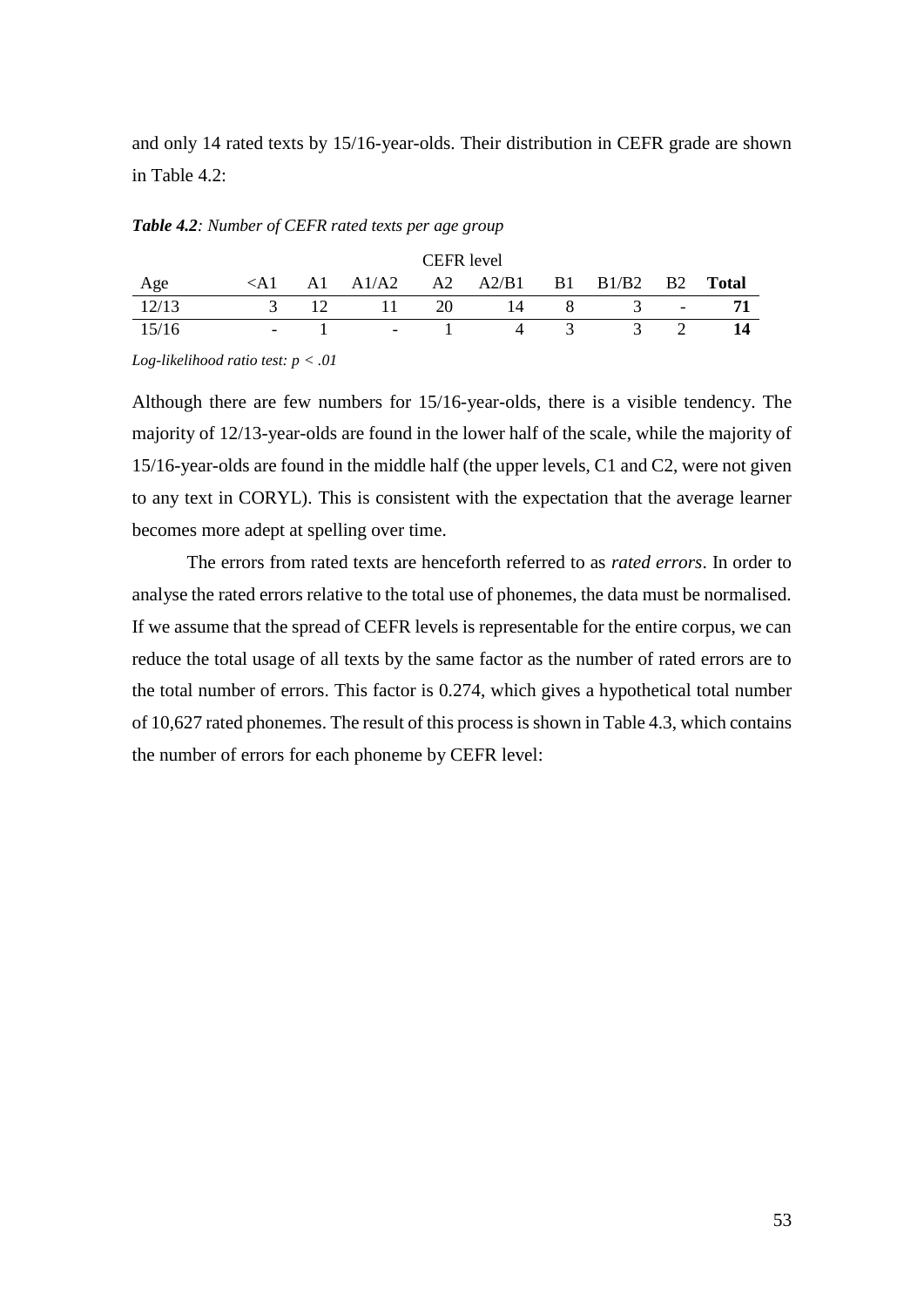| Phoneme                                                                                                                                                                                                                                                                                                                                                                                                                       |                          |                |                | <b>CEFR</b> level |                |                |       |                              | <b>Total</b> |               |
|-------------------------------------------------------------------------------------------------------------------------------------------------------------------------------------------------------------------------------------------------------------------------------------------------------------------------------------------------------------------------------------------------------------------------------|--------------------------|----------------|----------------|-------------------|----------------|----------------|-------|------------------------------|--------------|---------------|
|                                                                                                                                                                                                                                                                                                                                                                                                                               | $<$ A1                   | A <sub>1</sub> | A1/A2          | A2                | A2/B1          | B1             | B1/B2 | B <sub>2</sub>               | $\mathbf n$  | $\frac{0}{0}$ |
| $\sqrt{\int}$                                                                                                                                                                                                                                                                                                                                                                                                                 | 3                        | 5              | 6              |                   | $\overline{2}$ |                |       |                              | 17           | 3.9           |
| $/\mathfrak{t}/\mathfrak{g}/\mathfrak{g}/\mathfrak{g}/\mathfrak{g}/\mathfrak{g}/\mathfrak{g}/\mathfrak{g}/\mathfrak{g}/\mathfrak{g}/\mathfrak{g}/\mathfrak{g}/\mathfrak{g}/\mathfrak{g}/\mathfrak{g}/\mathfrak{g}/\mathfrak{g}/\mathfrak{g}/\mathfrak{g}/\mathfrak{g}/\mathfrak{g}/\mathfrak{g}/\mathfrak{g}/\mathfrak{g}/\mathfrak{g}/\mathfrak{g}/\mathfrak{g}/\mathfrak{g}/\mathfrak{g}/\mathfrak{g}/\mathfrak{g}/\mathfr$ | $\overline{\phantom{a}}$ | 8              | 6              | 5                 | 6              |                |       | $\overline{\phantom{a}}$     | 25           | 7.8           |
| $/\mathrm{v}/$                                                                                                                                                                                                                                                                                                                                                                                                                |                          | 36             | $\overline{7}$ | 20                | 7              |                | 5     | 1                            | 77           | 5.8           |
| /w/                                                                                                                                                                                                                                                                                                                                                                                                                           | 2                        | 24             | 11             | 15                | $\overline{4}$ | 13             | -     | $\overline{\phantom{a}}$     | 69           | 2.7           |
| $\alpha$                                                                                                                                                                                                                                                                                                                                                                                                                      | 5                        | 6              | 3              | 5                 | 1              |                |       | $\overline{\phantom{a}}$     | 20           | 0.6           |
| /e/                                                                                                                                                                                                                                                                                                                                                                                                                           |                          | 18             | 13             | 10                | 10             | $\overline{2}$ |       | 1                            | 54           | 2.6           |
| /ea/                                                                                                                                                                                                                                                                                                                                                                                                                          |                          | 9              | 6              | 8                 | 6              | 1              |       | $\qquad \qquad \blacksquare$ | 30           | 7.6           |
| $\sqrt{IQ}$                                                                                                                                                                                                                                                                                                                                                                                                                   |                          |                | 1              | $\overline{2}$    | 1              | $\overline{2}$ |       | $\overline{\phantom{a}}$     | 6            | 2.9           |
| <b>Total</b>                                                                                                                                                                                                                                                                                                                                                                                                                  | 10                       | 106            | 53             | 66                | 37             | 19             | 5     | $\boldsymbol{2}$             | 298          | 2.8           |
| <b>Errors</b>                                                                                                                                                                                                                                                                                                                                                                                                                 |                          |                |                |                   |                |                |       |                              |              |               |
| per text                                                                                                                                                                                                                                                                                                                                                                                                                      | 3.3                      | 8.2            | 4.8            | 3.1               | 2.1            | 1.7            | 0.8   | 1.0                          | 3.5          |               |

*Table 4.3: Number of errors per phoneme according to CEFR level*

*Log-likelihood ratio test: p < .01*

Judging by the percentages, which are the relative number of errors compared to the normalised total frequency for each phoneme, the rated errors seem to be representable for the whole corpus. The percentages are very similar to those presented in Figure 4.1, apart from /eə/, which is 3.1 percentage points lower for the rated texts. A1 texts, which altogether has the highest raw number of errors, there are no analysable errors for /ɪə/. Of the 77 unanalysable errors for /ɪə/, five were from A1 texts.

It is problematic to make direct comparisons between CEFR levels as the raw number of errors differs greatly between levels, however, the mean number of errors per CEFR level has a consistent decline from A1 to B2. This is as expected, because the number (and type) of spelling errors is a factor in *determining* CEFR grade. For example, in a B1 text, "most sentences do not contain misformed words (…)", and one whole grade lower, in an A2 text, there is "some evidence of knowledge of (…) the independent spelling of very common, words" (Hasselgreen, 2012: 232). Additionally, the number of words per text seem to vary between grades, and though there was no time to check thoroughly, it is my impression that higher rated texts tend to contain more words on average. If this is the case, the difference in number of errors per CEFR level is even greater than what is reported in Table 4.3.

Although the number of errors in each grade is a factor in determining that grade, it is still possible to analyse *how* the errors of different CEFR levels differ. Analysis on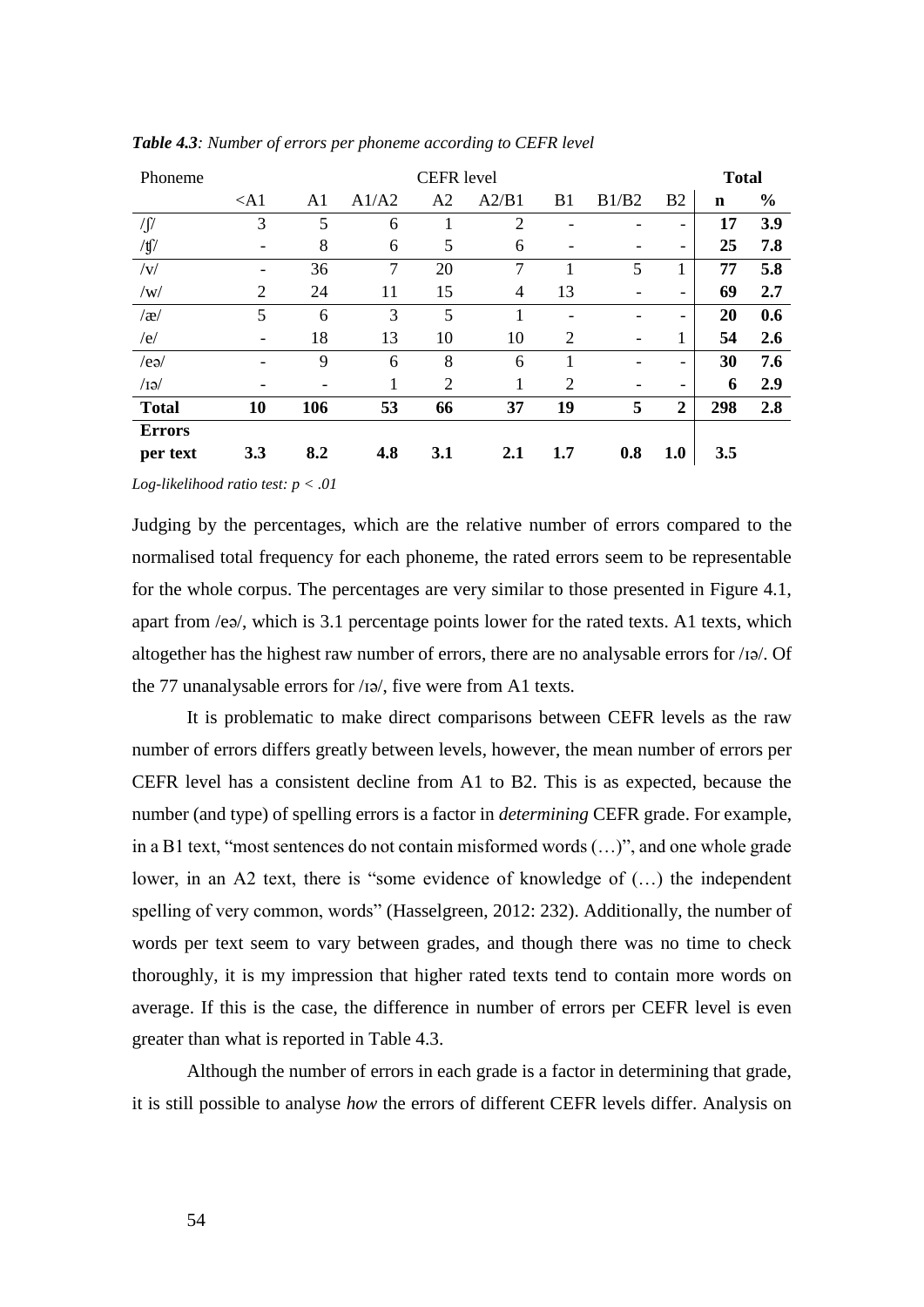CEFR level thus requires either a greater (and even) number of rated texts or a more qualitative approach.

## **4.1.4 Error category**

This section contains the results of errors according to error categories as presented in sections 2.5 and 3.3: insertion, omission, transposition, substitution, graphemic substitution, and complex errors. The total number of errors in each error category is presented in Table 4.4:

*Table 4.4: Spelling errors by phoneme and error category*

|                | $\int$ | 'tſ | /V/                          | /W/ | /e/ | $\alpha$ | /eə/ | /IƏ/           | Total | $\frac{6}{9}$ |
|----------------|--------|-----|------------------------------|-----|-----|----------|------|----------------|-------|---------------|
| Substitution   | 25     |     | 154                          | 67  | 52  | 66       | 15   | $\overline{4}$ | 400   | 36.7          |
| Omission       | 21     | 31  | 81                           | 73  | 44  | 2        | 88   | 13             | 353   | 32.4          |
| Graphemic sub. | 3      | 25  | 15                           | 15  | 47  |          | 28   | 5              | 139   | 12.8          |
| Insertion      | 12     | 34  | $\overline{\phantom{0}}$     | 54  | 10  | 9        | 6    | $\overline{4}$ | 129   | 11.8          |
| Transposition  | 8      | 3   | $\qquad \qquad \blacksquare$ | 20  |     |          | 20   | 2              | 60    | 5.5           |
| Complex        |        |     | -                            | 4   |     |          |      |                | 8     | 0.7           |
| <b>Total</b>   |        |     | 250                          | 233 | 160 | 78       | 157  | 28             | 1089  | 100           |

*Log-likelihood ratio test: p < .01*

Substitution is the most frequent type of error overall at 36.7%, closely followed by omission at 32.4%. These make out just above two thirds of the errors and the remaining four categories total a little less than one third put together. Graphemic substitution and insertion contain a similar percentage of errors at 12.8 and 11.8% respectively. Transposition, even in the widened definition used here (cf. section 3.3), only covers 5.5% of errors. Eight errors, 0.7%, are categorised as complex.

The phonemes have unequal distributions of errors according to the categories. Most of the phonemes have an even spread of errors across categories, but  $/v/$  and  $/\alpha$  see a majority of errors in the substitution category, and most of the errors of /eə/ and /ɪə/ are omission errors. These tendencies can be explained on the basis of the phonemes' most frequent phoneme–grapheme correspondences. Since  $/v/$  is spelt as either  $\langle v \rangle$  or  $\langle v \rangle$ apart from a few exceptions, the potential changes that can occur are more limited than for e.g. the diphthongs. In all but a few cases,  $\langle v \rangle$  for  $\langle v \rangle$  is substituted with  $\langle w \rangle$  (or  $\langle v \rangle$ ) with  $\langle we \rangle$ , while  $\langle e \rangle$  is omitted from  $\langle ve \rangle$ . This is in contrast with  $\langle e \phi \rangle$ , which has been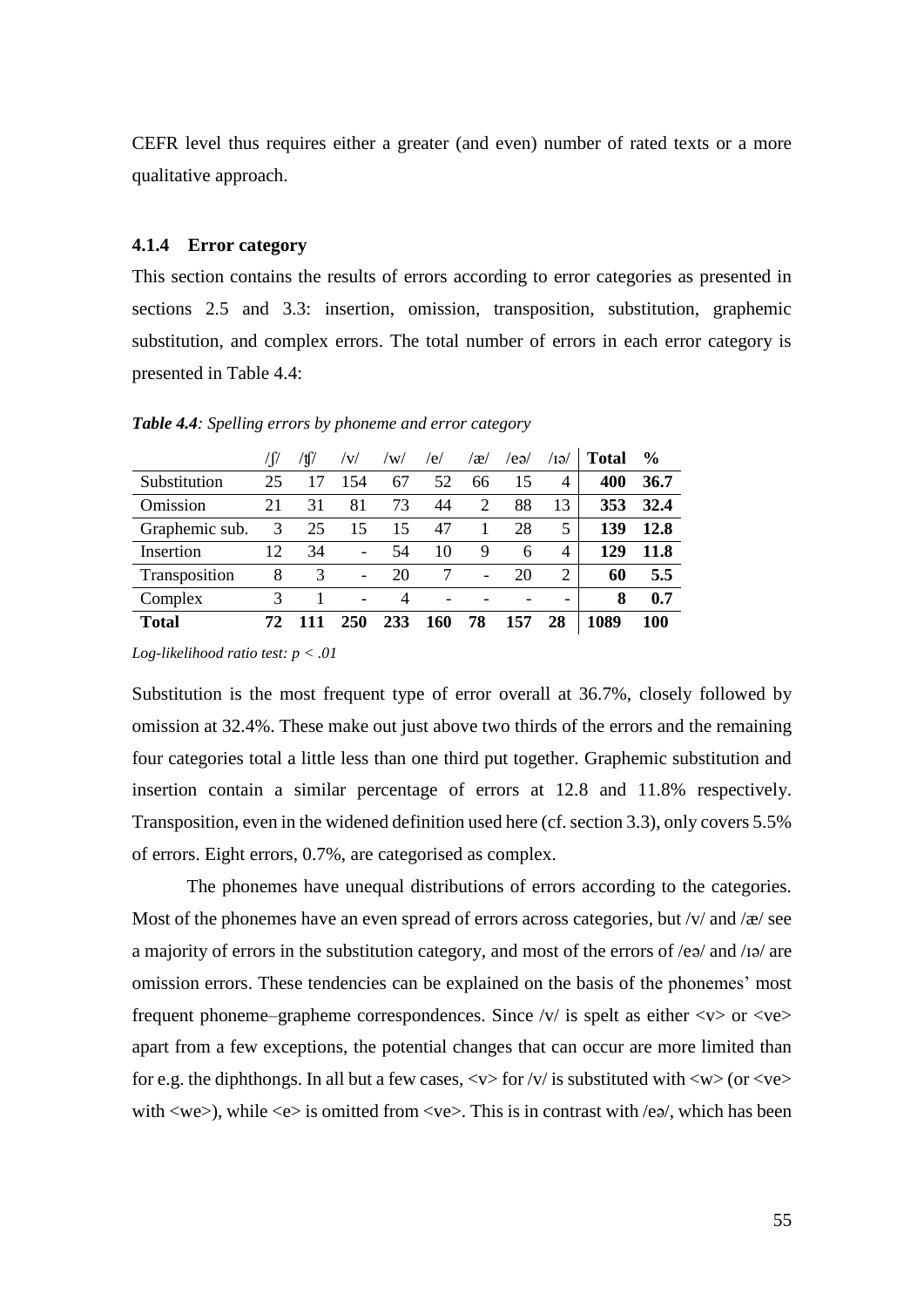spelt with 17 different graphemes. Several of the graphemes of the diphthongs consist of three letters, and the more letters there are, the higher the possibility that one is omitted.

Since the numbers in each category vary greatly between phonemes, the totals may be different if all phonemes are included. After all, Livingston (1946), Brooks et al. (1993), and Cook (1997) all found that the largest error category was omission, though only the latter involved L2 spellers (cf. section 2.5).

# **4.2 Field work results**

The initial plan for the analysis was to compare directly the field work data with the corpus data, and thus address each hypothesis with data from both data sets. However, due to the unforeseen circumstances reported in section 3.5, only a few respondents remain eligible for analysis. The consequence of this is that apart from H1, field work data do not have an impact on the conclusion of the hypotheses. The following sections present the results from the dictation and the pronunciation tests.

#### **4.2.1 Dictation results**

The dictation consisted of 124 occurrences of the eight phonemes across 22 sentences (cf. section 3.5.1). Since the data was produced by seven pupils, the phonemes were spelt a total of 868 times. The pupils produced 86 erroneous words, 33 of which contained an error for a relevant phoneme. One spelling had two relevant errors, which is a total number of errors of 34 and total error rate of 3.8%. This is one percentage point higher than CORYL's total error rate of 2.8%, which is close. One the one hand, one would expect the error rates of a population of a higher average age to perform better, but on the other hand, the dictation test is also designed to elicit more errors. There is also the factor of the circumstance of pupils' spelling, which I discuss below. The results of corpus data were supplied with a mean error rate so that each phoneme weighed equally, and the same is done with the dictation results. The mean error rate here is 4.3%, close to the total error rate, which is expected due to the even distribution of phonemes in the test.

As only spellings by 15/16-year-olds are included in these results, they are not directly comparable to the results from CORYL. Information on age was not included in the collection of correct usage in CORYL, as there was no time do to so. Since 15/16 year-olds produced a small fraction of errors compared to 12/13-year olds in CORYL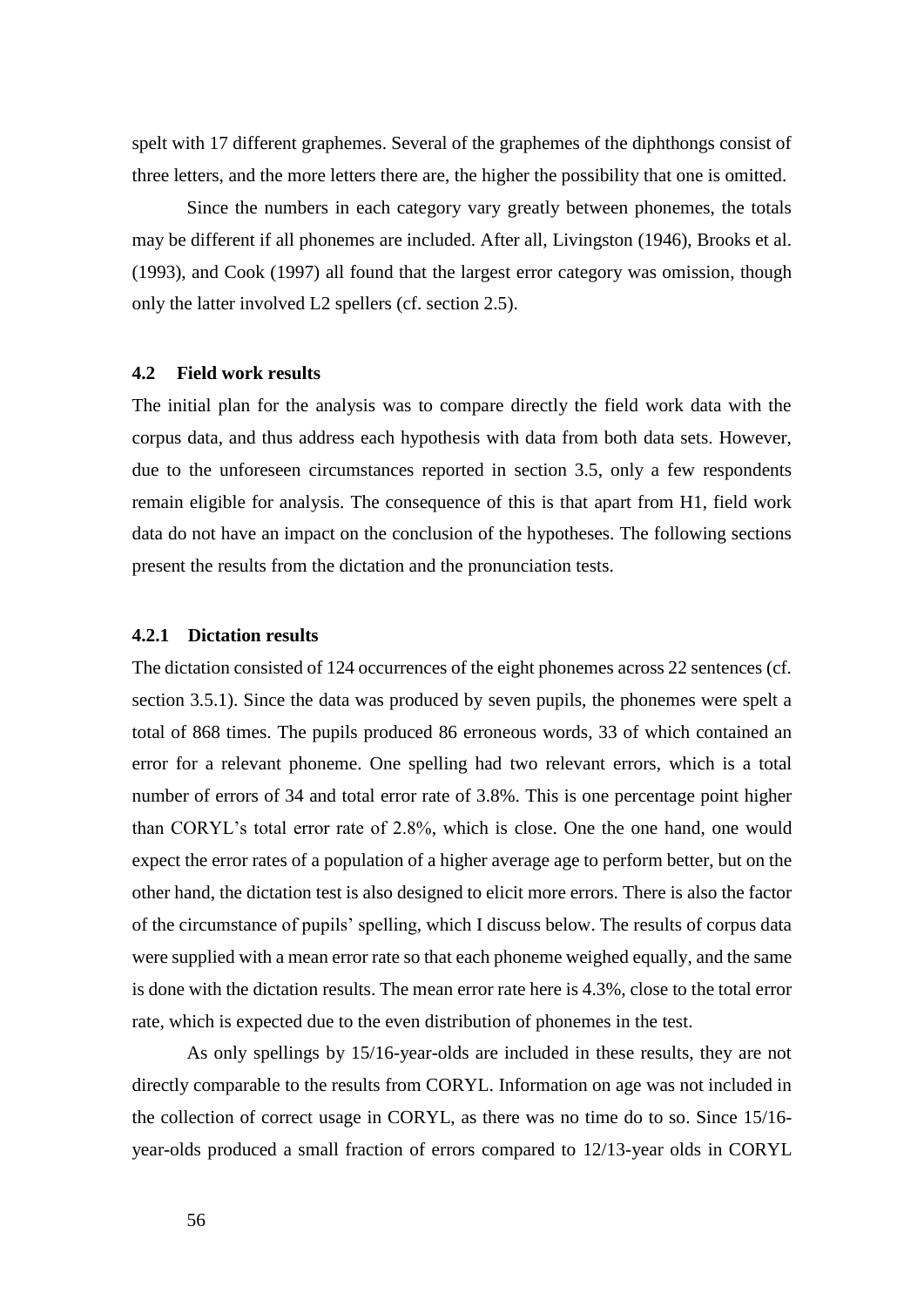(approx. 1/5 and 4/5 respectively), comparing the corpus data with the field work data would be misleading since most of the errors in CORYL were written by less skilled pupils on average. It is possible to assume that each age group wrote an equal number of words for each phoneme, but the resulting percentages would create an equally unfaithful picture. However, it is also difficult to assess the differences between results if the data sets are *not* compared. The error rates per phoneme for both data sets are compared in Figure 4.5 below, but I stress how different the bases for each are. Besides the difference in age groups, the percentages for CORYL pupils are based on nearly 39,000 total uses of the eight phonemes while field work is based on less than 1,000, and more importantly, 1,089 errors against 34.<sup>11</sup> The low number of errors in the dictation means that a difference of only a single error would have the potential to change the order of the most misspelt phonemes. For example,  $\alpha$  is shown below to have an error rate of 1%, but this is based on a single error out of 105 total uses.

Furthermore, there is the format of the texts and the circumstance of the data production to consider. The pupils of CORYL wrote texts as answers to a test in an assumedly familiar school setting and were completely free in what words to write. The pupils who participated in the dictation, by design, were *not* able to choose words freely, and only reacted to the words they were presented with. As mentioned in 3.5.1, this is deliberate with the aim to elicit errors that pupils may avoid in free writing. To sum up, the comparison in the figure below must be viewed with a critical eye due to the differences in the type and size of the populations, as well as the setting in which the spellings were produced. The differences in the data sets also mean that significance testing is redundant.

 $\overline{a}$ 

 $11$  Another way to view this is in fractions: the field work 'corpus' is  $1/44$ th of the size of CORYL, and contains 1/32nd of the errors.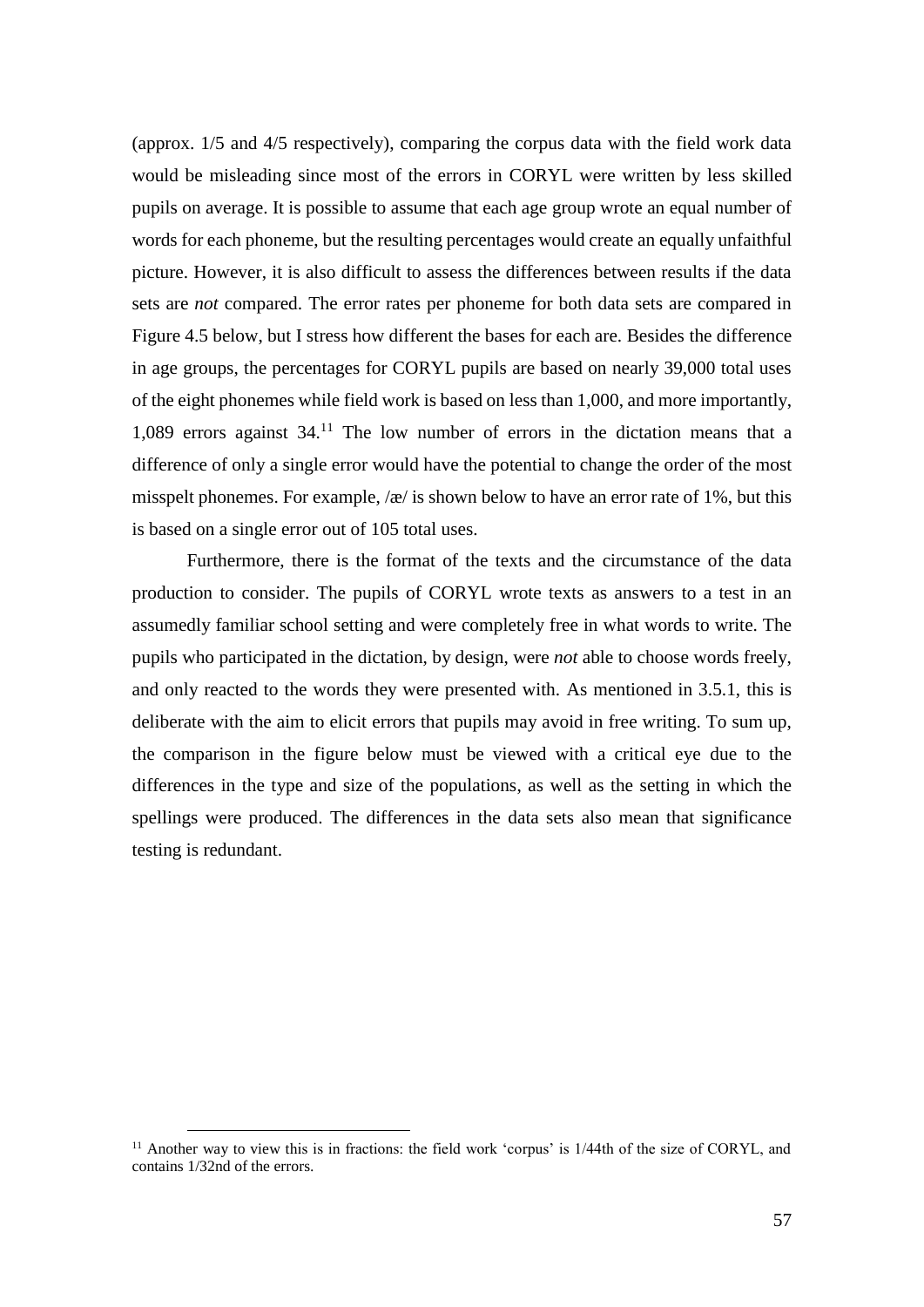

*Figure 4.5: The relative numbers of errors per phoneme by field work respondents compared to CORYL*

There are some similarities and some stark differences between the two data sets. The overall tendencies are similar in that outside of one or two outliers, there is an even spacing between phonemes, ranging from about 5% to 1%. The outliers are the two diphthongs, but with opposite error rates: /ɪə/ is the most difficult phoneme for the field work population and /eə/ is the most difficult phoneme for the pupils of CORYL, and the error rate is around 4% the other way around. There are three phonemes that have approximately the same error rate in both populations: /w/, /e/, and /æ/, which make out the three lowest error rates. The other three phonemes vary in error rate according to population. The sibilants, like the diphthongs, are reversed: /ʃ/ is more difficult than /ʧ/ for the field work pupils while  $\langle \phi \rangle$  is more difficult than  $\langle \phi \rangle$  for the pupils of CORYL. Arguably, the phoneme with the biggest difference between populations is  $/v/$ , which saw no errors among the seven field work pupils while having the third highest error rate in CORYL.

A very important factor of spelling skill is any pathological difficulty with reading or writing such as dyslexia. Two of the seven pupils that participated in the dictation had known writing difficulties, one of them diagnosed with dyslexia. Together, these pupils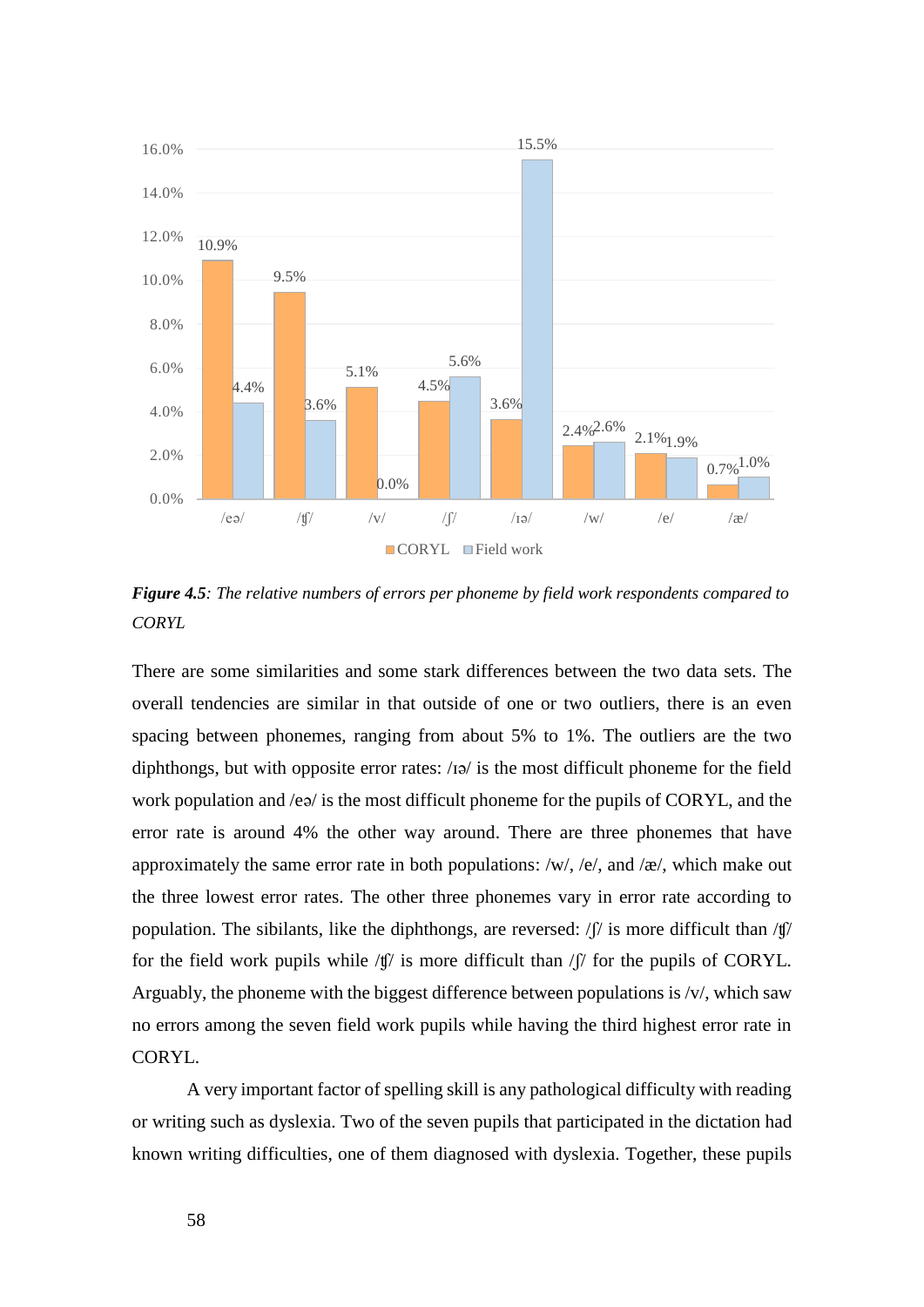produced 23 of the 34 errors. This reflects the findings of Brooks et al. (1993) and Raaen and Guldal (2012), who noted that in their respective studies, there were small minorities who produced a large portion of errors. This is likely also the case in CORYL, as is partly evident from the findings presented in section 4.1.3 on CEFR level.

It is somewhat problematic to infer spelling patterns and deduce potential problem areas from skewed data where most of the errors are produced by spellers with entirely different outsets. After all, it is not discussed in this thesis whether poor and good spellers produce the same kinds of errors. For the sake of quality of teaching, it could be beneficial to investigate the spelling errors of phonemes separately for pupils with and pupils without reading or writing difficulties.

# **4.2.2 Pronunciation test results**

As described in section 3.5, six out of the seven eligible respondents undertook the pronunciation test. The six pupils produced a total of 70 pronunciation errors across 623 words. The distribution of errors according to target phoneme is shown in Table 4.5:

#### *Table 4.5: Erroneously pronounced target phonemes*

| Pronunciation |                                           |  |  |  |                                                       |
|---------------|-------------------------------------------|--|--|--|-------------------------------------------------------|
| errors        |                                           |  |  |  | $\sqrt{q}$ /ti/ /v/ /eə/ /æ/ /e/ /w/ /j/ <b>Total</b> |
|               |                                           |  |  |  | 29 18 9 7 6 1 - - 70                                  |
| $\frac{0}{0}$ | $40.3$ $25.0$ $8.8$ $9.0$ $6.7$ $1.1$ - - |  |  |  | 9.4                                                   |

Since the six respondents only produced a few errors each, the errors are only presented in total. The pronunciation errors were much more evenly distributed between pupils than spelling errors, except one pupil who produced no pronunciation errors. The percentages in Table 4.5 indicate the how often each phoneme was misspelt. For example, the pupils pronounced /ʧ/ erroneously 25% of the time.

Section 2.7 presented the relevant pronunciation errors that we can expect Norwegian speakers to produce, /v/ instead of /w/ and long vowels plus /r/ for the centric diphthongs. Additionally, most Norwegian speakers are unable to distinguish between those dipththongs. These expectiations were partially met in the findings. There were no errors for /w/, but two pupils pronounced target /v/ as /v/, one time by one pupil and eight times by the other. The diphthongs were erroneously pronounced more often, /eə/ seven times and /ɪə/ 29 times. The former was pronounced /æ/ four times by four different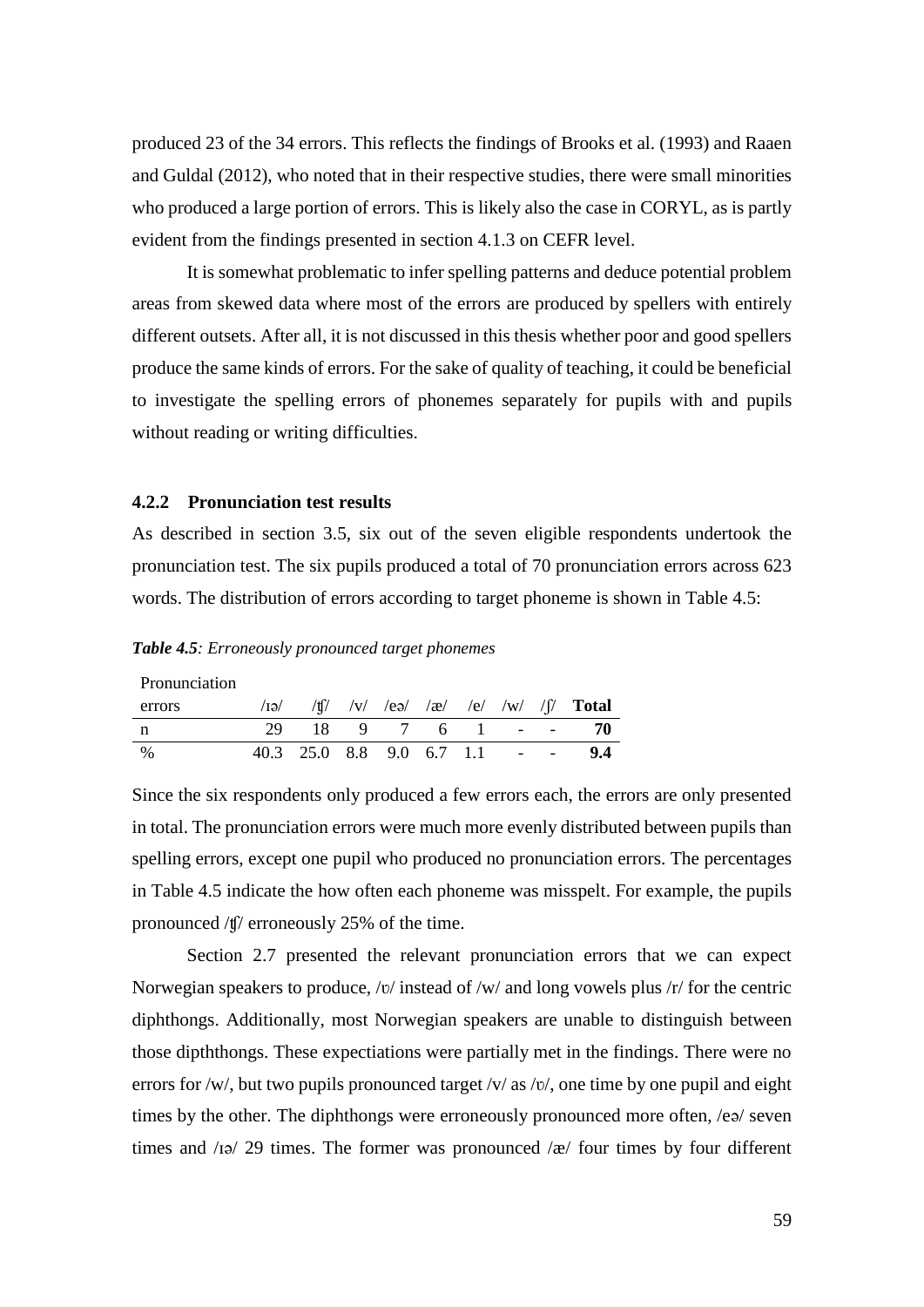pupils, each time for *parents*. The target word *area* was pronounced once with /ɪə/ and twice with /er/. A little under half of all pronunciation errors were attempts at pronouncing /ɪə/. Out the 29 errors, 24 reflect the expectations presented by Nilsen (2002). Four errors were uses of /iːr/, ten were uses of /eːr/, three were uses of /er/, and eight were uses of /eər/. Interestingly, although there were not expected many errors of /ʧ/, it has the second highest error rate. All but one error is the use of  $/f$ , occurring word-initially or -medially.

#### **4.3 Hypotheses**

Sections 4.1 and 4.2 presented the central results, which will be addressed in accordance with each hypothesis in the following subsections. The four hypotheses are addressed one at a time using relevant results, and they correspond to the following research questions:

- Q1. Is there a pattern in the phonetics behind learners' spelling errors?
- Q2. Are there phonemes that are more difficult to spell than others?
- Q3. Do learners struggle with the same phonemes in pronunciation and spelling?

Q2 corresponds directly with H1 whereas Q1 and Q2 are jointly addressed by H2-4.

## **4.3.1 H1: Errors in both spelling and pronunciation**

The first hypothesis assumes that learners are more likely to misspell phonemes they pronounce erroneously. This was initially planned to be tested by comparing the results that each individual respondent had on the pronunciation test and the dictation. Because there were few eligible participants, this hypothesis will ultimately not be satisfactorily answered, but the results are presented regardless. Ultimately, the six respondents produced 70 pronunciation errors and 33 spelling errors for the relevant phonemes, where only four where of the same phoneme in the same student. This is shown in Table 4.6: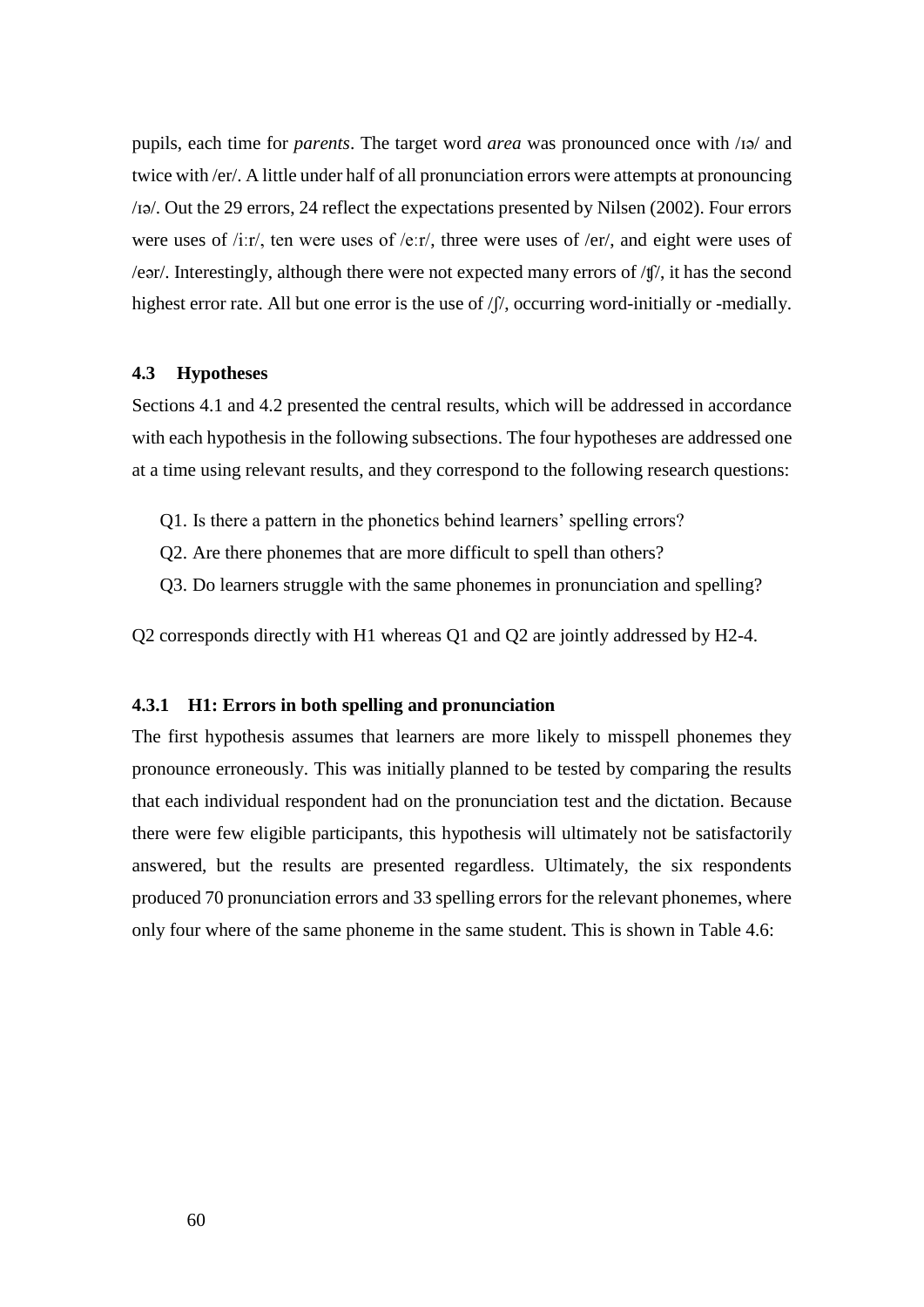| <b>Pupil</b> | <b>Target</b>    | <b>Produced</b> | <b>Produced</b> | Target grapheme/              |
|--------------|------------------|-----------------|-----------------|-------------------------------|
| ID           | word             | spelling        | pronunciation   | phoneme                       |
| $uf-3$       | <b>ERA</b>       | eeria           | $/$ i:rə $/$    | $<$ er $>$ for /1 $\approx$   |
| $uf-4$       | <b>SOUVENIRS</b> | souverniers     | /sopane:rs/     | $\langle$ ir for /ɪə/         |
|              | VOLUNTEER        | voulentair      | $/$ mlənte $r/$ | $\epsilon$ /ra/               |
| um-1         | WEIRD            | wierd           | /we:rd/         | $\langle ei \rangle$ for /iə/ |

*Table 4.6: Errors of the same phoneme in spelling and pronunciation by the same pupil*

Three pupils made four such double errors between them, all for the same phoneme, namely  $\langle$  12 $\rangle$ , or more accurately the GA sequence  $\langle \text{rr} \rangle$ , considering that all three pupils were rhotic.

If the hypothesis is addressed outside individual words, i.e. errors of the same phoneme regardless of word or grapheme, the numbers are different. If a pupil had two spelling errors and six pronunciation errors for the same phoneme, they made errors across both domains for the same phoneme twice. Each of the six pupils did this at least once, and it occurred 16 times in total. The majority, 11, are for /ɪə/, and it occurred three times for /ʧ/ and twice for /eə/.

Since the pupils produced few errors in total, it is not feasible to analyse this data quantitatively. Approaching the results qualitatively leaves three aspects of interest. First, two of the six pupils had writing or reading disabilities, which is reflected in the results; they have more spelling and pronunciation errors than the other four pupils. There is no indication that they have more difficulties with certain phonemes than the other pupils, as their errors are distributed across phonemes similarly to the others. Second, every pupil seemed to struggle with /ɪə/ in pronunciation, often realising it as /er/ or /eə/. The diphthong had the highest number of pronunciation errors *and* spelling errors among the field work respondents, by a large margin in both dimensions. It is therefore only logical that there should be some overlap, if only by chance. In fact, a log-likelihood ratio test of the total number of errors against the number of overlapping errors showed no significance at  $p = 0.256$ . Third, besides the number of times pupils had errors in both dimensions for a phoneme, there were also several cases of a pupil producing several errors for a phoneme in only one of the dimensions and none in the other, contradicting the hypothesis. For example, one student had eight pronunciation errors but no spelling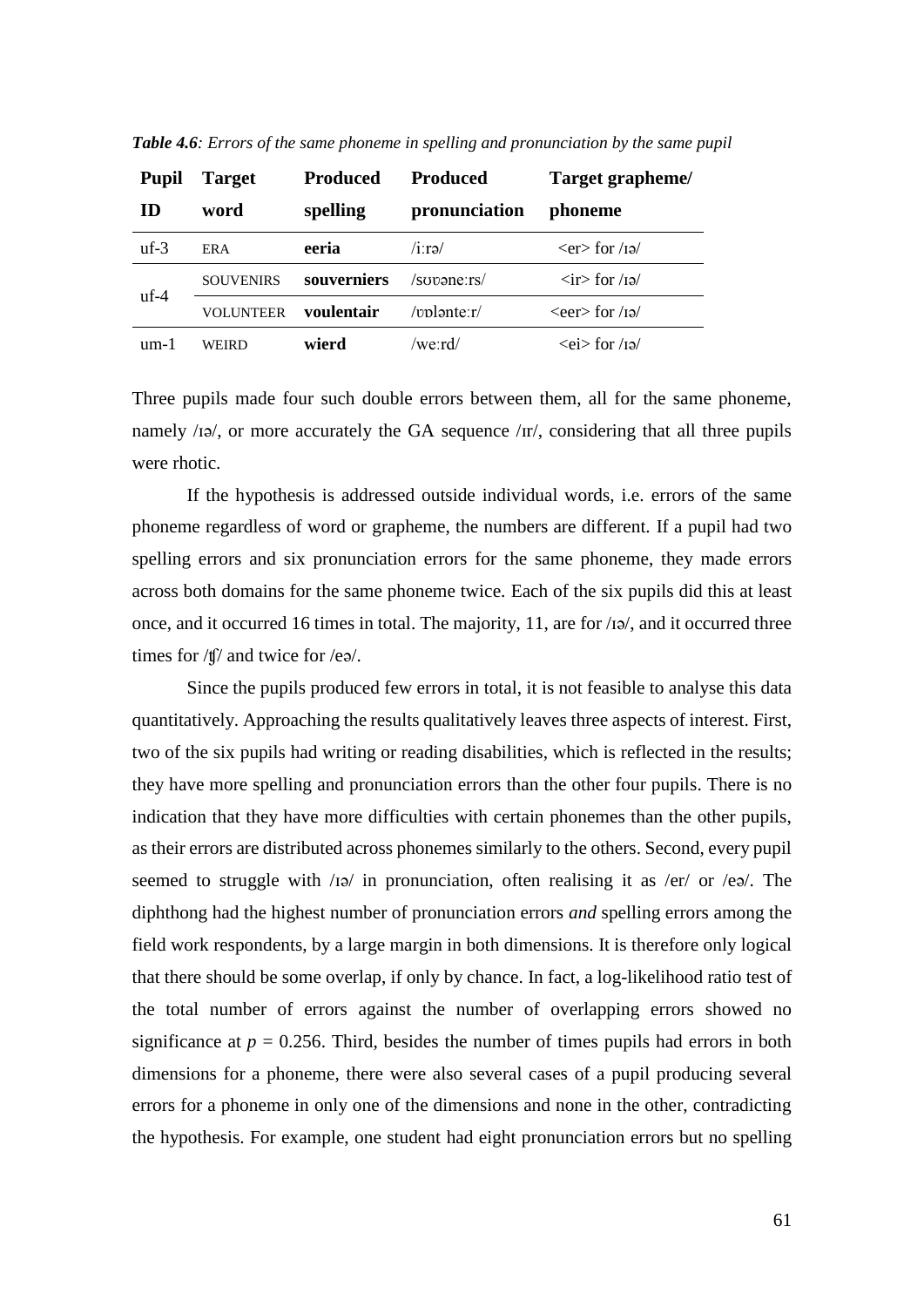errors for /v/. Another had two spelling errors and no pronunciation errors for / $\int$  and opposite for /ʧ/: no spelling errors but two pronunciation errors. Consequently, the results cannot confirm the hypothesis. However, there are some parallels to the study by Sonderman (2004). Both hers and the present study only found a few errors that 'matched' in pronunciation and spelling in the same student, although her definitions may have been stricter. Additionally, most or all of the affected phonemes were unfamiliar to the learners. However, while Sonderman had a larger population to compare with and could conclude that the results were noteworthy, the same cannot be said for the present results. The importance of whether a phoneme is part of only one or of both languages is discussed in the following section.

# **4.3.2 H2: Errors of L1 phonemes and L2 phonemes**

The second hypothesis assumes that learners are more likely to misspell phonemes that are not in their L1. As discussed in section 3.2, H2 is addressed by comparing the number of errors for L1 phonemes, i.e. phonemes that also occur in Norwegian  $(|f|, |e|, |a|/||e|)$ with the number of errors for L2 phonemes, i.e. phonemes that do not occur in Norwegian  $(\frac{f(f)}{\sqrt{v}}, \frac{f(v)}{\sqrt{v}}, \frac{f(v)}{\sqrt{v}})$ , and  $\frac{f(v)}{v}$ . Table 4.7 shows this comparison using the results from CORYL:

*Table 4.7: Error rates of L1 phonemes and L2 phonemes*

|                                                   |      |  |     | $\sqrt{y}$ /e/ /æ/ $\sqrt{y}$ /v/ /w/ /ea/ /1a/ |  |
|---------------------------------------------------|------|--|-----|-------------------------------------------------|--|
| Error rate %   4.5 2.0 0.7   9.4 5.1 2.4 10.9 3.6 |      |  |     |                                                 |  |
| Mean %                                            | -2.4 |  | 6.3 |                                                 |  |

*Welch Two Sample t-test showed no significance at p = 0.1015*

The results suggest that the L2 phonemes have a higher error rate compared to L1 phonemes. The mean for each category is calculated by dividing the sum of the error rates by the number of phonemes in the category, yielding an error rate of 2.4% for L1 phonemes and 6.3% for L2 phonemes. While this may seem like a noteworthy difference, a Welch Two Sample t-test showed no significance at  $p = 0.1$ . In other words, we can only be 90% certain that the numbers in Table 4.7 are not due to chance. The number is still close to being significant, and it may be that the inclusion of the rest of the English phonemes would sway the result more clearly in either direction. In comparison, the same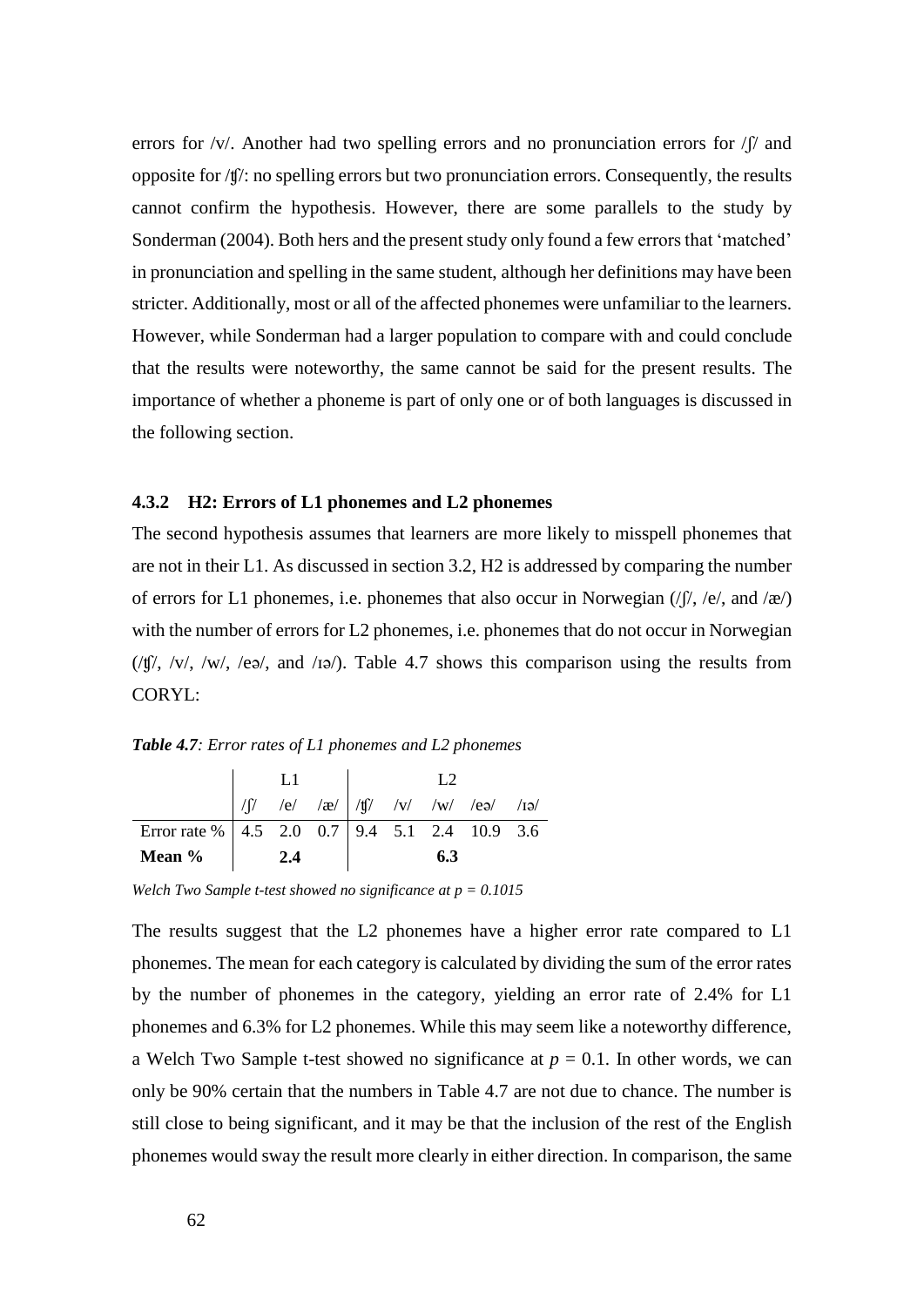procedure applied to the field work data yielded an error rate of 2.8% for L1 phonemes and 5.2% for L2 phonemes, which is very similar to the error rates for CORYL, but also more likely to have occurred by chance as the population is smaller.

Despite the matter of significance and the difference between the mean error rates, the numbers vary hugely within both groups. There are L1 phonemes with low and high error rates, and there are L2 phonemes with low and high error rates. The results indicate that other factors than familiarity are more important in why some phonemes are more frequently misspelt than others, and a more qualitative analysis of the hypothesis may be more fruitful. For instance, the differences in phoneme–grapheme correspondences could be more important. It is possible, compared to an entirely new phoneme, that it is more difficult to learn the spelling patterns of a shared phoneme the more different the phoneme–grapheme correspondences are between the L1 and the L2. There are spellings in CORYL where known phonemes are spelt with L1 graphemes, such as **fisj** for FISH, and some spellings where known phonemes are spelt with graphemes that are more common for a similar L2 phoneme, such as **fich** for FISH. In the spelling error **fisj**, the Norwegian grapheme  $\langle s \rangle$  is used for  $/ \gamma$ , which in Norwegian normally corresponds to /ʃ/, as in e.g. *sjø* 'sea'. In the spelling error **fich**, <ch> is used for the familiar phoneme /ʃ/ although the grapheme is much more often associated with the foreign phoneme /ʧ/, especially in the word-final position. There are several of both of these types of errors, and this will be further discussed in the analysis of phonetically accurate errors in section 4.3.4.

In summary, the combined evaluation by means of objective statistics and subjective analysis cannot confirm H2: the findings in this thesis do not indicate that learners are more likely to misspell phonemes that are not in their L1.

#### **4.3.3 H3: Errors of frequent and infrequent graphemes**

The third hypothesis assumes that learners are more likely to misspell phonemes with less iconic graphemes. To thoroughly assess the 'iconicity' would have required an account of the typical vocabulary of pupils, as well as an account of the most frequent graphemes and the context in which they typically appear, which is beyond the scope of the present thesis. It is however possible to measure the error rates of individual graphemes. There are 51 correspondences included, and excluding those with an error rate of 0% or 100%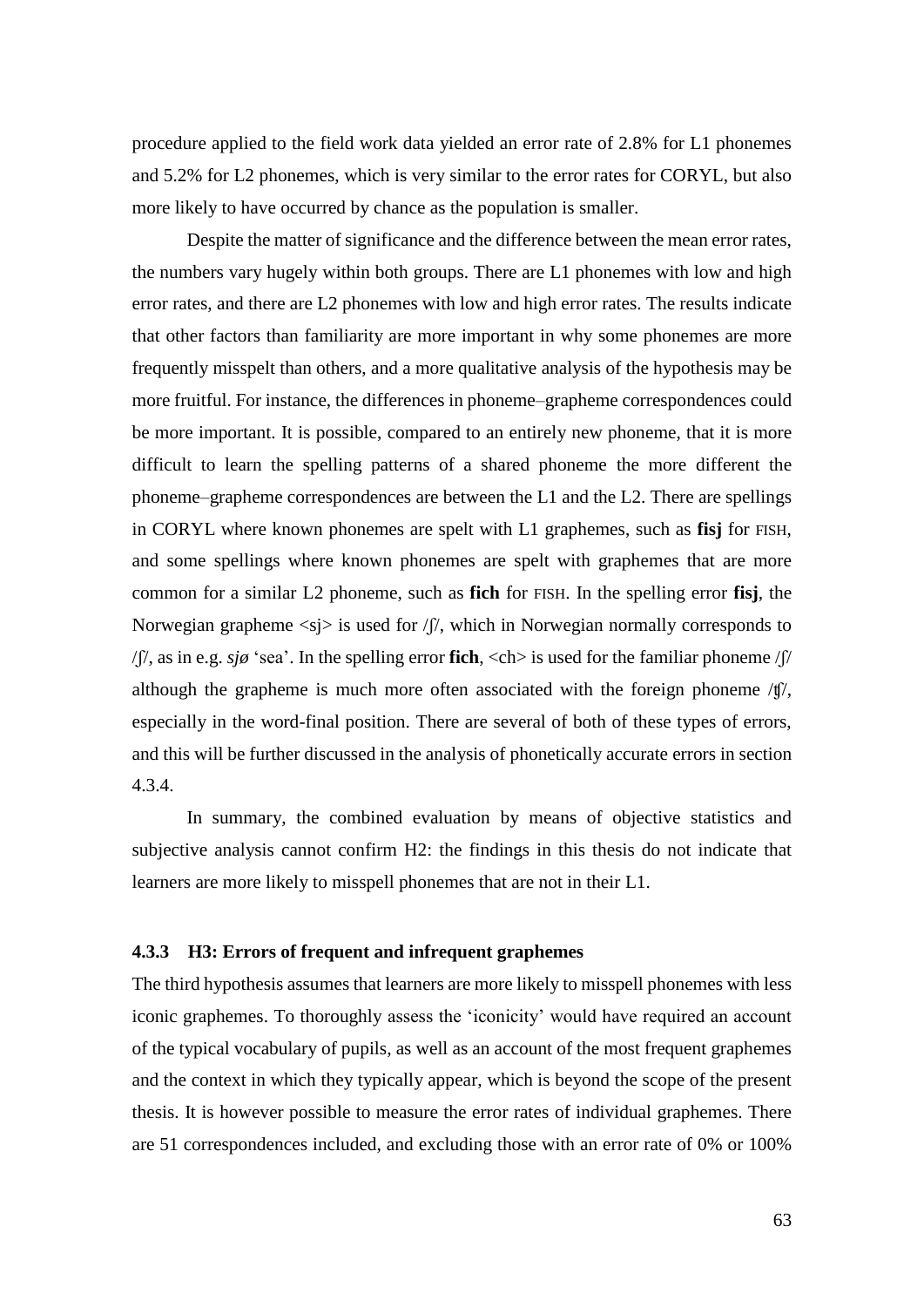yields a mean error rate of 9.7% when all correspondences are weighted equally, and a median of 7.1%. The concept of iconicity is closely related to regularity, which is the basis of the distinction between graphemes in 'the main system' and 'the rest' as presented by Brooks (2015) (cf. sections 2.1 and 3.2). I remind the reader of the distinction between 'graphemes in the main system' and 'a phoneme's basic grapheme', which are both referenced in this section. The following reports the grapheme's error rates for one phoneme at a time along with a few comments and the results of all phonemes are subsequently compared.

The ideas behind H3 are that the more graphemes that can spell a phoneme, or the more the phoneme's usage is spread across its graphemes, the higher the phoneme's error rate will be. If only the basic grapheme is considered, then  $\alpha/$  is expected to have the lowest error rate since the basic grapheme <a> makes out 99% of its occurrences, while  $\ell$ eə/ is expected to have the highest error rate, as the basic grapheme  $\langle$ are $\rangle$  makes out only 24% of occurrences (coupled with  $\langle ar \rangle$ ). In broad terms, cases that support the hypothesis are graphemes with low frequency and high error rates, or graphemes with high frequency and low error rates. A more detailed analysis must take into account the regularity of correspondences, which is an important factor of whether a grapheme belongs in 'the main system' or 'the rest' (cf. section 2.1). The frequencies given are calculated by Carney (1994), here gathered from Brooks (2015). Sometimes, several graphemes are together attributed one frequency value, as with  $\langle t \rangle$ ,  $\langle s \rangle$ ,  $\langle s \rangle$ , and  $\langle c \rangle$ in Table 4.8. In these cases, I supply the numbers of correct use and the number of errors for each grapheme, but calculate one error rate to correspond to the frequency value for the purposes of comparison. Most rare graphemes are not attributed individual frequency values, and are therefore given a frequency of <1%, i.e. less than one percent. Graphemes with correct usage but no errors are excluded from tables.

Table 4.8 shows the number of times each of the graphemes of /ʃ/ were misspelt:

64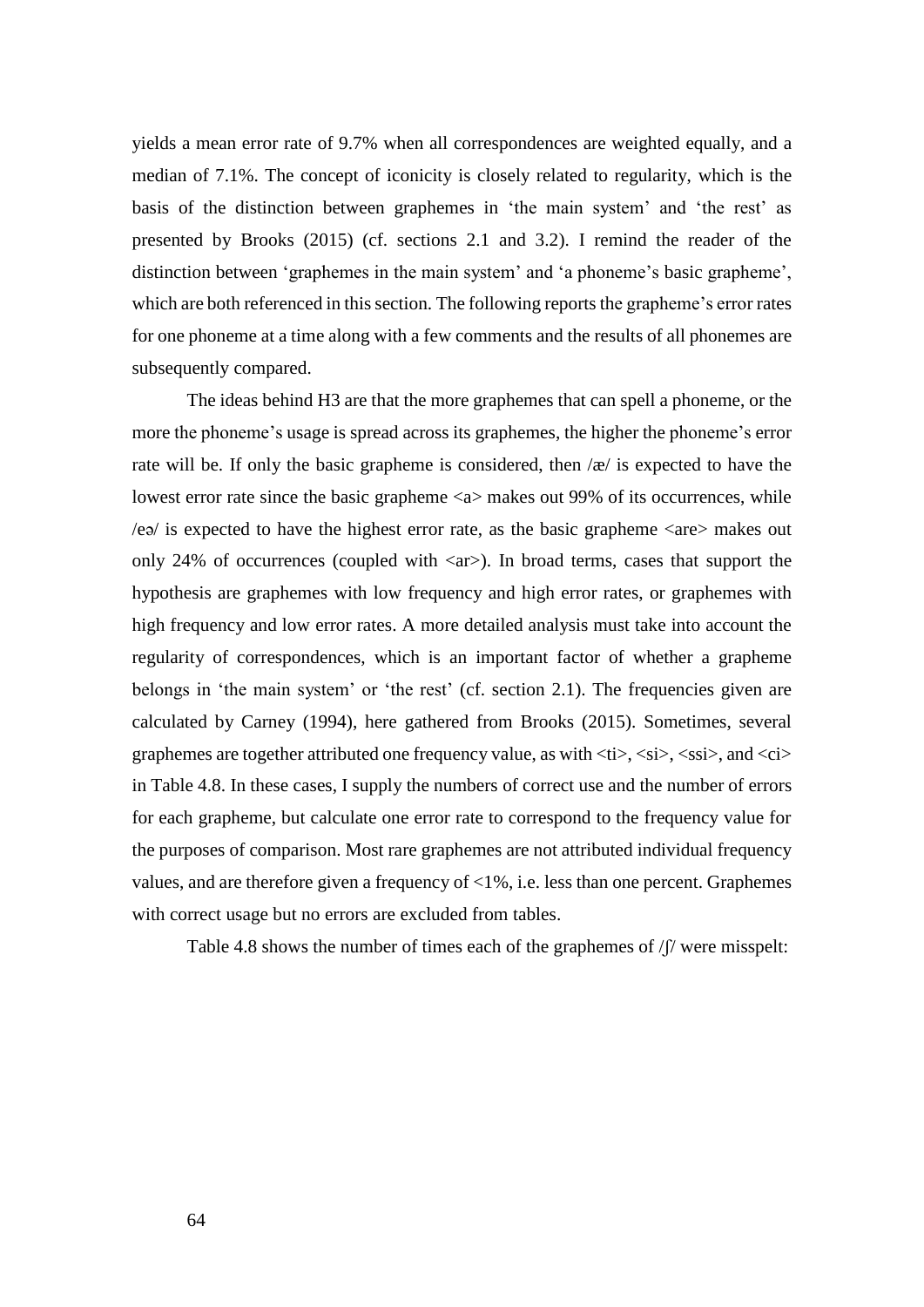|                | PGC     |               | Correct |        |       |  |
|----------------|---------|---------------|---------|--------|-------|--|
|                | freq.   | Grapheme      | use     | Errors | $\%$  |  |
|                | 37%     | $<$ sh $>$    | 1308    | 55     | 4.0   |  |
| Main<br>system | 55%     | <ti></ti>     | 133     | 5      |       |  |
|                |         | $<$ si $>$    | 2       |        | 4.8   |  |
|                |         | $<$ ssi $>$   | 8       | 3      |       |  |
|                |         | $\langle$ ci> | 34      | 1      |       |  |
|                | $< 1\%$ | $<$ ch $>$    | 11      | 1      | 8.3   |  |
| Rest           | $< 1\%$ | < s           | 26      | 6      | 18.8  |  |
|                | $< 1\%$ | $<$ sci $>$   | 0       | 1      | 100.0 |  |
| Total          | $>92\%$ |               | 1537    | 72     | 4.5   |  |

*Table 4.8: Error rates of the graphemes of /ʃ/*

There are five graphemes for  $\int \int$  with zero errors each, namely:  $\langle \sin \rangle$ ,  $\langle \cos \rangle$ ,  $\langle \sin \rangle$ ,  $\langle \cos \rangle$ ,  $\langle \sin \rangle$ , and  $\langle x \rangle$ , with 17 uses between them. Table 4.8 shows that the majority of errors for / $\beta$ are attempts at spelling <sh>, however, this grapheme also has the lowest error rate. The bottom three graphemes are part of the 19 correspondences belonging to 'the rest' of  $/$   $\beta$ ', for which Brooks (2015) only gives a combined frequency of 8%. They are therefore given a symbolic frequency of  $\lt 1\%$ . The combined frequency of the other graphemes in the main system of  $/$  $/$ , namely  $\langle$ ci $\rangle$ ,  $\langle$ si $\rangle$ ,  $\langle$ ssi $\rangle$ , and  $\langle$ ti $\rangle$ , is 55%. Therefore, the graphemes that are misspelt in CORYL represent 92% of the frequency of spellings of /ʃ/. However, it is clear that the frequency of pupils do not match the frequencies supplied. Here,  $\langle$ sh $>$  is used 85% of the time rather than 37%. For the vocabulary of the pupils of CORYL,  $\langle$ sh $>$  thus has the highest frequency and the lowest error rate of the graphemes of /ʃ/, which is in line with the assumption of H3. Furthermore, the error rates of graphemes in the main system of  $\int \int$  are lower than the error rates of the irregular and less frequent graphemes, however some graphemes are used so rarely that their numbers must be viewed with a critical eye, see for instance <sci> with only a single use. More accurate numbers for infrequent graphemes could have been found were the database larger.

The errors for the graphemes of  $\frac{f}{f}$  are shown in Table 4.9: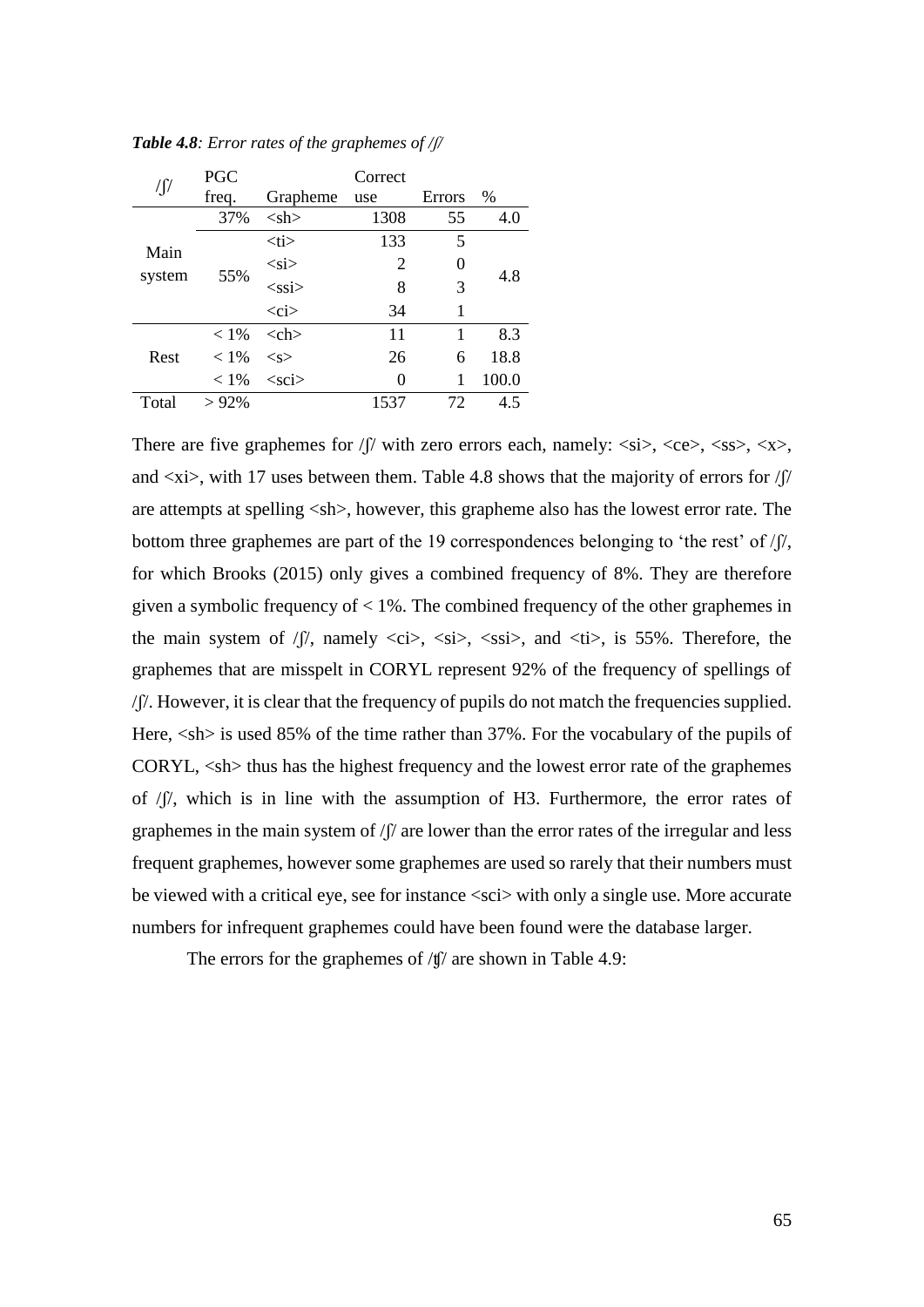| $/\text{f}$ | <b>PGC</b> |             | Correct      |                             |               |  |  |  |
|-------------|------------|-------------|--------------|-----------------------------|---------------|--|--|--|
|             | freq.      | Grapheme    | use          | Errors                      | $\frac{0}{0}$ |  |  |  |
| Main        | 65%        | $><$ ch $>$ | 567          | 59                          | 9.4           |  |  |  |
|             | 25%        | $<$ t $>$   | 284          | 17                          | 5.6           |  |  |  |
| system      | 10%        | $ctch$      | 204          | 33                          | 13.9          |  |  |  |
| Rest        | $< 1\%$    | $<$ cc $>$  | $\mathbf{0}$ | $\mathcal{D}_{\mathcal{L}}$ | 100.0         |  |  |  |
| Total       | $>99\%$    |             | 1063         |                             | 95            |  |  |  |

*Table 4.9: Error rates of the graphemes of /ʧ/*

One rare grapheme of  $/$ t $\frac{1}{2}$  was used eight times but never misspelt, namely  $\langle$ ti $\rangle$ , mostly used in *question*. The three most frequent graphemes of /t<sup> $\parallel$ </sup> make out all but a select number of odd spellings (percentages are rounded up). The basic grapheme  $\langle$ ch $>$  is the most frequent grapheme for  $\langle \mathbf{f} \rangle$ , and like  $\langle \mathbf{s} \rangle$  for  $\langle \mathbf{f} \rangle$ , it is the target of the most of the errors of /ʧ/. However, it has more than double the error rate. The rest of the correspondences follow the same pattern as shown for  $/f$ , that lower frequency equals higher error rate.

Table 4.10 shows the distribution of errors for /v/:

*Table 4.10: Error rates of the graphemes of /v/*

| $/{\rm v}/$    | <b>PGC</b> |            | Correct |                |               |  |  |
|----------------|------------|------------|---------|----------------|---------------|--|--|
|                | freq.      | Grapheme   | use     | Errors         | $\frac{0}{0}$ |  |  |
|                | 98%        | $<$ v $>$  | 1797    | 138            | 71            |  |  |
| Main<br>system | 2%         | $<$ ve $>$ | 1869    | 110            | - 5.6         |  |  |
|                |            | ∕f>        | 976     | $\overline{2}$ | 02            |  |  |
| Total          | $>99\%$    |            | 4642    | 250            | 51            |  |  |

The graphemes presented here make out nearly all of the correspondences of  $/v/$ , and  $\leq$  f> only occurs in the preposition *of*. There is no frequency given for this grapheme, but as *of* is a highly common function word, the frequency is quite high, as shown by the number of correct uses in the corpus. In fact, partly because the supplied frequencies do not count function words, the frequencies supplied and the frequencies in CORYL could not be more different, as the number of correct uses show an even split between  $\langle v \rangle$  and  $\langle v \rangle$ , and about one fifth of occurrences is attributed to  $\langle f \rangle$ . Besides,  $\langle ve \rangle$  is regular in wordfinal positions, which means that it is more iconic than the frequency of 2% suggests, and adds to the reasons for the similar error rates of  $\langle v \rangle$  and  $\langle v \rangle$ . If the graphemes' frequencies were based on the usage in the corpus, they would be  $39.5\%$  for  $\langle v \rangle$ ,  $40.5\%$ for  $\langle v \rangle$ , and 20% for  $\langle f \rangle$ . The grapheme  $\langle f \rangle$  for  $\langle v \rangle$  is not regular, and although it is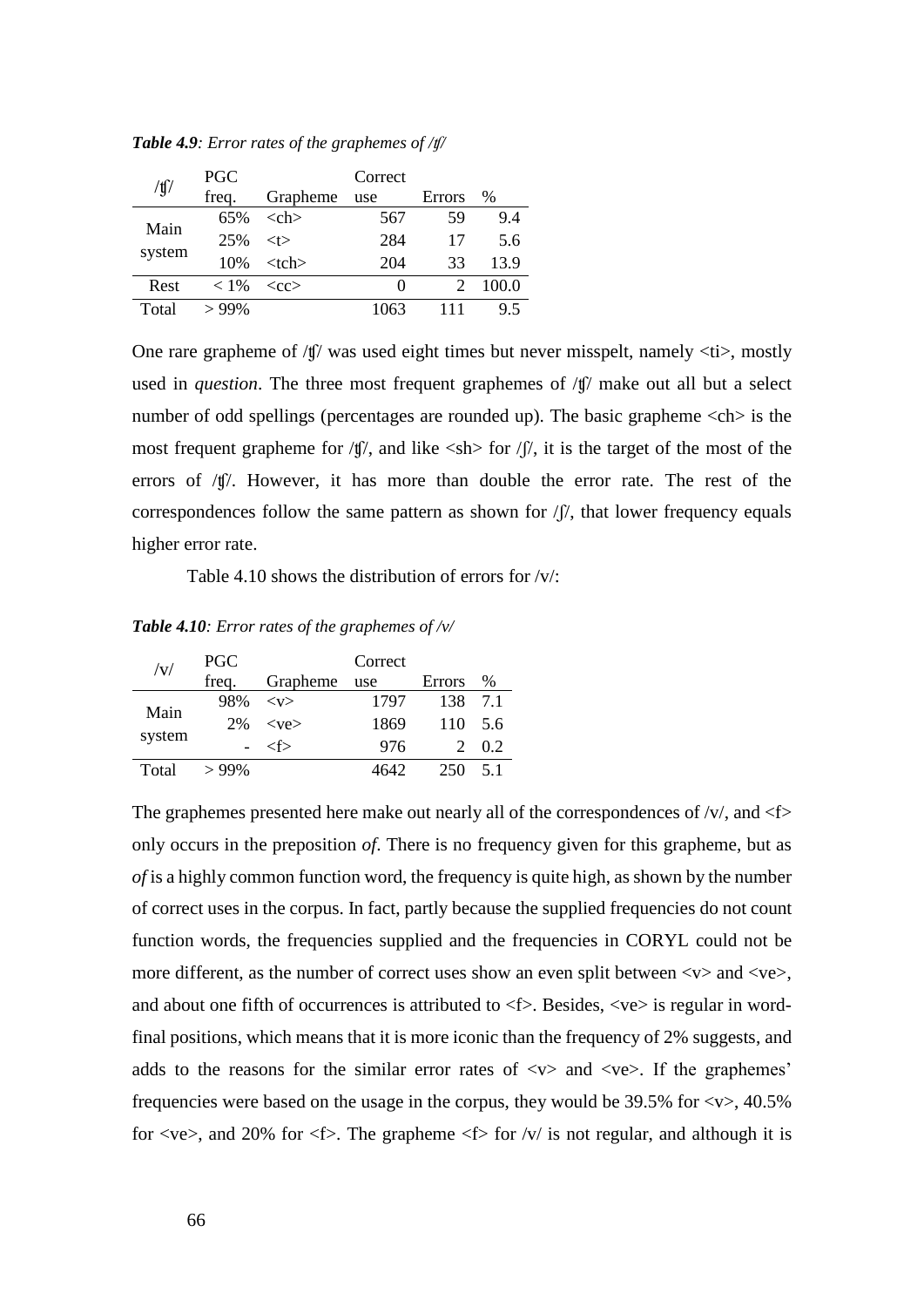easy to learn which word it occurs in, it is not commonly associated with /v/. Note that errors where target OF was spelled **off** were deemed unanalysable and are not included here.

The same pattern as with  $\langle v \rangle$  and  $\langle v \rangle$  seems to occur for /w/, which is shown in Table 4.11:

| /w/    | <b>PGC</b> |                  | Correct |        |    |  |  |  |
|--------|------------|------------------|---------|--------|----|--|--|--|
|        | freq.      | Grapheme         | use     | Errors | %  |  |  |  |
| Main   | 64%        | $<\!\omega\!\!>$ | 7387    | 117    | 16 |  |  |  |
| system | .5%        | $<$ wh $>$       | 1289    | 98     | 71 |  |  |  |
|        | 31%        | $11$             | 87      | 3      | 33 |  |  |  |
| Rest   |            | $<\!\!\infty$    | 569     | 15     | 26 |  |  |  |
| Total  | >99%       |                  | 9333    | 233    | 24 |  |  |  |

*Table 4.11: Error rates of the graphemes of /w/*

As with /v/, the frequencies are misleading. The frequency given for  $\langle$ wh $\rangle$  does not contain function words (e.g. *what*, *when*), and 76 out of the 98 errors for target <wh> were indeed function words. It is clear that, again, the most frequent grapheme has the lowest error rate, followed by  $\langle \circ \rangle$  and  $\langle u \rangle$ , though  $\langle \circ \circ \rangle$  does not fit into the pattern. Most of the occurrences of  $\langle u \rangle$  concern the sequence /kw/ spelt  $\langle qu \rangle$  as in *quick*, and the occurrences of <o> appear for /wʌ/ in *once* and words with the morpheme *one*. There is one grapheme for /w/ with zero errors, namely <oir> as in *choir*, attested once.

Overall, the four consonants have more or less similar patterns, but the vowels show more differences between them. Table 4.12 shows the distribution of errors for  $/e$ :

| /e/            | <b>PGC</b><br>freq. | Grapheme               | Correct<br>use | Errors | $\%$ |
|----------------|---------------------|------------------------|----------------|--------|------|
| Main<br>system | 84%                 | $\langle e \rangle$    | 6018           | 20     | 0.3  |
|                | 6%                  | $<$ ea $>$             | 473            | 65     | 3.5  |
|                | < 10%               | $\langle$ ie>          | 338            | 36     |      |
| Rest           |                     | $\langle$ a $\rangle$  | 378            | 20     | 9.7  |
|                |                     | $\langle ai \rangle$   | 473            | 65     |      |
|                |                     | $\langle$ ay $\rangle$ | 17             | 8      |      |
| Total          | $>90\%$             |                        | 7527           | 160    | 2.1  |

*Table 4.12: Error rates of the graphemes of /e/*

The errors of this phoneme seem to fit the assumption in H3. The most frequent grapheme, <e>, has a low error rate compared with the previously discussed phonemes, and the other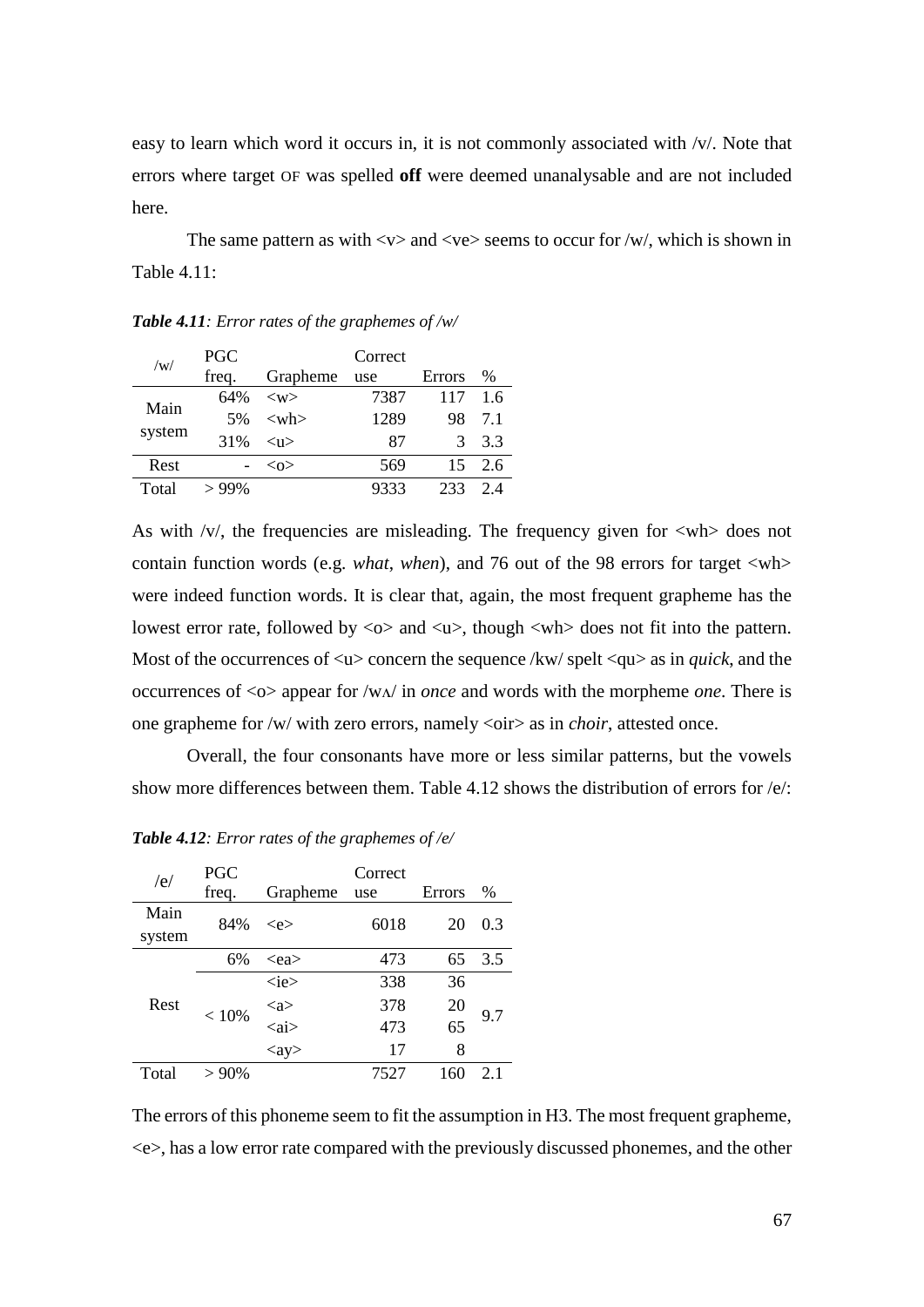graphemes combined represent less than 16% of the use of /e/, but have higher error rates. Some of the more frequent of the irregular graphemes of /e/ occur in only a single or a handful of words. For example,  $\langle ay \rangle$  only occurs in *says* and  $\langle ie \rangle$  only in *friend*. Of the 44 total errors for these two graphemes, 42 were produced by 12/13-year-olds. This is not surprising considering that younger spellers rely mostly on the phonological strategy (cf. section 2.3).

The usage of /æ/ does not warrant a detailed presentation, as all collected errors for this phoneme have the same target grapheme, namely  $\langle a \rangle$ . There are only 14 words with graphemes other than  $\langle a \rangle$  that can potentially realise  $\langle \alpha \rangle$ , and the only one of these present in CORYL is *salmon*, with <al> for /æ/. As *salmon* was only used once, spelt correctly, the error rate for  $\langle a \rangle$  is 0.7% (78 errors out of 11,788 total uses).

Table 4.13 presents the distribution of errors for /eə/:

*Table 4.13: Error rates of the graphemes of /eə/*

| /eə/   | PGC      |                         | Correct |        |      |
|--------|----------|-------------------------|---------|--------|------|
|        | freq.    | Grapheme                | use     | Errors | $\%$ |
| Main   | 24%      | $\langle$ are $\rangle$ | 262     | 46     |      |
|        |          | $\langle$ ar $\rangle$  | 7       | 3      | 15.4 |
|        | 12%      | $\langle air \rangle$   | 147     | 19     | 11.4 |
| system | 4%       | $\leq$ ear $>$          | 42      |        | 2.3  |
|        | 37%      | $<$ ere $>$             | 728     | 78     | 9.7  |
| Rest   | 22%      | <eir></eir>             | 66      |        | 9.6  |
|        |          | $<$ ey're $>$           | 16      | 3      | 15.8 |
| Total  | $~100\%$ |                         | 1282    | 157    | 10.9 |

This phoneme has zero errors in the 14 total occurrences of three graphemes, namely  $\langle$ eah>,  $\langle$ aer>, and  $\langle$ aire>. As with /e/, some of the graphemes of /eə/ only occur in a few words, and more than half of the occurences of /eə/ consists of function words, either <eir> as in *their* or <ere> as in *where* and *there*. For this reason, the frequencies supplied in Table 4.13 include function words. Most of the graphemes of /eə/ have higher error rates than in the previous tables, and it does not seem like there is any correlation between the frequency and error rates of graphemes. The most frequent grapheme, <ere>, has a high error rate compared to the graphemes of other phonemes, but compared to the other graphemes of /eə/, it is the third lowest. The frequency for  $\langle$ are $\rangle$ , the basic grapheme for  $/e\varphi$ , is given together with its shortened sibling  $\langle ar \rangle$ , as  $\langle ar \rangle$  mostly occurs in inflections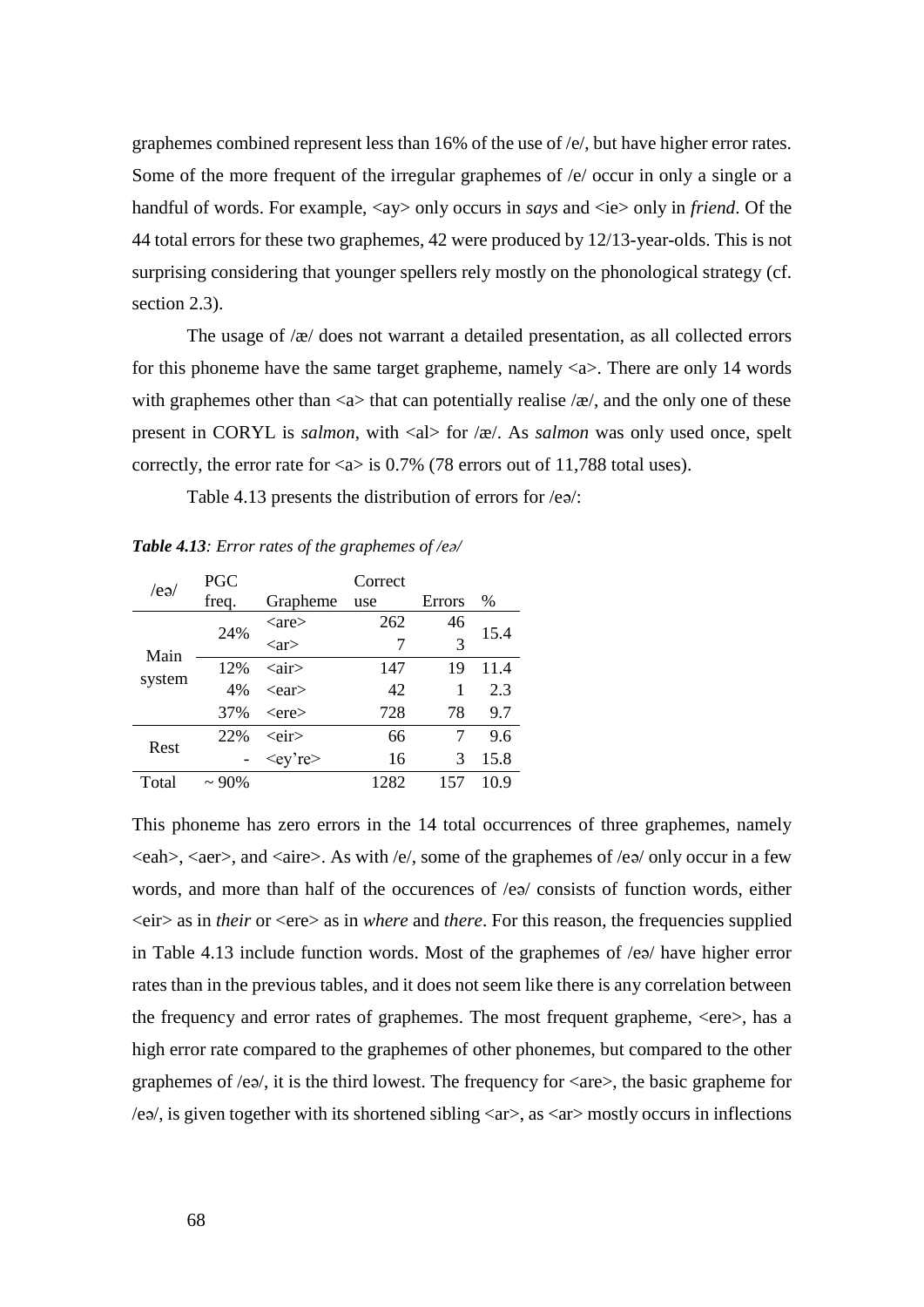of words with <are> in the base, such as *care* – *caring*. These together received one of the highest error rates thus far.

Although the two centric diphthongs have a similar spread and type of correspondences, the error rates of graphemes differ somewhat. Table 4.14 shows the distribution of errors for /ɪə/:

| $\overline{AB}$ | <b>PGC</b> | Correct     |     |        |      |  |  |  |  |
|-----------------|------------|-------------|-----|--------|------|--|--|--|--|
|                 | freq.      | Grapheme    | use | Errors | $\%$ |  |  |  |  |
|                 | 56%        | $<$ ear $>$ | 383 | 21     | 5.2  |  |  |  |  |
| Main            | 8%         | $<$ eer $>$ | 8   |        | 11.1 |  |  |  |  |
| system          | 24%        | $<$ er $>$  | 31  |        | 0.6  |  |  |  |  |
|                 |            | $<$ ere $>$ | 298 |        |      |  |  |  |  |
| Rest            |            | <eir></eir> | 6   |        | 40.0 |  |  |  |  |
| Total           | > 80%      |             | 740 | 28     | 36   |  |  |  |  |

*Table 4.14: Error rates of the graphemes of /ɪə/*

The most frequent grapheme,  $\langle$ ear $\rangle$ , is the target of the highest number of errors for /ɪə/, at least considering the analysable items. The grapheme <ere> is here attributed one error, but most of the misspellings of this grapheme were deemed unanalysable (cf. section 3.3). There are also 14 total occurrences of graphemes with zero errors, namely  $\leq e$ 're $\geq$ ,  $\leq$ ier $\geq$ ,  $\langle$ ir $\rangle$ .

Overall, there appears to be a tendency for frequent graphemes to contain low error rates. Since it is difficult to mentally compare the findings of each phoneme as they have been presented, the combined results for all phonemes are compared in Figure 4.6. Only graphemes with supplied frequencies and graphemes where we can assume frequencies below 1% are included in the figure. Graphemes that lack text frequency and graphemes with an error rate of 0% or 100% are omitted. As discussed above, the supplied frequencies for /v/ differed greatly from the data in CORYL, which is why Figure 4.6 shows the graphemes for /v/ with the frequencies of CORYL: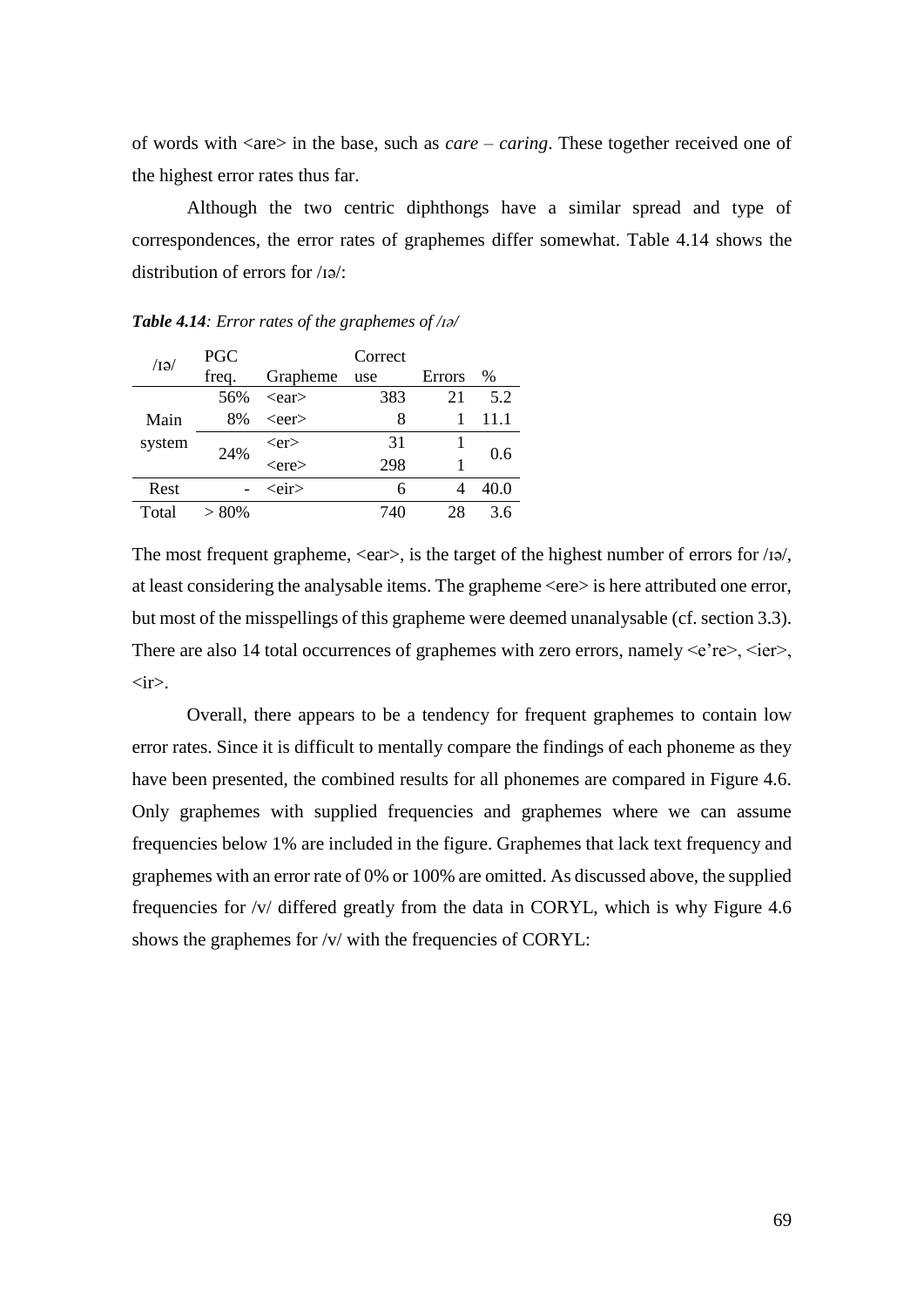

*Figure 4.6: The error rate of individual graphemes compared to text frequency*

For clarity, consonants are presented as hollow, blue symbols, and vowels are presented as filled, orange symbols. Basic graphemes are written in boldface. Each data point (one or more graphemes) in Figure 4.6 contains information on two things: the error rate is given on the y-axis, and the text frequency if given on the x-axis, which means that the graphemes with high error rates are located higher in figure, and the most frequent graphemes are located towards the right side of the figure. For example, <e> is used more than 80 % of the time for /e/ but only has an error rate of 0.3%. This grapheme is therefore located in the lower right corner, as is  $\langle a \rangle$  for  $\langle \alpha \rangle$ , which has the highest frequency of any correspondence and a very low error rate of 0.7%.

It is difficult to draw any conclusions based on the error rates of the correspondences of any one phoneme in isolation, but the presentation in Figure 4.6 shows that there is a tendency for higher error rates the lower the frequency of the grapheme. However, there are also correspondences that are low in both domains, such as  $\le$ ear $>$  for /e $\ge$ /, with 4% of the occurrences of /e $\ge$ / and an error rate of 2.3%. It should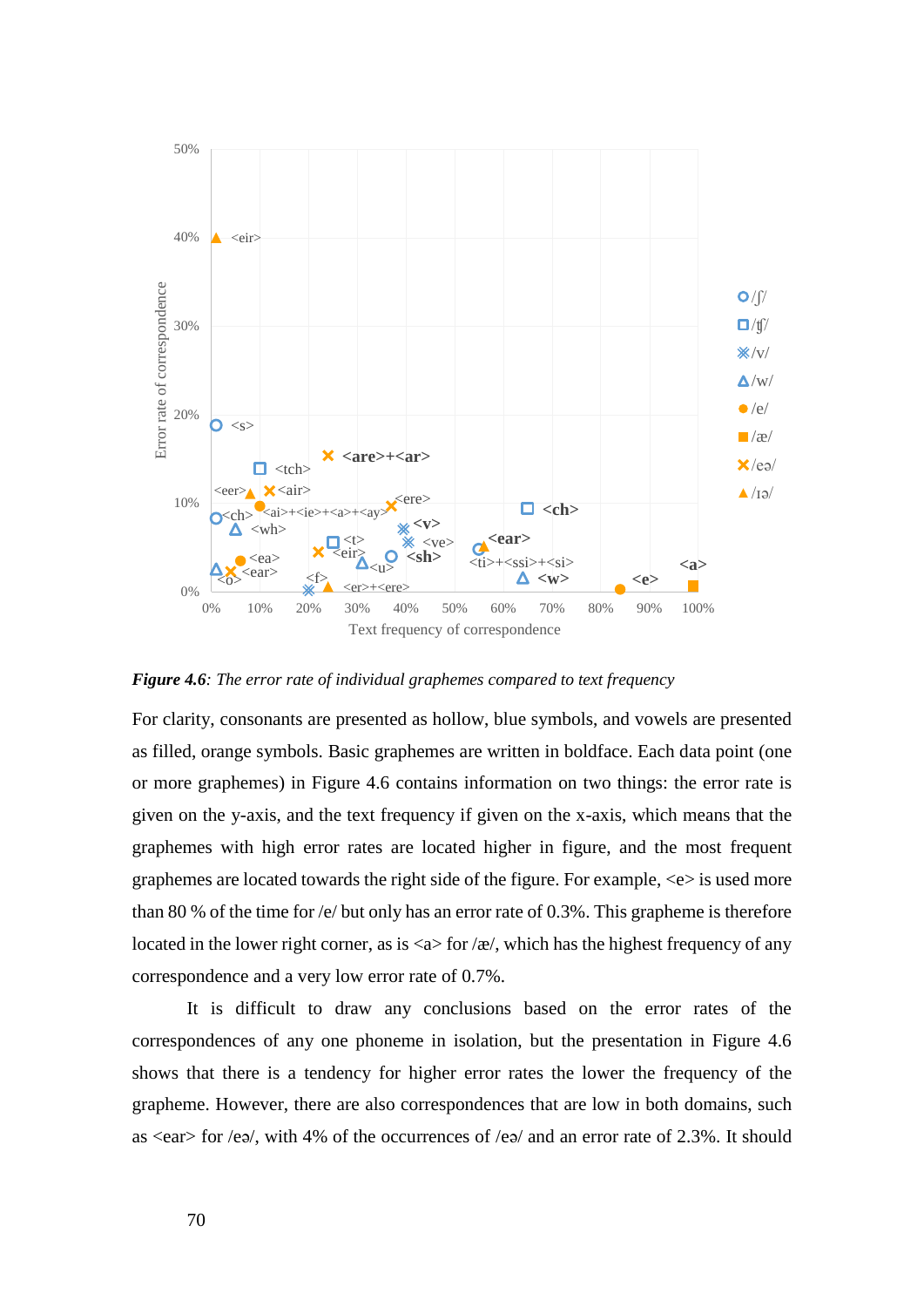be kept in mind that the numbers for some of the graphemes on the left side of the figure are based on small numbers, such as  $\langle$ eer $\rangle$  for  $/$ i $\rho$  which is based on only nine occurrences. There are no instances of graphemes that are high in both domains, i.e. high frequency and high error rate, with a minor exception in  $\langle ch \rangle$ .

In summary, the overall tendencies indicate that infrequent graphemes are more likely to be misspelt. H3 did not solely concern the error rates of graphemes, but whether these tendencies correlate to the overall error rate of each phoneme. I mentioned that if only the text frequencies of the basic graphemes are considered,  $\alpha$  is expected to have the lowest error rate, and  $\ell e\vartheta$  is expected to have the highest error rate. These expectations are met. On the one hand, the grapheme  $\langle a \rangle$  for  $\langle \alpha \rangle$  is unquestionably the most frequent and least erroneous, and so is the phoneme /æ/ by extension. On the other hand, the graphemes  $\langle are \rangle$  +  $\langle are \rangle$  for  $\langle ee \rangle$  has one of the highest error rates of all graphemes, and although they only account for a fifth of the occurrences of /eə/, the phoneme also has the highest error rate at 10.9%. The other six basic graphemes are scattered between these two outer points, where most have a high frequency coupled with a low error rate. To conclude, the results confirm the assumption of H3 that learners are more likely to misspell phonemes with less iconic graphemes.

### **4.3.4 H4: Phonetically accurate errors**

The fourth hypothesis assumes that L2 spelling errors are phonetically accurate. The hypothesis is addressed using data from CORYL before a discussion of the field work pupils' spelling of nonwords. The analysis of these data compares the errors for a phoneme with the phoneme–grapheme correspondences of that phoneme. For example, /eə/ has been spelt with 17 different graphemes in CORYL, but only seven of these are part of the phoneme–grapheme correspondences for /eə/. Every erroneous grapheme has been categorised as belonging to the main system, to the rest, or outside of the phoneme– grapheme correspondences of their respective phonemes. For example, in the error **mutch** for MUCH,  $/f\llbracket$  is misspelt using <tch> instead of <ch>. Since the produced grapheme is a possible spelling of the same phoneme, it is phonetically accurate; the pronunciation of a phonetically accurate misspelling can be identical to the target word. In other words, following the most regular grapheme–phoneme correspondences, the pronunciation of **mutch** would be the same as *much*, namely /mʌʧ/. These types of spellings are also what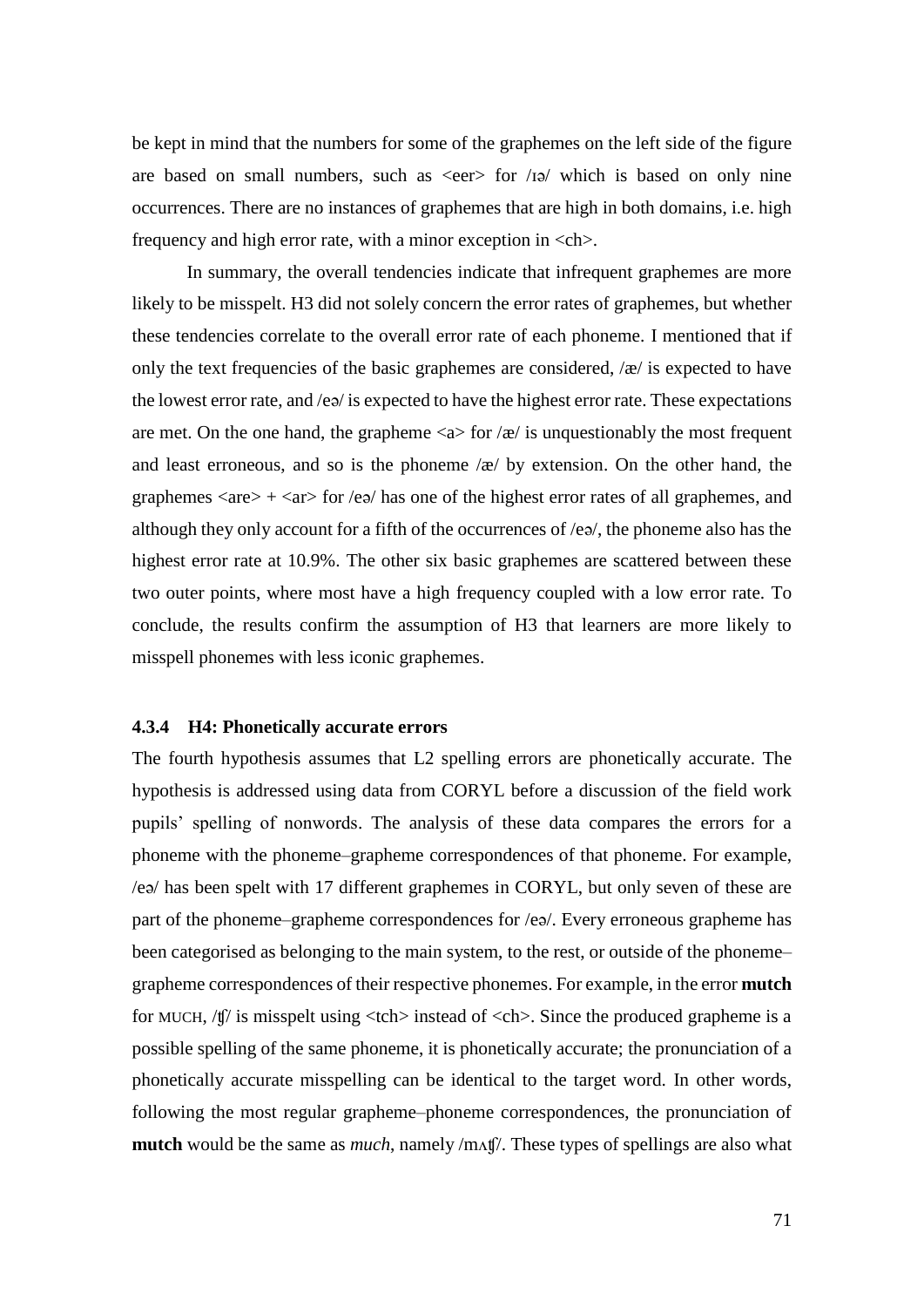van Berkel (2004) identified in the morphemic/orthographic stage of spelling, using the phonetically accurate example of **younite** for UNITE (cf. section 2.4). The results of the categorisation are shown in Table 4.15:

|              |   | 'ſ   |      | /V/  | /w/  | /e/  | $\alpha$ | /eə/ | /ы/  | <b>Total</b> |
|--------------|---|------|------|------|------|------|----------|------|------|--------------|
| Main system  |   | 37   | 40   | 84   | 138  | 75   | -        | 40   | 18   | 432          |
| Rest         |   | 27   | 21   |      |      | 59   | 4        | 104  |      | 216          |
| Not a PGC    |   | 8    | 50   | 166  | 96   | 26   | 74       | 13   | 9    | 442          |
| Phonetically |   |      |      |      |      |      |          |      |      |              |
| accurate     | n | 64   | 61   | 84   | 138  | 134  | 4        | 144  | 19   | 648          |
| graphemes    | % | 88.9 | 55.0 | 33.6 | 59.0 | 83.8 | 5.1      | 91.7 | 67.9 | 59.4         |

*Table 4.15: Rate of phonetically accurate spellings per phoneme*

*Log-likelihood ratio test showed significance at p < .01*

Overall, pupils use phonetically accurate phonemes in more than half of all cases, at 59.4%. Behind the total, however, there is huge variance in phonetic accuracy across phonemes. The most phonetically accurate phoneme, /eə/, was misspelt with phonetically accurate graphemes 91.7% of the time, though most of these were rare graphemes, like <er>. This grapheme only realises /eə/ in a handful of loanwords, e.g. *sombrero*. It is arguably not ideal to include rare graphemes, as they would most likely not be phonetically accurate in the eyes of the learner. Additionally, <er> is far more likely to represent /ɜː/ or /ə/, which together make out 89% of the occurrences of  $\langle$ er $\rangle$  (Brooks, 2015: 384). At the other end of the scale,  $\alpha$  is only phonetically correct 5.1% of the time, which is 3 occurrences of  $\langle ai \rangle$  and one occurrence of  $\langle i \rangle$ , which both also only occur in a handful of words, e.g. *plaid* and *meringue*. As mentioned, the few graphemes beside  $\langle a \rangle$  that can realise  $\langle a \rangle$  only occur in about 14 different lexemes. Based on the nature of the correspondences of /æ/ therefore, the phoneme should not be considered possible to misspell in a phonetically accurate way, and it should therefore be exluded from the analysis of phonetically accurate misspellings.

Considering the vocabulary of young L2 learners, it may be more valid to only consider graphemes in the main system, i.e. graphemes that are part of a larger regularity, compared to graphemes that are not part of the correspondences of their target phonemes. Furthermore, for the purposes of the analysis of H4, the 51 hitherto unanalysable homophone spellings should be included, since they are phonetically accurate by definition. The resulting changes are visualised in Table 4.16: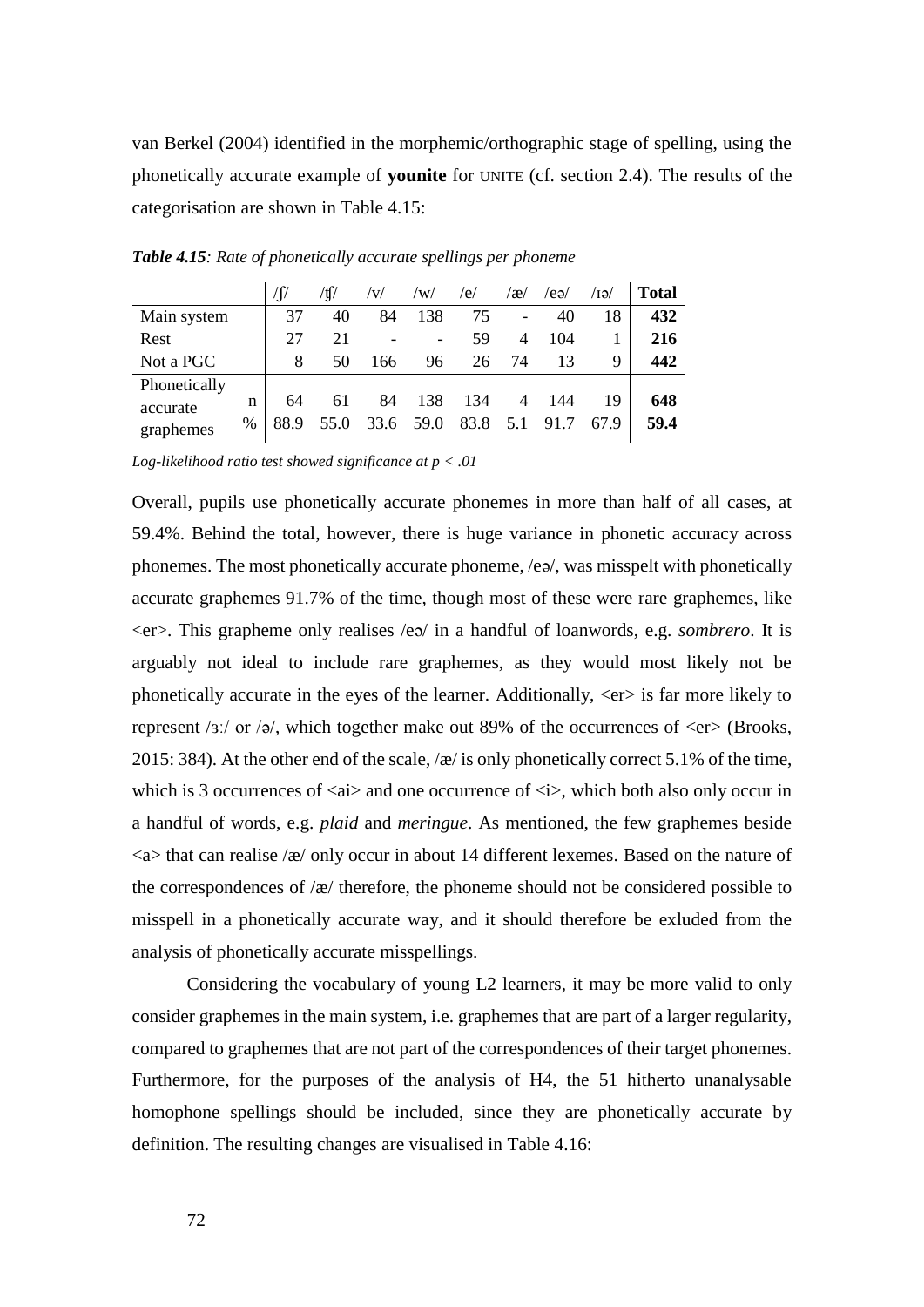*Table 4.16: Rate of phonetically accurate spellings per phoneme, excluding irregular graphemes and /æ/, and including homophone errors*

|                                         | /tf |                   |  |  | $\sqrt{v}$ $\sqrt{w}$ /e/ /ea/ /1a/ <b>Total</b> |
|-----------------------------------------|-----|-------------------|--|--|--------------------------------------------------|
| Main system   41 43 84 143 80 55 37 483 |     |                   |  |  |                                                  |
| Not a PGC                               |     | 8 50 166 96 26 13 |  |  | 368                                              |
|                                         |     |                   |  |  | $\%$ 83.7 46.2 33.6 59.8 75.5 80.9 80.4 56.8     |

*Log-likelihood ratio test showed significance at p < .01*

The result of limiting the comparison to the most frequent and regular graphemes with graphemes outside the correspondences is that, of these seven phonemes, spelling errors are phonetically accurate in 56.8% of cases, which is very close to the initial result presented in Table 4.15. However, the rate of phonetically accurate spellings still vary greatly between phonemes, the lowest is  $/v/$  at 33.6% and the highest is  $/f/$  at 83.7%. One could argue that the irregular correspondences should be defined as phonetically inaccurate, especially as there are graphemes that are rare for one phoneme but regular for another, as e.g. <a>. This grapheme can spell /e/ as in *any*, but if it occurred in an unknown word, it is more likely that the corresponding sound is one of six phonemes, namely /æ/, /ə/, /ɑː/, /eɪ/, /ɒ/, and /ɔː/ (Brooks, 2015: 347). In the scenario where irregular graphemes are deemed phonetically inaccurate, the rate of phonetically accurate spellings is 45.3%. Regardless of which definition of 'phonetically accurate' to use, some phonemes do seem to obtain predominantly phonetically accurate misspellings, namely  $/$ f $/$ ,  $/$ e $/$ ,  $/$ e $/$ , and  $/$ i $\Rightarrow$  $/$ , as their percentages are consistently high.

Before any conclusion can be drawn from these results, there is another issue to consider. In addition to whether or not a produced grapheme can correspond to the intended phoneme, it ought to be contextually accurate. This is what Treiman and Kessler (2016) referred to in their discussion of how learners tend to avoid graphotactically odd spellings (cf, section 2.4.1). A point made by spelling reformers over a century ago makes a good example, as they used irregular phoneme–grapheme correspondences to illustrate and justify their agenda. A well known example is *ghoti*, which is a proposed parallel spelling to *fish*, sinche /f/ can be <gh> as in *enough*, /ɪ/ can be <o> as in *women,* and /ʃ/ can be <ti> as in *nation*. In 1845, spelling reformer Alexander Ellis wrote *A plea for phonotypy and phonography*, in which he argued that the number of ways that different sounds could be spelled meant that even short words could have millions of possible spellings. He also added some "amusingly extravagant" examples, such as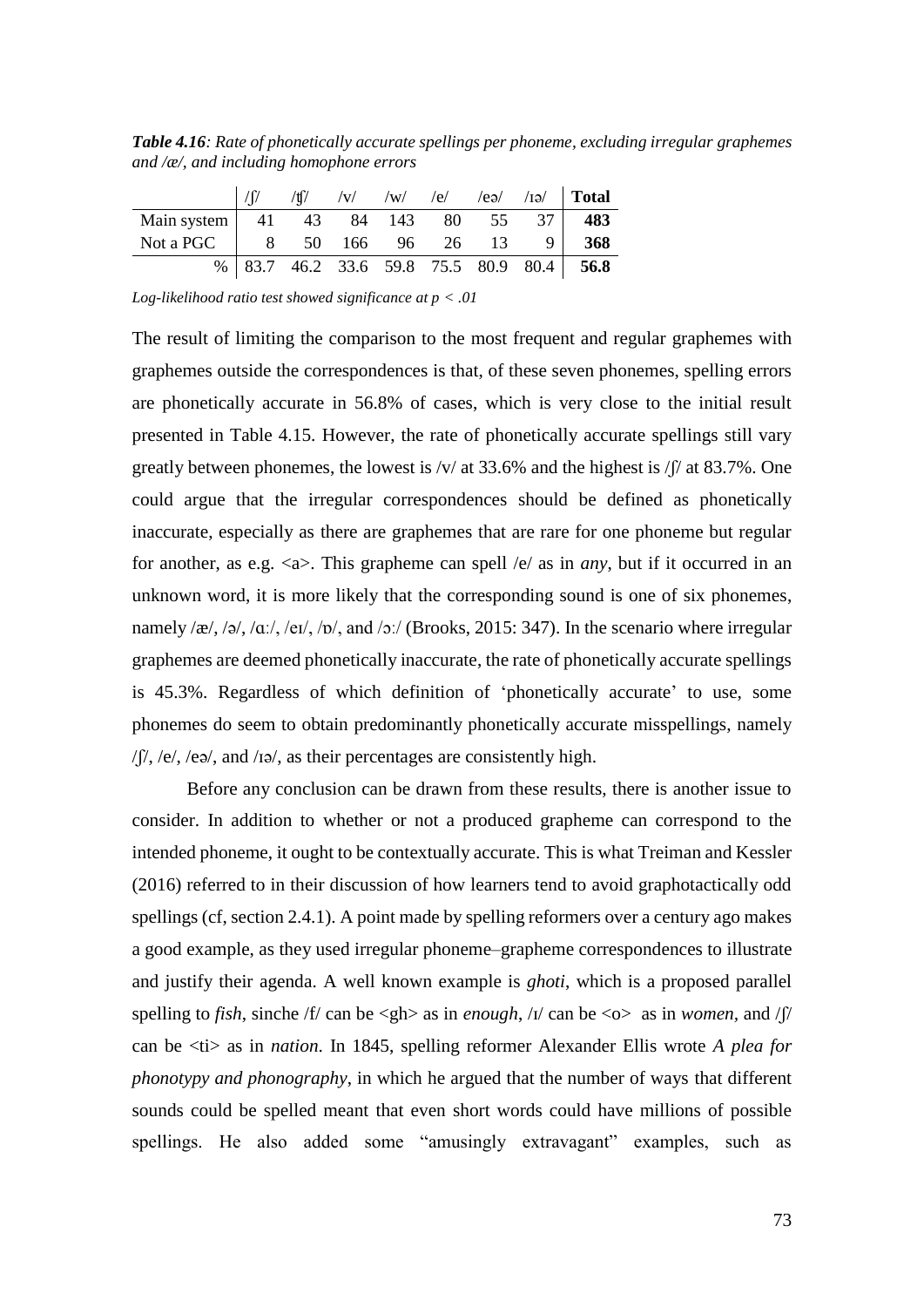*eolotthowghrhoighuay* for *orthography<sup>12</sup>* (A. J. Ellis, 1845: 16). What these examples fail to take into account is the regularity and the context of the graphemes, whether it be wordrelative position or neighboring sounds.<sup>13</sup> Following the most regular grapeme–phoneme correspondences, native speakers should always pronounce *ghoti* as /ɡəʊti/.

An overview of the phonetically *inaccurate* errors that pupils produced has not been given, but if the spelling errors were analysed according to contextual accuracy, the result would most likely have been different. Unfortunately, such an analysis was outside the scope of the present thesis. However, it is logical to assume that some of the phonetically accurate errors, as defined above, are contextually inaccurate, which would yield a lower rate of wholly phonetically accurate errors.

The dictation used in the field work contained nine nonwords in addition to the longer sentences. The nonwords are given in section 3.5.1 and in Appendix 1, and I remind the reader that /w/ was unfortunately overlooked in the creation of nonwords. The results of the dictation are not suited for direct comparison with the results of Table 4.16, as the nonword test is not concerned with errors. The test is instead designed to elicit the graphemes that learners prefer when they can only draw on phonology, and if there are any regularities. The produced spellings are given in Table 4.17:

|                                 | /∬          |                   | /tʃ/            |                | v                          |                          | /e/                   |                          | /æ/                   |        | $/$ ea $/$             |                          | $\sqrt{13}$                  |                | <b>Total</b>   |  |
|---------------------------------|-------------|-------------------|-----------------|----------------|----------------------------|--------------------------|-----------------------|--------------------------|-----------------------|--------|------------------------|--------------------------|------------------------------|----------------|----------------|--|
| Main                            | $<$ sh $>$  | 7                 | $<$ ch $>$      | 5              | $<$ v $>$                  | 7                        | $\ll$ e $>$           | 11                       | $\langle$ a $\rangle$ | $\tau$ | $\langle$ ar $\rangle$ | 6                        | $<$ er $>$                   | 4              |                |  |
| system                          | $<$ ti $>$  | 7                 | <br><th></th>   |                | 3                          | $<$ ve $>$               | 3                     |                          |                       |        |                        | $\langle$ are $\rangle$  | 6                            | $<$ ear $>$    |                |  |
|                                 |             |                   | < t             | 2              | $\textcircled{\texttt{f}}$ |                          |                       |                          |                       |        | $<$ ear $>$            | $\overline{2}$           |                              |                | 72             |  |
| Sum                             |             | 14                |                 | 10             |                            | 11                       |                       | 11                       |                       | 7      |                        | 14                       |                              | 5              |                |  |
| Rest                            | $<$ ch $>$  | 6                 | <br><the></the> | 1.             |                            |                          | $\langle$ a $\rangle$ | 3                        |                       |        |                        |                          | $\langle$ ir $>$             | $\overline{c}$ |                |  |
|                                 | $<$ sch $>$ | 1                 | < t             |                |                            |                          |                       |                          |                       |        |                        |                          | <eir></eir>                  |                |                |  |
|                                 |             |                   |                 |                |                            |                          |                       |                          |                       |        |                        |                          | $\langle$ ier $>$            |                | 16             |  |
| Sum                             |             | $\mathcal{I}$     |                 | $\overline{2}$ |                            | $\overline{\phantom{0}}$ |                       | 3                        |                       | -      |                        | $\overline{\phantom{a}}$ |                              | $\overline{4}$ |                |  |
| Non-                            |             |                   | $<$ sh $>$      | 1              | <br><b>ob</b>              | $\overline{c}$           |                       |                          |                       |        |                        |                          | $\langle$ are $\rangle$      | 2              |                |  |
| PGC                             |             |                   | <br><th>e</th>  | e              | 1                          | $<\!\!w\!\!>$            |                       |                          |                       |        |                        |                          |                              | $\text{10}$    | $\overline{c}$ |  |
|                                 |             |                   |                 |                |                            |                          |                       |                          |                       |        |                        |                          | $\langle \text{uur} \rangle$ |                | 10             |  |
| Sum                             |             | $\qquad \qquad -$ |                 | $\overline{2}$ |                            | 3                        |                       | $\overline{\phantom{a}}$ |                       | -      |                        | $\overline{\phantom{0}}$ |                              | 5              |                |  |
| Total                           |             | 21                |                 | 14             |                            | 14                       |                       | 14                       |                       | 7      |                        | 14                       |                              | 14             | 98             |  |
| <b>Phonetically</b><br>accurate |             | 100%              |                 | 83.3%          |                            | 78.6%                    |                       | 100%                     | 100%                  |        |                        | 100%                     |                              | 50%            | 87.8%          |  |

*Table 4.17: Graphemes used in the spelling of nonwords*

As discussed above, the graphemes that are part of irregular correspondences are excluded from the calculations of the rate of phonetically accurate spellings. The overall result is

 $\overline{a}$ 

<sup>12</sup> Based on the correspondences in the following words: *George*, *colonel*, *Matthew*, *knowledge*, *ghost*, *rheumatic*, *Beauvoir*, *laugh*, and *quay* (A. J. Ellis, 1845: 16).

 $\frac{13}{13}$  Which A. J. Ellis (1845) does point out.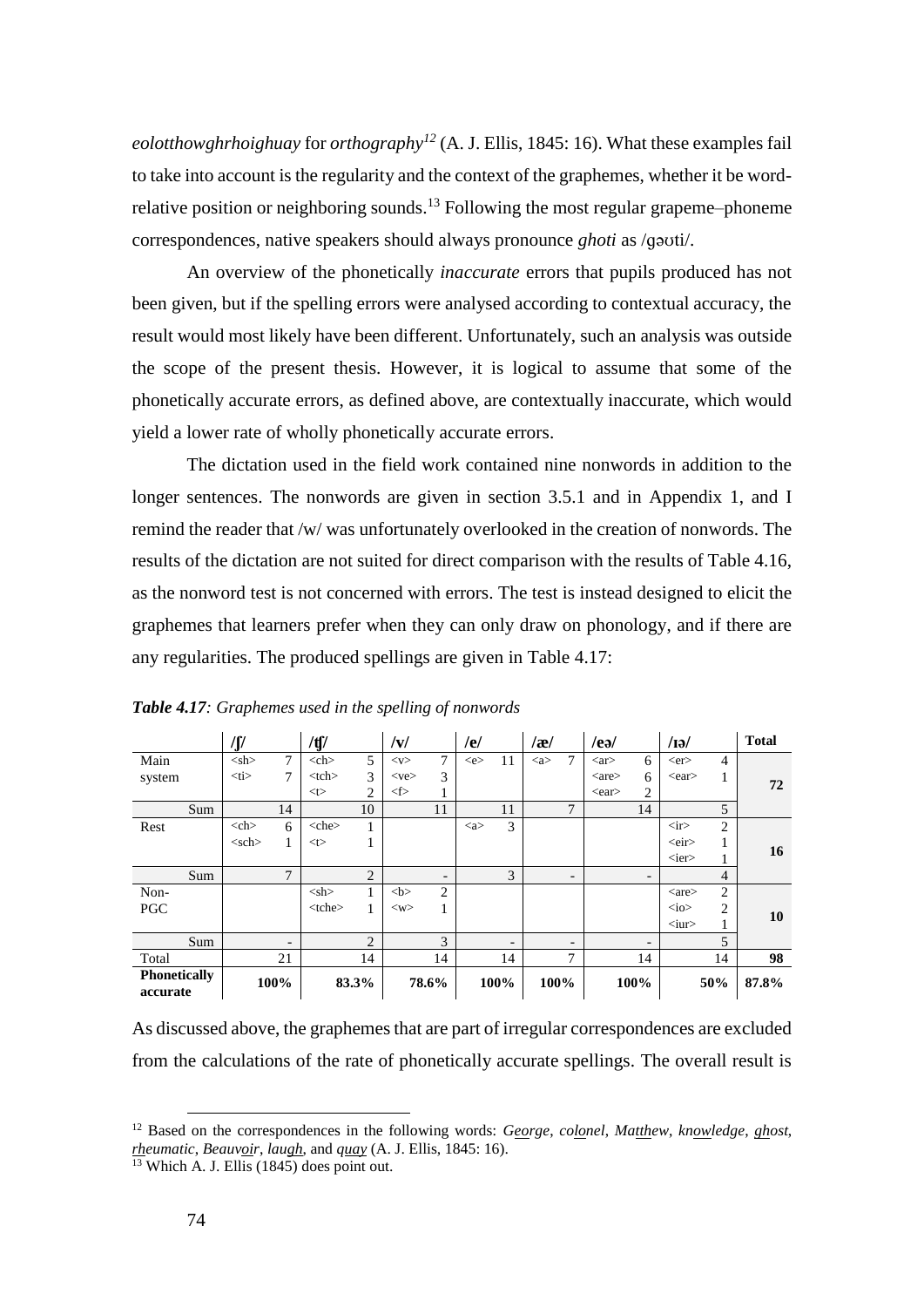that phonemes were spelt with phonetically accurate graphemes in 87.8% of cases. This number is much higher than the rate of phonetically accurate errors in CORYL, and there could be a number of reasons for this. First is the matter of age, that the nonword spellers were all 15/16-year-olds and are thus expected to perform better than the average of the 12/13-year-olds and the 15/16-year-olds of CORYL. Secondly, some nonwords contained potentially familiar affixes (cf. section 3.5.1), such as -*arian* in /daɪˈkeəriən/, and every pupil did use  $\langle ar \rangle$  in the spelling of this nonword. Finally, the very concept of the test was to force pupils to rely on the phonological strategy and avoid the use of analogy via the orthographic strategy (cf. section 2.3). Four phonemes were spelt with phonetically accurate graphemes in every instance, and two phonemes in the majority of instances. Only /ɪə/ was spelt accurately as often as inaccurately, which is yet another case illustrating the difficulties learners have with the spelling of this particular phoneme. If the graphemes were analysed according to context, the numbers would likely be different. One of the occurrences of <tch>, for instance, was used word-initially in **tchove** for  $\ell$ t $\int$ ( $\Delta v$ , but the grapheme never occurs word-initially in English.

The nature of phoneme–grapheme correspondences makes it difficult to draw a clear conclusion of H4. Some phonemes have a larger pool of graphemes than others, and while it is highly arguable which type of phoneme–grapheme correspondences to deem phonetically accurate, some phonemes have received a high rate of phonetically accurate errors regardless of the definitions used. When pupils are presented with nonwords, they are much more likely to use accurate graphemes. It has been shown that some phonemes, namely  $/$ f $/$ ,  $/$ e $/$ ,  $/$ e $/$ , and to a lesser extent  $/$ i $\approx$ , are spelt with phonetically accurate phonemes in most cases, and despite the assumption that taking the immediate context into consideration would yield lower numbers, H4 is partly confirmed.

### **4.4 Summary**

This chapter presented the results from CORYL and showed that there was no difference in errors between genders, that there was an expected difference in spelling ability between age groups and CEFR levels, and that the spelling of different phonemes yield different types of spelling errors. The main result is that there is a clear difference in the rate of spelling errors between phonemes. Overall, the English spelling by Norwegian pupils have error rates of phonemes ranging from above 10% in /eə/ to below 1% in /æ/.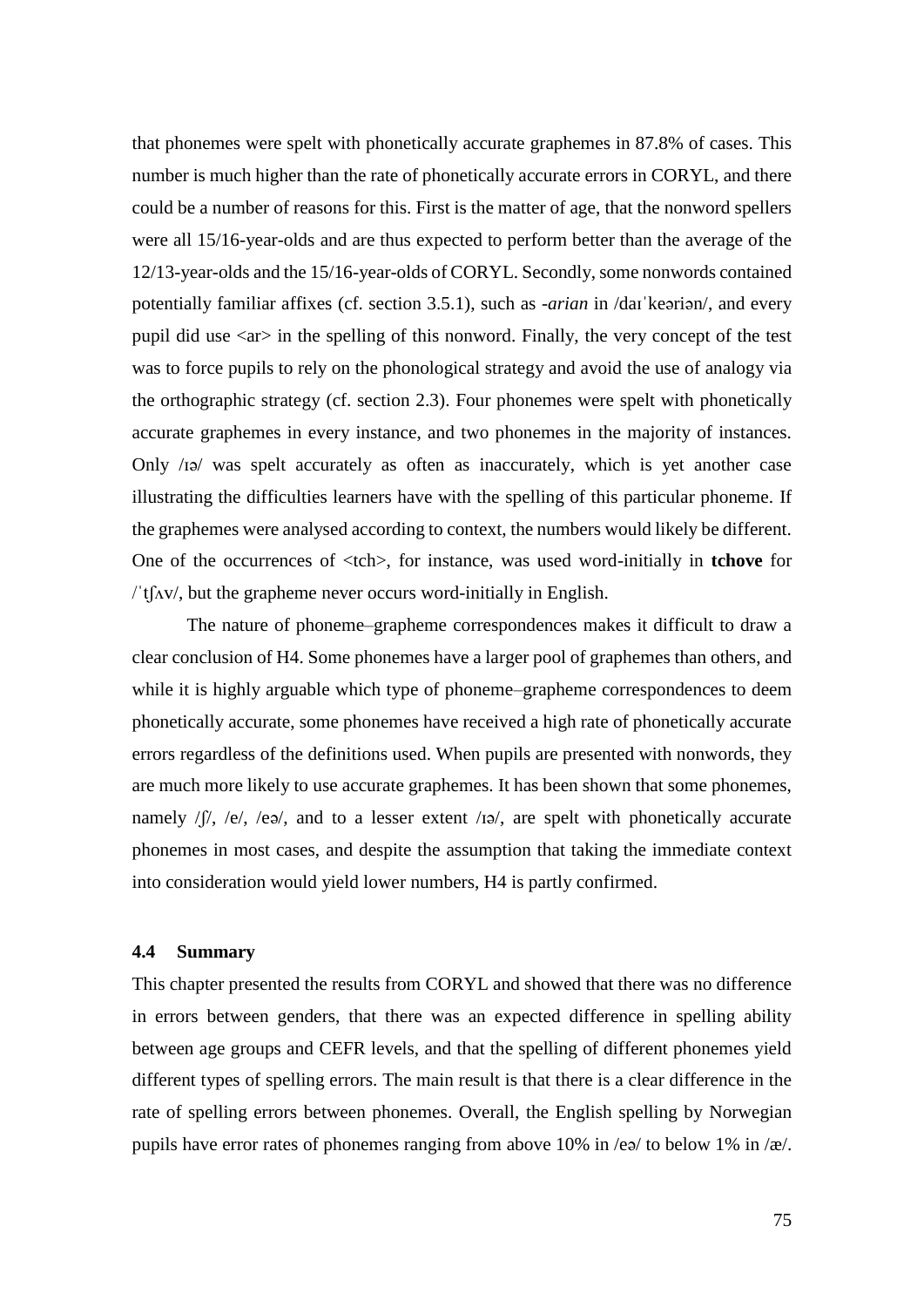The results of field work conducted for the present thesis was also presented, and although respondents were few, the results were very similar to those of CORYL. Additionally, it was indicated that poor spelling skills does not always follow poor pronunciation skill and vice versa, as most of the spelling errors were produced by a few pupils, while pronunciation errors were on the whole evenly distributed across pupils.

H1 assumed that learners are more likely to misspell phonemes they pronounce erroneously. Of the six eligible respondents, four double errors, i.e. an error in spelling and pronunciation of the same phoneme in the same word, were produced. However, the sample size was too small for any noteworthy conclusions, and the results cannot confirm the hypothesis.

H2 assumed that learners are more likely to misspell phonemes that are not in their L1, and like H1, results could not be considered significant. Although the mean error rate for L2 phonemes was higher than for L1 phonemes, there is a 10% chance that the results do not correlate with the categorisation, and the inclusion of all 44 phonemes may yield clearer results, though the qualitative analysis indicates that other factors are more important in the difficulty of spelling different phonemes.

H3 assumed that learners are more likely to misspell phonemes with less iconic graphemes. There was a clear correlation between the distribution of frequency across graphemes and error rate: phonemes with a few, frequent graphemes had lower error rates than phonemes with many graphemes of even frequency. The same was true for the graphemes themselves, and the results can confirm the hypothesis.

H4 assumed that L2 spelling errors are phonetically accurate. This happened in about 50% of cases, but there was a difference between phonemes. At least three phonemes, /ʃ/, /e/, and /eə/, were spelt with phonetically accurate graphemes in almost every instance, and pupils used predominantly regular graphemes in the spelling of nonwords. The results could therefore partly confirm the hypothesis, in that L2 spelling errors of certain phonemes tend to be phonetically accurate, but for the hypothesis to be concluded in full requires the consideration of the immediate context of the spelling, be it word- or syllable-relative position or surrounding phonemes or graphemes.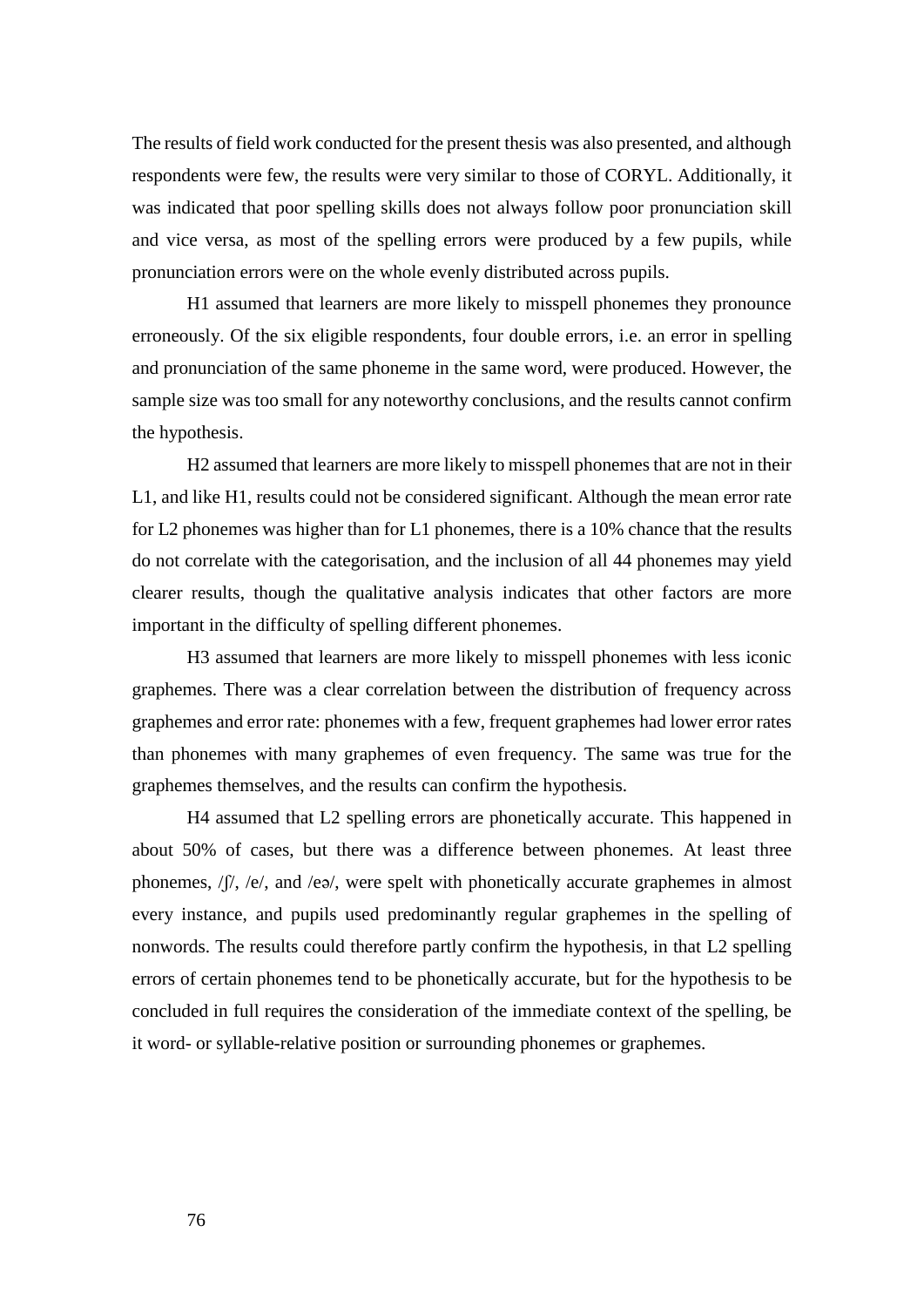### **5 Conclusion**

The present thesis has found that there are visible patterns in the phonology behind learners' spelling errors, and there are indications of several other patterns. There are phonemes that are misspelt more than ten times as often as other phonemes, but the reasons are likely many and complex. The clearest correlation discovered is between the iconicity or regularity of graphemes and the error rate of the corresponding phoneme. When a phoneme mainly corresponds to a few, regular spellings, it has a low rate of spelling errors. The clearest example is  $\alpha$ , which is spelt by  $\alpha$  in 99% of occurrences, and has a miniscule error rate of 0.7%. On the other side of the scale are phonemes where there are a number of graphemes, neither of them particularly iconic, like /eə/, which has the highest error rate at 10.9%. This correlation was found in the confirmation of H3.

Of the other three hypotheses in this thesis, two could not be confirmed. The analysis of H1 needed a larger population and consequently sample size to make any confident conclusions, and the analysis of H2 seemed to indicate that phonemes only present in the L2 are more frequently misspelt than phonemes that also exist in the L1, but the results were not significant, and including more phonemes could yield clearer results. The results could only partially confirm the fourth and final hypothesis, as only a few phonemes  $(|f|, |e|, \text{ and } |i\rangle)$  were consistently spelt with phonetically accurate graphemes.

The present thesis is, to my knowledge, the first study to conduct an error analysis on the spelling of individual phonemes in L2 English. Naturally, there are some limitations. The study was always intended to be a microcosm, as retrieving results for individual phonemes from a corpus not tagged for phonemes is a time consuming undertaking. As the present thesis only analysed the spelling of eight of the 44 phonemes of RP, every result shows merely one fifth of the full picture. The scope of the thesis also meant that the use of Norwegian phonology and orthography was severly limited, and any future research should make more comparisons to the L1 language system. A detailed comparison of the phoneme–grapheme correspondences of the L1 and the L2 could provide the context needed to find correlations that the present thesis could not.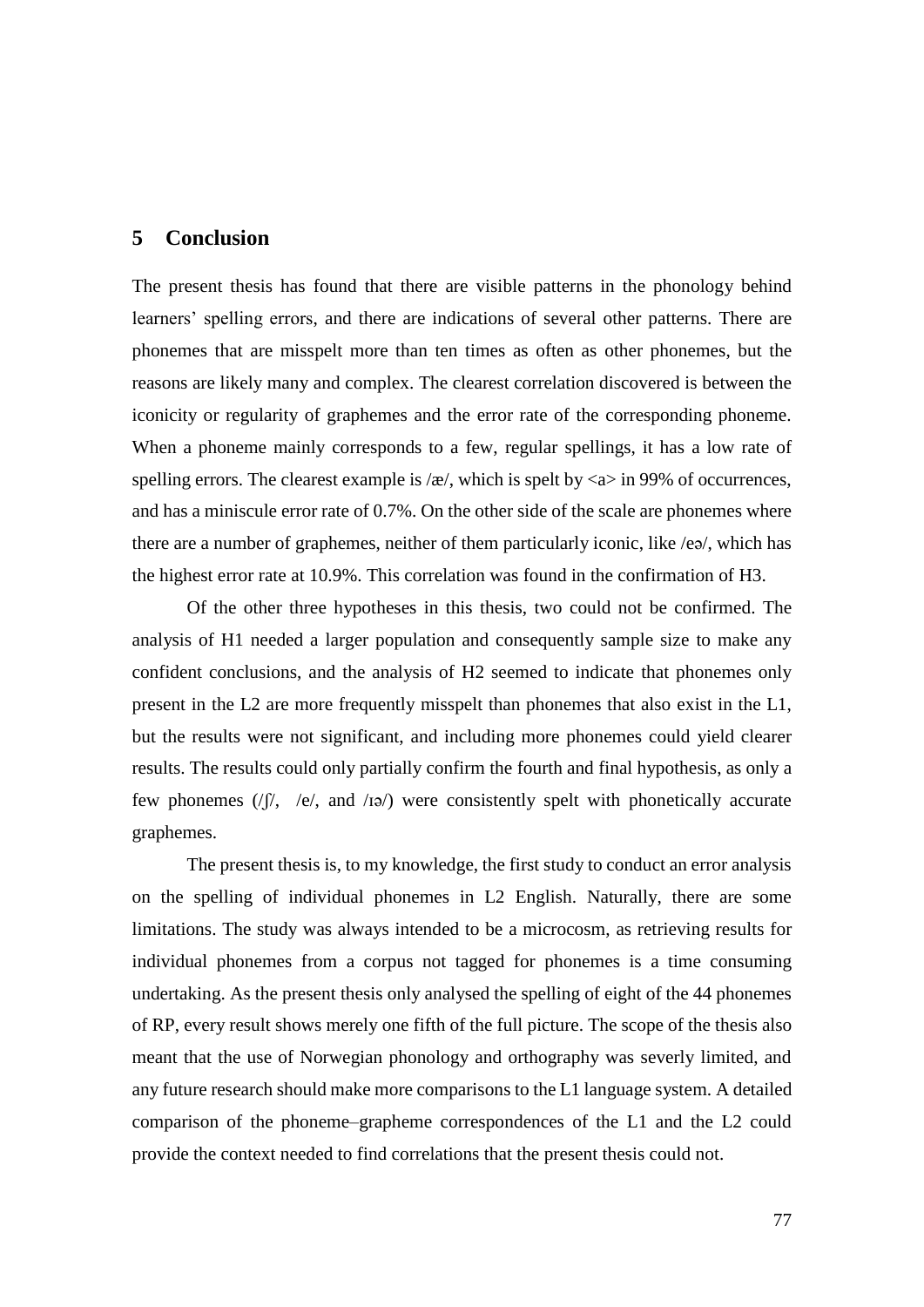The presence of certain topics unfortunately involves the absence of others, and there were times where I would love to include more data and subsequent analysis, but time would not allow it. For instance, an incorporation of the theory of spelling formation at the hierarchical level as in e.g. Ryan (2018) would have been interesting, as several of the issues in the present thesis refer to the context of spellings. And not least, the issue of young learners' L2 spelling errors should be tackled with the intent to help those few who have difficulties acquiring L2 spelling, and I believe a phonological approach to teaching has great potential.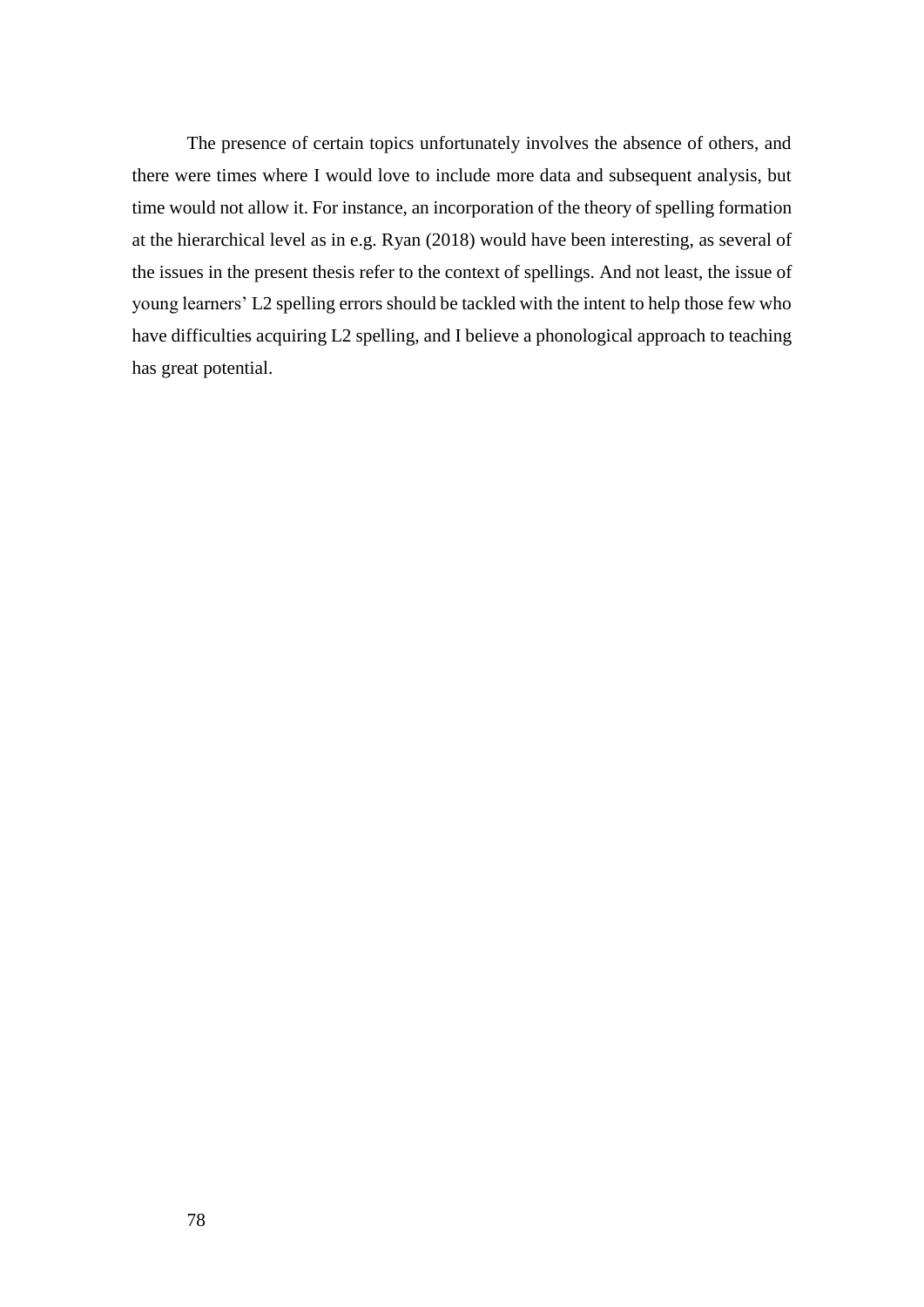# **Appendices**

| ACCEPTED                         | DEAR                         | HEAR                            | QUICKLY                             | THAT                 | WAVED            |
|----------------------------------|------------------------------|---------------------------------|-------------------------------------|----------------------|------------------|
| <b>AGAIN</b>                     | <b>DEPRESSION</b>            | <b>HEARING</b>                  | <b>RECOMMEND</b>                    | THAT'S               | WE               |
| AGAINST                          | <b>DESERVE</b>               | HELP                            | RED                                 | THE END              | WEARING          |
| <b>ALL OVER</b>                  | <b>DETENTION</b>             | <b>HERE'S</b>                   | <b>REMEMBER</b>                     | THEIR                | <b>WEATHER</b>   |
| <b>ALWAYS</b>                    | <b>DISAPPEAR</b>             | <b>IMPROVEMENT</b>              | <b>REMEMBERED</b>                   | <b>THEMSELVES</b>    | <b>WEEKS</b>     |
| <b>AND</b>                       | <b>DISAPPEARED</b>           | <b>I'VE</b>                     | REST                                | THERE                | WEIRD            |
| ANY                              | <b>DISCUSSIONS</b>           | <b>KITCHEN</b>                  | SAID                                | THEREFORE            | WELL             |
| ANYBODY                          | <b>DOWNSTAIRS</b>            | LANDING                         | SAT                                 | THERE'S              | <b>WENT</b>      |
| ANYMORE                          | DRENCHED                     | LEATHER                         | SAVE                                | <b>THEY'RE</b>       | WERE             |
| <b>ANYONE</b>                    | DRIVE                        | <b>LIFE VEST</b>                | SAYS                                | <b>THIEVES</b>       | <b>WEST</b>      |
| ANYTHING                         | DRIVING                      | <b>LIVE</b>                     | <b>SCARE</b>                        | <b>TOUCH</b>         | WHAT             |
| ANYWHERE                         | <b>DROVE</b>                 | <b>LIVED</b>                    | <b>SCARED</b>                       | <b>TRADITION</b>     | WHAT'S           |
| AWAY                             | <b>EACH OTHER</b>            | LIVES                           | SCARY                               | <b>TRASH</b>         | WHEN             |
| <b>BACK</b>                      | <b>END</b>                   | <b>LIVING</b>                   | <b>SEGREGATION</b>                  | TRAVELLED            | WHERE            |
| BAG                              | <b>ESPECIALLY</b>            | LOVE                            | <b>SERVICE</b>                      | <b>TREASURE</b>      | WHICH            |
| <b>BARELY</b>                    | <b>EVENING</b>               | <b>LOVELY</b>                   | SEVERAL                             | TV                   | WHILE            |
| BEACH                            | <b>EVERY</b>                 | <b>LOVES</b>                    | <b>SHADOW</b>                       | TWELVE               | WHISPERING       |
| <b>BEGAN</b>                     | EVERYBODY                    | <b>MACHINES</b>                 | <b>SHALL</b>                        | <b>UNFORTUNATELY</b> | <b>WHISTLING</b> |
| <b>BELIEVE</b>                   | <b>EVERYONE</b>              | MAN                             | SHE                                 | <b>UPSTAIRS</b>      | <b>WHITE</b>     |
| <b>BETWEEN</b>                   | <b>EVERYTHING</b>            | MANY                            | <b>SHINING</b>                      | <b>VACATION</b>      | WHY              |
| <b>BLACK</b>                     | <b>EVERYWHERE</b>            | MATCH                           | SHOE                                | <b>VERGE</b>         | <b>WIDE</b>      |
| <b>BOOKSHELF</b>                 | FAT                          | MUCH                            | <b>SHOES</b>                        | <b>VERY</b>          | <b>WIFE</b>      |
| <b>CAMPING</b>                   | FELT                         | MYSTERIOUSLY                    | <b>SHOOTING</b>                     | VISIT                | <b>WINDOW</b>    |
| CAN                              | <b>FINISH</b>                | <b>NEAR</b>                     | <b>SHOP</b>                         | <b>VISITED</b>       | <b>WINDOWS</b>   |
| CAPPUCCINO                       | <b>FINISHED</b>              | NEARBY                          | <b>SHOPPED</b>                      | VISITING             | <b>WINNING</b>   |
| CARAVAN                          | <b>FISH</b>                  | NEARLY                          | <b>SHOPPING</b>                     | <b>VOICE</b>         | <b>WINS</b>      |
| CARE                             | <b>FISHING</b>               | <b>NEVER</b>                    | SHOT                                | <b>VOICES</b>        | WISHES           |
| <b>CAREER</b>                    | <b>FIVE</b>                  | NO ONE                          | <b>SHOULD</b>                       | WAIT                 | <b>WITH</b>      |
| CATCH                            | <b>FRIEND</b>                | OF                              | SHOUTING                            | WAITING              | WITHOUT          |
| CATCH                            | <b>FRIENDS</b>               | ONE                             | <b>SITUATION</b>                    | WAKE                 | <b>WOMAN</b>     |
| <b>CHAIR</b>                     | <b>GENERATION</b>            | OVEN                            | SLEPT                               | WALL                 | <b>WOULD</b>     |
| <b>CHAIRS</b>                    | <b>GOLDFISH</b>              | OVER                            | <b>SOMEONE</b>                      | <b>WALLS</b>         | YEARS            |
| <b>CHANGED</b>                   | HAIR                         | OVERSLEPT                       | <b>STAIRS</b>                       | WANT                 | YELLED           |
| <b>CHECK</b>                     | HAIR                         | PAIR                            | <b>STARING</b>                      | WARM                 |                  |
| CHINATOWN                        | <b>HAND</b>                  | <b>PARROT</b>                   | SURE                                | <b>WAS</b>           |                  |
| <b>CLEARLY</b>                   | HANG                         | <b>PERMISSION</b>               | <b>SURVIVE</b>                      | <b>WASHINGTON</b>    |                  |
| CONSCIENCE                       | <b>HANGED</b>                | <b>PICTURE</b>                  | SWEATER                             | WASN'T               |                  |
| <b>COUCH</b>                     | <b>HANGING</b>               | <b>PLAN</b>                     | SWIMMING                            | <b>WATCH</b>         |                  |
| <b>CRASHED</b>                   | <b>HAPPENING</b>             | PREPARED                        | SWITCH                              | WATCHING             |                  |
| DAD<br>$\overline{\text{DADDY}}$ | <b>HAVE</b><br><b>HAVING</b> | <b>QUICK</b><br><b>QUICKEST</b> | <b>TEACHER</b><br><b>TELEVISION</b> | WATER<br>WAVE        |                  |

*A1: The 238 word forms of the corpus data target words*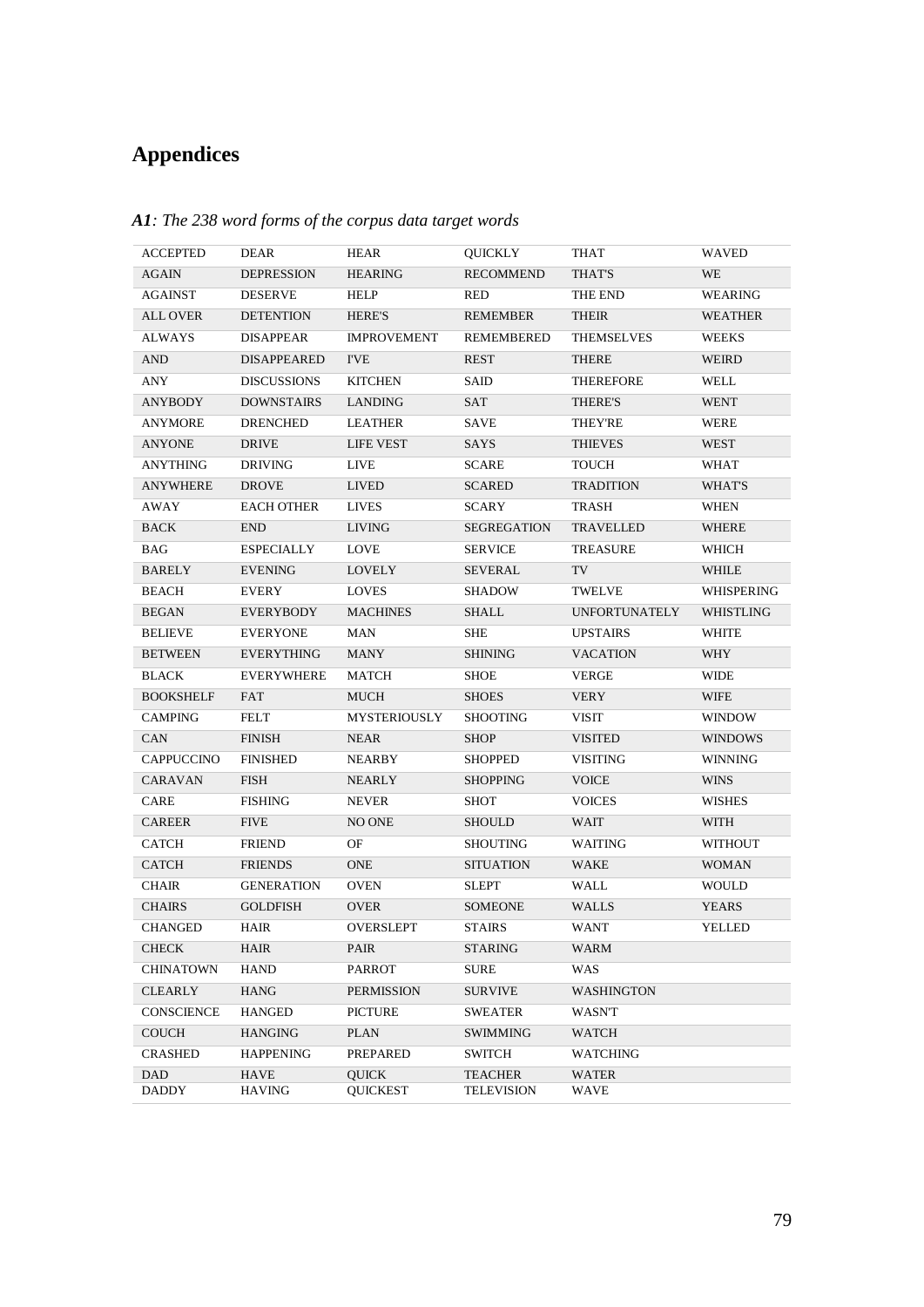**A2:** *Sentences and nonwords used in field work, transcribed as they were recorded*

1. She says my pictures are weird.

 $\sqrt{a}$  sez mai pikt $\int 2$  ə wiəd/

- 2. The heavy bear was very sad once. /ðə hevi beə wəz veri sæd wʌns/
- 3. The volunteer asked a question. /ðə vɒləntɪə aːskt ə kwestʃən/
- 4. They will crash zero times with their aeroplane. /ðeɪ wɪl kræʃ zɪərəʊ taɪmz wɪð ðeə eərəpleɪn/
- 5. There are souvenirs everywhere.

/ðeə aː suːvənɪəz evriweə/

- 6. My generation clearly values tradition. /maɪ dʒenəreɪʃən klɪəli væljuːz trədɪʃən/
- 7. The scary witch never had any education. /ðə skeəri wɪtʃ nevə hæd eni edjukeɪʃən/
- 8. We're having a discussion of language. /wɪə hævɪŋ eɪ dɪskʌʃən əv læŋgwɪdʒ/
- 9. We travel on the ocean waves. /wiː trævəl pn  $\delta i$  əv $\delta n$  weivz/
- 10. I'm sure that action heroes eat salmon. /aɪm ʃɔː ðət ækʃən hɪərəʊz iːt sæmən/
- 11. Wealthy people actually give rewards. /welθi piːpəl æktʃəli gɪv riwɔːdz/
- 12. Which tie should my friend wear? /wɪtʃ taɪ ʃʊd maɪ frend weə/
- 13. They said that this area was too chilly.  $\sqrt{\theta}$ ei sed  $\frac{\delta}{\theta}$ ət  $\frac{\delta}{\theta}$ is eəriə wəz tu: t $\frac{\delta}{\theta}$ ili/
- 14. They're checking out my version of the air guitar. /ðeə tʃekɪŋ aʊt maɪ vɜːʃən əv ði eə gɪtaː/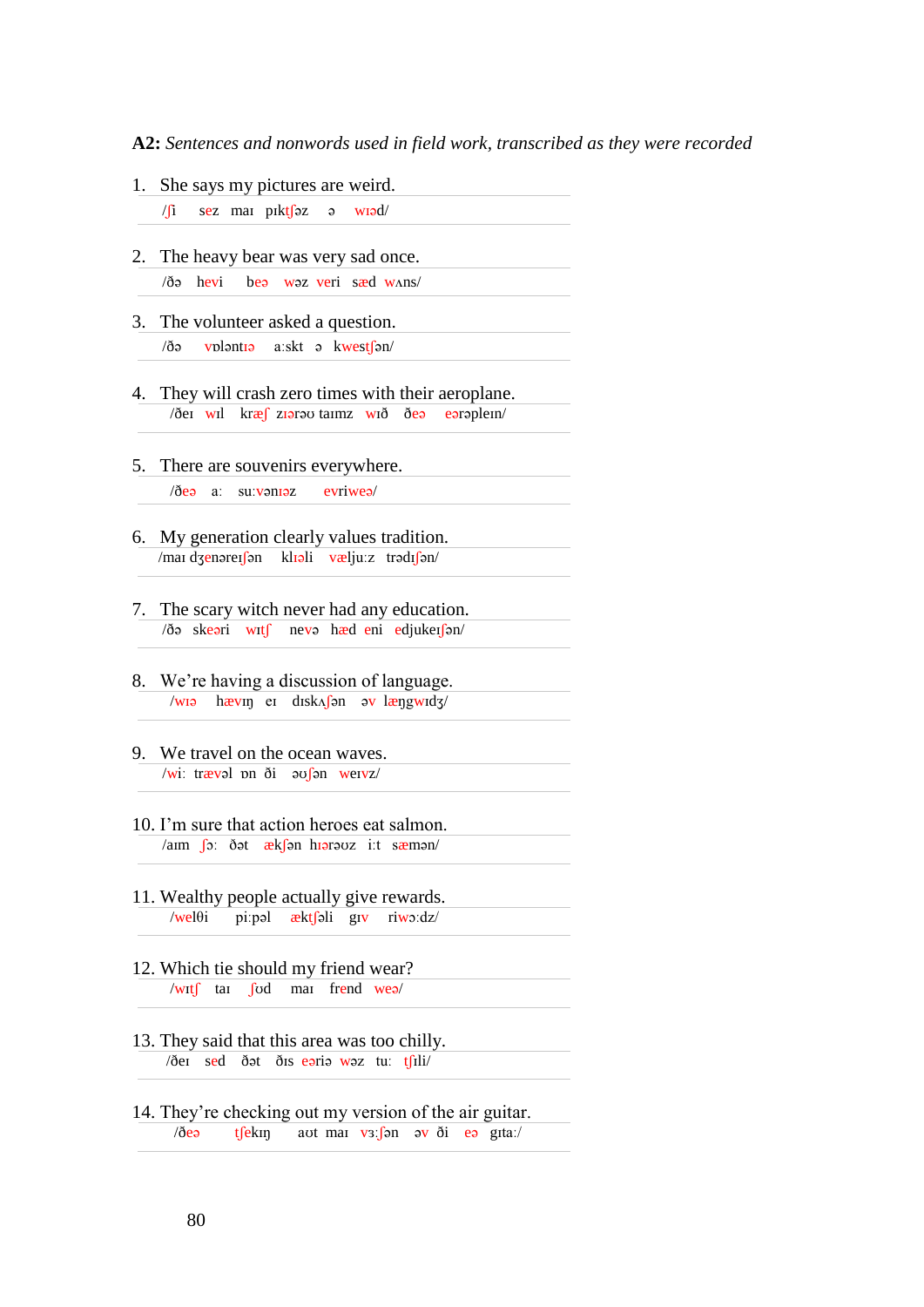### 15. I hear that your beard is special.

/aɪ hɪə ðət jɔː bɪəd ɪz speʃəl/

- 16. He was much quicker than his own shadow. /hiː wəz mʌtʃ kwɪkə ðən hɪz əʊn ʃædəʊ/
- 17. When can we finish the chat about my career? /wen kən wi finis də tsat əbaut mai kəriə/
- 18. My parents gave me permission to have cereal. /maɪ peərənts geɪv mi pəmɪʃən tə hæv sɪəriəl/
- 19. The teacher can stare at his machine for hours.  $\frac{1}{\sqrt{9}}$  ti:t $\int$ ə kən steə ət ız mə $\int$ i:n fə avəz/
- 20. I don't care if I catch the ship or not. /aɪ dəʊnt keə ɪf aɪ kætʃ ðə ʃɪp ɔː nɒt/
- 21. This is the era of the atom. /ðɪs ɪz ði ɪərə əv ði ætəm/

22. They are by nature wishful people /ðeɪ aː baɪ neɪtʃə wɪʃfəl piːpəl/

#### a. / $k$ ən vuːt $\int$ /

- b.  $/\tau \frac{\partial f}{\partial t}$
- c. /eməˈkeɪʃən/
- d.  $/t \int \Delta V$
- e. /ˈpɒlikeə/
- f. /daɪˈkeəriən/
- g. /ˈbəʊtɪə/
- h. /'femin/
- i. /ˈvɪəriəl/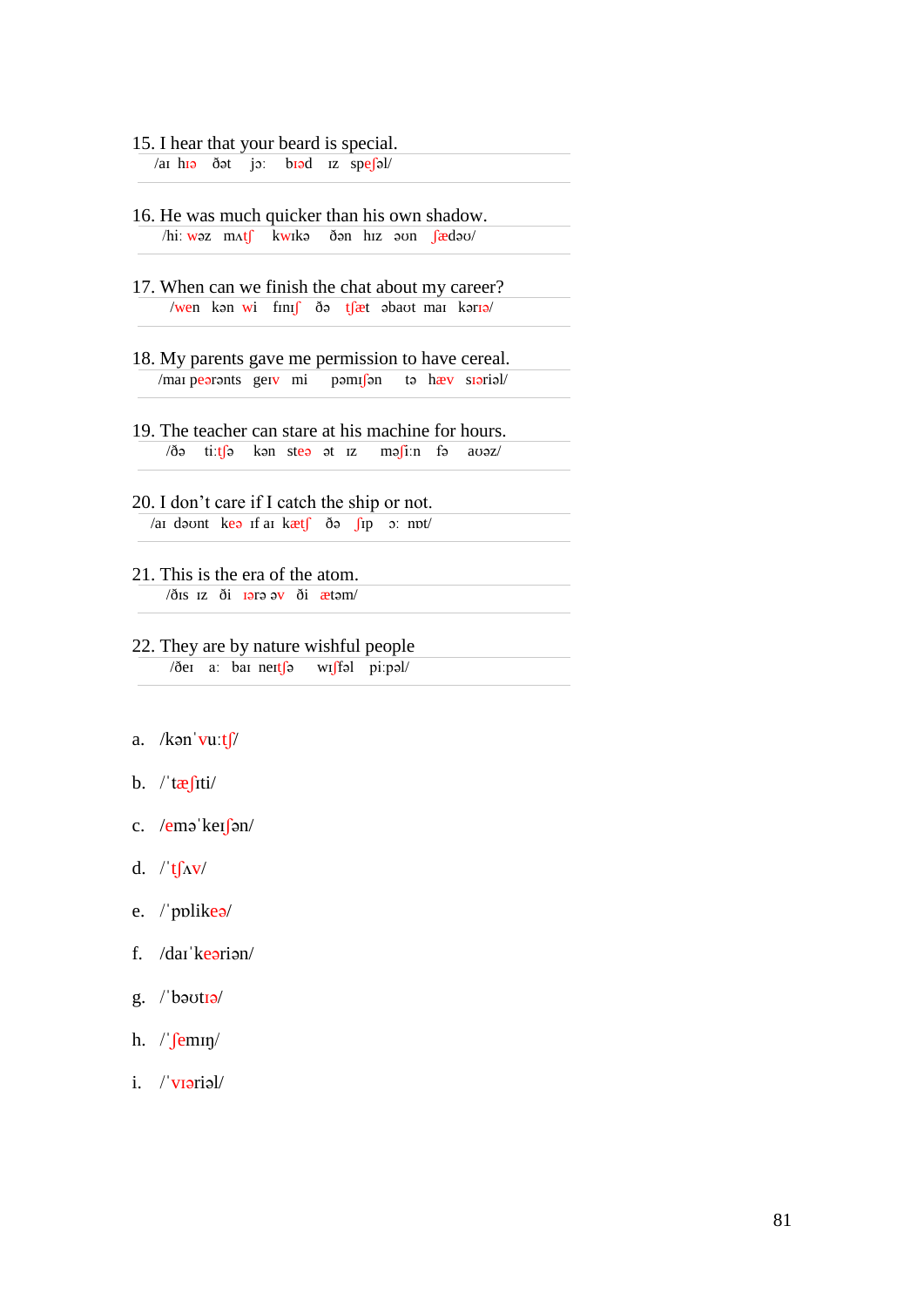## **Reference list**

- Albrow, K. H. (1972). *The English writing system: Notes towards a description*. London: Longman.
- Allaith, Z. A., & Joshi, R. M. (2011). Spelling performance of English consonants among students whose first language is Arabic. *Reading and Writing, 24*(9), 1089-1110. doi:http://dx.doi.org/10.1007/s11145-010-9294-3
- Anderson, K. F. (1985). The Development of Spelling Ability and Linguistic Strategies. *The Reading Teacher, 39*(2), 140-147.
- Ball, E. W., & Blachman, B. A. (1988). Phoneme segmentation training: Effect on reading readiness. *Annals of Dyslexia, 38*(1), 208-225.
- Barry, C., & Seymour, P. H. K. (1988). Lexical Priming and Sound-to-Spelling Contingency Effects in Nonword Spelling. *The Quarterly Journal of Experimental Psychology, 40*(1), 5-40. doi:10.1080/14640748808402280
- Bebout, L. (1985). An error analysis of misspellings made by learners of English as a first and as a second language. *Journal of psycholinguistic research, 14*(6), 569- 593.
- Bosman, A. M. T., & Van Orden, G. C. (1997). Why Spelling is More Difficult Than Reading. In C. A. Perfetti, L. Rieben, & M. Fayol (Eds.), *Learning to spell: Research, theory, practice across languages* (pp. 173-194). New Jersey: Lawrence Erlbaum Associates.
- Brooks, G. (2015). *Dictionary of the British English spelling system*. Cambridge, UK: Open Book Publishers.
- Brooks, G., Gorman, T., & Kendall, L. (1993). *Spelling it out: the spelling abilities of 11-and 15-year-olds*. Slough: National Foundation for Educational Research.
- Bruck, M., & Treiman, R. (1990). Phonological awareness and spelling in normal children and dyslexics: The case of initial consonant clusters. *Journal of Experimental Child Psychology, 50*(1), 156-178. doi:https://doi.org/10.1016/0022-0965(90)90037-9
- Caravolas, M., Hulme, C., & Snowling, M. J. (2001). The Foundations of Spelling Ability: Evidence from a 3-Year Longitudinal Study. *Journal of Memory and Language, 45*(4), 751-774. doi:10.1006/jmla.2000.2785
- Carney, E. (1994). *A Survey of English Spelling*. London: Routledge.
- Chen, X., & Schwartz, M. (2018). Morphological awareness and literacy in second language learners: a cross-language perspective. *Reading and Writing, 31*(8), 1685-1694. doi:10.1007/s11145-018-9866-1
- Cook, V. J. (1997). L2 Users and English Spelling. *Journal of Multilingual and Multicultural Development, 18*(6), 474-488. doi:10.1080/01434639708666335
- Cook, V. J. (2014). *The English writing system*. London: Routledge.
- Corpus of Young Learner Language. Available at http://clarino.uib.no/korpuskel/landing-page?identifier=coryl&view=short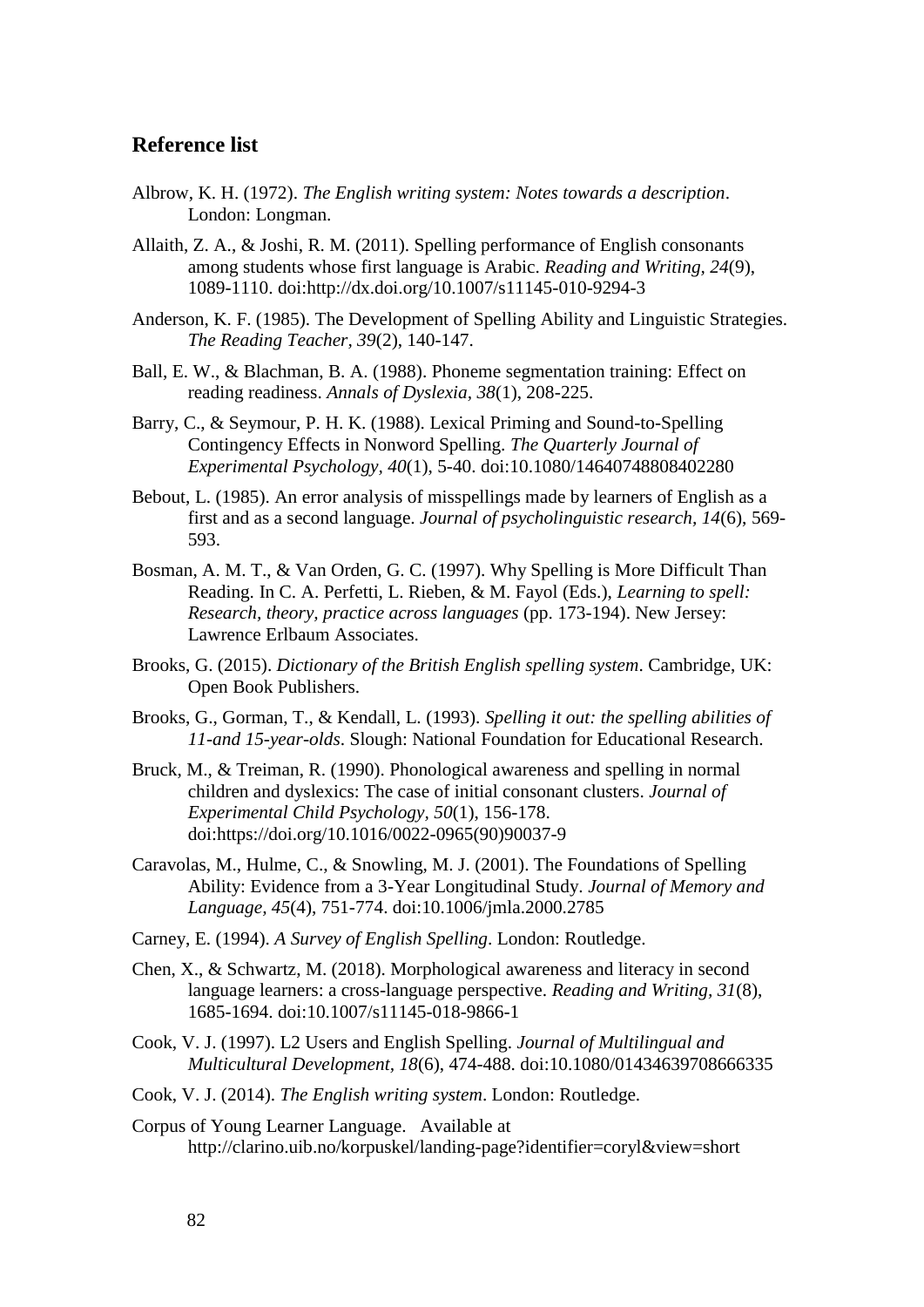- Dich, N., & Pedersen, B. (2013). Native Language Effects on Spelling in English as a Foreign Language: A Time-Course Analysis. *Canadian Journal of Applied Linguistics, 16*(1), 51-68.
- Ehri, L. C. (1997). Learning to Read and Learning to Spell Are One and the Same, Almost. In C. A. Perfetti, L. Rieben, & M. Fayol (Eds.), *Learning to spell: Research, theory, practice across languages* (pp. 237-270). New Jersey: Lawrence Erlbaum Associates.
- Ellis, A. J. (1845). *A plea for phonotypy and phonography or, Speech-printing and speech-writing*. Bath: Isaac Pitman.
- Ellis, R. (2015). *Understanding second language acquisition* (2nd ed. ed.). Oxford: Oxford University Press.
- Ellis, R., & Barkhuizen, G. (2005). *Analysing learner language*. Oxford: Oxford University Press.
- Farukh, A., & Vulchanova, M. (2015). L1, quantity of exposure to L2, and reading disability as factors in L2 literacy skills. In T. Cardierno & S. Eskildsen (Eds.), *Usage-Based Perspectives on Second Language Learning* (30 ed., pp. 329-350). Berlin: De Gruyter Mouton.
- Figueredo, L. (2006). Using the known to chart the unknown: A review of firstlanguage influence on the development of English-as-a-second-language spelling skill. *Reading and Writing, 19*(8), 873-905.
- Foster, W. T. (1911). The spelling of college students. *Journal of Educational Psychology, 2*(4), 211.
- Fresch, M. J. (2008). An Exploration of University Students' Spelling Abilities. *Reading Horizons, 49*(1), 53-70.
- Gill, E. J. (1912). The teaching of spelling. *Journal of experimental pedagogy, 1*, 310- 334.
- Gombert, J. E., Bryant, P., & Warrick, N. (1997). Childern's Use of Analogy in Learning to Read and to Spell. In C. A. Perfetti, L. Rieben, & M. Fayol (Eds.), *Learning to spell: Research, theory, practice across languages* (pp. 221-235). New Jersey: Lawrence Erlbaum Associates.
- Goswami, U. (2005). Synthetic Phonics and Learning to Read: A Cross‐language Perspective. *Educational Psychology in Practice, 21*(4), 273-282. doi:10.1080/02667360500344823
- Hanna, P. R., Hanna, J. S., Hogdes, R. E., & Rudorf, E. H. (1966). *Phoneme-grapheme correspondences as cues to spelling improvement*. Washington, D.C.: U.S. Department of Health, Education, and Welfare, Office of Education, 1966.
- Hasselgreen, A. (2012). Developing a framework for assessing writing in primary school. In A. Hasselgreen, I. Drew, & B. Sørheim (Eds.), *The Young Language Learner. Research-based insights into Teaching and Learning* (pp. 221-232). Bergen: Fagbokforlaget.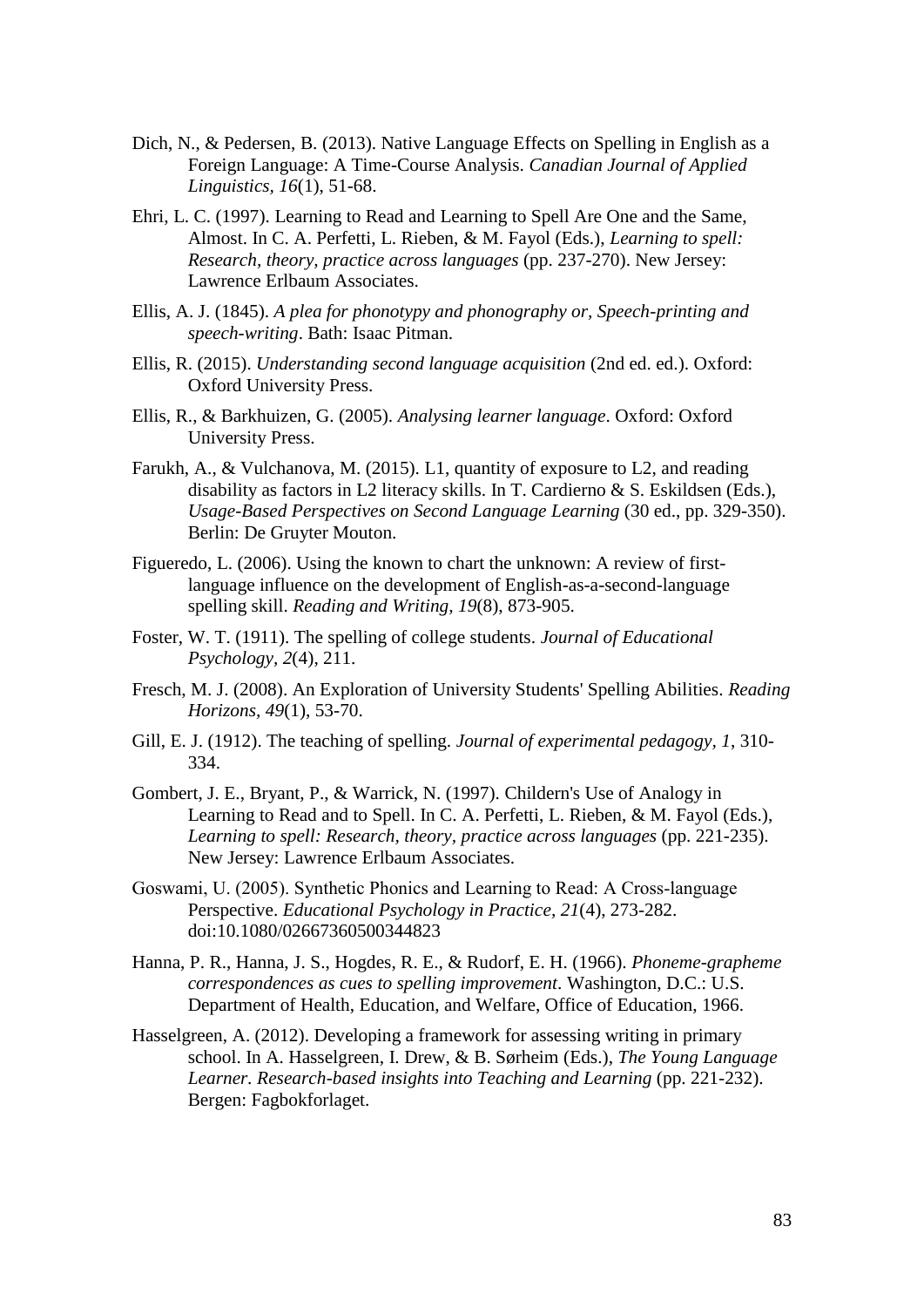- Hasselgreen, A., & Sundet, K. T. (2017). Introducing the CORYL Corpus: What it Is and How We Can Use it to Shed Light on Learner Language. *Bergen Language and Linguistics Studies, 7*, 19.
- Helland, T., & Kaasa, R. (2005). Dyslexia in English as a second language. *Dyslexia, 11*(1), 41-60. doi:10.1002/dys.286
- Holm, A., & Dodd, B. (1996). The effect of first written language on the acquisition of English literacy. *Cognition, 59*(2), 119-147. doi:10.1016/0010-0277(95)00691-5
- Jaffré, J.-P. (1997). From Writing to Orthography: The Functions and Limits of the Notion of System. In C. A. Perfetti, L. Rieben, & M. Fayol (Eds.), *Learning to spell: Research, theory, practice across languages* (pp. 3-20). New Jersey: Lawrence Erlbaum Associates.
- James, C. (1998). *Errors in language learning and use : exploring error analysis*. London: Longman.
- Joshi, R. M., Høien, T., Feng, X., Chengappa, R., & Boulware-Gooden, R. (2013). Learning to spell by ear and by eye: A cross-linguistic comparison. In R. M. Joshi & P. G. Aaron (Eds.), *Handbook of orthography and literacy* (pp. 583- 592). New Jersey: Routledge.
- Kahn-Horwitz, J., Sparks, R. L., & Goldstein, Z. (2012). English as a foreign language spelling development: A longitudinal study. *Applied Psycholinguistics, 33*(2), 343-363. doi:10.1017/S0142716411000397
- Koda, K. (2005). Learning to read across writing systems: Transfer, metalinguistic awareness, and second language reading development. In V. Cook & B. Bassetti (Eds.), *Second Language Writing Systems* (Vol. 11, pp. 311-334). Clevedon: Multilingual Matters.
- Kristoffersen, G. (2000). *The phonology of Norwegian*. Oxford: Oxford University Press.
- Le Marchant Douse, T. (1900). On Some Minor Psychological Inferences: A Study of Misspellings and Related Mistakes. *Mind, IX*(36), 85-93. doi:10.1093/mind/IX.36.85
- Lightbown, P. M., & Spada, N. (2013). *How Languages are Learned* (4th ed.). Oxford: Oxford University Press.
- Livingston, A. A. (1946). A Study of Spelling Errors. *British Journal of Educational Psychology, 16*(1), 46-46.
- Macharia, M. (2013). The phonological basis of misspellings in the written English of Kikuyu speakers. *Journal of Language, Technology & Entrepreneurship in Africa, 4*(2), 1-16.
- Nilsen, T. S. (1989). Do You øndəʃtænd? An Error Analysis of Norwegian Students' Pronunciation of English. In.
- Nilsen, T. S. (2002). *British and American English Pronunciation* (2nd ed.). Oslo: Universitetsforlaget.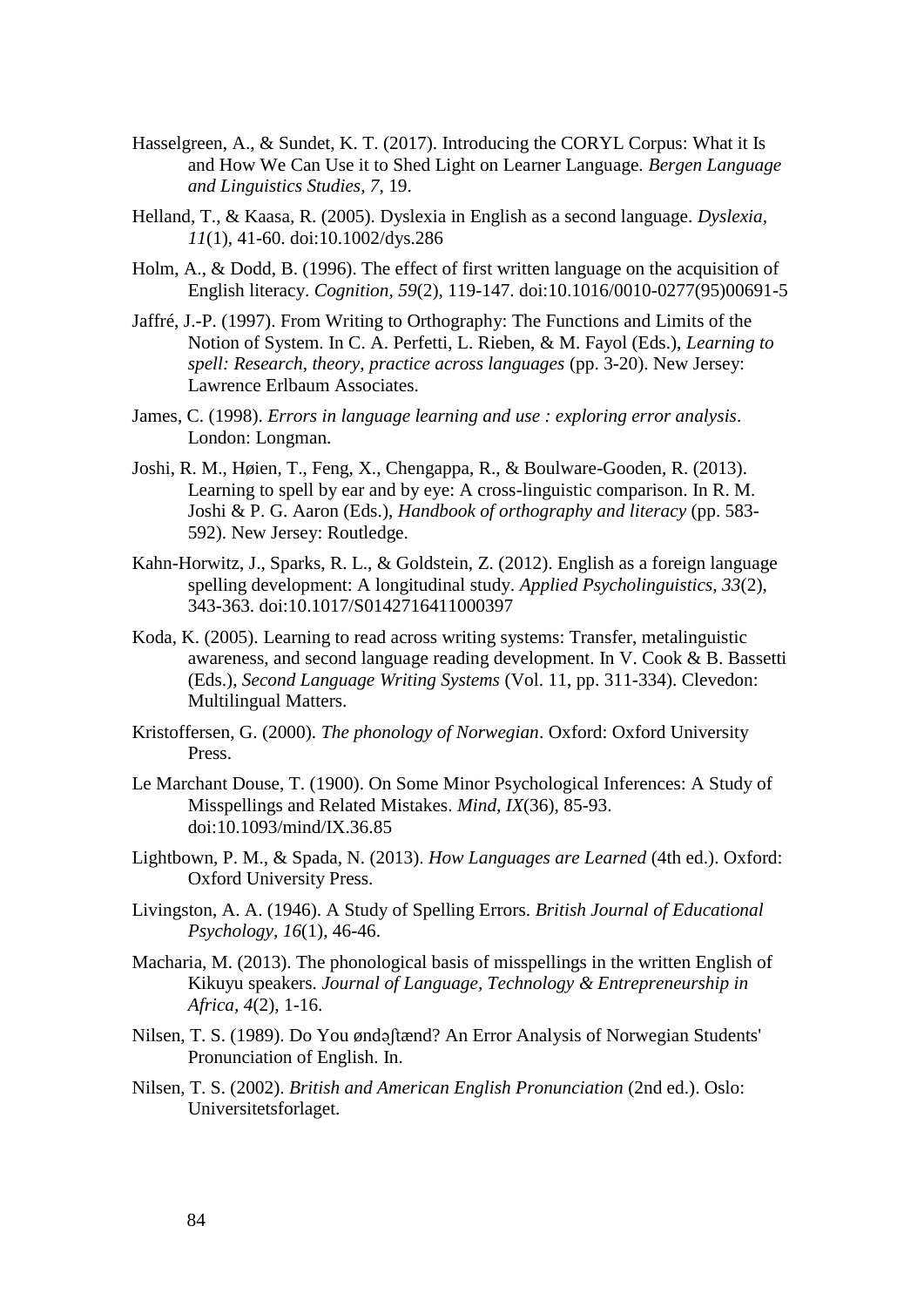- Nygaard, A.-M. (2010). *An investigation of accuracy in the written English of upper secondary vocational school students.* (MA), University of Stavanger, Stavanger.
- Olsen, S. (1999). Errors and compensatory strategies: a study of grammar and vocabulary in texts written by Norwegian learners of English. *System, 27*(2), 191-205. doi:https://doi.org/10.1016/S0346-251X(99)00016-0
- Park, C. (2011). *Influence of L1 phonological and orthographic system in L2 spelling: A comparison of korean learners of english and native speaking children.* (Doctor of Philosophy), Ball State University, Muncie, Indiana. Retrieved from https://search.proquest.com/docview/885864262?accountid=8579
- Perfetti, C. A. (1997). The Psycholinguistics of Spelling and Reading. In C. A. Perfetti, L. Rieben, & M. Fayol (Eds.), *Learning to spell: Research, theory, practice across languages* (pp. 21-38). New Jersey: Lawrence Erlbaum Associates.
- Perin, D. (1983). Phonemic segmentation and spelling. *British Journal of Psychology, 74*(1), 129-144. doi:10.1111/j.2044-8295.1983.tb01849.x
- Raaen, G. F. (2009). Fluency is for everybody, accuracy for the few, and absolute accuracy for the very, very few. In B. Groven, T. M. Guldal, O. F. Lillemyr, N. Naastad, & F. Rønning (Eds.), *FoU i Praksis 2008. Rapport fra konferanse om praksisrettet FoU i lærerutdanning* (pp. 307-315). Trondheim: Tapir Akademisk Forlag.
- Raaen, G. F. (2010). A comparison of basic English skills in 7th and 10th grade. In T. M. Guldal, C. F. Dons, S. Sagberg, T. Solhaug, & R. Tromsdal (Eds.), *FoU I Praksis 2009. Rapport fra konferanse om praksisrettet FoU i lærerutdanning* (pp. 205-213). Trondheim: Tapir Akademisk Forlag.
- Raaen, G. F., & Guldal, T. M. (2012). Basic skills: orthography and sentence complexity in written English from grades 7 to 10. In A. Hasselgreen, I. Drew, & B. Sørheim (Eds.), *The Young Language Learner. Research-based insights into Teaching and Learning* (pp. 101-117). Bergen: Fagbokforlaget.
- Read, C., & Treiman, R. (2013). Children's Invented Spelling: What We Have Learned in Forty Years\*. In M. Piattelli-Palmarini & R. C. Berwick (Eds.), *Rich languages from poor inputs* (pp. 197-211). Oxford: Oxford University Press.
- Rugesæter, K. P. N. (2012). Phonological competence in English among Norwegian pupils and implications for the teaching of pronunciation in the English classroom. In A. Hasselgreen, I. Drew, & B. Sørheim (Eds.), *The Young Language Learner. Research-based Insights into Teaching and Learning.* (pp. 119-130). Bergen: Fagbokforlaget.
- Rugesæter, K. P. N. (2014). Difficult contrasts: an analysis of phonemic distinctions in the English of young Norwegian learners seen against the backdrop of incidental foreign language learning. *Acta Didactica Norge-tidsskrift for fagdidaktisk forsknings-og utviklingsarbeid i Norge*.
- Ryan, D. (2018). *Principles of English spelling formation.* (PhD), Trinity College, Dublin.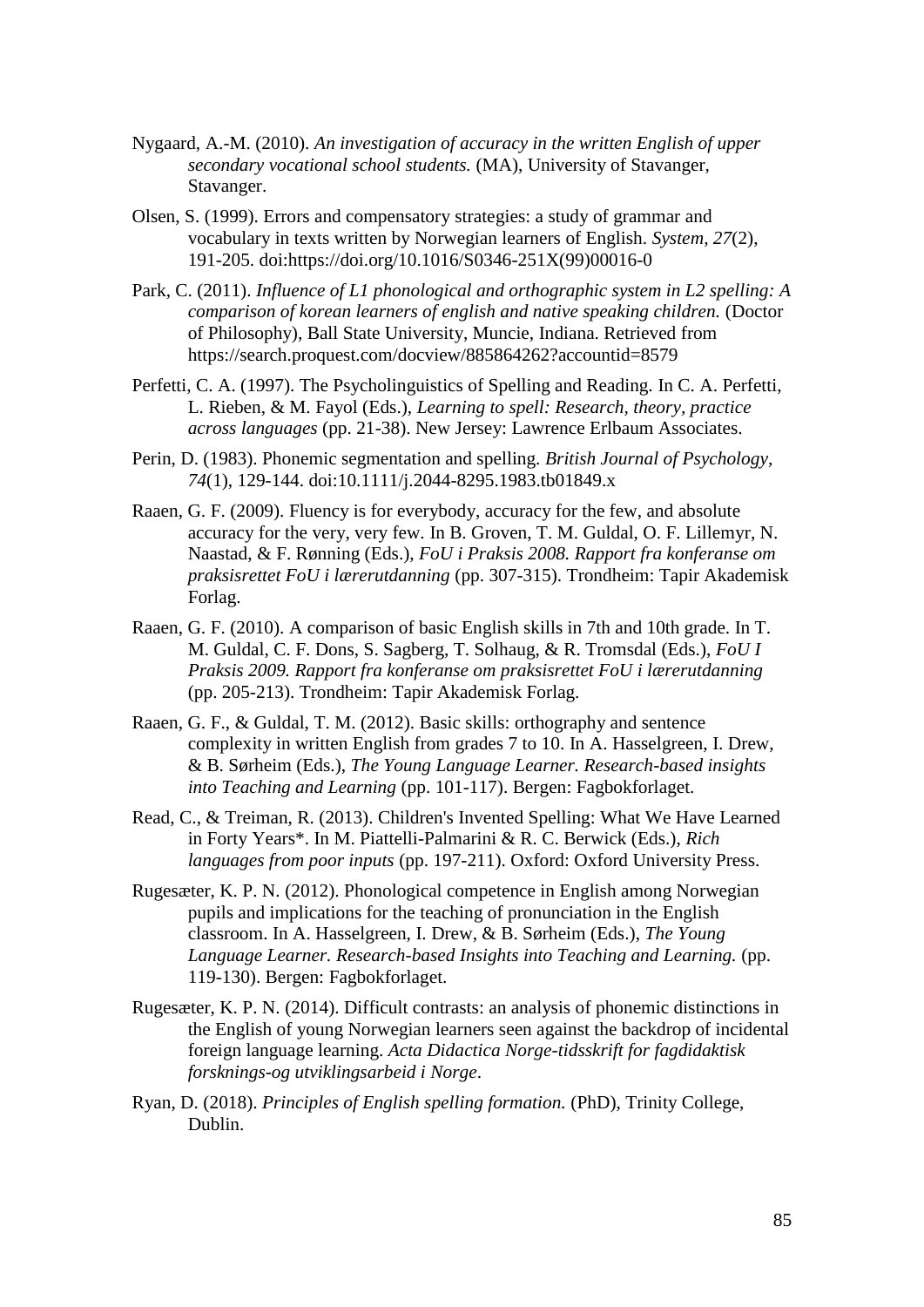- Sayeski, K. L., Earle, G. A., Eslinger, R. P., & Whitenton, J. N. (2017). Teacher candidates' mastery of phoneme-grapheme correspondence: massed versus distributed practice in teacher education. *Annals of Dyslexia, 67*(1), 26-41.
- Selinker, L. (1972). Interlanguage. In *IRAL - International Review of Applied Linguistics in Language Teaching* (Vol. 10, pp. 209).
- Shum, K. K.-m., Ho, C. S.-H., Siegel, L. S., & Au, T. K.-f. (2016). First-Language Longitudinal Predictors of Second-Language Literacy in Young L2 Learners. *Reading Research Quarterly, 51*(3), 323-344. doi:10.1002/rrq.139
- Skjekkeland, M. (1997). *Dei Norske Dialektane*. Kristiansand: Høyskoleforlaget.
- Sonderman, T. (2004). *The influence of first language phonology on second language spelling.* (Master of Arts), Truman State University, Kirksville, Missouri.
- Spache, G. (1940). A critical analysis of various methods of classifying spelling errors. I. *Journal of Educational Psychology, 31*(2), 111.
- Spencer, K. (2007). Predicting children's word-spelling difficulty for common English words from measures of orthographic transparency, phonemic and graphemic length and word frequency. *British Journal of Psychology, 98*(2), 305-338. doi:10.1348/000712606x123002
- Statistics Norway. (26/6/2017). Retrieved from https://www.ssb.no/utdanning/artiklerog-publikasjoner/hvordan-gar-det-med-innvandrere-og-deres-barn-i-skolen. Retrieved 10/3 2019
- Sun-Alperin, M. K., & Wang, M. (2011). Cross-language transfer of phonological and orthographic processing skills from Spanish L1 to English L2. *Reading and Writing, 24*(5), 591-614. doi:10.1007/s11145-009-9221-7
- Swan, M., & Smith, B. (2001). *Learner English: A teacher's guide to interference and other problems* (2nd ed.). Cambridge: Cambridge University Press.
- Treiman, R. (1985). Phonemic analysis, spelling, and reading. *The Development of Reading Skills, 1985*(27), 5-18. doi:10.1002/cd.23219852703
- Treiman, R., Berch, D., & Weatherston, S. (1993). Children's use of phoneme-grapheme correspondences in spelling: Roles of position and stress. *Journal of Educational Psychology, 85*(3), 466.
- Treiman, R., & Cassar, M. (1997). Spelling Acquisition in English. In C. A. Perfetti, L. Rieben, & M. Fayol (Eds.), *Learning to spell: Research, theory, practice across languages* (pp. 61-80). New Jersey: Lawrence Erlbaum Associates.
- Treiman, R., & Kessler, B. (2006). Spelling as statistical learning: Using consonantal context to spell vowels. *Journal of Educational Psychology, 98*(3), 642-652. doi:10.1037/0022-0663.98.3.642
- Treiman, R., & Kessler, B. (2016). Choosing between alternative spellings of sounds: The role of context. *Journal of Experimental Psychology: Learning, Memory, and Cognition, 42*(7), 1154-1159. doi:10.1037/xlm0000225
- Utdanningsdirektoratet. (2013). English subject curriculum (ENG1-03). Retrieved from https://www.udir.no/kl06/ENG1-